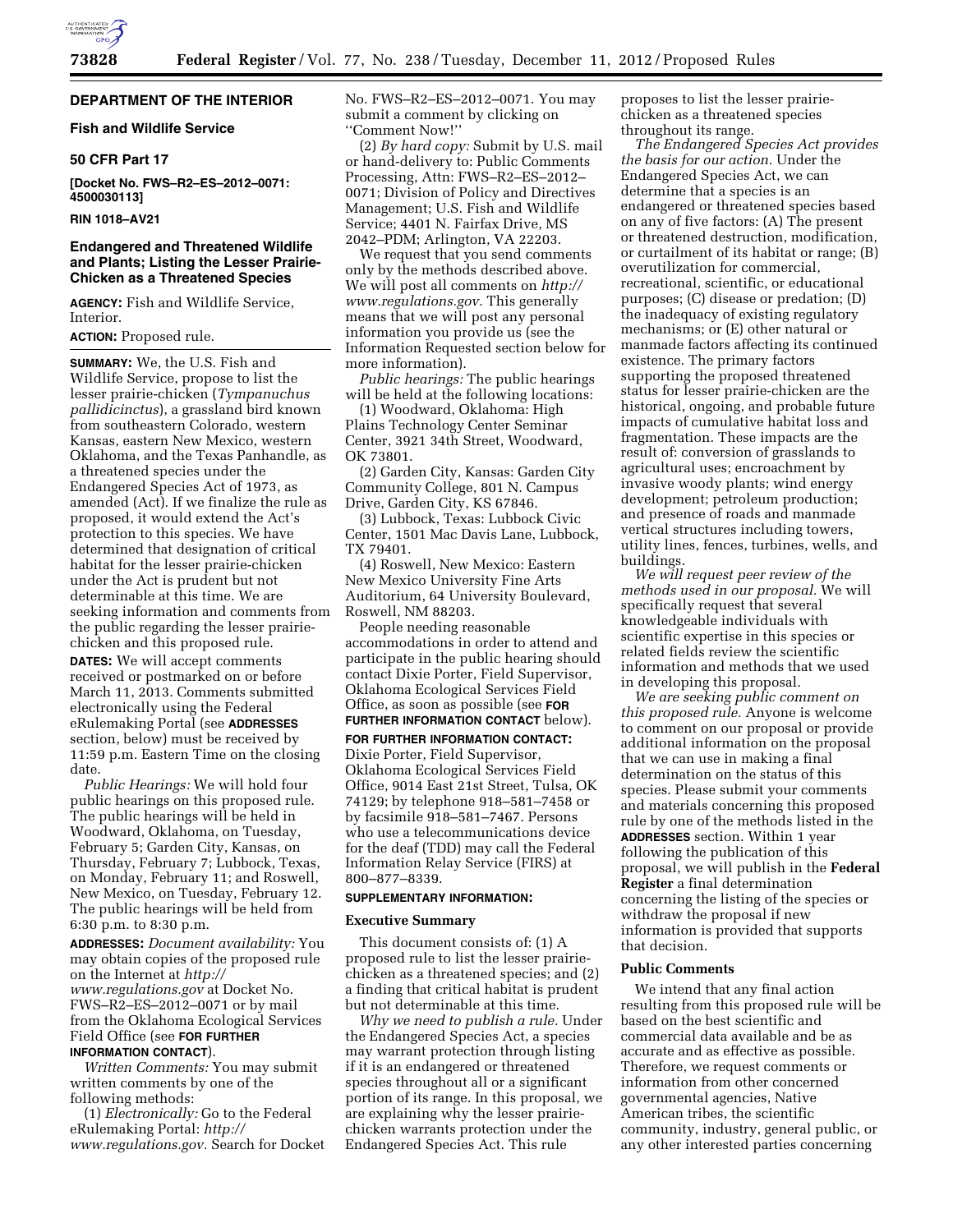this proposed rule. We particularly seek comments regarding:

(1) The historical and current status and distribution of the lesser prairiechicken, its biology and ecology, specific threats (or lack thereof) and regulations that may be addressing those threats and ongoing conservation measures for the species and its habitat.

(2) Information relevant to the factors that are the basis for making a listing determination for a species under section 4(a) of the Endangered Species Act of 1973, as amended (Act) (16 U.S.C. 1531 *et seq.*), which are:

(a) The present or threatened destruction, modification, or curtailment of the species' habitat or range;

(b) Overutilization for commercial, recreational, scientific, or educational purposes;

(c) Disease or predation;

(d) The inadequacy of existing regulatory mechanisms; or

(e) Other natural or manmade factors affecting its continued existence and threats to the species or its habitat.

(3) Which areas would be appropriate as critical habitat for the species and why areas should or should not be proposed for designation as critical habitat, including whether there are threats to the species from human activity that would be expected to increase due to the designation and whether that increase in threat would outweigh the benefit of designation such that the designation of critical habitat may not be prudent.

(4) Specific information on:

• The amount and distribution of habitat for the lesser prairie-chicken,

• What may constitute ''physical or biological features essential to the conservation of the species,'' within the geographical range currently occupied by the species,

• Where these features are currently found,

• Whether any of these features may require special management considerations or protection,

• What areas, that were occupied at the time of listing (or are currently occupied) and that contain features essential to the conservation of the species, should be included in the designation and why,

• What areas not occupied at the time of listing are essential for the conservation of the species and why.

(5) Information on the projected and reasonably likely impacts of climate change on the lesser prairie-chicken and its habitat.

(6) Information as to which prohibitions, and exceptions to those prohibitions, are necessary and

advisable to provide for the conservation of the lesser prairiechicken pursuant to section 4(d) of the Act.

Please note that submissions merely stating support for, or opposition to, the action under consideration without providing supporting information, although noted, will not be considered in making a determination, as section 4(b)(1)(A) of the Act directs that determinations as to whether any species is an endangered or threatened species must be made ''solely on the basis of the best scientific and commercial data available.''

You may submit your comments and materials concerning this proposed rule by one of the methods listed in the **ADDRESSES** section.

If you submit a comment via *[http://](http://www.regulations.gov)  [www.regulations.gov,](http://www.regulations.gov)* your entire submission—including any personal identifying information—will be posted on the Web site. If your submission is made via a hardcopy that includes personal identifying information, you may request at the top of your document that we withhold this information from public review. However, we cannot guarantee that we will be able to do so. We will post all hardcopy comments on *[http://www.regulations.gov.](http://www.regulations.gov)* Please include sufficient information with your comments to allow us to verify any scientific or commercial information you include.

Comments and materials we receive, as well as supporting documentation we used in preparing this proposed rule, will be available for public inspection on *<http://www.regulations.gov>* at Docket No. FWS–R2–ES–2012–0071, or by appointment during normal business hours at the Oklahoma Ecological Services Field Office (see **FOR FURTHER INFORMATION CONTACT**).

#### **Previous Federal Actions**

On October 6, 1995, we received a petition, dated October 5, 1995, from the Biodiversity Legal Foundation, Boulder, Colorado, and Marie E. Morrissey (petitioners). The petitioners requested that we list the lesser prairie-chicken as threatened throughout its known historical range in the United States. The petitioners defined the historical range to encompass west-central Texas north through eastern New Mexico and western Oklahoma to southeastern Colorado and western Kansas and stated that there may have been small populations in northeastern Colorado and northwestern Nebraska. The petitioners also requested that critical habitat be designated as soon as the needs of the species are sufficiently well known. However, from October 1995

through April 1996, we were under a moratorium on listing actions as a result of Public Law 104–6, which, along with a series of continuing budget resolutions, eliminated or severely reduced our listing budget through April 1996. We were unable to act on the petition during that period. On July 8, 1997 (62 FR 36482), we announced our 90-day finding that the petition presented substantial information indicating that the petitioned action may be warranted. In that notice, we requested additional information on the status, trend, distribution, and habitat requirements of the species for use in conducting a status review. We requested that information be submitted to us by September 8, 1997. In response to a September 3, 1997, request by the Lesser Prairie-Chicken Interstate Working Group, we reopened the comment period for an additional 30 days beginning on November 3, 1997 (62 FR 59334). We subsequently published our 12-month finding for the lesser prairie-chicken on June 9, 1998 (63 FR 31400), concluding that the petitioned action was warranted but precluded by other higher priority listing actions.

On October 25, 1999, we published our combined plant and animal candidate notice of review, which initially identified the lesser prairiechicken as a candidate for listing with a listing priority number (LPN) of 8 (64 FR 57534). Our policy (48 FR 43098; September 21, 1983) requires the assignment of an LPN to all candidate species. This listing priority system was developed to ensure that we have a rational system for allocating limited resources in a way that ensures those species in greatest need of protection are the first to receive such protection. The listing priority system considers magnitude of threat, immediacy of threat, and taxonomic distinctiveness in assigning species numerical listing priorities on a scale from 1 to 12. In general, a smaller LPN reflects a greater need for protection than a larger LPN. The lesser prairie-chicken was assigned an LPN of 8 indicating that the magnitude of threats was moderate and the immediacy of the threats to the species was high.

On January 8, 2001 (66 FR 1295), we published our resubmitted petition findings for 25 animal species, including the lesser prairie-chicken, having outstanding ''warranted-butprecluded'' petition findings as well as notice of one candidate removal. The lesser prairie-chicken remained a candidate with an LPN of 8 in our October 30, 2001 (66 FR 54808); June 13, 2002 (67 FR 40657); May 4, 2004 (69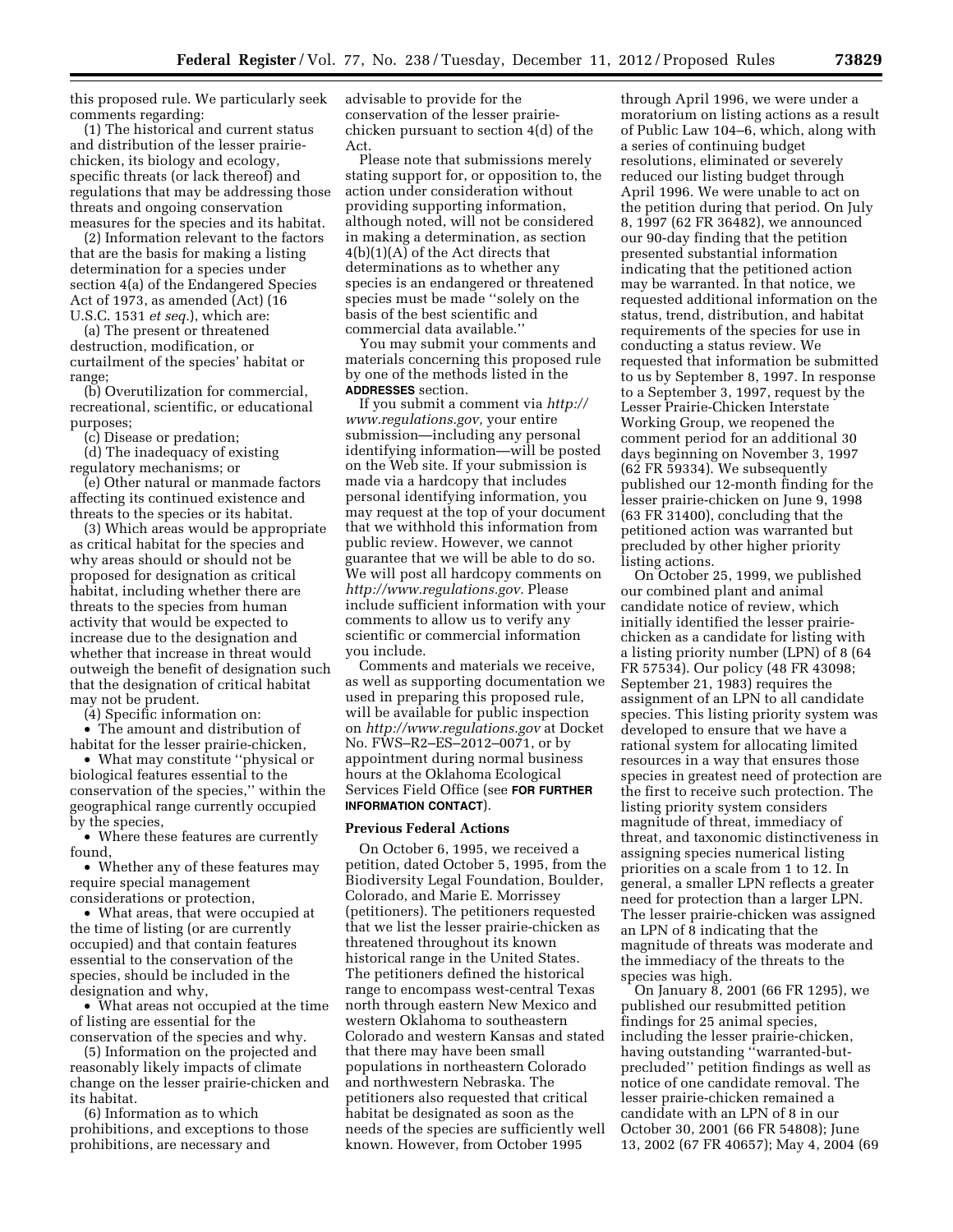FR 24876); May 11, 2005 (70 FR 24870); September 12, 2006 (71 FR 53755); and December 6, 2007 (72 FR 69033) Candidate Notices of Review. In our December 10, 2008 (73 FR 75176), candidate notice of review, we changed the LPN for the lesser prairie-chicken from an 8 to a 2. This change in LPN reflected a change in the magnitude of the threats from moderate to high primarily due to an anticipated increase in the development of wind energy and associated placement of transmission lines throughout the estimated occupied range of the lesser prairie-chicken. Our June 9, 1998, 12-month finding (63 FR 31400) did not recognize wind energy and transmission line development as a threat because such development within the known range was almost nonexistent at that time. Changes in the magnitude of other threats, such as conversion of certain Conservation Reserve Program (CRP) lands from native grass cover to cropland or other less ecologically valuable habitat and observed increases in oil and gas development, also were important considerations in our decision to change the LPN. The immediacy of the threats to the species did not change and continued to be high. Our November 9, 2009 (74 FR 57804), November 10, 2010 (75 FR 69222), and October 26, 2011 (76 FR 66370) Candidate Notices of Review retained an LPN of 2 for the lesser prairie-chicken.

Since making our 12-month finding, we have received several 60-day notices of intent to sue from WildEarth Guardians (then Forest Guardians) and several other parties for failure to make expeditious progress toward listing of the lesser prairie-chicken. These notices were dated August 13, 2001; July 23, 2003; November 23, 2004; and May 11, 2010. WildEarth Guardians subsequently filed suit on September 1, 2010, in the U.S. District Court for the District of Colorado. A revised notice of intent to sue dated January 24, 2011, in response to motions from New Mexico Oil and Gas Association, New Mexico Cattle Growers Association, and Independent Petroleum Association of New Mexico to intervene on behalf of the Secretary of Interior, also was received from WildEarth Guardians.

This complaint was subsequently consolidated in the U.S. District Court for the District of Columbia along with several other cases filed by the Center for Biological Diversity or WildEarth Guardians relating to petition finding deadlines and expeditious progress toward listing. A settlement agreement in *In re Endangered Species Act Section 4 Deadline Litigation,* No. 10–377 (EGS), MDL Docket No. 2165 (D.D.C. May 10,

2011) was reached with WildEarth Guardians in which we agreed to submit a proposed listing rule for the lesser prairie-chicken to the **Federal Register**  for publication by September 30, 2012.

### **Summary of Recent and Ongoing Conservation Actions**

Numerous conservation actions have been implemented within the historical range of the lesser prairie-chicken, many focused primarily on the currently occupied portion of the range, during the last 10 to 15 years. The State conservation agencies have taken a lead role in implementation of these actions, but several Federal agencies and private conservation organizations have played an important supporting role in many of these efforts. Recently, several multi-State efforts have been initiated, and the following section briefly discusses many of the known conservation efforts for the lesser prairie-chicken.

#### *Multi-State Conservation Efforts*

The CRP administered by the U.S. Department of Agriculture's (USDA) Farm Services Agency and targeted at agricultural landowners has provided short-term protection and enhancement of millions of acres within the range of the lesser prairie-chicken. The CRP is a voluntary program that allows eligible landowners to receive annual rental payments and cost-share assistance to remove land from agricultural production and establish vegetative cover for the term of the contract. Contract terms are for 10 to 15 years, and the amount and dispersion of land enrolled in CRP fluctuates as contracts expire and new lands are enrolled. All five States within the range of the lesser prairie-chicken have lands enrolled in CRP. Many of the States, with the exception of Kansas, initially used nonnative grasses as the predominant cover type established on enrolled lands. Kansas chose to use native species of grasses as the cover type for many of their enrolled lands, resulting in a considerable benefit to lesser prairie-chicken conservation. As the program has evolved since its inception in 1985, use of native grasses as the predominant cover type has been encouraged, resulting in even greater benefit for lesser prairie-chickens. Use of native grasses in the CRP helps create suitable nesting and brood rearing habitat for the lesser prairie-chicken.

The State Acres For Wildlife Enhancement program (SAFE) is a conservation practice utilized under CRP to benefit high-priority species including the lesser prairie-chicken. Beginning in 2008, the SAFE program was implemented in Colorado, Kansas, New Mexico, Oklahoma, and Texas to target grassland habitat improvement measures within the range of the lesser prairie-chicken. These measures help improve suitability of existing grasslands for nesting and brood rearing by lesser prairie-chickens. In accordance with CRP guidelines, crop producers can voluntarily enroll eligible lands in 10- to 15-year contracts in exchange for payments, incentives, and cost-share assistance to establish natural vegetation on enrolled lands. Areas allocated for the SAFE program vary by State and are as follows: Colorado 8,700 hectares (ha) (21,500 acres (ac)); Kansas 12,141 (30,000 ac); New Mexico 1,052 ha (2,600 ac); Oklahoma 6,111 ha (15,100 ac); and Texas 31,727 (78,400 ac). Total potential enrollment in SAFE program is 59,731 ha (147,600 ac) or about 1 percent of the current estimated occupied range. The current status of the SAFE program, organized by State, is provided in the sections that follow.

In 2011, the USDA Natural Resources Conservation Service (NRCS) began implementation of the Lesser Prairie Chicken Initiative. The Lesser Prairie Chicken Initiative provides conservation assistance, both technical and financial, to landowners throughout the Lesser Prairie Chicken Initiative's administrative boundary. The NRCS has partnered with other stakeholders to fund, through the Strategic Watershed Action Teams program, additional staff positions dedicated to providing accelerated and targeted technical assistance to landowners within the current range of the lesser prairiechicken. Technical assistance is voluntary help provided by NRCS that is intended to assist non-federal land users in addressing opportunities, concerns, and problems related to the use of natural resources and to help land users make sound natural resource management decisions on private, tribal, and other non-federal land. This assistance may be in the form of resource assessment, practice design, resource monitoring, or follow-up of installed practices. The Lesser Prairie Chicken Initiative focuses on maintenance and enhancement of suitable habitat while benefiting agricultural producers by maintaining the farming and ranching operations throughout the region. Numerous partners are involved in this multi-state initiative including the State conservation agencies, the Playa Lakes Joint Venture, and the Wood Foundation. The Environmental Quality Incentives Program (EQIP) and the Wildlife Habitat Incentives Program (WHIP) are the primary programs used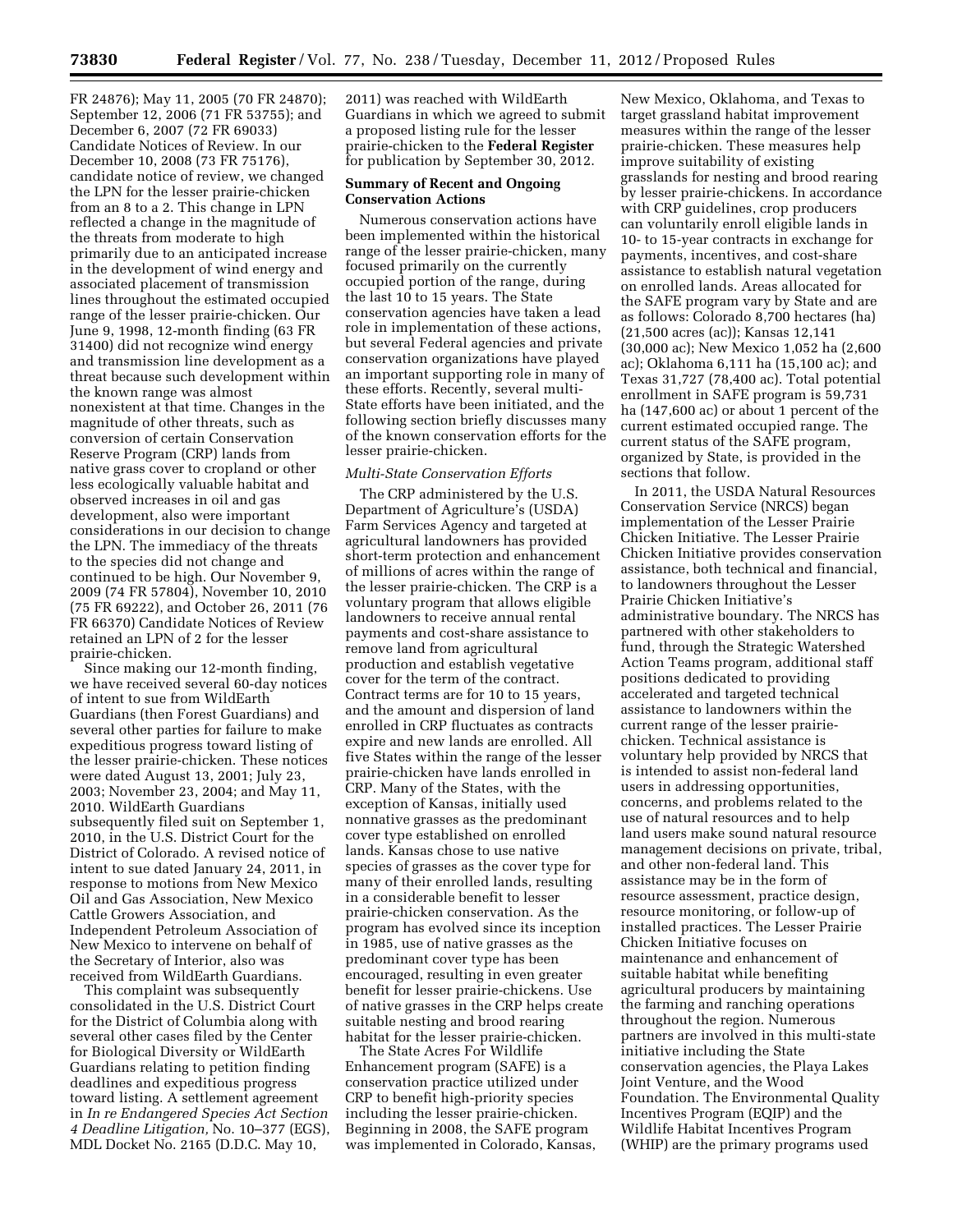to provide for conservation through the Lesser Prairie Chicken Initiative. The EQIP is a voluntary program that provides financial and technical assistance to agricultural producers through contracts up to a maximum term of 10 years in length. These contracts provide financial assistance to help plan and implement conservation practices that address natural resource concerns and opportunities to improve soil, water, plant, animal, air, and related resources on agricultural land. Similarly, the WHIP is a voluntary program designed for conservationminded landowners who want to develop and improve wildlife habitat on agricultural land, including tribal lands. Through WHIP, NRCS may provide both technical assistance and up to 75 percent cost-share assistance to establish and improve fish and wildlife habitat. Cost-share agreements between NRCS and the landowner may extend up to 10 years from the date the agreement is signed. Through these two programs, NRCS has committed some \$17.5 million to the Lesser Prairie Chicken Initiative in Texas alone. In 2010, the identified funds were allocated throughout the historical range, with some 33,956 ha (83,907 ac) placed under contract within those counties that intersected the estimated occupied range. By entering into a contract with NRCS, the landowner agrees to implement specified conservation actions through provisions of the applicable Farm Bill conservation program, such as WHIP or EQIP. Another 32,139 ha (79,417 ac) were allocated to contracts on lands outside of the estimated occupied range but within unoccupied portions of the historical range. In 2011, efforts were undertaken to more precisely apply the funds to areas within the estimated occupied range.

The North American Grouse Partnership, in cooperation with the National Fish and Wildlife Foundation and multiple State conservation agencies and private foundations, have embarked on the preparation of the prairie grouse portions of an overarching North American Grouse Management Strategy. The Prairie Grouse Conservation Plan, which was completed in 2008 (Vodehnal and Haufler 2008, entire), provides recovery actions and defines the levels of funding necessary to achieve management goals for all species of prairie grouse in North America. The prairie grouse portions of this strategy encompass some 26 million ha (65 million ac) of grassland habitat in the United States and Canada.

The Lesser Prairie-Chicken Interstate Working Group was formed in 1996.

This group, composed largely of State agency biologists under the oversight of the Western Association of Fish and Wildlife Agencies' Grassland Coordinator, meets annually to share information on the status of the lesser prairie-chicken, results of new research, and ongoing threats to the species. The Working Group has played an important role in defining and implementing conservation efforts for the lesser prairie-chicken. In 1999, they published a conservation strategy for the lesser prairie-chicken (Mote *et al.* 1999, entire). Then, in 2008, the Working Group published a lesser prairiechicken conservation initiative (Davis *et al.* 2008, entire).

Since 2004, the Sutton Center has been working to reduce or eliminate the mortality of lesser prairie-chickens due to fence collisions on their study areas in Oklahoma and Texas. Forceful collisions with fences during flight can cause direct mortality of lesser prairiechickens (Wolfe *et al.* 2007, pp. 96–97, 101). However, mortality risk appears to be dependent on factors such as fencing design (height, type, number of strands), length, and density, as well as landscape topography and proximity of fences to habitats used by lesser prairiechickens. The Sutton Center has used competitive grants and other funding sources to either physically remove unnecessary fencing or to apply markers of their own design (Wolfe *et al.* 2009, entire) to the top two strands to increase visibility of existing fences. To date, approximately 335 kilometers (km) (208 miles (mi)) of barbed-wire fence in Oklahoma and Texas have been treated. Treatments are typically concentrated within 1.6 km (1 mi) of active lesser prairie-chicken leks. Approximately 208 km (129 mi) of unneeded fences have been removed. Collectively, these conservation activities have the potential to significantly reduce the threat of collision mortality on 44,110 ha (109,000 ac) of occupied habitat. Our Partners for Fish and Wildlife Program (PFW) initiated a similar fence marking effort in New Mexico during 2008. Although the amount of marked fences has not been quantified, the effort is an important contribution to ongoing conservation efforts. However, continued fence construction throughout the range of the lesser prairie-chicken and the localized influence of these conservation efforts likely limits the effectiveness of such measures at the population level.

The Service and the five State conservation agencies are currently working with 19 wind energy development companies to develop a programmatic Habitat Conservation Plan

(HCP) for several species, including the lesser prairie-chicken. An HCP is a planning document required as part of an application for a permit for incidental take of a Federally listed species. The HCP describes the anticipated effects of the proposed taking; how those impacts will be minimized or mitigated; and how the HCP is to be funded. The Oklahoma Department of Wildlife Conservation (ODWC) received a nontraditional section 6 HCP planning grant that is supporting this effort. The HCP is scheduled to be finalized in the spring of 2014. We anticipate the conservation program of the HCP could involve acquisition and setting aside of conservation or mitigation lands.

Recently the five State conservation agencies developed an Internet-based mapping tool as a pilot project under the Western Governors' Association Wildlife Council. This tool, known as the Southern Great Plains Crucial Habitat Assessment Tool (CHAT), was made accessible to the public in September 2011. The CHAT is available for use by conservation managers, industry, and the public to aid in conservation planning for the lesser prairie-chicken. The tool identifies priority habitat for the lesser prairiechicken including possible habitat corridors linking important conservation areas. The CHAT classifies areas on a scale of 1 to 5 by their relative value as lesser prairie-chicken habitat. The most important category is identified as ''irreplaceable'' and is indicative of areas that are rare or fragile and considered essential to achieving and maintaining population viability. The lowest category is considered ''common'' and represents areas that are relatively common and generally less limiting to lesser prairie-chicken populations or metapopulations. These areas are generally better suited for development uses. The CHAT includes other data layers that may facilitate conservation planning, including current and historical lesser prairiechicken range, land cover types, oil and gas well density, presence of vertical structures, and hexagonal summary polygon to provide users contextual information about the surrounding landscape. A revision of the CHAT is planned in the coming months, and the tool will be updated annually. Use of the tool is currently voluntary but ultimately may play an important role in guiding future development and conserving important habitats.

Candidate Conservation Agreements (CCAs) and Candidate Conservation Agreements with Assurances (CCAAs) are formal, voluntary agreements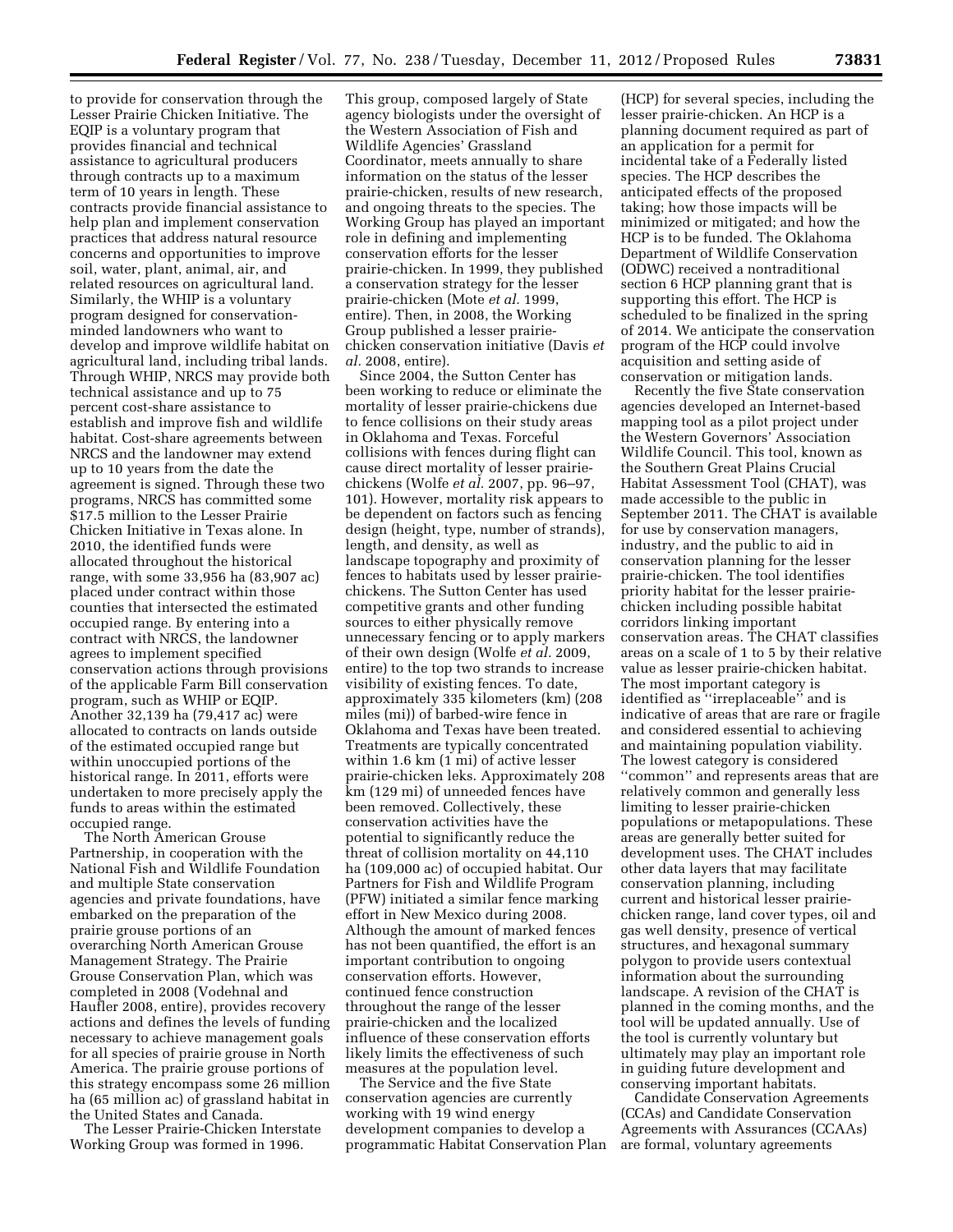between the Service and one or more parties to address the conservation needs of one more candidate species or species likely to become candidates in the near future. These agreements are intended to reduce or remove identified threats to a species. Implementing conservation efforts before species are listed increases the likelihood that simpler, more cost-effective conservation options are available and that conservation efforts will succeed. Development of CCAs and CCAAs is guided by regulations at 50 CFR 17.22(d) and 50 CFR 17.32(d).

Under a CCA, Federal managers and other cooperators (non-governmental organizations and lease holders) implement conservation measures that reduce threats on Federal lands and leases. Under a CCAA, non-Federal landowners and lease holders voluntarily provide habitat protection or enhancement measures on their lands, thereby reducing threats to the species. A section 10(a)(1)(A) Enhancement of Survival Permit is issued in association with a CCAA. If the species is later listed under the Act, the permit authorizes take that is incidental to otherwise lawful activities specified in the agreement, when performed in accordance with the terms of the agreement. Further, the CCAA provides assurances that if the subject species is later listed under the Act, participants who are appropriately implementing certain conservation actions under the CCAA will not be required to implement additional conservation measures.

The lesser prairie-chicken is covered by a CCA with the Bureau of Land Management (BLM) and two ''umbrella'' CCAAs, one each in Texas and New Mexico. A draft umbrella CCAA for Oklahoma was made available for public review and comment on June 25, 2012 (77 FR 37917). An additional CCAA has been established with a single landowner in southwestern Kansas; however, this CCAA has since expired. Under these agreements, the participants agree to implement certain conservation measures that are anticipated to reduce threats to lesser prairie-chicken and improve their population stability, through increases in adult and juvenile survivorship, nest success, and recruitment rates and reduced mortality. Dependent upon the level of participation, expansion of the occupied range may occur. Conservation measures typically focus on maintenance, enhancement, or restoration of nesting and brood rearing habitat. Some possible conservation measures include removal of invasive woody plants such as mesquite and

eastern red cedar, implementation of prescribed fire, marking of fences, removal of unneeded fences, improved grazing management, and similar measures that help reduce the impact of the existing threats.

All of the State conservation agencies and many Federal agencies within the range of the lesser prairie-chicken conduct outreach efforts intended to inform and educate the public about the conservation status of the species. Many of these efforts specifically target landowners and other interested stakeholders involved in lesser prairiechicken conservation. Annual festivals focused on the lesser prairie-chicken are held in several States (Milnesand, New Mexico; Woodward, Oklahoma; and Canadian, Texas) that help inform and raise awareness for the public. Often festival participants are able to visit an active lesser prairie-chicken breeding area to observe courtship displays.

## *Colorado*

The Colorado Parks and Wildlife (CPW) hosted a workshop on the conservation of the lesser prairiechicken in late 2009. This workshop provided information to local landowners and other interested parties on conservation of the lesser prairiechicken. Specific management actions, such as grassland restoration and enhancement, intended to benefit conservation of the lesser prairiechicken were highlighted.

The NRCS is using EQIP and WHIP to implement habitat improvement projects for the lesser prairie-chicken in Colorado. Colorado also has implemented a Habitat Improvement Program (HIP) for the lesser prairiechicken that provides cost-sharing to private landowners, subject to prior consultation and approval from a CPW biologist, for enrolling fields or conducting habitat enhancements beneficial to the species. Approximately 2,250 ha (5,560 ac) have been enrolled in this program (Verquer and Smith 2011, p. 7). Additionally, Colorado has a Wildlife Habitat Protection Program designed to facilitate acquisition of conservation easements and purchase of lands for the lesser prairie-chicken. The lesser prairie-chicken is one of five priorities for 2012, and up to \$14 million is available in the program.

Currently about 4,433 ha (10,954 ac) have been enrolled under the lesser prairie-chicken CRP SAFE continuous sign-up in Colorado. These enrolled areas are typically recently expired CRP lands and contain older grass stands in less than optimal habitat condition. In late winter 2010 or early spring 2011, one-third of these enrolled lands

received a forb and legume inter-seeding consisting of dryland alfalfa and other species to improve habitat quality. This effort is anticipated to result in the establishment of alfalfa and additional forbs, resulting in improved nesting and brood-rearing habitat. Some 4,249 ha (10,500 ac) of the initial 8,701 ha (21,500 ac) allocated for SAFE remain to be enrolled. High interest by landowners indicates that these additional acres will be enrolled in the near future (Verquer and Smith 2011, p. 7).

Our Partners for Fish and Wildlife Program (PFW) program has contributed financial and technical assistance for restoration and enhancement activities benefitting the lesser prairie-chicken in Colorado. The PFW program has executed 14 private lands agreements facilitating habitat restoration and enhancement for the lesser prairiechicken on about 9,307 ha (23,000 ac) of private lands in southeastern Colorado.

A cooperative project between the CPW and the U.S. Forest Service (USFS) has established several temporary grazing exclosures adjacent to active leks on the Comanche National Grassland in an attempt to improve nesting habitat. The efficacy of these treatments is unknown, and further monitoring is planned to determine the outcome of these efforts (Verquer and Smith 2011, p. 7).

In addition, more than 4,450 ha (11,000 ac) have been protected by perpetual conservation easements held by CPW, The Nature Conservancy, and the Greenlands Reserve Land Trust.

### *Kansas*

The Kansas Department of Wildlife, Parks, and Tourism (KDWPT) has targeted lesser prairie-chicken habitat improvements through various means including the Landowner Incentive Program, voluntary mitigation projects for energy development, and a statelevel WHIP. The Landowner Incentive Program improved some 9,118 ha (22,531 ac) for lesser prairie-chickens during the period from 2007 to 2011. Since 2008, the KDWPT has provided \$64,836 in landowner cost-share through the WHIP for practices benefitting the lesser prairie-chicken on about 2,364 ha (5,844 ac). Currently more than 11,662 ha (28,819 ac) of the original allocation have been enrolled under the lesser prairie-chicken CRP SAFE continuous signup in Kansas. Primary practices include tree removal, prescribed fire, grazing management (including perimeter fencing), and native grass establishment that will improve lesser prairie-chicken nesting and brood rearing habitat.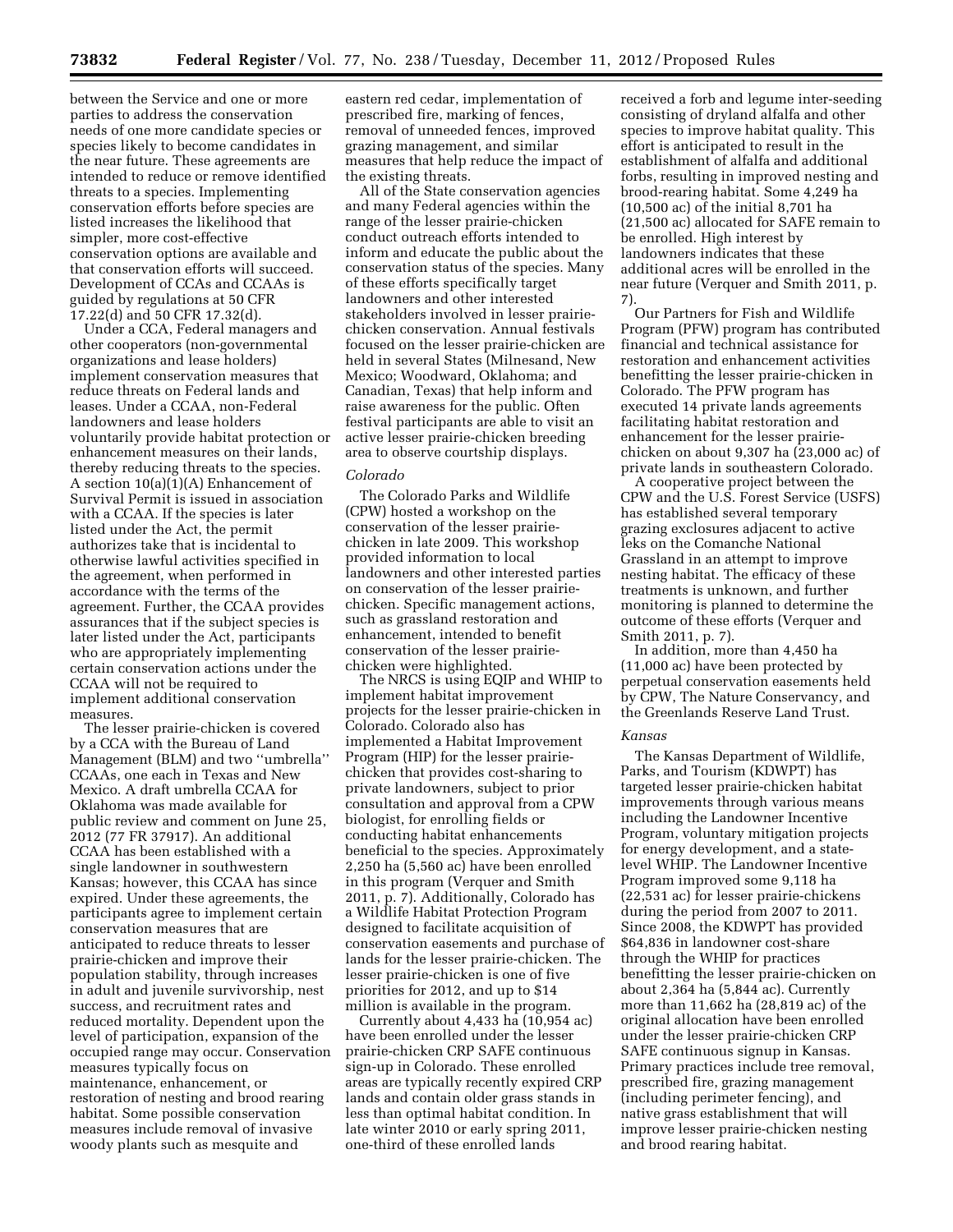Funds available through the state wildlife grants program also have been used to benefit the lesser prairie-chicken in Kansas. The KDWPT was awarded a 5-year state wildlife grant in 2009 focusing on lesser prairie-chicken habitat improvements. During the first funding cycle, a total of \$181,127.34 was allocated to six projects encompassing some 1,484 ha (3,667 ac). During two subsequent application periods, nine more projects were funded at a cost of \$180,584, targeting some 1,319 ha (3,260 ac).

Like several of the other States within the range of the lesser prairie-chicken, the KDWPT partnered with Pheasants Forever and NRCS to fund three employee positions that will provide technical assistance to private landowners participating in conservation programs with an emphasis on practices favorable to the lesser prairie-chicken. These employees will primarily assist in the implementation and delivery of the NRCS's Lesser Prairie Chicken Initiative in Kansas.

Additionally, KDWPT has a walk-in hunting program that was initiated in 1995 in an effort to enhance the hunting tradition in Kansas. The program provides hunters access to private property and has become one of the most successful access programs in the country. By 2004, more than 404,000 ha (1 million ac) have been enrolled in the program. Landowners receive a small payment in exchange for allowing public hunting access to enrolled lands. Payments vary by the amount of acres enrolled and length of contract period. Conservation officers monitor the areas, and violators are ticketed or arrested for offenses such as vandalism, littering, or failing to comply with hunting or fishing regulations.

The Service's PFW program has contributed financial and technical assistance for restoration and enhancement activities that benefit the lesser prairie-chicken in Kansas. Primary activities include control of invasive woody plant species like eastern red cedar and enhanced use of prescribed fire to improve habitat conditions in native grasslands. The PFW program has executed 54 private lands agreements on about 51,246 ha (126,878 ac) of private lands benefitting conservation of the lesser prairiechicken in Kansas. An approved CCAA was developed on 1,133 ha (2,800 ac) in south-central Kansas; however, this CCAA has since expired.

#### *New Mexico*

In January 2003, a working group composed of local, state, and Federal

officials, along with private and commercial stakeholders, was formed to address conservation and management activities for the lesser prairie-chicken and dunes sagebrush lizard (*Sceloporus arenicolus*) in New Mexico. This working group, formally named the New Mexico Lesser Prairie-Chicken/Sand Dune Lizard Working Group, published the Collaborative Conservation Strategies for the Lesser Prairie-Chicken and Sand Dune Lizard in New Mexico (Strategy) in August 2005. This Strategy provided guidance in the development of BLM's Special Status Species Resource Management Plan Amendment (RMPA), approved in April 2008, which also addressed the concerns and future management of lesser prairie-chicken and dunes sagebrush lizard habitats on BLM lands, and established the Lesser Prairie-Chicken Habitat Preservation Area of Critical Environmental Concern. Both the Strategy and the RMPA prescribe active cooperation among all stakeholders to reduce or eliminate threats to these species in New Mexico. As an outcome, the land-use prescriptions contained in the RMPA now serve as baseline mitigation (for both species) to those operating on Federal lands or non-Federal lands with Federal minerals.

Following approval of the RMPA, a CCA was drafted by a team including the Service, BLM, Center of Excellence for Hazardous Materials Management, and participating cooperators. The CCA addresses the conservation needs of the lesser prairie-chicken and dunes sagebrush lizard on BLM lands in New Mexico by undertaking habitat restoration and enhancement activities and minimizing habitat degradation. These efforts would protect and enhance existing populations and habitats, restore degraded habitat, create new habitat, augment existing populations of lesser prairie-chickens, restore populations, fund research studies, or undertake other activities on their Federal leases or allotments that improve the status of the lesser prairiechicken. Through this CCA, Center of Excellence for Hazardous Materials Management will work with participating cooperators who voluntarily commit to implementing or funding specific conservation actions, such as burying powerlines, controlling mesquite, minimizing surface disturbances, marking fences, and improving grazing management, in an effort to reduce or eliminate threats to both species. The CCA builds upon the BLM's RMPA for southeast New Mexico. The RMPA established the foundational requirements that will be

applied to all future Federal activities, regardless of whether a permittee or lessee participates in this CCA. The strength of the CCA comes from the implementation of additional conservation measures that are additive, or above and beyond those foundational requirements established in the RMPA. In addition to the CCA, a CCAA has been developed in association with the CCA to facilitate conservation actions for the lesser prairie-chicken and dunes sagebrush lizard on private and State lands in southeastern New Mexico.

Since the CCA and CCAA were finalized in December 2008, 29 oil and gas companies have enrolled a total of 330,180 ha (815,890 ac) of mineral holdings under the CCA. In addition, 39 private landowners in New Mexico have enrolled about 616,571 ha (1,523,573 ac). There currently are additional pending mineral and ranching enrollment applications being reviewed and processed for inclusion. Recently, BLM also has closed 149,910 ha (370,435 ac) to future oil and gas leasing and closed some 342,770 ha (847,000 ac) to wind and solar development. They have reclaimed 536 ha (1,325 ac) of abandoned well pads and associated roads and now require burial of powerlines within 3.2 km (2 mi) of leks. Some 52 km (32.5 mi) of aboveground powerlines have been removed to date. Additionally, BLM has implemented control efforts for mesquite (*Prosopis glandulosa*) on some 148,257 ha (366,350 ac) and has plans to do so on an additional 128,375 ha (317,220 ac). More discussion of mequite control is addressed in the ''Shrub Control and Eradication'' section below.

Acquisition of land for the protection of lesser prairie-chicken habitat also has occurred in New Mexico. The New Mexico Department of Game and Fish (NMDGF) currently has designated 29 areas specifically for management of the lesser prairie-chickens totaling more than 11,850 ha (29,282 ac). These areas are closed to the public during the breeding and nesting season (March 1 to July 30), each year and restrictions are in place to minimize noise and other activities associated with oil and gas drilling. In 2007, the State Game Commission used New Mexico State Land Conservation Appropriation funding to acquire 2,137 ha (5,285 ac) of private ranchland in Roosevelt County. This property, the Sandhills Prairie Conservation Area (formerly the Lewis Ranch), is located east of Milnesand, New Mexico, and adjoins two existing Commission-owned Prairie-Chicken Areas. The BLM, on March 3, 2010, also acquired 3,010 ha (7,440 ac) of land east of Roswell, New Mexico, to protect key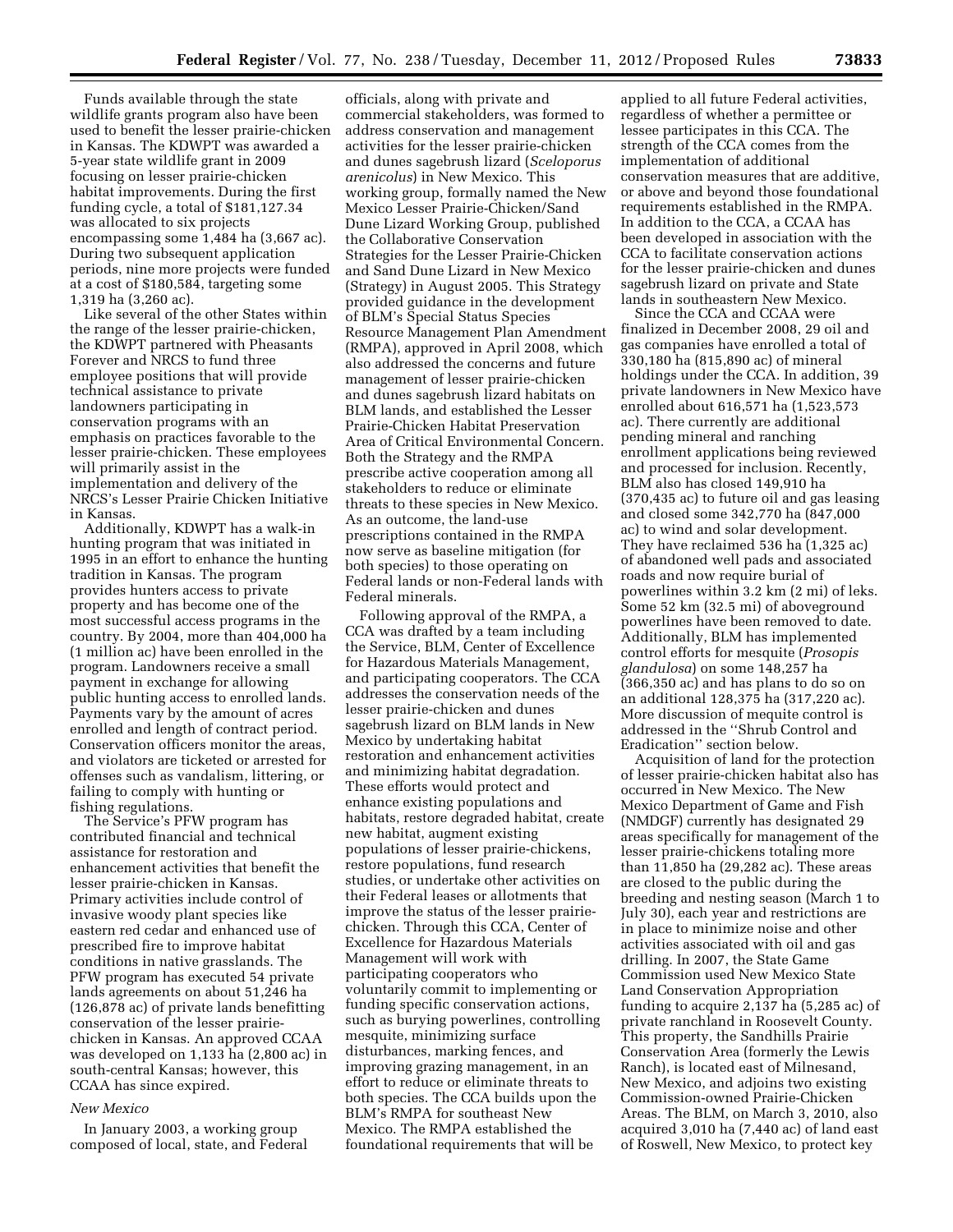habitat for the lesser prairie-chicken. The Nature Conservancy owns and manages the 11,331-ha (28,000-ac) Milnesand Prairie Preserve near Milnesand, New Mexico.

The Service's PFW program also has been active in lesser prairie-chicken conservation efforts in the State of New Mexico. Private lands agreements have been executed on 65 properties encompassing some 28,492 ha (70,404 ac) of lesser prairie-chicken habitat in New Mexico. Additionally the entire 3,683 ha (2,600 ac) allotted to the lesser prairie-chicken CRP SAFE continuous signup in New Mexico has been enrolled in the program.

### *Oklahoma*

The ODWC partnered with the Service, the Oklahoma Secretary of Environment, The Nature Conservancy, the Sutton Center, and the Playa Lakes Joint Venture to develop the Oklahoma Lesser Prairie-Chicken Spatial Planning Tool in 2009. The goal of the Oklahoma Lesser Prairie-Chicken Spatial Planning Tool is to reduce the impacts of ongoing and planned development actions within the range of the lesser prairiechicken by guiding development away from sensitive habitats used by the species. The Oklahoma Lesser Prairie-Chicken Spatial Planning Tool assigns a relative value rank to geographic areas to indicate the value of the area to the conservation of the lesser prairiechicken. The higher the rank (on a scale of 1 to 8), the more important the area is to the lesser prairie-chicken. The Oklahoma Lesser Prairie-Chicken Spatial Planning Tool, therefore, can be used to identify areas that provide highquality habitat and determine where development, such as wind power, would have the least impact to the species. The Oklahoma Lesser Prairie-Chicken Spatial Planning Tool also can be used to determine a voluntary offset payment based on the cost of mitigating the impact of the anticipated development through habitat replacement. The voluntary offset payment is intended to be used to offset the impacts associated with habitat loss. Use of the Oklahoma Lesser Prairie-Chicken Spatial Planning Tool and the voluntary offset payment is voluntary.

To date, in excess of \$11.1 million has been committed to the ODWC through the voluntary offset payment program. Most recently, the ODWC entered into a Memorandum of Agreement with Chermac Energy Corporation to partially offset potential habitat loss from a planned 88.5-km (55-mi) high-voltage transmission line. The line would run from near the Kansas State line to the Oklahoma Gas and Electric Woodward

Extra High Voltage substation and will be used to carry up to 900 megawatts of wind energy from an existing wind farm in Harper County. The Memorandum of Agreement facilitates voluntary offset payments for impacts to the lesser prairie-chicken and their habitat. The agreement calls for the payment of a total of \$2.5 million, with the money being used to help leverage additional matching funds from private and Federal entities for preservation, enhancement, and acquisition of lesser prairie-chicken habitat. A large percentage of the voluntary offset payment funds have been used to acquire lands for the conservation of the lesser prairie-chicken and other fish and wildlife resources.

In 2008, the ODWC acquired two properties known to be used by the lesser prairie-chicken. The Cimarron Bluff Wildlife Management Area encompasses 1,388 ha (3,430 ac) in northeastern Harper County, Oklahoma. The Cimarron Hills Wildlife Management Area in northwestern Woods County, Oklahoma, encompasses 1,526 ha (3,770 ac). The ODWC also recently purchased 5,580 ha (13,789 ac) within the range of the lesser prairiechicken to expand both the Beaver River and Packsaddle Wildlife Management Areas in Beaver and Ellis Counties, respectively.

Oklahoma State University hosts prescribed fire field days to help inform landowners about the benefits of prescribed fire for controlling invasion of woody vegetation in prairies and improving habitat conditions for wildlife in grassland ecosystems. Prescribed burning is an important tool landowners can use to improve the value of CRP fields and native prairie for wildlife, including the lesser prairiechicken, by maintaining and improving vegetative structure, productivity, and diversity and by controlling exotic plant species. In 2009, the Environmental Defense Fund partnered with Oklahoma State University to prepare a report on the management of CRP fields for lesser prairie-chicken management. The document (Hickman and Elmore 2009, entire) was designed to provide a decision tree that would assist agencies and landowners with mid-contract management of CRP fields.

Like the other States, ODWC has partnered in the implemention of a State WHIP designed to enhance, create, and manage habitat for all wildlife species, including the lesser prairie-chicken. The State WHIP recently has targeted money for lesser prairie-chicken habitat improvements.

Several different ''Ranch Conversations'' have been held in northwestern Oklahoma over the past 10 years, most recently hosted by the Oklahoma High Plains Resource Development and Conservation Office. These meetings invited private landowners and the general public to discuss lesser prairie-chicken conservation and management, receive information, and provide input on programs and incentives that are available for managing the lesser prairiechicken on privately owned habitats.

In an effort to address ongoing development of oil and gas resources, the Oklahoma Wildlife Conservation Commission voted to approve a Memorandum of Understanding with the Oklahoma Independent Petroleum Association in February 2012 to establish a collaborative working relationship for lesser prairie-chicken conservation. Through this Memorandum of Understanding, the ODWC and Oklahoma Independent Petroleum Association will identify and develop voluntary steps (Best Management Practices) that can be taken by the Oklahoma Independent Petroleum Association's members to avoid and minimize the impacts of their operations on the lesser prairie-chicken. These Best Management Practices are currently under development.

Oklahoma received a USDA Conservation Innovation Grant to develop a wildlife credits trading program. When completed, the credit trading program will provide incentives to landowners who manage their lands for conservation of the lesser prairiechicken. Currently, about 2,819 ha (6,965 ac) have been enrolled under the lesser prairie-chicken CRP SAFE continuous signup in Beaver, Beckham, Ellis, and Harper Counties.

The ODWC, in early 2012, entered into a contract with Ecosystem Management Research Institute to develop a conservation plan for the lesser prairie-chicken in Oklahoma. The primary goal of the Oklahoma Lesser Prairie Chicken Conservation Plan is to develop an overall strategy for conservation of the lesser prairiechicken in Oklahoma. Development of the Oklahoma Lesser Prairie Chicken Conservation Plan will involve synthesis of all pertinent information currently available and input from diverse stakeholders. The Oklahoma Lesser Prairie Chicken Conservation Plan will identify priority conservation areas, population goals, and conservation strategies and actions; it also will link conservation actions to appropriate entities and contain an implementation timeline. A draft document is currently available, public comments were solicited through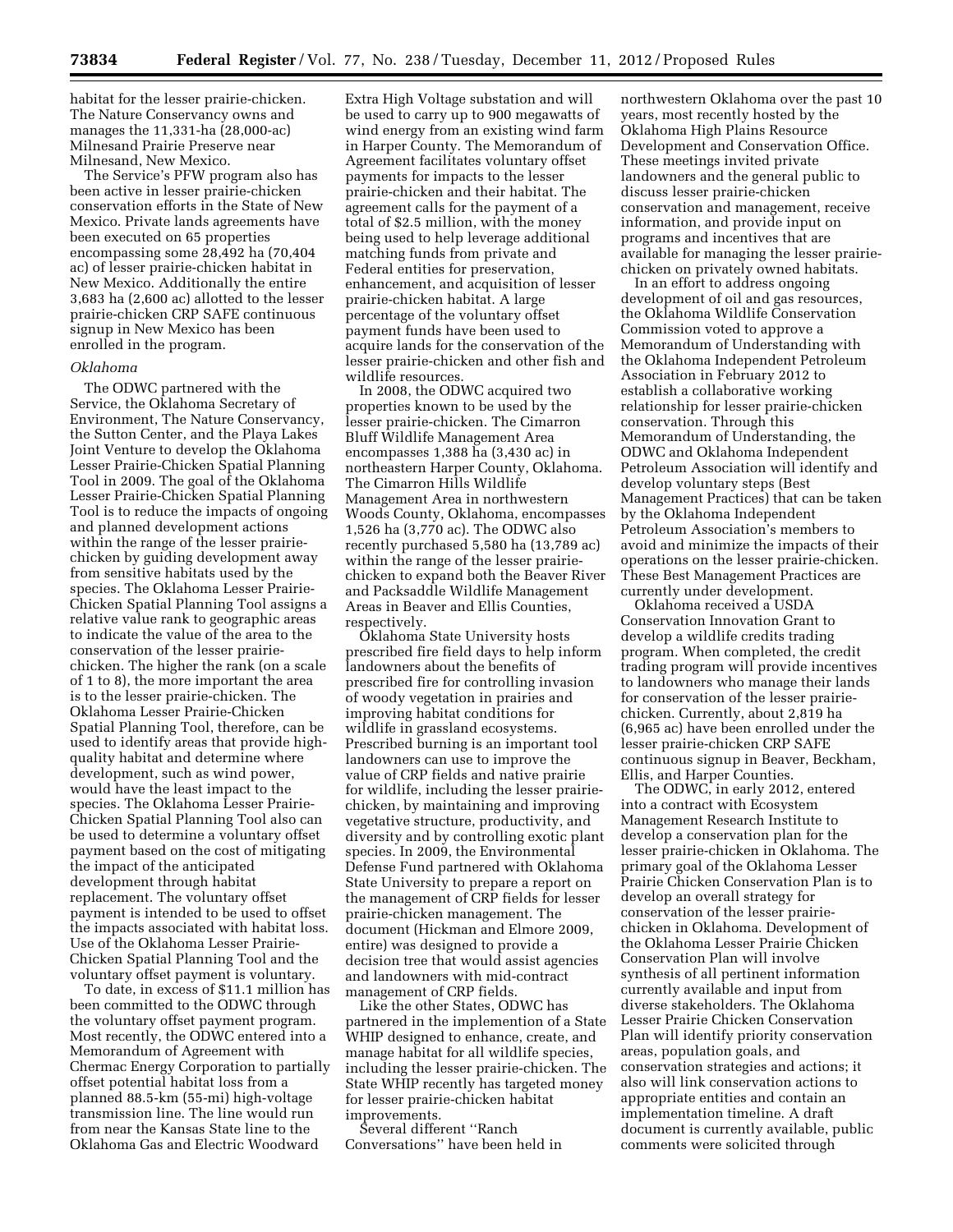August 30, 2012, and the final plan is anticipated in September of 2012.

As discussed above, the ODWC has applied for an enhancement of survival permit pursuant to section  $10(a)(1)(A)$  of the Act that includes a draft umbrella CCAA between the Service and ODWC for the lesser prairie-chicken in 14 Oklahoma counties (77 FR 37917). The draft CCAA and associated draft environmental assessment was made available for public review and comment in June 2012. The Service and ODWC are currently reviewing and addressing public comments, and a permitting decision is anticipated in the near future

The Service's PFW program also has contributed financial and technical assistance for restoration and enhancement activities that benefit the lesser prairie-chicken in Oklahoma. Important measures include control of eastern red cedar and fence marking and removal to minimize collision mortality. The Oklahoma PFW program has implemented 154 private lands agreements on about 38,954 ha (96,258 ac) of private lands for the benefit of the lesser prairie-chicken in the State.

## *Texas*

The Texas Parks and Wildlife Department (TPWD) hosted a series of landowner meetings and listening sessions in 6 (Hemphill, Wheeler, Gray, Bailey, Cochran, and Gaines) of the 13 counties confirmed to be occupied by the lesser prairie-chicken in Texas. Private landowners and the general public were invited to discuss conservation and management, receive information, and provide input on programs and incentives that are available for managing the lesser prairiechicken on privately owned lands. In response to these meetings, TPWD worked with the Service and landowners to finalize the first statewide umbrella CCAA for the lesser prairie-chicken in Texas. The conservation goal of the Texas CCAA is to encourage protection and improvement of suitable lesser prairiechicken habitat on non-Federal lands by offering private landowners incentives to implement voluntary conservation measures through available funding mechanisms and by providing technical assistance and regulatory assurances concerning land use restrictions that might otherwise apply should the lesser prairie-chicken become listed. The conservation measures would generally consist of prescribed grazing; prescribed burning; brush management; cropland and residue management; range seeding and enrollment in various Farm Bill programs such as the CRP, the

Grassland Reserve Program, and SAFE program; and wildlife habitat treatments through the EQIP. The Texas CCAA covers 50 counties, largely encompassing the Texas panhandle region, and was finalized on May 14, 2009. Currently, 22 private landowners (totaling approximately 255,044 ac) are enrolled under this agreement.

More recently, the TPWD, along with other partners, held five meetings in the Texas panhandle region as part of an effort to promote lesser prairie-chicken conservation. These meetings were held in May of 2009 and were intended to inform landowners about financial incentives and other resources available to improve habitat for the lesser prairiechicken, including the SAFE program. The objective of the Texas SAFE program, administered by the Farm Service Agency, is to restore 2,093 ha (20,000 ac) of native mixed-grassland habitat for the lesser prairie-chicken in Texas. Additional allocations were approved, and currently some 31,245 ha (77,209 ac) have been enrolled in the SAFE program. Then, in March 2010, TPWD staff conducted a 2-day upland bird workshop where lesser prairiechicken research and management was discussed.

In 2010, the NRCS and TPWD partnered to create an EQIP focused on lesser prairie-chicken conservation. This program provides technical and financial assistance to landowners interested in implementing land management practices for the lesser prairie-chicken within its historical range.

The Service's PFW program and the TPWD have been actively collaborating on range management programs designed to provide cost-sharing for implementation of habitat improvements for lesser prairiechickens. The Service provided funding to TPWD to support a Landscape Conservation Coordinator position for the Panhandle and Southern High Plains region, as well as funding to support Landowner Incentive Program projects targeting lesser prairie-chicken habitat improvements (brush control and grazing management) in this region. More than \$200,000 of Service funds were committed in 2010, and an additional \$100,000 was committed in 2011. Since 2008, Texas has addressed lesser prairie-chicken conservation on some 5,693 ha (14,068 ac) under the Landowner Incentive Program. Typical conservation measures include native plant restoration, control of exotic vegetation, prescribed burning, selective brush management, and prescribed grazing. Currently, the PFW program has executed 66 private lands

agreements on about 53,091 ha (131,190 ac) of privately owned lands for the benefit of the lesser prairie-chicken in Texas.

The TPWD continues to establish working relationships with wind developers and provides review and comment on proposed developments whenever requested. Through this voluntary comment process, TPWD provides guidance on how to prevent, minimize, and mitigate impacts from wind and transmission development on lesser prairie-chicken habitat and populations.

A Lesser Prairie-Chicken Advisory Committee also has been established in Texas and functions to provide input and information to the State's Interagency Task Force on Economic Growth and Endangered Species. The purpose of the task force is to provide policy and technical assistance regarding compliance with endangered species laws and regulations to local and regional governmental entities and their communities engaged in economic development activities so that compliance with endangered species laws and regulations is as effective and cost efficient as possible. Input provided by the Lesser Prairie-Chicken Advisory Committee serves to help the Task Force prevent listing and minimize harm to economic sectors if listing does occur. The advisory committee also assists in outreach and education efforts on potential listing decisions and methods to minimize the impact of listing.

The TPWD has worked in conjunction with several Texas universities to fund several lesser prairie-chicken research projects. In one of those projects, TPWD evaluated the use of aerial line transects and forward-looking infrared technology to survey for lesser prairie-chickens. Other ongoing research includes evaluation of lesser prairie-chicken population response to management of shinnery oak and evaluation of relationships among the lesser prairiechicken, avian predators, and oil and gas infrastructure.

In 2009, the U.S. Department of Energy awarded Texas Tech University and the TPWD a collaborative grant to conduct aerial surveys on approximately 75 percent of the estimated currently occupied range. This project aided in the initial development of a standardized protocol for conducting aerial surveys for the lesser prairie-chicken across the entire range. All five States are currently participating in these surveys; and a complete analysis of the results is expected sometime in the summer of 2012 and will be incorporated in the final determination.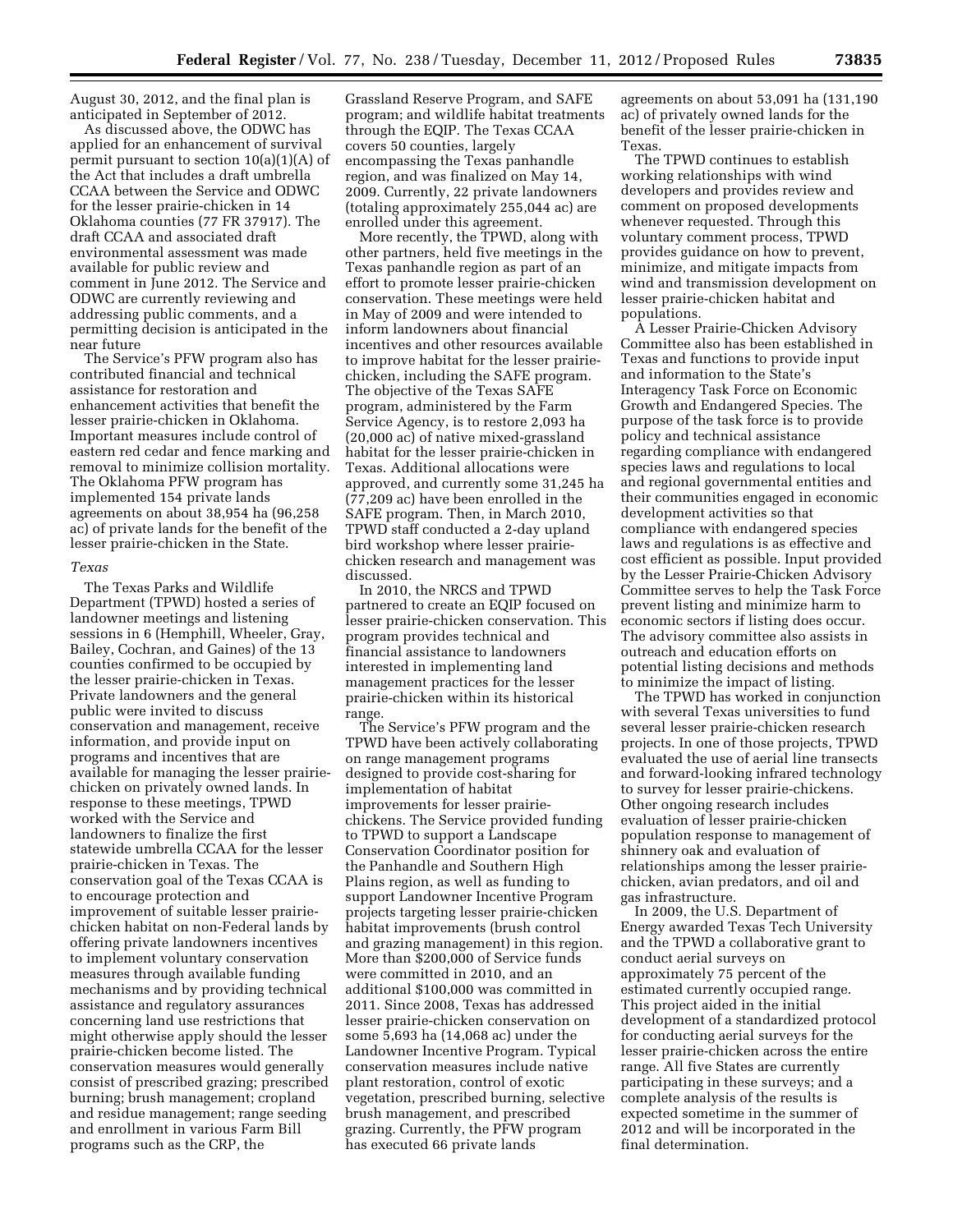Recently, The Nature Conservancy of Texas acquired approximately 2,428 ha (6,000 ac) of private ranchland in Yoakum and Terry Counties for the purpose of protecting and restoring lesser prairie-chicken habitat. This acquisition helped secure a geographically important lesser prairiechicken population.

In addition to participation in annual lesser prairie-chicken festivals, the TPWD published an article on the lesser prairie-chicken and wind development in Texas in their agency magazine in October of 2009. The TPWD and the Dorothy Marcille Wood Foundation also produced a 12-page color brochure in 2009 about the lesser prairie-chicken entitled ''A Shared Future.''

In summary, we recognize the importance of the conservation efforts undertaken by all entities across the range of the lesser prairie-chicken. These actions outlined above have, at least in some instances, slowed, but not halted, alteration of lesser prairiechicken habitat. However, continued implementation of these and similar future actions is crucial to lesser prairiechicken conservation. In many instances, these efforts have helped reduce the severity of the threats to the species, particularly in localized areas. However, our review of conservation efforts indicates that the measures identified are not adequate to fully address the known threats, including the primary threat of habitat fragmentation, in a manner that effectively reduces or eliminates the threats (see discussion below). All of the efforts are limited in size or duration, and the measures typically are not implemented at a scale that would be necessary to effectively reduce the threats to this species across its known range. Often the measures are voluntary, with little certainty that the measures will be implemented. In some instances, mitigation for existing development within the range of the lesser prairiechicken has been secured, but the effectiveness of the mitigation is unknown. Conservation of this species will require persistent, targeted implementation of appropriate actions over the range of the species to sufficiently reduce or eliminate the primary threats to the lesser prairiechicken.

#### **Available Conservation Measures**

Conservation measures provided to species listed as endangered or threatened under the Act include recognition, recovery actions, requirements for Federal protection, and prohibitions against certain practices. Recognition often results in public

awareness and facilitates conservation by Federal, State, Tribal, and local agencies; private organizations; and individuals. The Act encourages cooperation with the States and requires that recovery actions be carried out for all listed species. The protection required by Federal agencies and the prohibitions against certain activities involving listed species are discussed, in part, below.

#### *Recovery Planning*

The primary purpose of the Act is the conservation of endangered and threatened species and the ecosystems upon which they depend. The ultimate goal of such conservation efforts is the recovery of these listed species, so that they no longer need the protective measures of the Act. Subsection 4(f) of the Act requires the Service to develop and implement recovery plans for the conservation of endangered and threatened species. The recovery planning process involves the identification of actions that are necessary to halt or reverse the species' decline by addressing the threats to its survival and recovery. The goal of this process is to restore listed species to a point where they are secure, selfsustaining, and functioning components of their ecosystems.

Recovery planning includes the development of a recovery outline soon after a species is listed, preparation of a draft and final recovery plan, and periodic revisions to the plan as significant new information becomes available. The recovery outline guides the immediate implementation of urgently needed recovery actions and describes the process to be used to develop a recovery plan. The recovery plan identifies site-specific management actions that will achieve recovery of the species, measurable criteria that determine when a species may be downlisted or delisted, and methods for monitoring recovery progress. Recovery plans also establish a framework for agencies to coordinate their recovery efforts and provide estimates of the cost of implementing recovery tasks. Recovery teams (comprised of species experts, Federal and State agencies, nongovernment organizations, and stakeholders) are often established to develop recovery plans. When completed, the recovery outline, draft recovery plan, and the final recovery plan will be available on our Web site (*<http://www.fws.gov/endangered>*), or from our Oklahoma Ecological Services Field Office (see **FOR FURTHER**

## **INFORMATION CONTACT**).

In general, the Service believes conservation and eventual recovery of

the lesser prairie-chicken should consist of the establishment of secure strongholds or core areas of high quality habitat that are at least 10,117 ha (25,000 ac) in size and support 6–10 active leks, each being used by at least 6 males (Applegate and Riley 1998, p. 14). Ideally these areas would contain minimal amounts of habitat fragmentation and be managed such that the areas are secure from pressures of ongoing development. As fragmentation within these areas increases, the total amount of area would need to expand accordingly such that the total amount of high quality habitat is at least 10,117 ha. It is expected that a minimum of four strongholds will be needed, distributed across the ecological diversity of the species, in order to secure the status of the species. The Service views the species' occupied range as a matrix comprising four primary quadrants, each one exemplifying a unique combination of precipitation, temperature, and vegetation type variables. The quadrants are separated from east to west by the boundary between the shortgrass prairie and central-mixed-grass-prairie Bird Conservation Regions and from north to south by the Canadian River. To ensure redundancy, resiliency, and representation across the species' range, the Service recommends at least one lesser prairie-chicken stronghold be established and maintained in each quadrant. Resiliency refers to the capacity of an ecosystem or an organism to recover quickly from a disturbance by tolerating or adapting to the anticipated alterations caused by the disturbance. Redundancy, in this context, refers to the ability of a species to compensate for fluctuations in or loss of populations across the species' range such that the loss of a single population has little or no lasting effect on the structure and functioning of the species as a whole. Representation refers to the conservation of the diversity of a species.

While a minimum of four strongholds is recommended in order to secure the status of the species, additional strongholds and connections between them will be needed in order to conserve the species. A more complete explanation of this preliminary conservation strategy can be found in the Service's (2012) technical white paper titled ''Conservation Needs of the Lesser Prairie-chicken'' (available at *<http://www.regulations.gov>*).

Implementation of recovery actions generally requires the participation of a broad range of partners, including other Federal agencies, States, Tribal and nongovernmental organizations,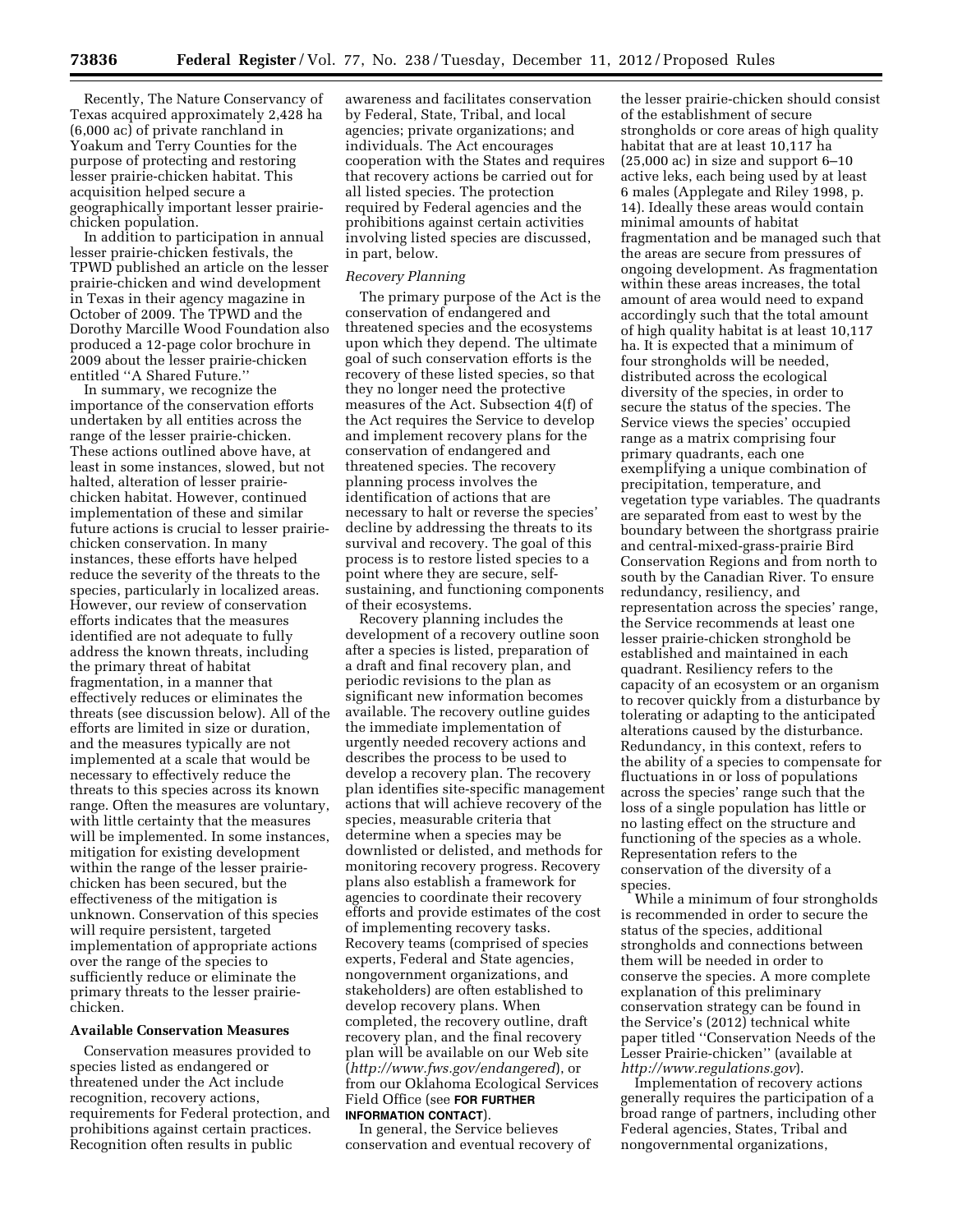businesses, and private landowners. Examples of recovery actions include habitat restoration (*e.g.,* restoration of native vegetation), research and monitoring, captive propagation and reintroduction, and outreach and education. Although land acquisition is an example of a type of recovery action, the recovery of many listed species cannot be accomplished solely on Federal lands because their range may occur primarily or solely on non-Federal lands. Consequently, recovery of these species will require cooperative conservation efforts involving private, State, and possibly Tribal lands.

If this species is listed, funding for recovery actions will be available from a variety of sources, including Federal budgets, State programs, and cost share grants for non-Federal landowners, the academic community, and nongovernmental organizations. In addition, under section 6 of the Act, the States of Colorado, Kansas, New Mexico, Oklahoma, and Texas would be eligible for Federal funds to implement management actions that promote the protection and recovery of the lesser prairie-chicken. Information on our grant programs that are available to aid species recovery can be found at: *[http:](http://www.fws.gov/grants)  [//www.fws.gov/grants.](http://www.fws.gov/grants)* 

Although the lesser prairie-chicken is only proposed for listing under the Act at this time, please let us know if you are interested in participating in recovery efforts for this species. Additionally, we invite you to submit any new information on this species whenever it becomes available and any information you may have for recovery planning purposes (see **FOR FURTHER INFORMATION CONTACT**).

#### *Federal Agency Consultation*

Section 7(a) of the Act, as amended, requires Federal agencies to evaluate their actions with respect to any species that is proposed or listed as endangered or threatened and with respect to its critical habitat, if any is designated. Regulations implementing this interagency cooperation provision of the Act are codified at 50 CFR part 402. Section 7(a)(4) requires Federal agencies to confer with the Service on any action that is likely to jeopardize the continued existence of a species proposed for listing or result in destruction or adverse modification of proposed critical habitat. If a species is listed subsequently, section 7(a)(2) of the Act requires Federal agencies to ensure that activities they authorize, fund, or carry out are not likely to jeopardize the continued existence of the species or destroy or adversely modify its critical habitat. If a Federal action may

adversely affect a listed species or its critical habitat, the responsible Federal agency must enter into formal consultation with the Service.

Some examples of Federal agency actions within the species' habitat that may require conference or consultation, or both, as described in the preceding paragraph include landscape-altering activities on Federal lands; provision of Federal funds to State and private entities through Service programs, such as the PFW Program, State Wildlife Grant Program, and Federal Aid in Wildlife Restoration program; construction and operation of communication, radio, and similar towers by the Federal Communications Commission or Federal Aviation Administration; issuance of section 404 Clean Water Act permits by the U.S. Army Corps of Engineers; construction and management of petroleum pipeline and power line rights-of-way by the Federal Energy Regulatory Commission; construction and maintenance of roads or highways by the Federal Highway Administration; implementation of certain USDA agricultural assistance programs; Federal grant, loan, and insurance programs; or Federal habitat restoration programs such as EQIP; and development of Federal minerals, such as oil and gas.

#### *Prohibitions and Exceptions*

The purposes of the Act are to provide a means whereby the ecosystems upon which endangered species and threatened species depend may be conserved, to provide a program for the conservation of such endangered species and threatened species, and to take such steps as may be appropriate to achieve the purposes of the treaties and conventions set forth in the Act. The Act is implemented through regulations found in the CFR. When a species is listed as endangered, certain actions are prohibited under section 9 of the Act, as specified in 50 CFR 17.21. These prohibitions, which will be discussed further below, include, among others, take within the United States, within the territorial seas of the United States, or upon the high seas; import; export; and shipment in interstate or foreign commerce in the course of a commercial activity.

The Act does not specify particular prohibitions, or exceptions to those prohibitions, for threatened species. Instead, under section 4(d) of the Act, the Secretary of the Interior was given the discretion to issue such regulations as he deems necessary and advisable to provide for the conservation of such species. The Secretary also has the discretion to prohibit by regulation with

respect to any threatened species, any act prohibited under section 9(a)(1) of the Act. Exercising this discretion, the Service has developed general prohibitions (50 CFR 17.31) and exceptions to those prohibitions (50 CFR 17.32) under the Act that apply to most threatened species. Under 50 CFR 17.43, permits may be issued to allow persons to engage in otherwise prohibited acts. Alternately, for other threatened species, the Service develops specific prohibitions and exceptions that are tailored to the specific conservation needs of the species. In such cases, some of the prohibitions and authorizations under 50 CFR 17.31 and 17.32 may be appropriate for the species and incorporated into a special rule under section 4(d) of the Act, but the 4(d) special rule will also include provisions that are tailored to the specific conservation needs of the threatened species and which may be more or less restrictive than the general provisions at 50 CFR 17.31.

For example, for several fish species that are listed as threatened species, the Service has prepared a 4(d) special rule. In these situations, threatened fish cooccur with other species that are not listed as threatened or endangered species. Recreational fishing of the nonlisted species may occur in these areas, usually under a permit or license program managed by the State Conservation Agency. In some of these cases, the Service has prepared a 4(d) special rule which generally prohibits the activities that are defined in the Act for endangered species, but does not prohibit take if it is incidental to recreational fishing activities that are conducted pursuant to an appropriate State program.

Similarly, we are considering whether it is appropriate to fashion a 4(d) rule that would not prohibit take that is incidental to implementing a sectorspecific or comprehensive lesser prairiechicken conservation program. We anticipate that conservation programs given credit under such a 4(d) rule would need to be developed and administered by an entity having jurisdiction or authority over the activities in the program; would need to be approved by the Service as adequately protective to provide a net conservation benefit to the lesser prairie-chicken; and would need to include robust adaptive management, monitoring, and reporting components sufficient to demonstrate that the conservation objectives of the plan are being met.

Several ongoing conservation efforts may satisfy or be moving toward this end, such as the Lesser Prairie-Chicken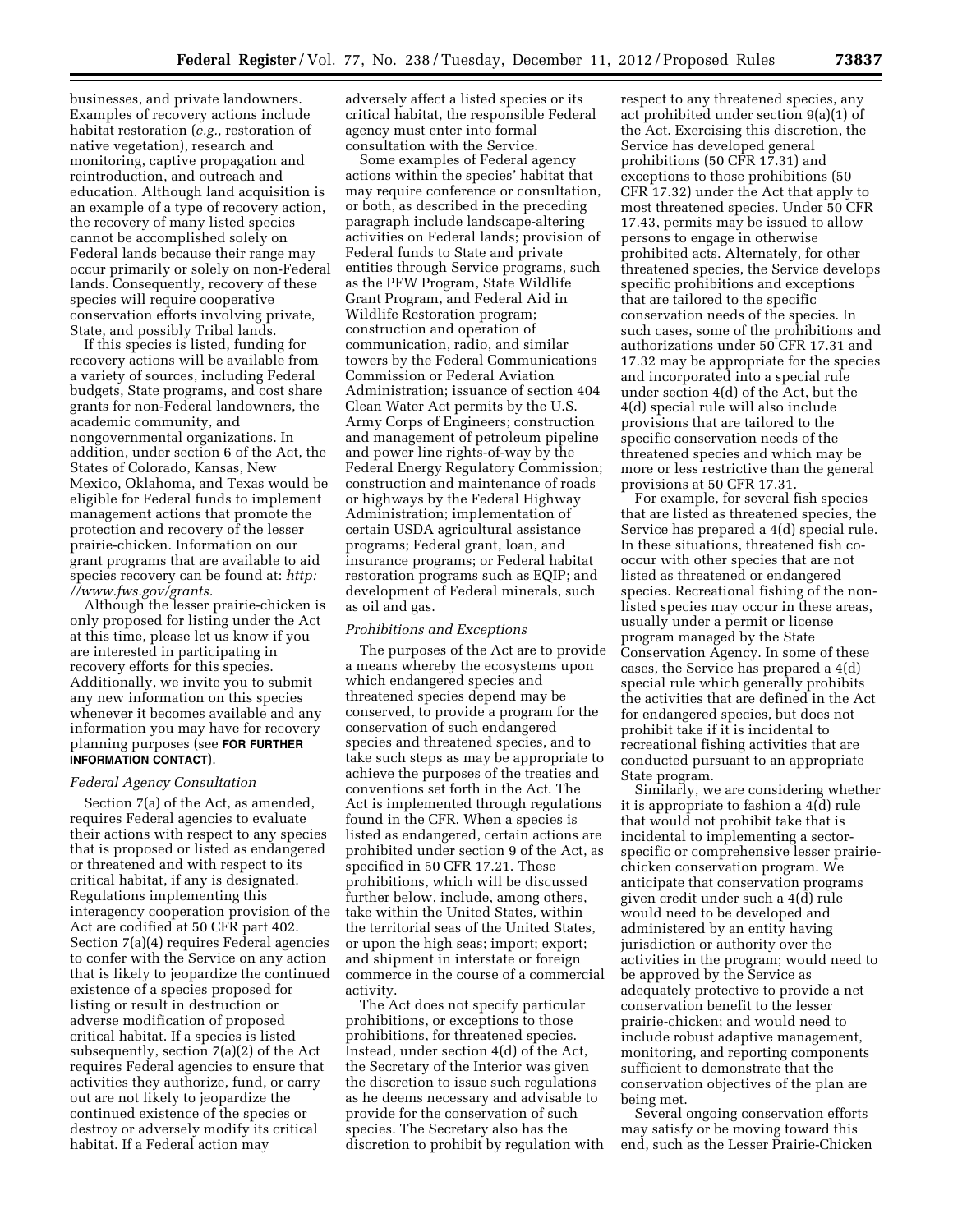Initiative, implementation of a multi-State rangewide conservation strategy, or individual candidate conservation agreements with assurances that currently have permits issued pursuant to section 10 of the Act.

Accordingly, we are soliciting public comment as to which prohibitions, and exceptions to those prohibitions, are necessary and advisable to provide for the conservation of the lesser prairiechicken (see Public Comments above). After reviewing the initial public comments on this topic, we will evaluate whether a 4(d) special rule is appropriate for the lesser prairiechicken, and, if so, publish a proposed 4(d) special rule for public comment.

Currently, we have not proposed a 4(d) special rule for the lesser prairiechicken. If the lesser prairie-chicken is ultimately listed as a threatened species without a 4(d) special rule, the general prohibitions (50 CFR 17.31) and exceptions to these prohibitions (50 CFR 17.32) for threatened species would be applied to the lesser prairie-chicken, as explained above. The prohibitions of section 9(a)(2) of the Act, codified at 50 CFR 17.31 for threatened wildlife, in part, make it illegal for any person subject to the jurisdiction of the United States to take (includes harass, harm, pursue, hunt, shoot, wound, kill, trap, capture, or collect; or to attempt any of these), import, export, ship in interstate commerce in the course of commercial activity, or sell or offer for sale in interstate or foreign commerce any listed species. Under the Lacey Act (18 U.S.C. 42–43; 16 U.S.C. 3371–3378), it is also illegal to possess, sell, deliver, carry, transport, or ship any such wildlife that has been taken illegally. Certain exceptions apply to agents of the Service and State conservation agencies.

We may issue permits to carry out otherwise prohibited activities involving endangered and threatened wildlife species under certain circumstances. Regulations governing permits are codified at 50 CFR 17.32 for threatened species. A permit must be issued for the following purposes: for scientific purposes, to enhance the propagation or survival of the species, and for incidental take in connection with otherwise lawful activities. We anticipate that we would receive requests for all three types of permits, particularly as they relate to development of wind power facilities or implementation of Safe Harbor Agreements. Requests for copies of the regulations regarding listed species and inquiries about prohibitions and permits may be addressed to the Field Supervisor at the address in the **FOR FURTHER INFORMATION CONTACT** section.

It is our policy, as published in the **Federal Register** on July 1, 1994 (59 FR 34272), to identify to the maximum extent practicable at the time a species is listed, those activities that would or would not constitute a violation of section 9 of the Act. The intent of this policy is to increase public awareness of the effect of a proposed listing on proposed and ongoing activities within the range of species proposed for listing. The following activities could potentially result in a violation of section 9 of the Act; this list is not comprehensive:

(1) Unauthorized collecting, handling, possessing, selling, delivering, carrying, or transporting of the species, including import or export across State lines and international boundaries, except for properly documented antique specimens of these taxa at least 100 years old, as defined by section 10(h)(1) of the Act.

(2) Actions that would result in the unauthorized destruction or alteration of the species' habitat, as previously described in this rule. Such activities could include, but are not limited to, the removal of native shrub or herbaceous vegetation by any means for any infrastructure construction project or direct conversion of native shrub or herbaceous vegetation to another land use.

(3) Actions that would result in the long-term (*e.g.,* greater than 3 years) alteration of preferred vegetative characteristics of lesser prairie-chicken habitat, as previously described in this proposed rule, particularly those actions that would cause a reduction or loss in the native invertebrate community within those habitats. Such activities could include, but are not limited to, inappropriate livestock grazing, the application of herbicides or insecticides, and seeding of nonnative plant species that would compete with native vegetation for water, nutrients, and space.

(4) Actions that would result in lesser prairie-chicken avoidance of an area during one or more seasonal periods. Such activities could include, but are not limited to, the construction of vertical structures such as power lines, fences, communication towers, and buildings; motorized and nonmotorized recreational use; and activities such as well drilling, operation, and maintenance, which would entail significant human presence, noise, and infrastructure.

Questions regarding whether specific activities would constitute a violation of section 9 of the Act should be directed to the Oklahoma Ecological Services

## Field Office (see **FOR FURTHER INFORMATION CONTACT**).

## **Background**

## *Species Information*

The lesser prairie-chicken (*Tympanuchus pallidicinctus*) is a species of prairie grouse endemic to the southern high plains of the United States, commonly recognized for its feathered feet, stout build, grounddwelling habit, and lek mating behavior. The lesser prairie-chicken is closely related and generally similar, although not identical in every aspect of behavior and life history, to other species of North American prairie grouse (*e.g.,*  greater prairie-chicken (*T. cupido pinnatus*), Attwater's prairie-chicken (*T. cupido attwateri*), sharp-tailed grouse (*T. phasianellus*), greater sage-grouse (*Centrocercus urophasianus*), and Gunnison's sage-grouse (*C. minimus*)). Plumage of the lesser prairie-chicken is characterized by a cryptic pattern of alternating brown and buff-colored barring, and is similar in mating behavior and appearance, although somewhat lighter in color, to the greater prairie-chicken. Males have long tufts of feathers on the sides of the neck, termed pinnae, that are erected during courtship displays. Pinnae are smaller and less prominent in females. Males also display brilliant yellow supraorbital eyecombs and dull reddish esophageal air sacs during courtship displays (Copelin 1963, p. 12; Sutton 1977, entire; Johnsgard 1983, p. 318). A more detailed summary of the appearance of the lesser prairie-chicken is provided in Hagen and Giesen (2005, unpaginated).

Lesser prairie-chickens are dimorphic in size, with the females being smaller than the males (See Table 1 in Hagen and Giesen 2005, unpaginated). Adult lesser prairie-chicken body length varies from 38 to 41 centimeters (cm) (15 to 16 inches (in)) (Johnsgard 1973, p. 275; Johnsgard 1983, p. 318), and body mass varies from 734 to 813 grams (g) (1.6 to 1.8 pounds (lbs)) for males and 628 to 772 g (1.4 to 1.7 lbs) for females (Giesen 1998, p. 14). Adults weigh more than yearling birds.

#### Taxonomy

The lesser prairie-chicken is in the Order Galliformes, Family Phasianidae, subfamily Tetraoninae, and is recognized as a species separate from the greater prairie-chicken (Jones 1964, pp. 65–73; American Ornithologist's Union 1998, p. 122). The lesser prairiechicken was first described as a subspecies of the greater prairie-chicken (Ridgway 1873, p. 199) but was later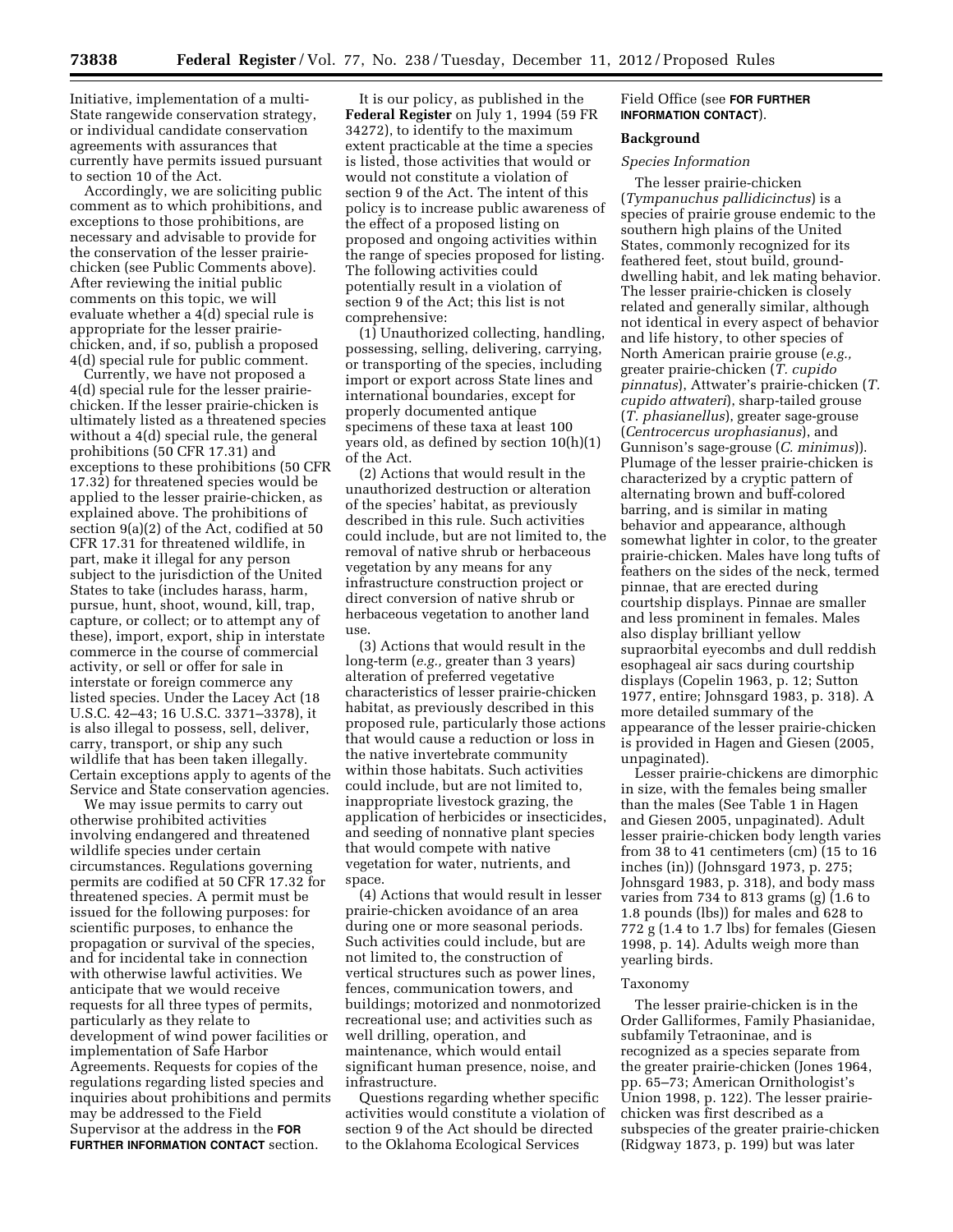named a full species in 1885 (Ridgway 1885, p. 355). Additional information on lesser prairie-chicken systematics and taxonomy can be found in Hagen and Giesen (2005, unpaginated).

## Life-History Characteristics

Lesser prairie-chickens are polygynous (a mating pattern in which a male mates with more than one female in a single breeding season) and exhibit a lek mating system. The lek is a place where males traditionally gather to conduct a communal, competitive courtship display. The males use their specialized plumage and vocalizations to attract females for mating. The sequence of vocalizations and posturing of males, often described as ''booming, gobbling, yodeling, bubbling, or duetting,'' has been described by Johnsgard (1983, p. 336) and Haukos (1988, pp. 44–45) and is well summarized by Hagen and Giesen (2005, unpaginated). Male lesser prairiechickens gather to display on leks at dawn and dusk beginning as early as late January and continuing through mid-May (Copelin 1963, p. 26; Hoffman 1963, p. 730; Crawford and Bolen 1976a, p. 97; Sell 1979, p. 10; Merchant 1982, p. 40), although fewer numbers of birds generally attend leks during the evening (Taylor and Guthery 1980a, p. 8). Male birds may remain on the lek for up to 4 hours (Copelin 1963, pp. 27–28; Sharpe 1968, p. 76; Crawford and Bolen 1975, pp. 808–810; Giesen 1998, p. 7), with females typically departing the lek following successful copulation (Sharpe 1968, pp. 154, 156). Dominant, usually older, males occupy and defend territories near the center of the lek where most of the copulations occur, while younger males occupy the periphery and compete for central access (Sharpe 1968, pp. 73–89; Wiley 1974, p. 203; Ehrlich *et al.* 1988, p. 259). A relatively small number of dominant males account for the majority of copulations at each lek (Sharpe 1968, p. 87; Wiley 1974, p. 203; Locke 1992, p. 1). Young males are rarely successful in breeding due to the dominance by older males. The spring display period may extend into June (Hoffman 1963, p. 730; Jones 1964, p. 66); however, Jones (1964, p. 66) observed some courtship activity even during July in Oklahoma.

Male lesser prairie-chickens exhibit strong site fidelity (loyalty to a particular area; philopatry) to their display grounds (Copelin 1963, pp. 29– 30; Hoffman 1963, p. 731; Campbell 1972, pp. 698–699). Such behavior is typical for most species of prairie grouse (*e.g.,* greater prairie-chicken, lesser prairie-chicken, sharp-tailed grouse, greater sage-grouse, and Gunnison's

sage-grouse) in North America (Schroeder and Robb 2003, pp. 231– 232). Once a lek site is selected, males persistently return to that lek year after year (Wiley 1974, pp. 203–204) and may remain faithful to that site for life. They often will continue to use these traditional areas even when the surrounding habitat has declined in value (for example, concerning greater sage-grouse; see Harju *et al.* 2010, entire). Female lesser prairie-chickens, due to their tendency to nest within 2.5 km (1.5 mi) of a lek (Giesen 1994a, p. 97), also may display fidelity to nesting areas but the degree of fidelity is not clearly established (Schroeder and Robb 2003, p. 292). However, Haukos and Smith (1999, p. 418) observed that female lesser prairie-chickens are more likely to visit older, traditionally used lek sites than temporary, nontraditional lek sites (those used for no more than 2 years). Temporary or satellite leks occasionally may be established during the breeding season and appear indicative of population fluctuations (*e.g.,* an expanding population has more satellite leks than a declining population) (Hamerstrom and Hamerstrom 1973, pp. 7, 13; Schroeder and Braun 1992, p. 280; Haukos and Smith 1999, pp. 415, 417) or habitat quality (Cannon and Knopf 1979, p. 44; Merrill *et al.* 1999, pp. 193–194). Lesser prairie-chicken satellite leks have been observed to form later in the breeding season and coincide with decreased attendance at the permanent leks (Haukos and Smith 1999, p. 418). These satellite leks consisted primarily of birds that were unable to establish territories on the permanent leks (Haukos and Smith 1999, p. 418). Locations of traditional, permanent lek sites also may change in response to disturbances (Crawford and Bolen 1976b, pp. 238–240; Cannon and Knopf 1979, p. 44).

Because of this fidelity to breeding areas, prairie grouse may not immediately demonstrate a population response when faced with environmental change. Considering that landscapes and habitat suitability can change rapidly, strong site fidelity can result in a lag period between when a landscape degradation occurs and when a population response is observed (Gregory *et al.* 2011, pp. 29–30). In some birds exhibiting strong philopatry, Wiens *et al.* (1986, p. 374) thought that the overall response to a particular habitat alteration might not become evident until after the most sitetenacious individuals had died. Delayed population responses have been observed in birds impacted by wind

energy development (Stewart *et al.*  2007, pp. 5–6) and in greater sagegrouse impacted by oil and gas development (Doherty *et al.* 2010, p. 5). Consequently routine lek count surveys typically used to monitor prairie grouse may be slow in revealing impacts of environmental change (Gregory *et al.*  2011, pp. 29–30).

Leks are normally located on the tops of wind-swept ridges, exposed knolls, sparsely vegetated dunes, and similar features in areas having low vegetation height or bare soil and enhanced visibility of the surrounding area (Copelin 1963, p. 26; Jones 1963a, p. 771; Taylor and Guthery 1980a, p. 8). The features associated with lek sites also may contribute to the transmission of sounds produced during lekking (Butler *et al.* 2010, entire) and these sounds may aid females in locating lek sites (Hagen and Giesen 2005, unpaginated). Background noises are known to increase in landscapes altered by human development and may interfere with normal behavioral activities (Francis *et al.* 2009, p. 1415). Birds may be particularly vulnerable to elevated levels of background noise, due to their reliance on acoustic communication, and elevated noise levels may negatively impact breeding in some birds particularly where acoustic cues are used during the reproductive process (Francis *et al.*  2009, pp. 1415, 1418).

Areas that have been previously disturbed by humans, such as infrequently used roads, abandoned drilling pads, abandoned farmland, recently cultivated fields, and livestock watering sites also can be used as lek sites (Crawford and Bolen 1976b, pp. 238–239; Davis *et al.* 1979, pp. 81, 83; Sell 1979, p. 14; Taylor 1979, p. 707). However, ongoing human activity, such as presence of humans or noise, may discourage lekking by causing birds to flush, and, in some instances, may cause lek sites to be abandoned (Hunt and Best 2004, pp. 2, 124). Leks often are surrounded by taller, denser cover that is used for escape, thermal cover, and feeding cover. New leks can be formed opportunistically at any appropriate site within or adjacent to nesting habitat. Evidence of expanding lesser prairiechicken populations tends to be demonstrated by increases in the number of active leks rather than by increases in the number of males displaying per lek (Hoffman 1963, p. 731; Snyder 1967, p. 124; Cannon and Knopf 1981, p. 777; Merchant 1982, p. 54; Locke 1992, p. 43).

Females arrive at the lek in early spring after the males begin displaying, with peak hen attendance at leks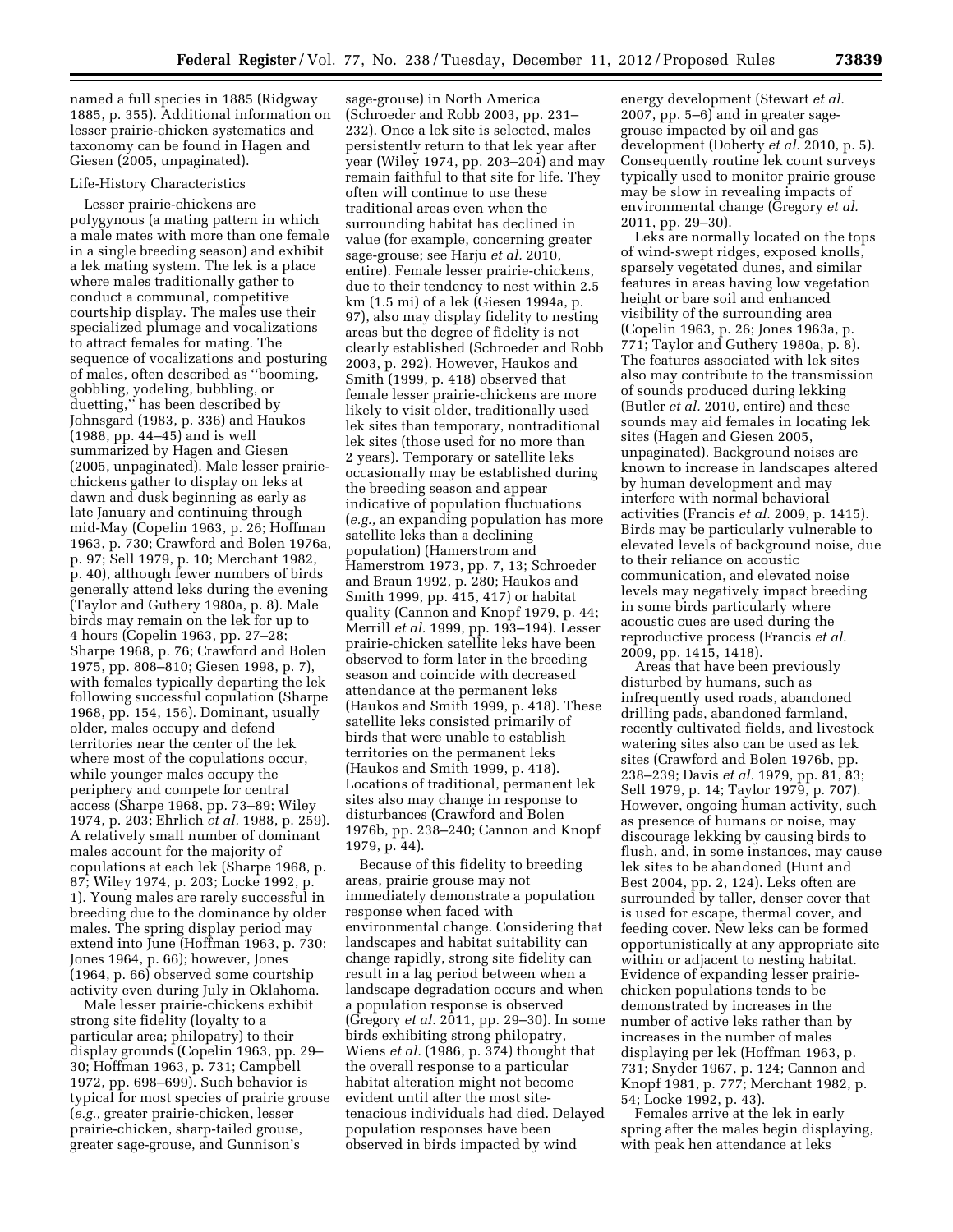typically occurring in early to mid-April (Copelin 1963, p. 26; Hoffman 1963, p. 730; Crawford and Bolen 1975, p. 810; Davis *et al.* 1979, p. 84; Merchant 1982, p. 41; Haukos 1988, p. 49). Sounds produced by courting males serve to advertise the presence of the lek to females in proximity to the display ground (Robb and Schroeder 2005, p. 29). Within 1 to 2 weeks of successful mating, the hen will select a nest site, normally within 1 to 3 km (0.6 to 2 mi) of a lek (Copelin 1963, p. 44; Giesen 1994a, p. 97), construct a nest, and lay a clutch of 8 to 14 eggs (Bent 1932, p. 282; Copelin 1963, p. 34; Merchant 1982, p. 44; Fields 2004, pp. 88, 115– 116; Hagen and Giesen 2005, unpaginated; Pitman *et al.* 2006a, p. 26). Nesting is generally initiated in mid-April and concludes in late May (Copelin 1963, p. 35; Snyder 1967, p. 124; Merchant 1982, p. 42; Haukos 1988, pp. 7–8). Hens most commonly lay one egg per day and initiate incubation once the clutch is complete (Hagen and Giesen 2005, unpaginated). Incubation lasts 24 to 27 days (Coats 1955, p. 18; Sutton 1968, p. 679; Pitman *et al.* 2006a, p. 26) with hatching generally peaking in late May through mid-June (Copelin 1963, p. 34; Merchant 1982, p. 42; Pitman *et al.*  2006a, p. 26). Hens typically leave the nest within 24 hours after the first egg hatches (Hagen and Giesen 2005, unpaginated). Renesting may occur when the first attempt is unsuccessful (a successful nest is one in which at least one egg hatches) (Johnsgard 1973, pp. 63–64; Merchant 1982, p. 43; Pitman *et al.* 2006a, p. 25). Renesting is more likely when nest failure occurs early in the nesting season and becomes less common as the nesting season progresses (Pitman *et al.* 2006a, p. 27). Clutches associated with renesting attempts tend to be smaller than clutches at first nesting (Fields 2004, p. 88; Pitman *et al.* 2006a, p. 27).

Nests generally consist of bowlshaped depressions in the soil (Giesen 1998, p. 9). Nests are lined with dried grasses, leaves, and feathers, and there is no evidence that nests are reused in subsequent years (Giesen 1998, p. 9). Adequate herbaceous cover, including residual cover from the previous growing season, is an important factor influencing nest success, primarily by providing concealment of the nest (Suminski 1977, p. 32; Riley 1978, p. 36; Riley *et al.* 1992, p. 386; Giesen 1998, p. 9). Young are precocial (mobile upon hatching) and nidifugous (typically leaving the nest within hours of hatching) (Coats 1955, p. 5). Chicks are usually capable of short flights by 14

days of age (Hagen and Giesen 2005, unpaginated). Broods may remain with females for up to 18 weeks (Giesen 1998, p. 9; Pitman *et al.* 2006c, p. 93), but brood breakup generally occurs by September when the chicks are approximately 70 days of age (Taylor and Guthery 1980a, p. 10). Males do not incubate the eggs, assist in chick rearing, or provide other forms of parental care (Wiley 1974, p. 203). Nest success (proportion of nests that hatch at least one egg) varies, but averages about 30 percent (range 0–67 percent) (Hagen and Giesen 2005, unpaginated).

Availability of food and cover are key factors that affect chick and juvenile survival. Chick survival averaged only about 25 percent during the first 35 days following hatching (Hagen 2003, p. 135). Survival for chicks between 35 days of age and the following spring was estimated to be 53.9 percent in southwestern Kansas (Hagen *et al.* 2009, p. 1326). Jamison (2000, p. 57) estimated survival of chicks from hatching to early autumn (60 days post-hatching), using late summer brood sizes provided in several early studies, to be 27 percent in Kansas and 43–65 percent in Oklahoma. These values were considerably higher than the 19 percent he observed in his study and may reflect an inability in the earlier studies to account for the complete loss of broods and inclusion of mixed broods (combined broods from several females) when estimating brood size (Jamison 2000, p. 57). Pitman *et al.*  (2006b, p. 677) estimated survival of chicks from hatching to 60-days posthatching to be 17.7 percent. Recruitment was characterized as low with survival of juvenile birds from hatching to the start of the first breeding season the following year estimated to be only 12 percent (Pitman *et al.* 2006b, pp. 678– 680), which may be a significant limiting factor in southwestern Kansas. However, the authors cautioned that these estimates might not be indicative of survival estimates in other areas due to low habitat quality, specifically poor distribution of nesting and broodrearing habitats within the study area (Pitman *et al.* 2006b, p. 680).

Lesser prairie-chicken home ranges vary both by sex and by season and may be influenced by a variety of factors. Males tend to have smaller home ranges than do females, with the males generally remaining closer to the leks than do the females (Giesen 1998, p. 11). In Colorado, Giesen (1998, p. 11) observed that spring and summer home ranges for males were 211 ha (512 ac) and for females were 596 ha (1,473 ac). In the spring, home ranges are fairly small when daily activity focuses on lekking and mating. Home ranges of

nesting females in New Mexico varied, on average, from 8.5 to 92 ha (21 to 227 ac) (Merchant 1982, p. 37; Riley *et al.*  1994, p. 185). Jamison (2000, p. 109) observed that range size peaked in October as birds began feeding in recently harvested grain fields. Median range size in October was 229 to 409 ha (566 to 1,400 ac). In Texas, Taylor and Guthery (1980b, p. 522) found that winter monthly home ranges for males could be as large as 1,945 ha (4,806 ac) and that subadults tended to have larger home ranges than did adults. More typically, winter ranges are more than 300 ha (740 ac) in size, and the size declines considerably by spring. Based on observations from New Mexico and Oklahoma, lesser prairie-chicken home ranges increase during periods of drought (Giesen 1998, p. 11; Merchant 1982, p. 55), possibly because of reduced food availability and cover. Davis (2005, p. 3) states that the combined home range of all lesser prairie-chickens at a single lek is about 49 square kilometers (sq km) (19 square miles (sq mi) or 12,100 ac).

Many grouse species are known to be relatively poor dispersers and normally move less than 40 km (25 mi) (Braun *et al.* 1994, pp. 432–433). Dispersal helps maintain healthy, robust populations by contributing to population expansion, recolonization, and gene flow (Sutherland *et al.* 2000, unpaginated). In lesser prairie-chickens, most movements within a given season are less than 10 km (6.2 mi), but Jamison (2000, p. 107) thought that movements as large as 44 km (27.3 mi) might occur in fragmented landscapes. Recent studies of lesser prairie-chicken in Kansas demonstrated some birds may move as much as 50 km (31 mi) from their point of capture (Hagen *et al.* 2004, p. 71). Although recorded dispersal movements indicate that lesser prairie-chickens are obviously physically capable of longer distance dispersal movements, these longer movements appear to be infrequent. Jamison (2000, p. 107) recorded only 2 of 76 tagged male lesser prairie-chickens left the 5,760 ha (14,233 ac) primary study area over a 3 year period. He thought site fidelity rather than habitat was more important in influencing movements of male lesser prairie-chickens (Jamison 2000, p. 111). Environmental factors also may influence dispersal patterns, particularly in fragmented landscapes where predation rates may be higher and habitat suitability may be reduced in smaller sized parcels. Lesser prairiechickens appear to be sensitive to the size of habitat fragments and may avoid using parcels below a preferred size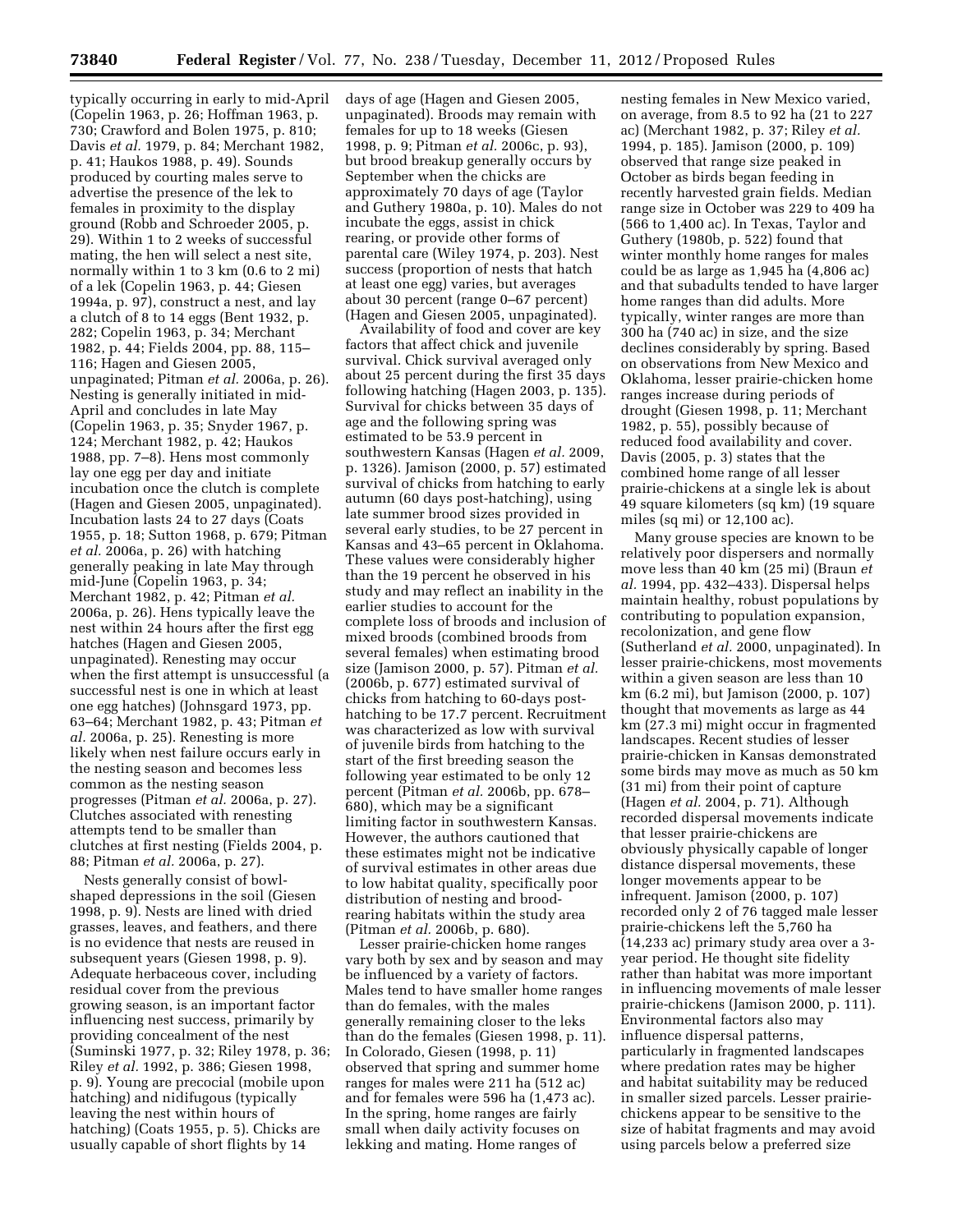regardless of habitat type or quality (see separate discussion under ''Effects of Habitat Fragmentation'' below). As the landscape becomes more fragmented, longer dispersal distances over areas of unsuitable habitats may be required.

Daily movements of males tend to increase in fall and winter and decrease with onset of spring, with median daily movements typically being less than 786 meters per day (Jamison 2000, pp. 106, 112). In Texas, Haukos (1988, p. 46) recorded daily movements of 0.1 km (0.06 mi) to greater than 6 km (3.7 mi) by female lesser prairie-chickens prior to onset of incubation. Taylor and Guthery (1980b, p. 522) documented a single male moving 12.8 km (8 mi) in 4 days, which they considered to be a dispersal movement. Because lesser prairie-chickens exhibit limited dispersal ability and do not typically disperse over long distances, they do not readily recolonize areas following localized extinctions, particularly where the distance between habitat patches exceeds their typical dispersal capabilities.

In general, there is little documentation of historical dispersal patterns, and the existence of large-scale migration movements is not known. However, both Bent (1932, pp. 284–285) and Sharpe (1968, pp. 41–42) thought that the species, at least historically, might have been migratory with separate breeding and wintering ranges. Taylor and Guthery (1980a, p. 10) also thought the species was migratory prior to widespread settlement of the High Plains, but migratory movements have not recently been documented. The lesser prairie-chicken is now thought to be nonmigratory.

Lesser prairie-chickens forage during the day, usually during the early morning and late afternoon, and roost at night (Jones 1964, p. 69). Diet of the lesser prairie-chicken is very diverse, primarily consisting of insects, seeds, leaves, and buds and varies by age, location, and season (Giesen 1998, p. 4). They forage on the ground and within the vegetation layer (Jones 1963b, p. 22) and are known to consume a variety of invertebrate and plant materials. For example, in New Mexico, Smith (1979, p. 26) documented 30 different kinds of food items consumed by lesser prairiechickens. In Texas, Crawford and Bolen (1976c, p. 143) identified 23 different plants in the lesser prairie-chicken diet. Jones (1963a, pp. 765–766), in the *Artemesia filifolia* (sand sagebrush) dominated grasslands of Oklahoma, recorded 16 different plant species eaten by lesser prairie-chickens.

Lesser prairie-chicken energy demands are almost entirely derived

from daily foraging activities rather than stored fat reserves (Giesen 1998, p. 4). Olawsky (1987, p. 59) found that, on average, lesser prairie-chicken body fat reserves were less than 4.5 percent of body weight. Consequently, quality and quantity of food consumed can have a profound effect on the condition of individual birds. Inadequate food supplies and reduced nutritional condition can affect survival, particularly during harsh winters, and reproductive potential. Poor condition can lead to poor performance on display grounds, impact nesting success, and reduce overwinter survival. Sufficient nutrients and energy levels are important for reproduction and overwintering. Males expend energy defending territories and mating while females have demands of nesting, incubation, and any renesting. Reduced condition can lead to smaller clutch sizes. Because lesser prairie-chicken diets vary considerably by age, season, and habitat type and quality, habitat alteration can influence availability of certain foods. While not as critical for adults, presence of forbs and associated insect populations can be very important for proper growth and development of chicks and poults.

Generally, chicks and young juveniles tend to forage almost exclusively on insects, such as grasshoppers and beetles, and other animal matter while adults tend to consume a higher percentage of vegetative material (Giesen 1998, p. 4). The majority of the published diet studies have been conducted in the southwestern portions of the historical range where the *Quercus havardii* (shinnery oak) dominated grasslands are prevalent. Throughout their range, when available, lesser prairie-chickens will use cultivated grains, such as *Sorghum vulgare* (grain sorghum) and *Zea mays*  (corn), during the fall and winter months (Snyder 1967, p. 123; Campbell 1972, p. 698; Crawford and Bolen 1976c, pp. 143–144; Ahlborn 1980, p. 53; Salter *et al.* 2005, pp. 4–6). However, lesser prairie-chickens tend to predominantly rely on cultivated grains when production of natural foods, such as acorns and grass and forb seeds are deficient (Copelin 1963, p. 47; Ahlborn 1980, p. 57).

Food availability for gamebird young is most critical during the first 20 days (3 weeks) post-hatching when rapid growth is occurring (Dobson *et al.* 1988, p. 59). Diet of lesser prairie-chicken chicks less than 5 weeks of age is entirely composed of insects and similar animal matter. Specifically, diet of chicks in New Mexico that were less than 2 weeks of age was 80 percent

treehoppers (Mebracidae) (Davis *et al.*  1979, p. 71; Davis *et al.* 1980 p. 78). Overall, chicks less than 5 weeks of age consumed predominantly (87.7 percent) short-horned grasshoppers (Acrididae), treehoppers, and long-horned grasshoppers (Tettigonidae) (Davis *et al.*  1980, p. 78). Ants (Formicidae), mantids (Mantidae), snout beetles (Curculionidae), darkling beetles (Tenebrionidae), robber flies (Asilidae), and cockroaches (Blattidea) collectively provided the remaining 12.3 percent of the chicks' diet (Davis *et al.* 1980, p. 78). Similarly Suminski (1977, pp. 59–60) examined diet of chicks 2 to 4 weeks of age in New Mexico and found that diet was entirely composed of insects. Treehoppers, short-horned grasshoppers, and ants were the most significant (95 percent) items consumed, by volume. Insects and similar animal matter are a particularly prevalent component in the diet of young prairiechickens (Drake 1994, pp. 31, 34, 36). Insects are high in protein (Riley *et al.*  1998, p. 42), and a high-protein diet was essential in pheasants for normal growth and feather development (Woodward *et al.* 1977. p. 1500). Insects and other arthropods also have been shown to be extremely important in the diet of young sage grouse and Attwater's prairiechicken (Service 2010, pp. 30–31).

Older chicks between 5 and 10 weeks of age ate almost entirely short-horned grasshoppers (80.4 percent) (Davis *et al.*  1980, p. 78). They also began to consume plant material during this period. Shinnery oak acorns, seeds of *Lithospermum incisum* (narrowleaf stoneseed), and foliage and flowers of *Commelina erecta* (erect dayflower) comprised less than 1 percent of the diet (Davis *et al.* 1980, p. 78). Correspondingly, Suminski (1977, pp. 59, 61) observed that chicks between 6 and 10 weeks of age had begun to consume very small quantities (1.3 percent by volume) of plant material. The remainder of the diet was still almost entirely composed of insects. By far the most prevalent insect was short– horned grasshoppers (Acrididae), accounting for 73.9 percent of the diet (Davis *et al.* 1980, p. 78). As the birds grew, the sizes of insects eaten increased. Analysis of food habits of juvenile birds from 20 weeks of age and older, based on samples collected between August and December, revealed that 82.6 percent of diet was plant material by volume and 17.4 percent was invertebrates (Suminski 1977, p. 62). Shinnery oak acorns contributed 67 percent of the overall diet, by volume. Key insects included crickets (Gryllidae), short-horned grasshoppers,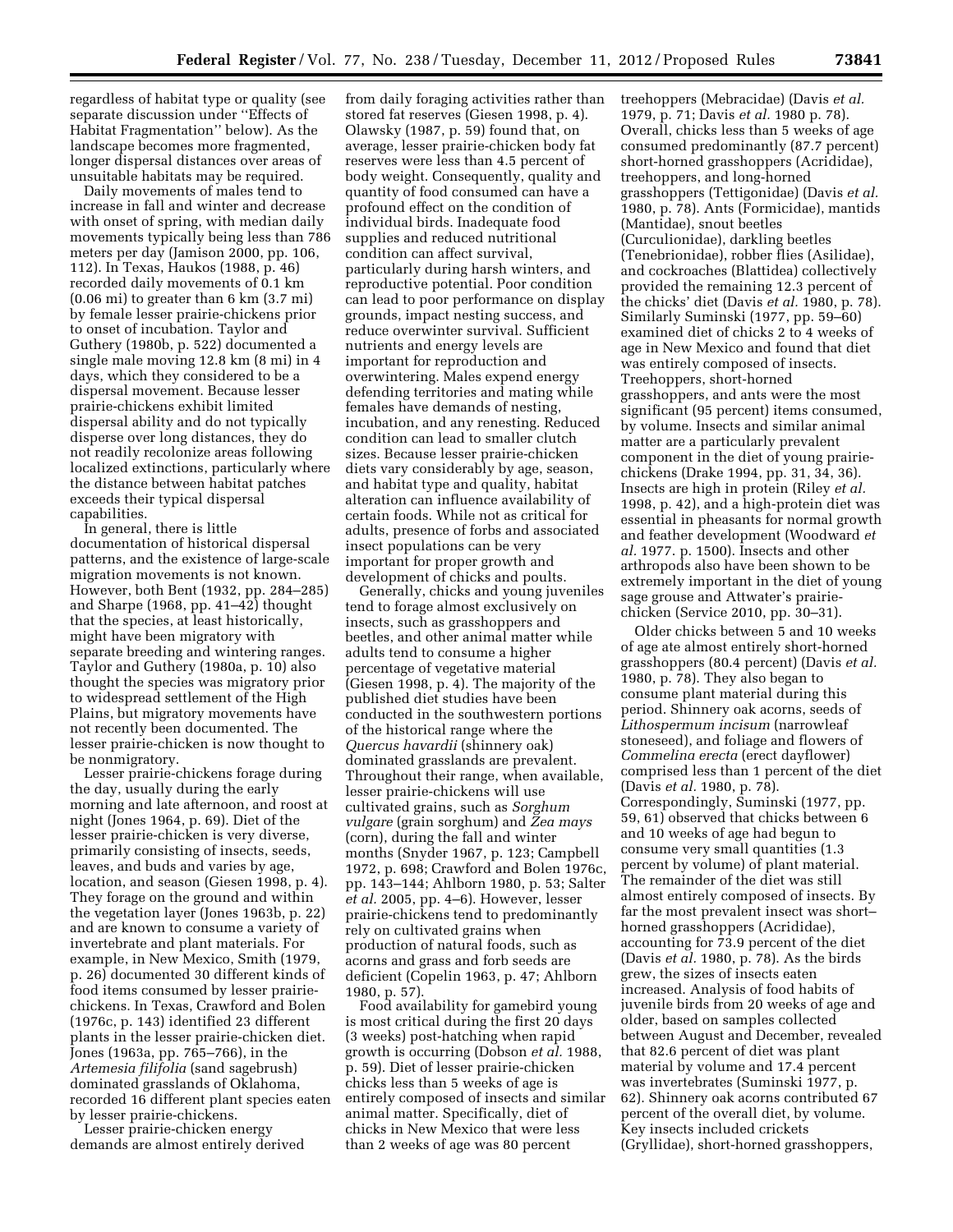mantids, and butterfly (Lepidoptera) larvae.

Plant materials are a principal component of the diet for adult lesser prairie-chickens; however, the composition of the diet tends to vary by season and habitat type. The majority of the diet studies examined foods contained in the crop (an expanded, muscular pouch within the digestive tract of most birds that aids in breakdown and digestion of foods) and were conducted in habitats supporting shinnery oak. However, Jones (1963b, p. 20) reported on lesser prairie-chicken diets from sand sagebrush habitats.

In the spring (March, April, and May), lesser prairie-chickens fed heavily on green vegetation (60 to 79 percent) and mast and seeds (15 to 28 percent) (Davis *et al.* (1980, p. 76; Suminski 1977, p. 57). Insects comprised less than 13 percent of the diet primarily due to their relative scarcity in the spring months. Treehoppers and beetles were the most common types of insects found in the spring diet. The proportion of vegetative material provided by shinnery oak leaves, catkins, and acorns was high. Similarly, Doerr (1980, p. 8) also examined the spring diet of lesser prairie-chickens. However, he compared diets between areas treated with the herbicide tebuthiuron and untreated areas, and it is unclear whether the birds he examined came from treated or untreated areas. Birds collected from treated areas likely would have limited access to shinnery oak, possibly altering the observed occurrence of shinnery oak in the diet. He reported that animal matter was the dominant component of the spring diet and largely consisted of short-horned grasshoppers and darkling beetles (Doerr 1980, pp. 30–31). Ants, ground beetles (Carabidae), and stinkbugs (Pentatomidae) were slightly less prevalent in the diet. Shinnery oak acorns and plant seeds were the least common component, by volume, in the diet in the Doerr (1980) studies.

In the summer, insects become a more important component of the diet. In New Mexico, insects comprised over half (55.3 percent) of the overall summer (June, July, and August) diet with almost half (49 percent) of the insects being short- and long-horned grasshoppers and treehoppers (Davis *et al.* 1980, p. 77). Plant material consumed was almost equally divided between foliage (leaves and flowers; 23.3 percent) and mast and seeds (21.4 percent). Shinnery oak parts comprised 22.5 percent of the overall diet. Olawsky (1987, pp. 24, 30) also examined lesser prairie-chicken diets during the summer season (May, June, and July); however, he also compared diets between areas

treated with tebuthiuron and untreated pastures in Texas and New Mexico. While the diets in treated and untreated areas were different, the diet from the untreated area should be representative of a typical summer diet. Total plant matter from birds collected from the untreated areas comprised 68 to 81 percent, by volume (Olawsky 1987, pp. 30–32). Foliage comprised 21 to 25 percent, and seeds and mast, 36 to 60 percent, of the diet from birds collected in the untreated area. Shinnery oak acorns were the primary form of seeds and mast consumed. Animal matter comprised 19 to 32 percent of the overall diet, and almost all of the animal matter consisted of treehoppers and short-horned grasshoppers (Olawsky 1987, pp. 30–32).

Several studies have reported on the fall and winter diets of lesser prairiechickens. Davis *et al.* (1979, pp. 70–80), Smith (1979, pp. 24–32), and Riley *et al.*  (1993, pp. 186–189) all reported on lesser prairie-chicken food habits from southeastern New Mexico (Chaves County), where the birds had no access to grain fields (Smith 1979, p. 31). They generally found that fall (October to early December) and winter (January and February) diets generally consist of a mixture of seeds, vegetative material, and insects.

The fall diet differed between years primarily due to reduced availability of shinnery oak acorns (Smith 1979, p. 25). Reduced precipitation in the fall of 1976 was thought to have influenced acorn production in 1977 (Riley *et al.* 1993, pp. 188). When acorns were available, shinnery oak acorns comprised almost 62 percent, by volume, of the diet but less than 17 percent during a year when the acorn crop failed (Smith 1979, p. 26). On average, total mast and seeds consumed was 43 percent, vegetative material was 39 percent, and animal matter was 18 percent by volume of the fall diet (Davis *et al.* 1979, p. 76). Over 81 percent of the animal matter consumed was short-horned grasshoppers (Davis *et al.* 1979, p. 76).

Crawford (1974, pp. 19–20, 35–36) and Crawford and Bolen (1976c, pp. 142–144) reported on the fall (mid-October) diet of lesser prairie-chickens in west Texas over a 3-year period. Twenty-three species of plants were identified from the crops over the course of the study. Plant matter accounted for 90 percent of the food present by weight and 81 percent by volume. Grain sorghum also was prevalent, comprising 63 percent by weight and 43 percent by volume of total diet. Alhborn (1980, pp. 53–58) also documented use of grain sorghum during the fall and winter in eastern

New Mexico. The remainder of the diet (10 percent by weight and 19 percent by volume) was animal matter (insects only). Over 62 percent, by volume, of the animal matter was composed of short-horned grasshoppers. Other insects that were important in the diet included darkling beetles, walking sticks (Phasmidae), and wingless longhorned grasshoppers (Gryllacrididae). During the fall and winter in eastern New Mexico, Alhborn (1980, pp. 53–58) reported that vegetative material from shinnery oak constituted 21 percent of the total diet.

Similarly, Doerr (1980, p. 32) reported on the lesser prairie-chickens from west Texas in the fall (October). The diet largely comprised animal matter (86 percent by volume) with short-horned grasshoppers contributing 81 percent by volume of the total diet. Stinkbugs also were prevalent in the diet. Foliage was the least important component, consisting of only 2.5 percent by volume. Seeds and acorns comprised 11 percent of the diet and consisted entirely of shinnery oak acorns and seeds of *Linum rigidum* (stiffstem flax).

Shinnery oak acorns (69 percent) and annual buckwheat (14 percent) were the primary components of the winter (January and February) diet of lesser prairie-chickens in southeastern New Mexico (Riley *et al.* 1993, p. 188). Heavy selection for acorns in winter was attributed to need for a high energy source to help sustain body temperature in cold weather (Smith 1979, p. 28). Vegetative matter was about 26 percent of overall diet, by volume, with 5 percent of the diet consisting of animal matter, almost entirely comprising ground beetles (Carabidae) (Davis *et al.*  1979, p. 78).

In contrast to the above studies, Jones (1963b, p. 20) and Doerr (1980, p. 8) examined food items present in the droppings rather than from the crops. Although this approach is valid, differential digestion of the food items likely overemphasizes the importance of indigestible items and underrepresents occurrence of foods that are highly digestible (Jones 1963b, p. 21; Doerr 1980, pp. 27, 33). Jones' study site was located in the sand sagebrush dominated grasslands in the more northern portion of the historical range where shinnery oak was unavailable. However, Doerr's study site was located in the shinnery oak dominated grasslands of the southwest Texas panhandle.

In the winter (December through February), where *Rhus trilobata*  (skunkbush sumac) was present, Jones (1963b, pp. 30, 34) found lesser prairiechickens primarily used sumac buds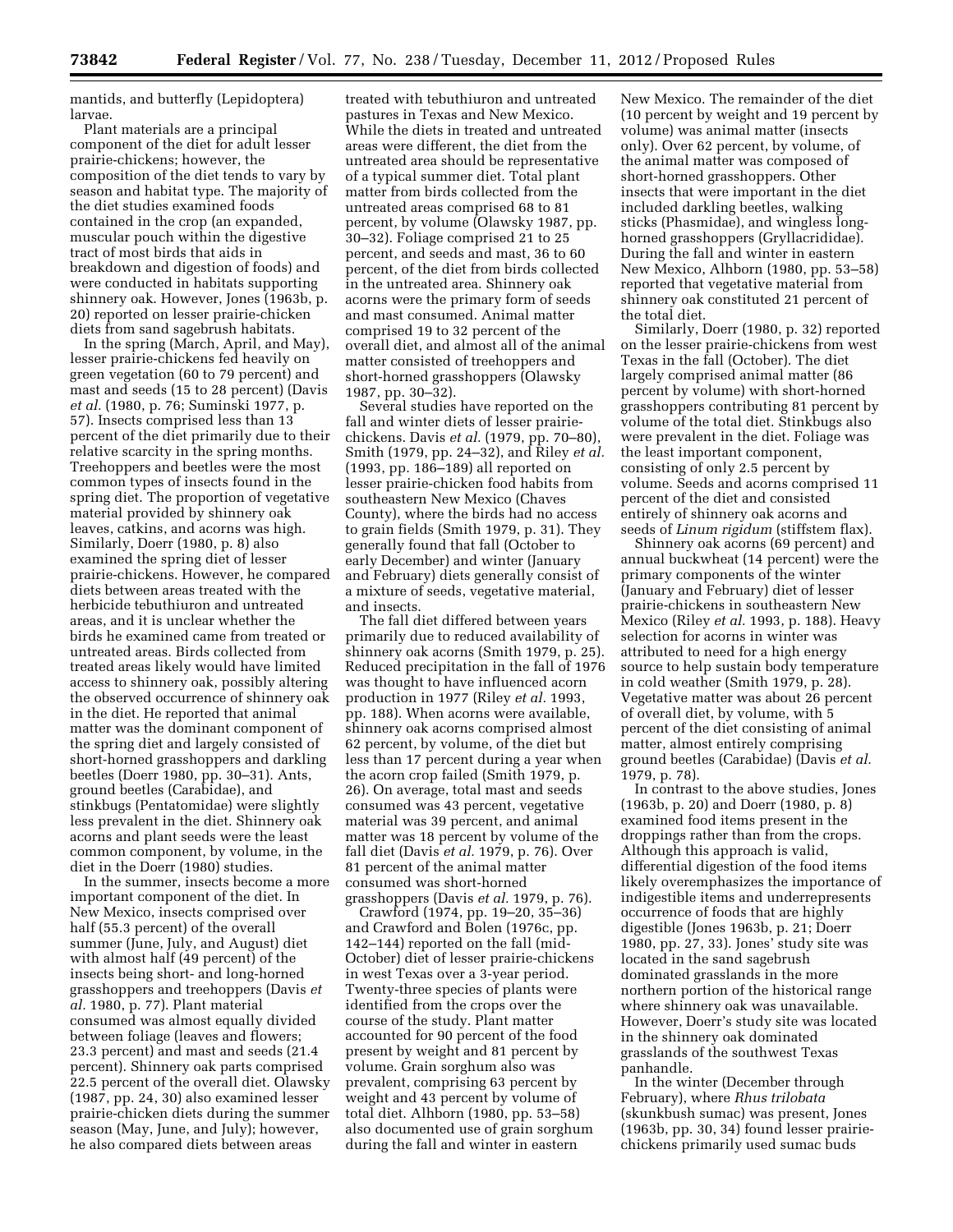and foliage of sumac, sand sagebrush, and *Gutierrezia sarothrae* (broom snakeweed), particularly when snow was on the ground. Small annual plants present in the diet were *Vulpia*  (*Festuca*) *octoflora* (sixweeks fescue), annual buckwheat, and *Evax prolifera*  (big-headed evax; bigheaded pygmycudweed) (Jones 1963b, p. 30). Grain sorghum wasn't used to any appreciable extent, particularly when skunkbush sumac was present, but was eaten when available. Relatively few insects were available during the winter period. However, beetles were consumed throughout the winter season and grasshoppers were important in December. Doerr (1980, p. 28) found grasshoppers, crickets, ants, and wasps were the most commonly observed insects in the winter diet. Foliage from sand sagebrush and *Cryptantha cinerea*  (James' cryptantha) was prevalent, but shinnery oak acorns were by far the most significant plant component detected in the winter diet.

In the spring (March through May), lesser prairie-chickens used seeds and foliage of early spring annuals such as *Viola bicolor* (johnny jumpup) and *Silene antirrhina* (sleepy catchfly) (Jones 1963b, p. 49). Skunkbush sumac continued to be an important component of the diet. Insect use increased as the spring season progressed. Doerr (1980, p. 29) also observed that grasshoppers and crickets were prevalent in the spring diet. However, foliage and acorns of shinnery oak were more abundant in the diet than any other food item.

In the summer (June through August), lesser prairie-chickens continued to use sumac and other plant material, but insects dominated the diet (Jones 1963b. pp. 64–65). Grasshoppers were the principal item found in the diet, but beetles were particularly favored in shrubby habitats. Similarly, Doerr (1980, p. 25) found grasshoppers and crickets were the most important component of the summer diet followed in importance by beetles. Jones (1963b, pp. 64–65) reported fruits from skunkbush sumac to be the most favored plant material in the diet. Doerr (1980, p. 25) found James cryptantha and erect dayflower were the two most important plants in the diet in his study. Insects remained a principal food item in the fall (September through November), at least until November when plant foods, such as *Cyperus schweinitzii* (flatsedge) and *Ambrosia psilostachya* (western ragweed) became more prevalent in the diet (Jones 1963b, pp. 80–81).

Little is known regarding the specific water requirements of the lesser prairiechicken, but their distribution does not

appear to be influenced by the presence of surface water. Total annual precipitation across the range of the lesser prairie-chicken varies, on average, from roughly 63 cm (25 in) in the eastern portions of the historical range to as little as 25 cm (10 in) in the western portions of the range. Consequently, few sources of freestanding surface water existed in lesser prairie-chicken historical range prior to settlement. Lesser prairie-chickens likely rely on food sources and consumption of dew to satisfy their metabolic moisture requirement (Snyder 1967, p. 123; Hagen and Giesen 2005, unpaginated; Bidwell *et al.* 2002, p. 6) but will use surface water when it is available. Because much of the historically occupied range is now used for domestic livestock production, numerous artificial sources of surface water, such as stock ponds and stock tanks, have been developed throughout the region. Several studies have documented use of these water sources by lesser prairie-chickens during the spring, late summer, and fall seasons (Copelin 1963, p. 20; Jones 1964, p. 70; Crawford and Bolen 1973, pp. 471–472; Crawford 1974, p. 41; Sell 1979, p. 31), and they may be particularly important during periods of drought (Crawford and Bolen 1973, p. 472; Crawford 1974, p. 41). Hoffman (1963, p. 732) supported development of supplemental water sources (*i.e.,* guzzlers) as a potential habitat improvement tool. Others, such as Davis *et al.* (1979, pp. 127–128) and Applegate and Riley (1998, p. 15) cautioned that creating additional surface water sources will influence grazing pressure and possibly contribute to degradation of habitat conditions for lesser prairie-chickens. Some livestock watering facilities may create hazardous conditions (*e.g.,* drowning; Sell 1979, p. 30), but the frequency of these incidents is unknown.

Lesser prairie-chickens have a relatively short lifespan and high annual mortality. Campbell (1972, p. 694) estimated a 5-year maximum lifespan, although an individual nearly 7 years old has been documented in the wild by the Sutton Avian Research Center (Sutton Center) (Wolfe 2010). Differences in survival may be associated with sex, weather, harvest (where allowed), age, and habitat quality. Campbell (1972, p. 689), using 9 years of band recovery data from New Mexico, estimated annual mortality for males to be 65 percent. Hagen *et al.*  (2005, p. 82) specifically examined survival in male lesser prairie-chickens in Kansas and found apparent survival varied by year and declined with age.

Annual mortality was estimated to be 55 percent (Hagen *et al.* 2005, p. 83). Male survival may be lower during the breeding season due to increased predation or costs associated with territorial defense while lekking (Hagen *et al.* 2005, p. 83). In female lesser prairie-chickens, Hagen *et al.* (2007, p. 522) estimated that annual mortality in two remnant patches of native sand sagebrush prairie near Garden City, Finney County, Kansas was about 50 percent at a study site southwest of Garden City and about 65 percent at a study site southeast of Garden City).

Adult annual survival in Texas apparently varied by habitat type. In sand sagebrush habitat, survival was estimated to be 0.52, whereas survival was only 0.31 in shinnery oak habitat (Lyons *et al.* 2009, p. 93). For both areas, survival was about 4 percent lower during the breeding season than during the nonbreeding period (Lyons *et al.*  2009, p. 93). Hagen *et al.* (2007, p. 522) also reported lower survival during the reproductive season (31 percent mortality) compared to the nonbreeding season (23 percent mortality) in Kansas. However, survival times did not differ between sand sagebrush habitats in Oklahoma and shinnery oak habitats in New Mexico (Patten *et al.* 2005a, p. 1274). Birds occupying sites with greater than 20 percent shrub cover survived longer than those in areas with less dense shrub cover (Patten *et al.*  2005a, p. 1275).

## Habitat

The preferred habitat of the lesser prairie-chicken is native short- and mixed-grass prairies having a shrub component dominated by *Artemesia filifolia* (sand sagebrush) or *Quercus havardii* (shinnery oak) (hereafter described as native rangeland) (Donaldson 1969, pp. 56, 62; Taylor and Guthery 1980a, p. 6; Giesen 1998, pp. 3– 4). Small shrubs are important for summer shade (Copelin 1963, p. 37; Donaldson 1969, pp. 44–45, 62), winter protection, and as supplemental foods (Johnsgard 1979, p. 112). Historically, trees and other tall woody vegetation were largely absent from these grassland ecosystems, except in canyons and along water courses. Landscapes supporting less than 63 percent native rangeland appear incapable of supporting self-sustaining lesser prairiechicken populations (Crawford and Bolen 1976a, p. 102).

Outside of the grasslands in Kansas, lesser prairie-chickens are primarily found in the sand sagebrush dominated rangelands of Colorado, Kansas, Oklahoma, and Texas, and in the shinnery oak-bluestem grasslands of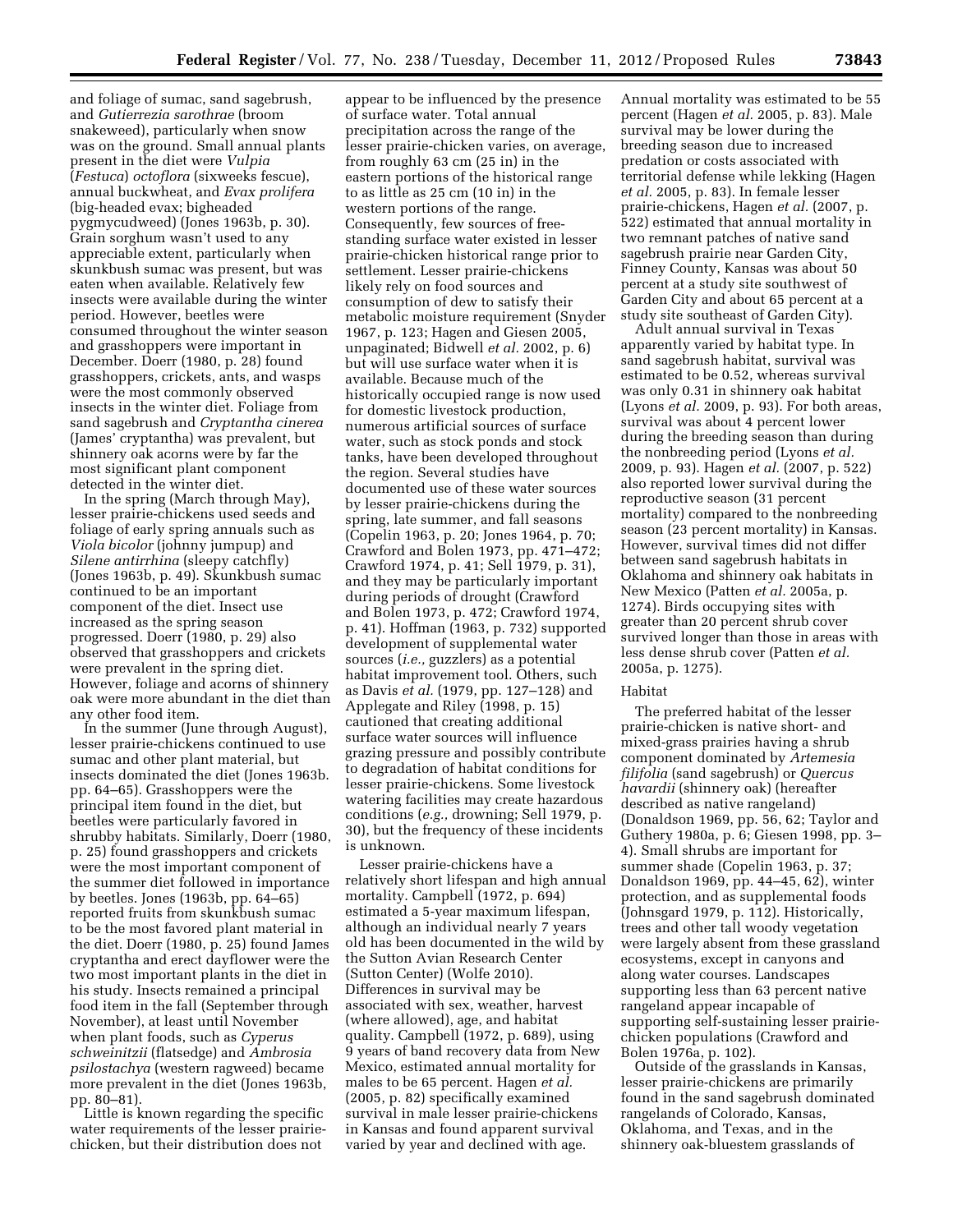New Mexico, Oklahoma, and Texas. Sand sagebrush is a 0.6- to 1.8-m (2- to 6-ft) tall shrub that occurs in 11 States of the central and western United States (Shultz 2006, p. 508). Within the central and southern Great Plains, sand sagebrush is often a dominant species on sandy soils and may exhibit a foliar cover of 20 to 50 percent (Collins *et al.*  1987, p. 94; Vermeire 2002, p. 1). Sandsage shrublands have been estimated to occupy some 4.8 million ha (11.8 million ac) in the central and southern Great Plains (Berg 1994, p. 99).

The shinnery oak vegetation type is endemic to the southern great plains and is estimated to have historically covered an area of 2.3 million ha (over 5.6 million ac), although its current range has been considerably reduced through eradication (Mayes *et al.* 1998, p. 1609). The distribution of shinnery oak overlaps much of the historical lesser prairie-chicken range in New Mexico, Oklahoma, and Texas (Peterson and Boyd 1998, p. 2). Shinnery oak is a rhizomatous (a horizontal, usually underground stem that often sends out roots and shoots from its nodes) shrub that reproduces slowly and does not invade previously unoccupied areas (Dhillion *et al.* 1994, p. 52). Mayes *et al.*  (1998, p. 1611) documented that a single rhizomatous shinnery oak can occupy an area exceeding 7,000 square meters  $(sq m)$  (75,300 square feet  $(sq ft)$ ). While not confirmed through extensive research throughout the plant's range, it has been observed that shinnery oak in some areas multiplies by slow rhizomatous spread and eventual fracturing of underground stems from the original plant. In this way, single clones have been documented to occupy up to 81 ha (200 ac) over an estimated timeframe of 13,000 years (Cook 1985, p. 264; Anonymous 1997, p. 483), making shinnery oak possibly the largest and longest-lived plant species in the world.

Within the historical range of the species, the USDA's CRP, administered by the Farm Services Administration, has promoted the establishment and conservation of certain grassland habitats. Originally funded as a mechanism to reduce erosion from highly erodible soils, the program has since become a means to at least temporarily retire any environmentally sensitive cropland from production and establish vegetative cover on that land. Initially, many types of grasses were approved for use as permanent vegetative cover, including several that are introduced or nonnative. As the program changed and efforts to establish more environmentally beneficial grasses gained momentum, the use of native

grasses became more prevalent. In Kansas in particular, much of the vegetative cover established through the CRP within the historical range of the lesser prairie-chicken was a mix of native warm-season grasses such as *Schizachyrium scoparium* (little bluestem), *Bouteloua curtipendula*  (sideoats grama), and *Panicum virgatum*  (switchgrass) (Rodgers and Hoffman 2005, p. 120). These grasses are important components of lesser prairiechicken habitat and have led to reoccupation of large areas of the historical range in western Kansas by lesser prairie-chickens, particularly north of the Arkansas River.

In other areas, nonnative grasses were used that provided limited to no habitat value for the lesser prairie-chicken. Exotic old world bluestems and *Eragrostis curvula* (weeping lovegrass) were extensively seeded in CRP tracts in Texas, New Mexico, and Oklahoma (Haufler *et al.* 2012, p. 17). For example, about 70 to 80 percent of the original CRP seedings in eastern New Mexico consisted of dense, single-species stands of weeping lovegrass, *Bothriochloa bladhii* (Caucasian bluestem), or *B. ischaemum* (yellow bluestem) (Rodgers and Hoffman 2005, p. 122). Consequently these areas contributed very little to lesser prairie-chicken conservation as they provide poorquality nesting habitat. As these nonnative grasslands have matured, some species of native grasses and shrubs are beginning to reestablish within these fields. Although these areas still have limited habitat value for lesser prairie-chickens, the species is occasionally using these older stands of grass for roosting and nesting (Rodgers and Hoffman 2005, p. 122). Where CRP lands support the suitable vegetative structure and composition required by lesser prairie-chickens, these fields can provide suitable, but likely temporary, habitat. More information on the CRP program is provided in the sections that follow.

Leks are characterized by areas of sparse vegetation and are generally located on elevated features, such as ridges or grassy knolls (Giesen 1998, p. 4). Vegetative cover characteristics, primarily height and density, may have a greater influence on lek establishment than elevation (Giesen 1998, p. 4). Copelin (1963, p. 26) observed display grounds within short grass meadows of valleys where sand sagebrush was tall and dense on the adjacent ridges. Early spring fires also encouraged lek establishment when vegetation likely was too high (0.6 to 1.0 m (2.0 to 3.3 ft)) to facilitate displays (Cannon and Knopf 1979, pp. 44–45). Several authors, as

discussed in Giesen (1998, p. 4), observed that roads, oil and gas pads, and similar forms of human disturbance create habitat conditions that may encourage lek establishment. However, Taylor (1979, p. 707) emphasized that human disturbance, which is often associated with these artificial lek sites, is detrimental during the breeding season and did not encourage construction of potential lek sites in areas subject to human disturbance. Giesen (1998, p. 9) reported that hens usually nest and rear broods within 3.4 km (1.7 mi) of leks and may return to nest in areas of previously successful nests (Riley 1978, p. 36). Giesen (1994a, pp. 97–98) and Hagen and Giesen (2005, unpaginated) also reported that hens often nest closer to a lek other than the one on which they mated.

Typical nesting habitat can be described as native rangeland, although there is some evidence that the height and density of forbs (broad-leaved herb other than a grass) and residual grasses is greater at nesting locations than on adjacent rangeland (Giesen 1998, p. 9). Nests are often located on north and northeast facing slopes as protection from direct sunlight and the prevailing southwest winds (Giesen 1998, p. 9). Giesen (1998, p. 9) reports that habitat used by young is similar to that of adults, and the daily movement of the broods is usually 300 m (984 ft) or less. After the broods break up, the juveniles form mixed flocks with adult birds (Giesen 1998, p. 9), and juvenile habitat use is similar to that of adult birds. Giesen (1998, p. 4) reports that wintering habitat is similar to that used for breeding with the exception that small grain fields are used more heavily during this period than during the breeding season. Habitats used by broods had greater total biomass of invertebrates and forb cover than areas not frequented by broods in Kansas, emphasizing the importance of forbs in providing the invertebrate populations used by young lesser prairie-chickens (Jamison *et al.* 2002, pp. 520, 524).

Home range and dispersal distances of lesser prairie-chickens are indicative of their requirement for large blocks of interconnected, ecologically diverse native grassland. As reported by Giesen (1998, p. 11) and Taylor and Guthery (1980b, p. 522), a single lesser prairiechicken may have a home range (geographic area to which an organism typically confines its activity) of 211 ha (512 ac) to 1,945 ha (4,806 ac). More recently, studies in Kansas demonstrated some birds may move as much as 50 km (31 mi) from their point of capture (Hagen *et al.* 2004, p. 71). While some overlap in home ranges is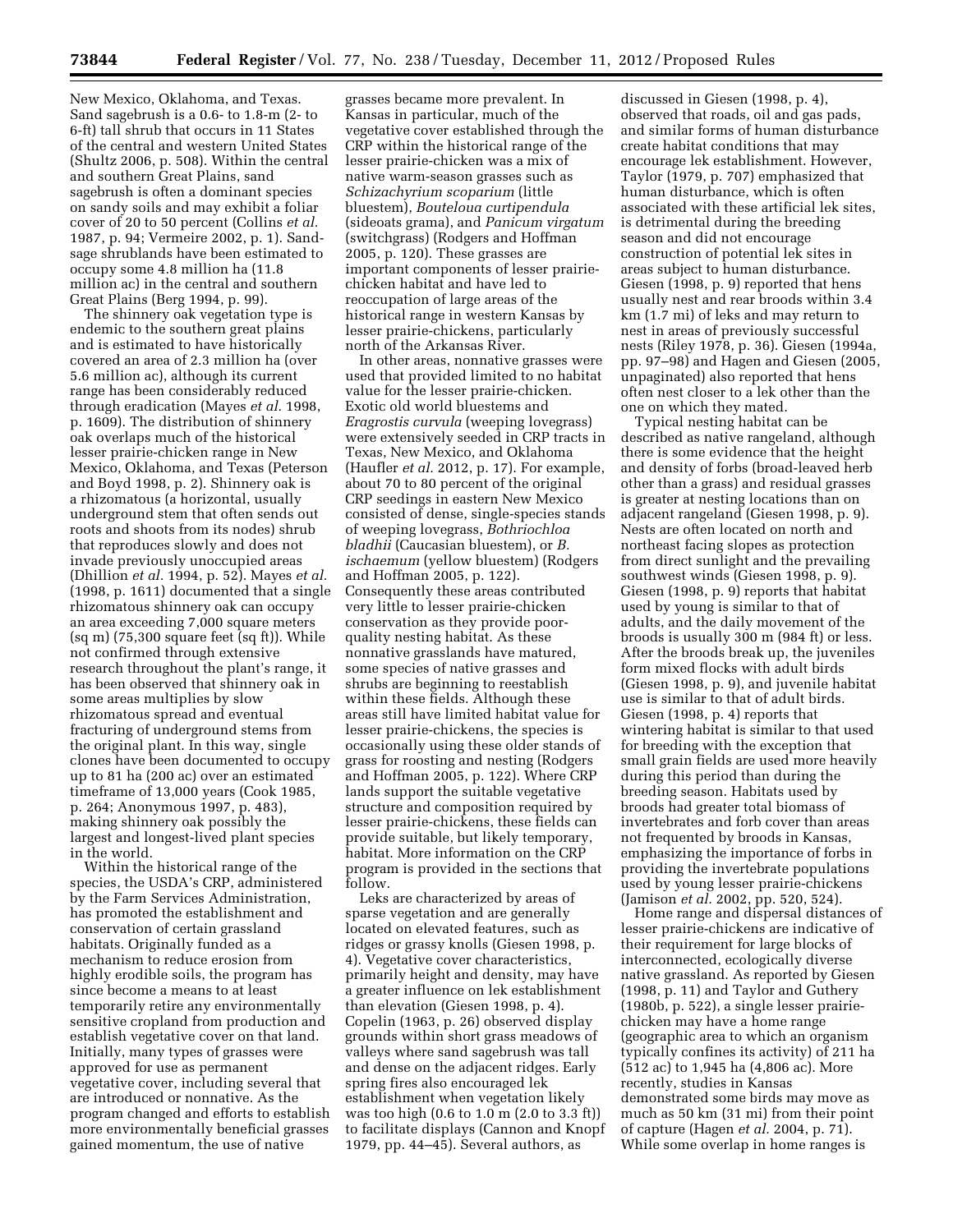expected, rarely would those home ranges overlap completely due to competition for space, food, and other resources. Taylor and Guthery (1980a, p. 11) used lesser prairie-chicken movements in west Texas to estimate the area needed to meet the minimum requirements of a lek population. A contiguous area of suitable habitat encompassing at least 32 sq km (12 sq mi or 7,900 ac) would support about 90 percent of the annual activity associated with a given lek and an area of 72 sq km (28 sq mi or 17,791 ac) would include all of the annual activity associated with a lek except for some movements of juveniles (Taylor and Guthery (1980a, p. 11). Bidwell *et al.* (2002. p. 3) conclude that at least 101.2 sq km (39 sq mi or 25,000 ac) of contiguous high-quality habitat is needed to maintain a sustainable population of lesser prairiechickens. Because lesser prairiechickens typically nest and rear their broods in proximity to a lek other than the one used for mating (Giesen 1998, p. 9), a complex of two or more leks is likely the very minimum required to sustain a viable lesser prairie-chicken population. Hagen *et al.* (2004, p. 76) recommended that lesser prairiechicken management areas be at least 4,096 sq km (1,581 sq mi or 1,012,140 ac) in size. Management areas of this size would incorporate the longestknown movements of individual birds and be large enough to maintain healthy lesser prairie-chicken populations despite the presence of potentially large areas of unsuitable habitat.

### Historical Range and Distribution

Prior to description by Ridgeway in 1885, most observers did not differentiate between the lesser and greater prairie-chicken. Consequently, estimating historical abundance and occupied range is difficult. Historically, the lesser prairie-chicken is known to have occupied native rangeland in portions of southeastern Colorado (Giesen 1994b, pp. 175–182), southwestern Kansas (Baker 1953, p. 9; Schwilling 1955, p. 10), western Oklahoma (Duck and Fletcher 1944, p. 68), the Texas panhandle (Henika 1940, p. 15; Oberholser 1974, p. 268), and eastern New Mexico (Ligon 1927, pp. 123–127).

Lesser prairie-chickens also have been documented from Nebraska, based on at least four specimens known to have been collected near Danbury in Red Willow County during the 1920s (Sharpe 1968, p. 50). Sharpe (1968, pp. 51, 174) considered the occurrence of lesser prairie-chickens in Nebraska to be the result of a short-lived range expansion facilitated by settlement and

cultivation of grain crops. Lesser prairiechickens are not currently believed to occur in Nebraska. Sharpe did not report any confirmed observations since the 1920s (Sharpe 1968, entire), and no sightings have been documented despite searches over the last 5 years in southwestern Nebraska (Walker 2011). Therefore, Nebraska is generally considered outside the historical range of the species.

Based on a single source, Crawford (1974, p. 4) reported that the lesser prairie-chicken was successfully introduced to the island of Niihau in the State of Hawaii. Prairie-chickens were known to have been released on Niihau, a privately owned island, in 1934 (Fisher 1951, p. 37), but the taxonomic identity of those birds has not ever been confirmed. Schwartz and Schwartz (1949, p. 120) believed that these birds were indeed lesser prairie-chickens. Fisher and members of his expedition did observe at least eight individual prairie-chickens during a visit to Niihau in 1947, but no specimens were collected due to their scarcity and the landowner's requests (Fisher 1951, pp. 33–34, 37). Consequently, the specific identity of these birds could not be confirmed, and their current status on the island remains unknown (Pratt *et al.*  1987, p. 324; Pyle and Pyle 2009, p. 5). Similarly, Jeschke and Strayer (2008, p. 127) indicate that both lesser and greater prairie-chickens were introduced to parts of Europe, but both species failed to become established there. Although we do not believe that either greater or lesser prairie-chickens still persist in Hawaii or Europe, we request that any recent information on the status of lesser prairie-chickens in either Hawaii or Europe be provided to us during the comment period.

Johnsgard (2002, p. 32) estimated the maximum historical range of the lesser prairie-chicken to have encompassed some 260,000 to 388,500 sq km (100,000 to 150,000 sq mi), with about two-thirds of the historical range occurring in Texas. Taylor and Guthery (1980a, p. 1, based on Aldrich 1963, p. 537) estimated that, by the 1880s, the area occupied by lesser prairie-chicken was about 358,000 sq km (138,225 sq mi), and, by 1969, they estimated the occupied range had declined to roughly 125,000 sq km (48,263 sq mi) due to widespread conversion of native prairie to cultivated cropland. Taylor and Cuthery (1980a, p. 4) estimated that, by 1980, the occupied range encompassed only 27,300 sq km (10,541 sq mi), representing a 90 to 93 percent reduction in occupied range since pre-European settlement and a 92 percent

reduction in the occupied range since the 1880s.

In 2007, cooperative mapping efforts by species experts from the Colorado Parks and Wildlife (CPW) (formerly Colorado Division of Wildlife), Kansas Department of Wildlife, Parks and Tourism (KDWPT) (formerly Kansas Department of Wildlife and Parks), New Mexico Department of Game and Fish (NMDGF), Oklahoma Department of Wildlife Conservation (ODWC), and Texas Parks and Wildlife Department (TPWD), in cooperation with the Playa Lakes Joint Venture, reestimated the maximum historical and occupied ranges. They determined the maximum occupied range, prior to European settlement, to have been approximately 456,087 sq km (176,096 sq mi) (Playa Lakes Joint Venture 2007, p. 1). The approximate historical range, by State, based on this cooperative mapping effort is the following: 21,911 sq km (8,460 sq mi) in Colorado; 76,757 sq km (29,636 sq mi) in Kansas; 52,571 sq km (20,298 sq mi) in New Mexico; 68,452 sq km (26,430 sq mi) in Oklahoma; and 236,396 sq km (91,273 sq mi) in Texas. Since 2007, the CPW slightly expanded the historical range in Colorado, based on new information. The total maximum historically occupied range, based on this adjustment, is now estimated to be about 466,998 sq km (180,309 sq mi).

#### Current Range and Distribution

The lesser prairie-chicken still occurs within the States of Colorado, Kansas, New Mexico, Oklahoma, and Texas (Giesen 1998, p. 3). During the 2007 mapping effort (Playa Lakes Joint Venture 2007, p. 1; Davis *et al.* 2008, p 19), the State conservation agencies estimated the current occupied range encompassed 65,012 sq km (25,101 sq mi). The approximate occupied range, by State, based on this cooperative mapping effort is 4,216 sq km (1,628 sq mi) in Colorado; 29,130 sq km (11,247 sq mi) in Kansas; 8,570 sq km (3,309 sq mi) in New Mexico; 10,969 sq km (4,235 sq mi) in Oklahoma; and 12,126 sq km (4,682 sq mi) in Texas.

Since 2007, the occupied and historical range in Colorado and the occupied range in Kansas have been adjusted to reflect new information. The currently occupied range in Colorado is now estimated to be 4,456 sq km (1,720 sq mi), and, in Kansas, the lesser prairiechicken is now thought to occupy about 34,479 sq km (13,312 sq mi). In Kansas, the adjustment was due to expansion of lesser prairie-chicken populations in Ellis, Graham, Sheridan, and Trego Counties. The total estimated occupied range is now believed to encompass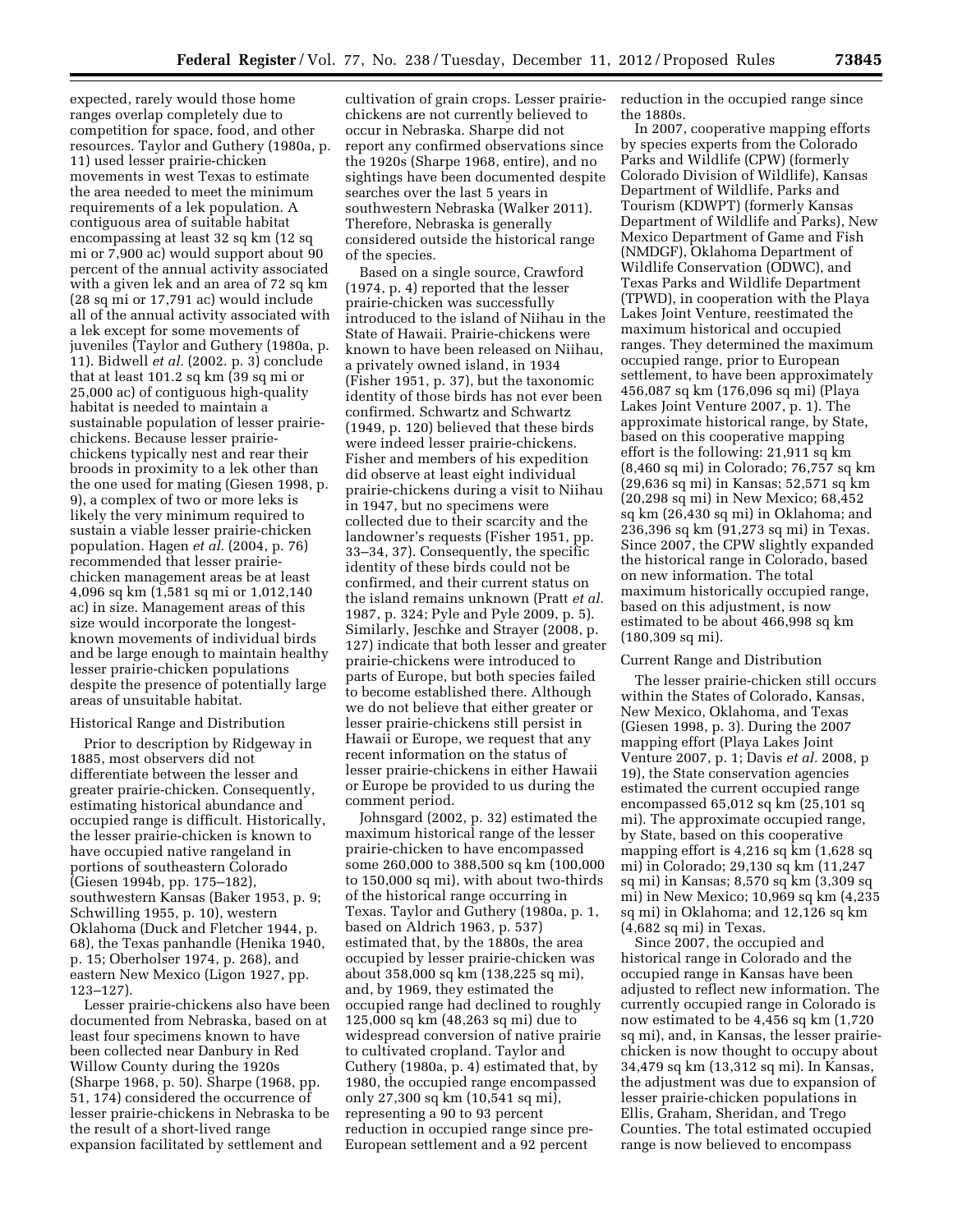some 70,601 sq km (27,259 sq mi). The currently occupied range now represents roughly 16 percent of the revised historical range. This value is a close approximation because a small portion of the expanded range in Kansas lies outside the estimated maximum historical range and was not included in this analysis. Considering there are historical records from Nebraska, the maximum historical range currently in use is likely smaller than the maximum

that would exist if the temporarily occupied range in Nebraska was included in the analysis.

The overall distribution of lesser prairie-chicken within all States except Kansas has declined sharply, and the species is generally restricted to variously sized, often highly fragmented parcels of untilled native rangeland (Taylor and Guthery 1980a, pp. 2–5) or areas with significant CRP enrollments that were initially seeded with native

grasses (Rodgers and Hoffman 2005, pp. 122–123). The estimated current occupied range, based on cooperative mapping efforts described above, and as derived from calculations of the area of each mapped polygon using geographical information software, represents about an 84 percent reduction in overall occupied range since pre-European settlement.

| TABLE 1—ESTIMATED HISTORICAL AND CURRENT OCCUPIED LESSER PRAIRIE-CHICKEN RANGE BY STATE |  |
|-----------------------------------------------------------------------------------------|--|
|-----------------------------------------------------------------------------------------|--|

| State        | Historical range |               | Extent                      |                     |  |
|--------------|------------------|---------------|-----------------------------|---------------------|--|
|              |                  | Current range | Historical                  | Current             |  |
|              | 6 counties       |               | 21,910.9 sq km              | 4,216.5 sq km       |  |
|              |                  |               | $(8,459.8$ sq mi)           | $(1,628.0$ sq mi)   |  |
|              | 38 counties      | 35 counties   | 76,757.4 sq km              | 29,130.2 sq km      |  |
|              |                  |               | $(29,636.2$ sq mi)          | $(11,247.2$ sq mi)  |  |
| New Mexico   | 12 counties      | 7 counties    | 52,571.2 sq km              | 8,570.1 sq km       |  |
|              |                  |               | $(20, 297.9$ sq mi)         | $(3,308.9$ sq mi)   |  |
| Oklahoma     | 22 counties      |               | 68,452.1 sq km              | 10,969.1 sq km      |  |
|              |                  |               | $(26, 429.5 \text{ sq mi})$ | $(4,235.2$ sq mi)   |  |
|              | 34 counties      |               | 236,396.2 sq km             | 12,126.5 sq km      |  |
|              |                  |               | $(91, 273.1$ sq mi)         | $(4,682.1$ sq mi)   |  |
| <b>TOTAL</b> | 107 counties     | 67 counties   | 456,087.8 sq km             | 65,012.4 sq km      |  |
|              |                  |               | (176,096.5 sq mi)           | $(25, 101.4$ sq mi) |  |

\* Timmer (2012, p. 36) only observed lesser prairie-chickens in 12 counties.

## Population Estimates

Very little information is available regarding the size of lesser prairiechicken populations prior to 1900. Once the five States supporting lesser prairiechickens were officially opened for settlement beginning in the late 1800s, settlement occurred quickly and the landscape began to change rapidly. Numbers of lesser prairie-chickens likely changed rapidly as well. Despite the lack of conclusive information on population size, the lesser prairiechicken was reportedly quite common throughout its range in Colorado, Kansas, New Mexico, Oklahoma, and Texas in the early twentieth century (Bent 1932, pp. 280–281,283; Baker 1953, p. 8; Bailey and Niedrach 1965, p. 51; Sands 1968, p. 454; Fleharty 1995, pp. 38–44; Robb and Schroeder 2005, p. 13). Litton (1978, p. 1) suggested that as many as two million birds may have occurred in Texas alone prior to 1900. By the 1930s, the species had begun to disappear from areas where it had been considered abundant, and the decline was attributed to extensive cultivation, overgrazing by livestock, and drought (Bent 1932, p. 280). Populations were nearly extirpated from Colorado, Kansas, and New Mexico, and were markedly reduced in Oklahoma and Texas (Baker 1953, p. 8; Crawford 1980, p. 2).

Rangewide estimates of population size were almost nonexistent until the 1960s and likely corresponded with more frequent and consistent efforts by the States to monitor lesser prairiechicken populations. Although lesser prairie-chicken populations can fluctuate considerably from year to year in response to variable weather and habitat conditions, generally the overall population size has continued to decline from the estimates of population size available in the early 1900s (Robb and Schroeder 2005, p. 13). By the mid-1960s, Johnsgard (1973, p. 281) estimated the total rangewide population to be between 36,000 and 43,000 individuals. In 1980, the estimated rangewide fall population size was thought to be between 44,400 and 52,900 birds (Crawford 1980, p. 3). Population size in the fall is likely to be larger than population estimates derived from spring counts due to recruitment that occurs following the nesting season. By 2003, the estimated total rangewide population was 32,000 birds, based on information provided by the Lesser Prairie-Chicken Working Group (Rich *et al.* 2004, unpaginated). Prior to the implementation of a rangewide survey effort in 2012, the best available population estimates indicate that the lesser prairie-chicken population likely would be approximately 45,000 birds or

less (see Table 2). This estimate is a rough approximation of the maximum population size and should not be considered as the actual current population size. Although the estimate uses the most current information available, population estimates for some States have not been determined in several years and reported values may not represent actual population sizes. For example, the values reported for Colorado and Oklahoma were published in 2000 and recent estimates of total population size for these States have not been determined. The aerial surveys conducted in 2012, as explained below, provide the best estimate of current population size.

# TABLE 2—RECENT POPULATION ESTIMATES PRIOR TO 2012 BY STATE

| State                           | Recent population<br>estimates prior to<br>2012                    |
|---------------------------------|--------------------------------------------------------------------|
| Colorado<br>Kansas              | $<$ 1,500 (in 2000)<br>19,700-31,100                               |
| New Mexico<br>Oklahoma<br>Texas | (in 2006)<br>6,130 (in 2011)<br>$<$ 3,000 (in 2000)<br>1.254-2.649 |
| TOTAI                           | $(in 2010 - 11)$<br><45.00                                         |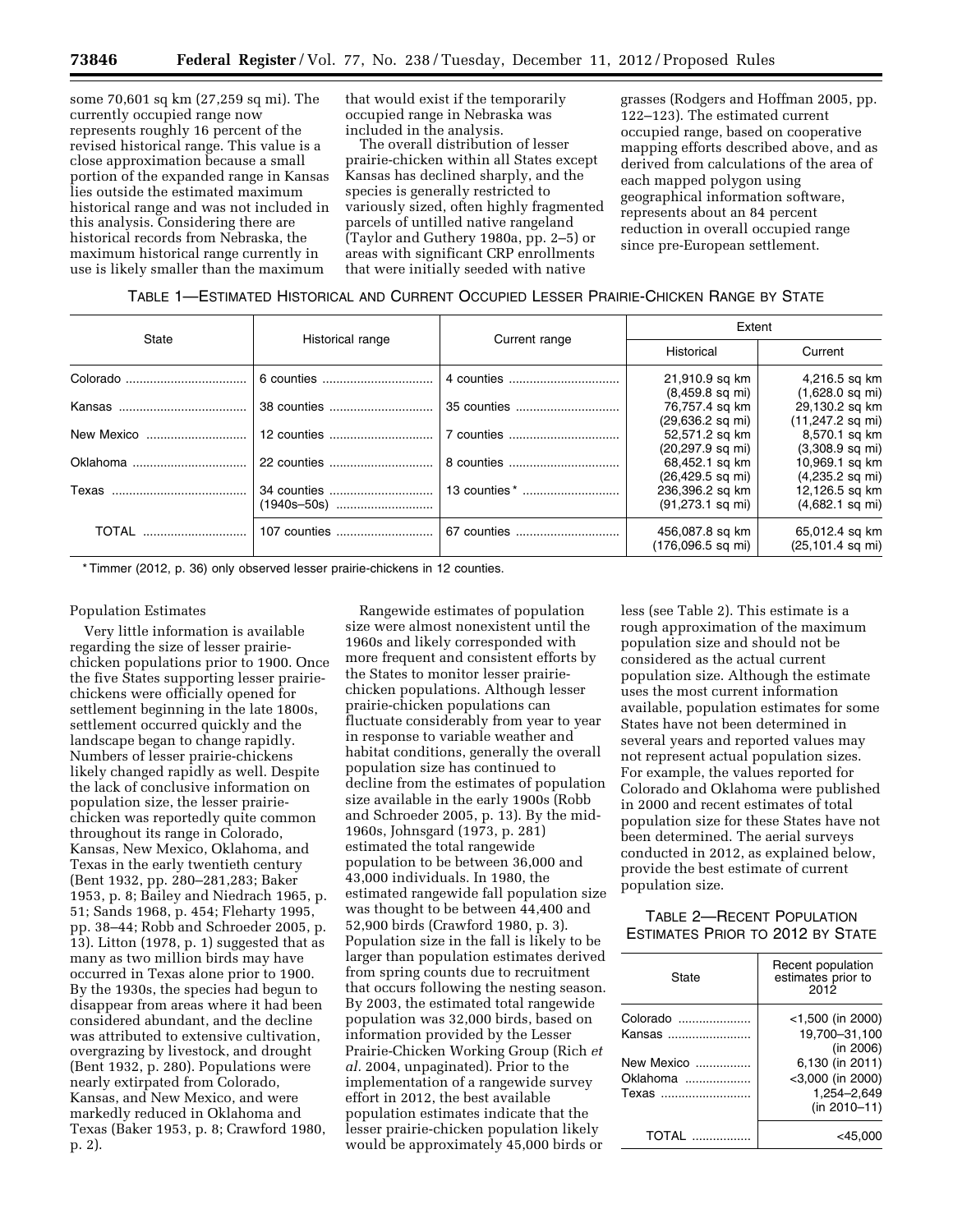In the spring (March 30 to May 3) of 2012, the States, in conjunction with the Western Association of Fish and Wildlife Agencies, implemented a rangewide sampling framework and survey methodology using small aircraft. This aerial survey protocol was developed to provide a more consistent approach for detecting rangewide trends in lesser prairie-chicken population abundance across the occupied range. The goal of this survey was to estimate the abundance of active leks and provide information that could be used to detect trends in lek abundance over time. The sampling framework used 15 by-15-km (9-by-9-mi) grid cells overlapping the estimated occupied range, as existed in 2011, plus a 7.5-km (4.6-mi) buffer. Additional information on the survey approach is provided in McDonald *et al.* 2011, entire. Another survey is planned for the spring of 2013, provided funding is available. We intend to incorporate those results, subject to availability, into our final determination.

The aerial survey study area was divided into four regions that encompassed the estimated occupied range of the lesser prairie-chicken. These regions were delineated based on habitat type and results grouped by individual State were not provided. The four regional groupings were the Shinnery Oak Prairie Region of eastern New Mexico and southwest Texas; the Sand Sagebrush Prairie Region located in southeastern Colorado, southwestern Kansas, and western Oklahoma Panhandle; the Mixed Grass Prairie Region located in the northeastern Texas panhandle, northwestern Oklahoma, and south-central Kansas; and the Short Grass/CRP Mosaic in northwestern Kansas and eastern Colorado. During surveys of the 264 blocks selected, 40 lesser prairiechicken leks, 6 mixed leks comprised of both lesser and greater prairie-chickens, and 100 non-lek aggregations of lesser prairie-chickens were observed (McDonald *et al.* 2012, p. 15). For this study, an active lek was defined as having five or more birds per lek. If fewer than five individual birds were observed, ground surveys were conducted of those bird groups to determine if lekking birds were present. If not, those areas were classified as ''non-leks''. After the survey observations were adjusted to account for probability of detection, some 3,174 lesser prairie-chicken leks were estimated to occur over the entire occupied range (McDonald *et al.* 2012, p. 18). Another 441 mixed leks, consisting of both lesser and greater

prairie-chickens, were estimated to occur within the occupied range. These mixed leks were limited to the Short Grass/CRP Mosaic region where the range of the two species overlaps. Using the respective average group size, by each identified region, an estimate of the total number of lesser prairiechickens and lesser/greater prairiechicken hybrids could be derived (McDonald *et al.* 2012, p. 20). The total estimated abundance of lesser prairiechickens was 37,170 individuals, with the number of hybrids estimated to be 309 birds (McDonald *et al.* 2012, p. 21). The estimated total number of lesser prairie-chicken leks and population size, by habitat region, are as follows: Shinnery Oak Prairie Region—428 leks and 3,699 birds; Sand Sagebrush Prairie Region—105 leks and 1,299 birds; Mixed Grass Prairie Region—877 leks and 8,444 birds; and the Short Grass/ CRP Mosaic Region—1,764 leks and 23,728 birds (McDonald *et al.* 2012, pp. 20, 23).

## State-by-State Information on Population Status

Each of the State conservation agencies within the occupied range of the lesser prairie-chicken provided us with information regarding the current status of the lesser prairie-chicken within their respective States, and most of the following information was taken directly from agency reports, memos, and other status documents. Population survey data are collected from spring lek surveys in the form of one or both of the following indices: Average lek size (*i.e.,*  number of males or total birds per lek); or density of birds or leks within a given area. Most typically, the data are collected along fixed survey routes where the number of displaying males counted is assumed to be proportional to the population size, or the number of leks documented is assumed to be an index of population size or occupied range. These techniques are useful in evaluating long-term trends and determining occupancy and distribution but are very limited in their usefulness for reliably estimating population size (Johnson and Rowland 2007, pp. 17–20). However, given existing constraints, such as available staff and funding, they provide the best opportunity to assess lesser prairie-chicken populations.

Although each State annually conducts lesser prairie-chicken surveys according to standardized protocols, those protocols vary by State. Thus, each State can provide information relative to lesser prairie-chicken numbers and trends by State, but obtaining consistent information across the entire range is difficult given the

current approach to population monitoring. However, in the absence of more reliable estimators of bird density, total counts of active leks over large areas were recommended as the most reliable trend index for prairie grouse populations such as lesser prairiechickens (Cannon and Knopf 1981, p. 777; Hagen *et al.* 2004, p. 79). About 95 percent of the currently estimated occupied range occurs on privately owned land, as determined using the Protected Areas Database of the United States hosted by the U.S. Geological Survey Gap Analysis Program. This database describes land areas that are under public ownership and the extent of private ownership can be determined by subtracting the amount of public lands from the total land base encompassed by the occupied range.

*Colorado—*Lesser prairie-chickens were likely resident in six counties (Baca, Bent, Cheyenne, Kiowa, Kit Carson, and Prowers Counties) in Colorado prior to European settlement (Giesen 2000, p. 140). At present, lesser prairie-chickens are known to occupy portions of Baca, Cheyenne, Prowers, and Kiowa Counties, but are not known to persist in Bent and Kit Carson Counties. Present delineated range includes portions of eastern Lincoln County although breeding birds have not been documented from this county. Populations in Kiowa and Cheyenne Counties number fewer than 100 individuals and appear to be isolated from other populations in Colorado and adjacent States (Giesen 2000, p. 144). The lesser prairie-chicken has been State-listed as threatened in Colorado since 1973. Colorado Department of Wildlife (now CPW) estimated 800 to 1,000 lesser prairie-chicken in the State in 1997. Giesen (2000, p. 137) estimated the population size, as of 2000, to be fewer than 1,500 breeding individuals.

CPW has been monitoring leks annually since 1959, primarily by using standard survey routes (Hoffman 1963, p. 729). A new survey method was initiated in 2004, designed to cover a much broader range of habitat types and a larger geographic area, particularly to include lands enrolled in the CRP. The new methodology resulted in the discovery of more leks and the documented use of CRP fields by lesser prairie-chickens in Colorado. In 2011, CPW used aerial surveys in addition to the more traditional ground surveys in an attempt to identify new leks in Cheyenne County (Remington 2011).

A total count of 161 birds and 17 active leks were detected in 2011 (Verquer and Smith 2011, pp. 1–2). A lek is considered active when at least three males are observed displaying on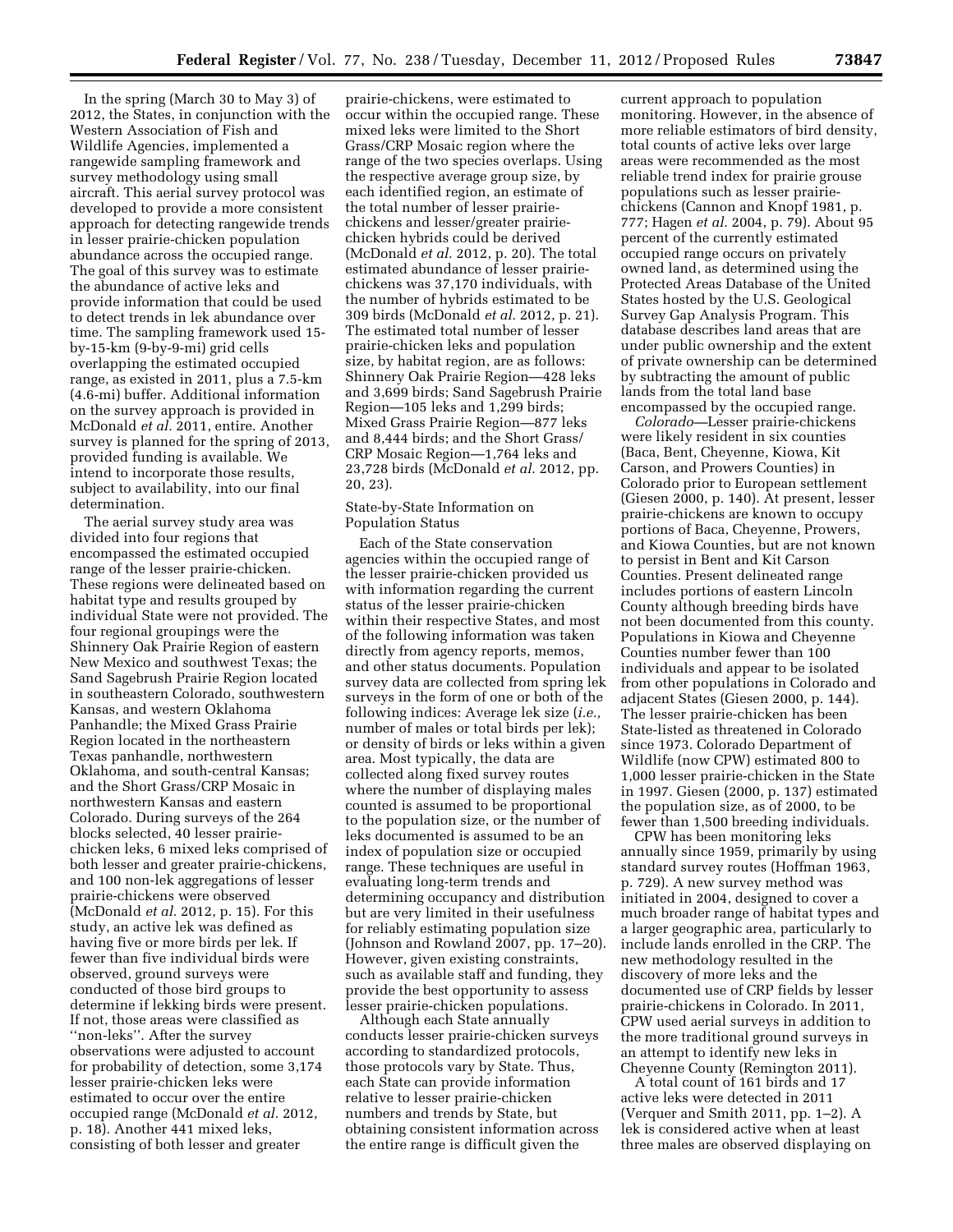the lek. There were six active leks in Baca County, nine active leks in Prowers County, and two active leks in Cheyenne County. No active leks were detected in Kiowa County although leks have been active in this county as recently as 2008 (Verquer 2008, p. 1). No new active leks were detected in Cheyenne County. Habitat provided by CRP continues to be very important to persistence of birds in Prowers County.

Since 1977, the total number of birds observed during routine survey efforts has varied from a high of 448 birds in 1990 to a low of 74 birds in 2007. The general population trajectory, based on number of birds observed on active leks during the breeding season is declining, excluding information from 1992 when limited survey data were collected. The number of active leks remained fairly stable between 1999 and 2006. During this period, the highest number of active leks recorded, 34, occurred in 2004 and again in 2006. The fewest number of active leks observed occurred in 2002 when 24 leks were observed. The average number of active leks observed between 1999 and 2006 was 30.1.

Beginning in 2007 and continuing to present, the number of active leks observed has remained fairly stable. Since 2007, the highest recorded number of active leks was 18, which occurred in 2007. The fewest number of active leks observed was 13 recorded in 2009. The average number of active leks over this period was 16.4, roughly half of the average number of active leks (30) observed during the period between 1999 and 2006. Drought conditions observed in 2006, followed by severe winter weather, probably account for the decline in the number of lesser prairie-chickens observed in 2007 (Verquer 2007, pp. 2–3). In the winter of 2006–2007, heavy snowfall severely reduced food and cover in Prowers, southern Kiowa, and most of Baca Counties for over 60 days. Then, in the spring of 2008, nesting and brood rearing conditions were unfavorable due to drought conditions in southeastern Colorado (Verquer 2009, p. 5).

As a complement to CPW surveys, counts are completed on the USFS Comanche National Grassland in Baca County. On the Comanche National Grassland, the estimated area occupied by the lesser prairie-chicken over the past 20 years was approximately 27,373 ha (65,168 ac) (Augustine 2005, p. 2). Surveys conducted during 1984 to 2005 identified 53 different leks on or immediately adjacent to USFS lands. Leks were identified based on the presence of at least three birds on the lek. Lek censuses conducted from 1980 to 2005 showed the number of males

counted per lek since 1989 has steadily declined (Augustine 2006, p. 4). The corresponding population estimate, based on number of males observed at leks, on the Comanche National Grassland was highest in 1988 with 348 birds and lowest in 2005 with approximately 64 birds and only 8 active leks (Augustine 2006, p. 4). The estimate of males per lek in 2005 declined more than 80 percent from that of 1988, from 174 males per lek to 32 males per lek, respectively. In 2009, each historical lek was surveyed 2 to 3 times, and 4 active leks were observed (Shively 2009b, p. 1). A high count of 25 males was observed using these four leks. In the spring of 2008, five active leks and 34 birds were observed (Shively 2009a, p. 3).

*Kansas—*In the early part of the last century, lesser prairie-chicken historical range included all or part of 38 counties, but by 1977, the species was known to exist in only 17 counties, all located south of the Arkansas River (Waddell and Hanzlick 1978, pp. 22–23). Since 1999, biologists have documented lesser prairie-chicken expansion and reoccupation of 17 counties north of the Arkansas River, primarily attributable to favorable habitat conditions (*e.g.,* native grasslands) created by implementation of the CRP in those counties. Currently, lesser prairie-chickens occupy approximately 34,479 sq km (13,312 sq mi) within all or portions of 35 counties in western Kansas. Greater prairiechickens in Kansas also have expanded their range, and, as a result, mixed leks of both lesser prairie-chickens and greater prairie-chickens occur within an overlap zone covering portions of 7 counties (2,500 sq km (965 sq mi)) in western Kansas (Bain and Farley 2002, p. 684). Within this zone, apparent hybridization between lesser prairiechickens and greater prairie-chickens is now evident (Bain and Farley 2002, p. 684). Two survey routes used by KDWPT are located within this overlap zone; however, hybrids have been observed on only one of those routes. Although hybrid individuals are included in the counts, the number of hybrids observed is typically less than 1 percent, or 2 to 7 birds, of the total number of birds observed on the surveyed areas.

Since inception of standard lesser prairie-chicken survey routes in 1967, the number of standard survey routes has gradually increased. The number of standard routes currently surveyed in Kansas for lesser prairie-chickens is 14 and encompasses an area of 627.5 sq km (242.3 sq mi). Flush counts are taken twice at each lek located during the standard survey routes. An estimated

population density is calculated for each route by taking the higher of the two flush counts, doubling that count primarily to account for females, and then dividing the estimated number of birds by the total area surveyed per route. The current statewide trend in lesser prairie-chicken abundance between 2004 and 2009 indicates a declining population (Pitman 2011, p. 15).

In 2006, KDWPT estimated the breeding population of lesser prairiechickens in the State to be between 19,700 and 31,100 individuals (Rodgers 2007a, p. 1). The total breeding population estimates were derived using the National Gap Analysis Program, where the population indices from each habitat type along 15 survey routes were extrapolated for similar habitat types throughout total occupied lesser prairiechicken range statewide.

*New Mexico—*In the 1920s and 1930s, the former range of the lesser prairiechicken in New Mexico was described as all of the sand hill rangeland of eastern New Mexico, from Texas to Colorado, and as far west as Buchanan in DeBaca County. Ligon (1927, pp. 123–127) mapped the breeding range at that time as encompassing portions of seven counties, a small subset of what he described as former range. Ligon (1927, pp. 123–127) depicted the historical range in New Mexico as encompassing all or portions of 12 counties. In the 1950s and 1960s, occupied range was more extensive than the known occupied range in 1927 (Davis 2005, p. 6), indicating reoccupation of some areas since the late 1920s. Presently, the NMDGF reports that lesser prairie-chickens are known from six counties (Chaves, Curry, DeBaca, Lea, Roosevelt and Quay Counties) and suspected from one additional county (Eddy County). The occupied range of the lesser prairiechicken in New Mexico is conservatively estimated to encompass approximately 5,698 sq km (2,200 sq mi) (Davis 2006, p. 7) compared with its historical range of 22,390 sq km (8,645 sq mi). Based on the cooperative mapping efforts conducted by the Playa Lakes Joint Venture and the Lesser Prairie-Chicken Interstate Working Group, occupied range in New Mexico was estimated to be 8,570 sq km (3,309 sq mi), considerably larger than the conservative estimate used by Davis (2006, p. 7). One possible reason for the difference in occupied range is that Davis (2006, p. 7) did not consider the known distribution to encompass any portion of Eddy County or southern Lea County. Approximately 59 percent of the historical lesser prairie-chicken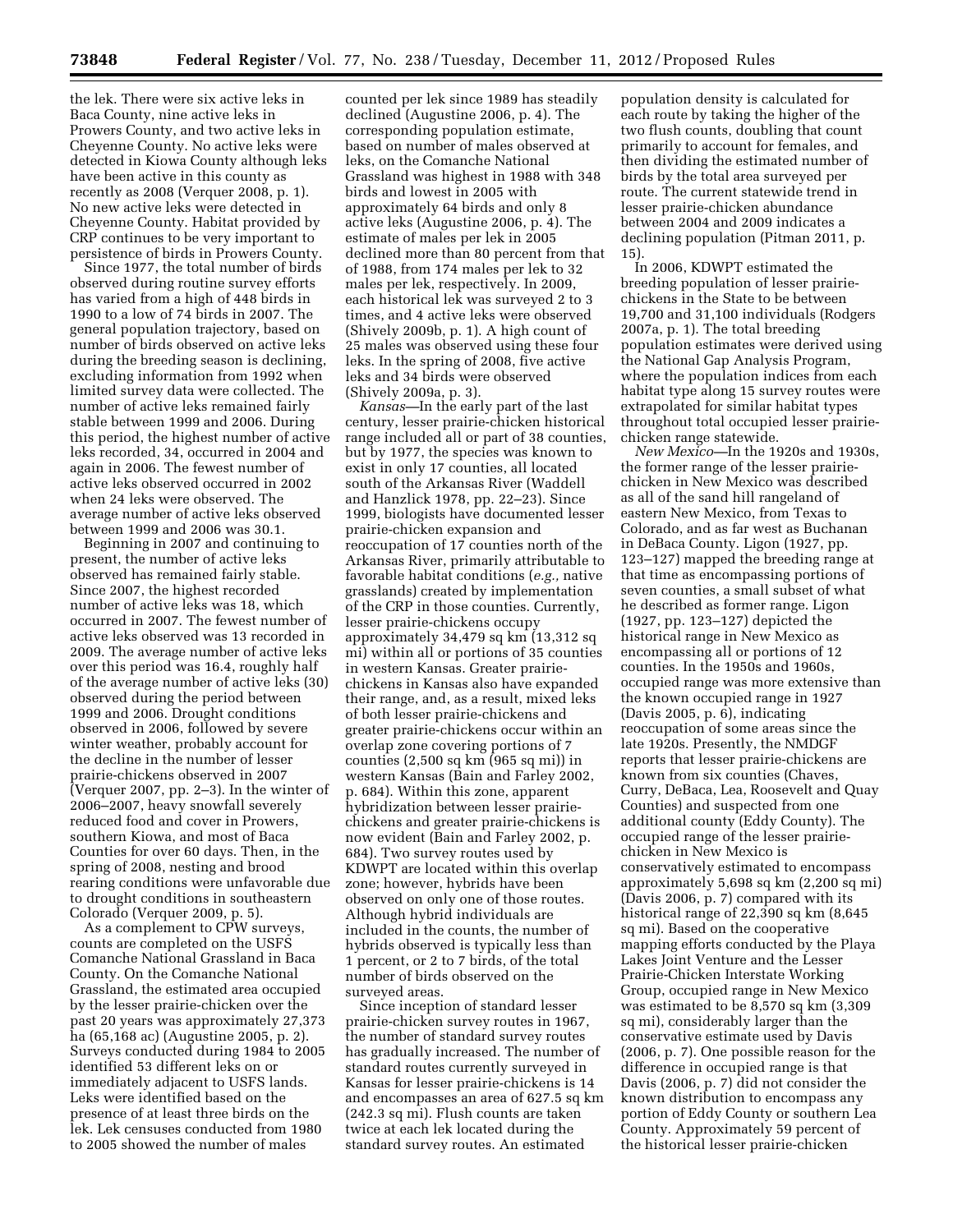range in New Mexico is privately held, with the remaining historical and occupied range occurring on lands managed by the BLM, USFS, and New Mexico State Land Office (Davis 2005, p. 12).

In the 1950s, the lesser prairiechicken population was estimated at 40,000 to 50,000 individuals, but, by 1968, the population had declined to an estimated 8,000 to 10,000 individuals (Sands 1968, p. 456). Johnsgard (2002, p. 51) estimated the number of lesser prairie-chickens in New Mexico at fewer than 1,000 individuals by 2001. Similarly, the Sutton Center estimated the New Mexico lesser prairie-chicken population to number between 1,500 and 3,000 individuals, based on observations made over a 7-year period (Wolfe 2008). Using lek survey data, NMDGF currently estimates the statewide lesser prairie-chicken population to be about 6,130 birds (Beauprez 2011, p. 22). Based on the estimated population sizes in New Mexico since 2001, the population appears to be increasing slightly (Beauprez 2011, p. 22). Longer term trends are not available as roadside listening routes did not become established until 1998. Prior to that date, counts were conducted on some of the NMDGF Prairie-Chicken Areas or on lands under the jurisdiction of the BLM. The current roadside survey uses 29 standard routes established since 1999, 10 additional routes established in 2003 within the northeastern part of lesser prairie-chicken historical range, and 41 routes randomly selected from within the 382 townships located within the survey boundary.

Since initiating the 10 additional northeastern routes in 2003, NMDGF reports that no leks have been detected in northeastern New Mexico. Results provide strong evidence that lesser prairie-chickens no longer occupy their historical range within Union, Harding, and portions of northern Quay Counties (Beauprez 2009, p. 8). However, a solitary male lesser prairie-chicken was observed and photographed in northeastern New Mexico by a local wildlife law enforcement agent in December 2007. Habitat in northeastern New Mexico appears capable of supporting lesser prairie-chicken, but the lack of any known leks in this region since 2003 suggests that lesser prairiechicken populations in northeastern New Mexico, if still present, are very small.

The core of occupied lesser prairiechicken range in this State lies in eastcentral New Mexico (Chaves, Curry, DeBaca, Lea, and Roosevelt Counties). Populations in southeastern New

Mexico, defined as the area south of U.S. Highway 380, remain low and continue to decline. The majority of historically occupied lesser prairiechicken habitat in southeastern New Mexico occurs primarily on BLM land. Snyder (1967, p. 121) suggested that this region is only marginally populated except during favorable climatic periods. Best *et al.* (2003, p. 232) concluded anthropogenic factors have, in part, rendered lesser prairie-chicken habitat south of U.S. Highway 380 inhospitable for long-term survival of lesser prairie-chickens in southeastern New Mexico. Similarly, NMDGF suggests that habitat quality likely limits recovery of populations in southeastern New Mexico (Beauprez 2009, p. 13).

The New Mexico State Game Commission owns and manages 29 Prairie-chicken Areas ranging in size from 10 to 3,171 ha (29 to 7,800 ac) within the core of occupied range in east central New Mexico. These Prairiechicken Areas total 109 sq km (42 sq mi), or roughly 1.6 percent of the total occupied lesser prairie-chicken range in New Mexico. Instead of the typical roadside counts, the NMDGF conducts ''saturation'' surveys on each individual Prairie-chicken Area to determine the presence of lesser prairie-chicken leks and individual birds over the entire Prairie-chicken Area (Beauprez 2009, p. 7). Adjacent lands are included within these surveys, including other State Trust Lands, some adjacent BLM lands, and adjacent private lands. The Prairiechicken Areas are important to persistence of the lesser prairie-chicken in New Mexico. However, considering the overall areal extent of the Prairiechicken Areas and that many Prairiechicken Areas are small and isolated, continued management of the surrounding private and Federal lands is integral to viability of the lesser prairie-chicken in New Mexico.

*Oklahoma—*Lesser prairie-chickens historically occurred in 22 Oklahoma counties. By 1961, Copelin (1963, p. 53) reported lesser prairie-chickens from only 12 counties. By 1979, lesser prairie-chickens were verified in eight counties, and the remaining population fragments encompassed an estimated area totaling 2,792 sq km (1,078 sq mi), a decrease of approximately 72 percent since 1944. At present, the ODWC reports lesser prairie-chickens continue to persist in eight counties with an estimated occupied range of approximately 950 sq km (367 sq mi). Horton (2000, p. 189) estimated the entire Oklahoma lesser prairie-chicken population numbered fewer than 3,000 birds in 2000. A more recent estimate has not been conducted.

The ODWC is aware of 96 known historical and currently active leks in Oklahoma. During the mid-1990s, all of these leks were active. Survey efforts to document the number of active leks over the occupied range have recently been completed, but the results are currently unavailable.

The number of roadside listening routes currently surveyed annually in Oklahoma has varied from five to seven over the last 20 years, and counts of the number of males per lek have been conducted since 1968. Beginning with the 2002 survey, male counts at leks were replaced with flush counts, which did not differentiate between the sexes of birds flushed from the surveyed lek (ODWC 2007, pp. 2, 6). Comparing the total number of males observed during survey efforts between the years 1977 through 2001 reveals a declining trend. However, examination of the overall density of leks (number per sq mi), another means of evaluating population status of lesser prairie-chickens, over five of the standard routes since 1985 is stable to slightly declining. Information on lek density prior to 1985 was unavailable. The standard route in Roger Mills County was not included in this analysis because the lek was rarely active and has not been surveyed since 1994. A survey route in Woods County was included in the analysis even though surveys on this route did not begin until 2001. However, excluding the Woods County route did not alter the apparent trend. The average lek density since 2001 is 0.068 leks per sq mi (Schoeling 2010, p. 3). Between 1985 and 2000, the average lek density was 0.185 leks per sq mi, when the route in Roger Mills County is excluded from the analysis. Over the last 10 years, the density of active leks has varied from a low of 0.02 leks per sq km (0.05 leks per sq mi) in 2004, 2006, and 2009, to a high of 0.03 leks per sq km (0.09 leks per sq mi) in 2005 and 2007 (Schoeling 2010, p. 3).

*Texas—*Systematic surveys to identify Texas counties inhabited by lesser prairie-chickens began in 1940 (Henika 1940, p. 4). From the early 1940s (Henika 1940, p. 15; Sullivan *et al.*  2000) to mid-1940s (Litton 1978, pp. 11–12), to the early 1950s (Seyffert 2001, pp. 108–112), the range of the lesser prairie-chicken in Texas was estimated to encompass all or portions of 34 counties. Species experts considered the occupied range at that time to be a reduction from the presettlement range. By 1989, TPWD estimated occupied range encompassed all or portions of only 12 counties (Sullivan *et al.* 2000, p. 179). In 2005, TPWD reported that the number of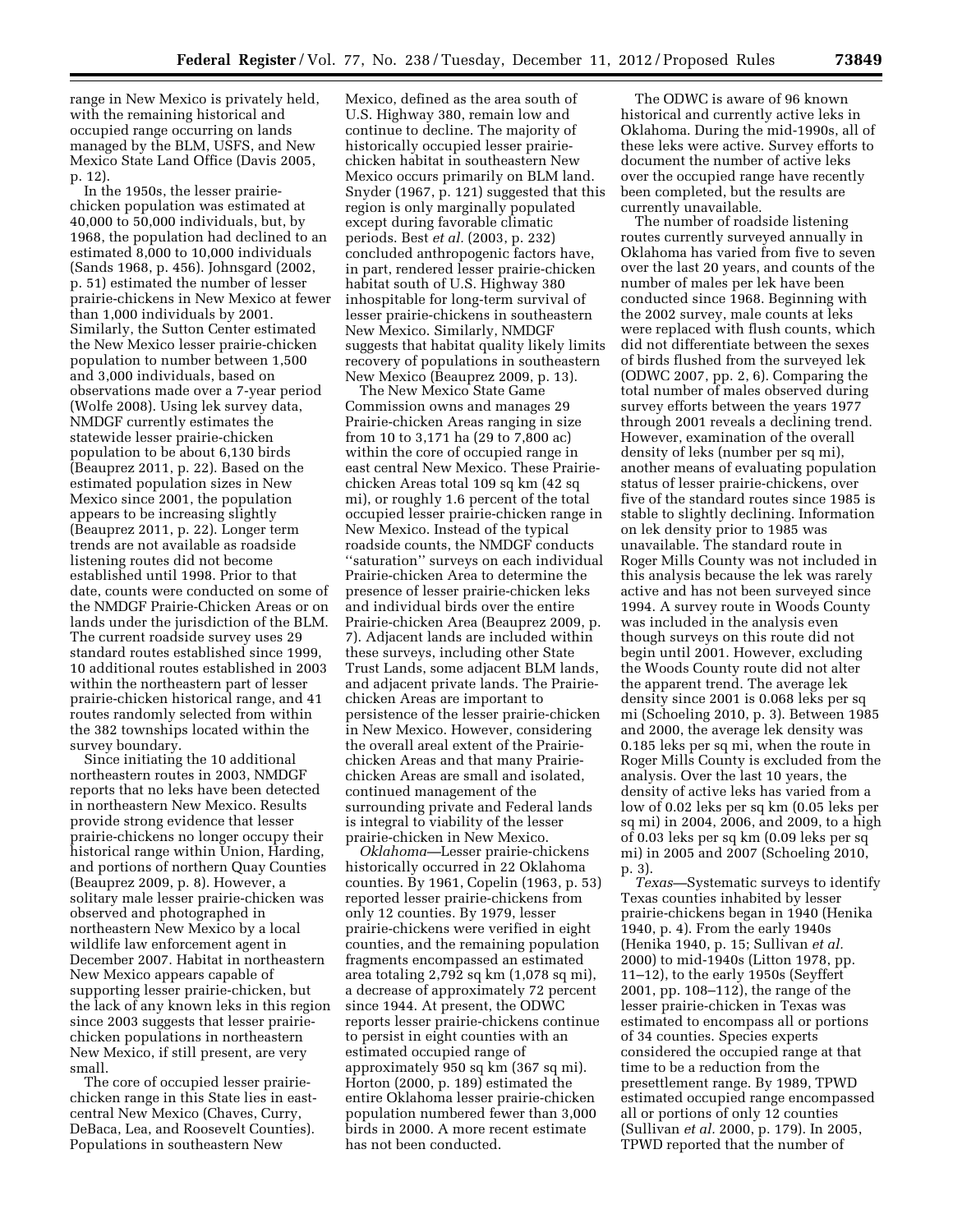**73850 Federal Register** / Vol. 77, No. 238 / Tuesday, December 11, 2012 / Proposed Rules

occupied counties likely has not changed since the 1989 estimate. In March 2007, TPWD reported that lesser prairie-chickens were confirmed from portions of 13 counties (Ochiltree, Lipscomb, Roberts, Hemphill, Gray, Wheeler, Donley, Bailey, Lamb, Cochran, Hockley, Yoakum, and Terry Counties) and suspected in portions of another eight counties (Moore, Carson, Oldham, Deaf Smith, Randall, Swisher, Gaines, and Andrews Counties).

Based on recent aerial and road surveys conducted in 2010 and 2011, new leks were detected in Bailey, Cochran, Ochiltree, Roberts, and Yoakum Counties, expanding the estimated occupied ranges in those counties (TPWD 2011). However, no lesser prairie-chickens were detected in Andrews, Carson, Deaf Smith, Oldham, or Randall Counties. Active leks were reported from the same 13 counties identified in 2007. However, in 2012, Timmer (2012, pp. 36, 125–131) only observed lesser prairie-chickens from 12 counties: Bailey, Cochran, Deaf Smith, Donley, Gray, Hemphill, Lipscomb, Ochiltree, Roberts, Terry, Wheeler, and Yoakum. Lesser prairie-chicken populations in Texas primarily persist in two disjunctive regions—the Permian Basin/Western Panhandle region and the Northeastern Panhandle region.

Maximum occupied range in Texas, as of September 2007, was estimated to be 12,787 sq km (4,937.1 sq mi), based on habitat conditions in 20 panhandle counties (Davis *et al.* 2008, p. 23). Conservatively, based on those portions of the 13 counties where lesser prairiechickens are known to persist, the area occupied by lesser prairie-chickens in Texas is 7,234.2 sq km (2,793.1 sq mi). Using an estimated mean density of 0.0088 lesser prairie-chickens per ac (range 0.0034–0.0135 lesser prairiechickens per ac), the Texas population is estimated at a mean of 15,730 individuals in the 13 counties where lesser prairie-chickens are known to occur (Davis *et al.* 2008, p. 24).

Since 2007, Texas has been evaluating the usefulness of aerial surveys as a means of detecting leks and counting the number of birds attending the identified lek (McRoberts 2009, pp. 9– 10). Initial efforts focused on measuring lek detectability and assessing the response of lekking birds to disturbance from survey aircraft. More recently, scientists at Texas Tech University used aerial surveys to estimate the density of lesser prairie-chicken leks and statewide abundance of lesser prairie-chickens in Texas. This study conducted an inventory of 208 survey blocks measuring 7.2 by 7.2 km (4.5 by 4.5 mi), encompassing some 87 percent of the

occupied range in Texas during the spring of 2010 and 2011 (Timmer 2012, pp. 26–27, 33). Timmer (2012, p. 34) estimated 2.0 leks per 100 sq km (0.02 leks per sq km). Previously reported estimates of rangewide average lek density varied from 0.10 to 0.43 leks per sq km (Davison 1940, Sell 1979, Giesen 1991, Locke 1992 as cited in Hagen and Giesen 2005, unpaginated). The total estimate of the number of leks was 293.6 and, based on the estimated number of birds observed using leks, the statewide population was determined to be 1,822.4 lesser prairie-chickens (Timmer 2012, p. 34).

### Recent Trends

In June 2012, we were provided with an interim assessment of lesser prairiechicken population trends since 1997 (Hagen 2012, entire). The objective of this analysis was to provide an evaluation of recent lesser prairiechicken population trends both rangewide and within the four primary habitat types (CRP-shortgrass prairie dominated landscape, mixed grass prairie landscape, sand sagebrush prairie landscape, and shinnery oak landscape) that encompass the occupied range of the species. The analysis employed modeling techniques intended to provide a more unified assessment of population trends, considering that each State uses slightly different methods to monitor lesser prairie-chickens and that sampling effort has varied over time, with sampling efforts typically increasing in recent years. The results of this analysis suggest that lesser prairie-chicken population trends have increased since 1997.

However, we are reluctant to place considerable weight on this interim assessment for several reasons. First, and perhaps most important, is that the analysis we were provided is a preliminary product. We anticipate that a more complete, and perhaps peerreviewed, product would be submitted during the comment period on this proposed rule. Second, we have concerns with the differences in how lek counts are conducted and how those differences were addressed. For example, when the States conduct flush counts at the leks, all of the States, except Oklahoma, count the number of males flushed from the lek. However, since 1999, Oklahoma has counted all birds flushed from the lek and did not differentiate between males and females. Additionally, some of the States use numbers derived from lek counts conducted over large areas rather than road side listening routes. We are unsure how these differences in

sampling methodology would influence the pooled trend information presented, particularly for large geographical areas where two different sampling methods are used in the analysis. Third, the trend information presents only information gathered since 1997 or more recently, without considering historical survey information. The trends evident from sampling efforts since 1997 likely reflect increased sampling effort following publication of the 12-month finding, and increased sampling effort could lead to biased results. In some instances, sampling methodology by agency likely varied between years during this time period as access to some study areas was restricted and new areas were established in their place. For example, in southwest Texas, two study areas were used until 1999, when an additional sampling area in Yoakum County was added. Then in 2007, the original Gaines County study area was dropped and a new, smaller Gaines County study area was established to replace the original study area. Similar changes occurred in the northeastern panhandle of Texas where a new study area in Gray County was added in 1998. These changes in sampling location can confound efforts to make comparisons between years. An explanation regarding how these changes were addressed in the assessment would be helpful.

We also recognize the limitations of using lek counts to derive population trends over large areas (see Johnson and Rowland 2007, pp. 17–20). Consequently, we cautioned against using available data from lek counts to derive rangewide population trends for similar reasons. Such analyses can be misleading. However, information on historical and recent lesser prairiechicken population trends over large geographical areas would improve our analysis of the status of the species and we support efforts to provide a reliable, accurate analysis of rangewide population trends, particularly if those analytical methods are repeatable over time.

## Summary of Status Information

Lesser prairie-chicken populations are distributed over a relatively large area, and these populations can fluctuate considerably from year to year, a natural response to variable weather and habitat conditions. Changes in lesser prairiechicken breeding populations may be indicated by a change in the number of birds attending a lek (lek size), the number of active leks, or both. Although each State conducts standard surveys for lesser prairie-chickens, the application of survey methods and effort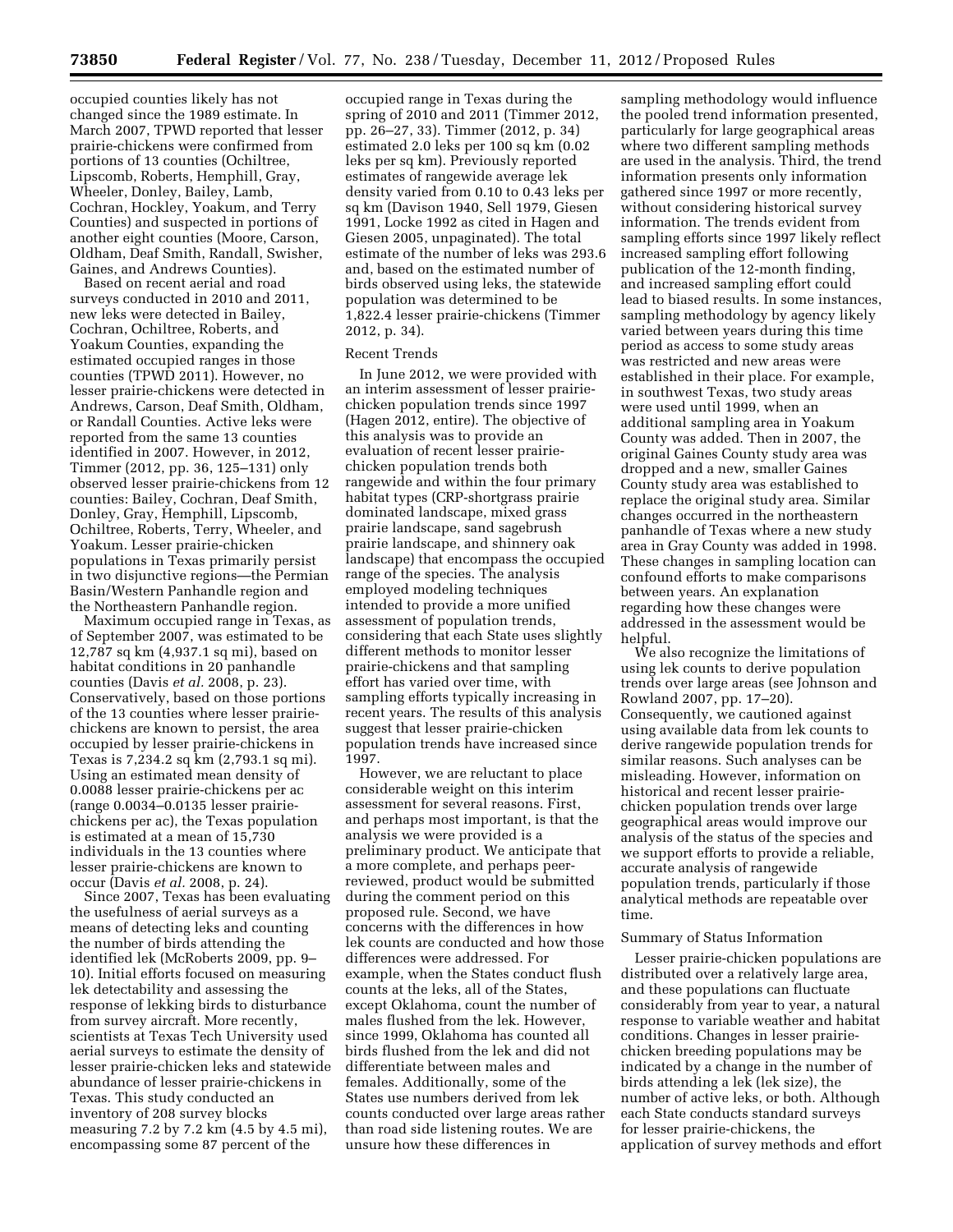varies by State. Such factors complicate interpretation of population indices for the lesser prairie-chicken and may not reliably represent actual populations. Caution should be used in evaluating population trajectories, particularly short-term trends. In some instances, short-term analyses could reveal statistically significant changes from one year to the next but actually represent a stable population when evaluated over longer periods of time. For example, increased attendance of males at leks may be evident while the number of active leks actually declined. Some recent survey indices indicate that population trends might be stabilizing. However, the numbers of lesser prairiechickens reported per lek are considerably less than the numbers of birds reported during the 1970s. Population indices appear to have exhibited a steeper decline during these earlier periods than is apparent in recent years. Observed lek attendance at many leks is low, likely due to reduced population sizes. Where lek attendance is low, it is unlikely that populations will recover to historical levels. Estimates of historical population size also can be unreliable and lead to inaccurate inferences about the populations of interest. However, the loss and alteration, including fragmentation, of lesser prairie-chicken habitat throughout its historical range over the past several decades is apparent and likely is more indicative of the status of the lesser prairie-chicken.

## **Summary of Factors Affecting the Species**

The Act defines an endangered species as any species that is ''in danger of extinction throughout all or a significant portion of its range'' and a threatened species as any species ''that is likely to become endangered throughout all or a significant portion of its range within the foreseeable future.'' Thus, a species may be listed as a threatened species if it is likely to qualify for endangered status in the foreseeable future, or in other words, likely to become ''in danger of extinction'' within the foreseeable future. The Act does not define the term ''foreseeable future.'' However, in a January 16, 2009, memorandum addressed to the Acting Director of the Service, the Office of the Solicitor, Department of the Interior, concluded, ''\* \* \* as used in the [Act], Congress intended the term 'foreseeable future' to describe the extent to which the Secretary can reasonably rely on predictions about the future in making determinations about the future

conservation status of the species (M– 37021, January 16, 2009).''

In considering the foreseeable future as it relates to the status of the lesser prairie-chicken, we considered the factors acting on the species and looked to see if reliable predictions about the status of the species in response to those factors could be drawn. We considered the historical data to identify any relevant existing trends that might allow for reliable prediction of the future (in the form of extrapolating the trends). We also considered whether we could reliably predict any future events that might affect the status of the species, recognizing that our ability to make reliable predictions into the future is limited by the variable quantity and quality of available data.

Under section 4(a)(1) of the Act, we determine whether a species is an endangered or threatened species because of any of the following five factors: (A) The present or threatened destruction, modification, or curtailment of its habitat or range; (B) overutilization for commercial, recreational, scientific, or educational purposes; (C) disease or predation; (D) the inadequacy of existing regulatory mechanisms; and (E) other natural or manmade factors affecting its continued existence. Listing actions may be warranted based on any of the above threat factors, singly or in combination.

After a review of the best available scientific information as it relates to the status of the species and the five listing factors described above, we have determined that the lesser prairiechicken meets the definition of a threatened species (*i.e.,* is likely to become in danger of extinction in the foreseeable future throughout all or a significant portion of its range). Following, we present a very brief explanation of the rationale leading to this conclusion followed by an in-depth discussion of the best available scientific information.

The range of the lesser prairie-chicken has been reduced by an estimated 84 percent (see discussion above in ''Current Range and Distribution''). The primary factor responsible for the range contraction is habitat fragmentation due to a variety of mechanisms that contribute to habitat loss and alteration. This habitat loss is a significant threat to the lesser prairie-chicken because the species requires large parcels of intact native grassland and shrubland to maintain self-sustaining populations. Further, the life history of the species, primarily its lek breeding system and behavioral avoidance of vertical structures that increase predation risk, make it especially vulnerable to ongoing

impacts on the landscape, especially at its currently reduced numbers. Finally, due to its reduced population size and ongoing habitat loss and degradation, the species lacks sufficient redundancy and resiliency to recover from present and future impacts. While the current status of the lesser prairie-chicken has been substantially compromised by historical and current threats, there appear to be sufficient stable populations to ensure the persistence of the species over the near term. Therefore, as a result of continued population declines predicted into the foreseeable future, the species is likely to become in danger of extinction in the foreseeable future.

Following, we present our analysis of the best available information that has led us to this conclusion.

#### *Habitat Fragmentation*

Spatial habitat fragmentation occurs when some form of disturbance, usually habitat alteration or loss, results in the separation or splitting apart of larger, previously contiguous, functional components of habitat into smaller, often less valuable, noncontiguous parcels (Wilcove *et al.* 1986, p. 237; Johnson and Igl 2001, p. 25; Franklin *et al.* 2002, entire). Fragmentation influences habitat availability in three primary ways: total area of available habitat; size of habitat patches, including edge effects; and patch isolation (Johnson and Igl 2001, p. 25; Stephens *et al.* 2003, p. 101). Initially, reduction in the total area of available habitat (*i.e.,* habitat loss) may be more significant than fragmentation and can exert a much greater effect of extinction (Fahrig (1997, pp. 607, 609). However, as habitat loss continues, the effects of fragmentation often compound effects of habitat loss and produce even greater population declines than habitat loss alone (Bender *et al.* 1998, pp. 517–518, 525). At the point where some or all of the remaining habitat fragments or patches are below some minimum required size, the impact of additional habitat loss, when it consists of inadequately sized parcels, is minimal (Herkert 1994, p. 467). In essence, once a block of suitable habitat becomes so fragmented that the size of the remaining patches become biologically unsuitable, further habitat loss, when it consists of these unusable patches, is of little further consequence to the organism (Bender *et al.* 1998, p. 525).

Both habitat loss and fragmentation correlate with an ecological concept known as carrying capacity. Within any given block or patch of habitat, carrying capacity is the maximum number of organisms that can be supported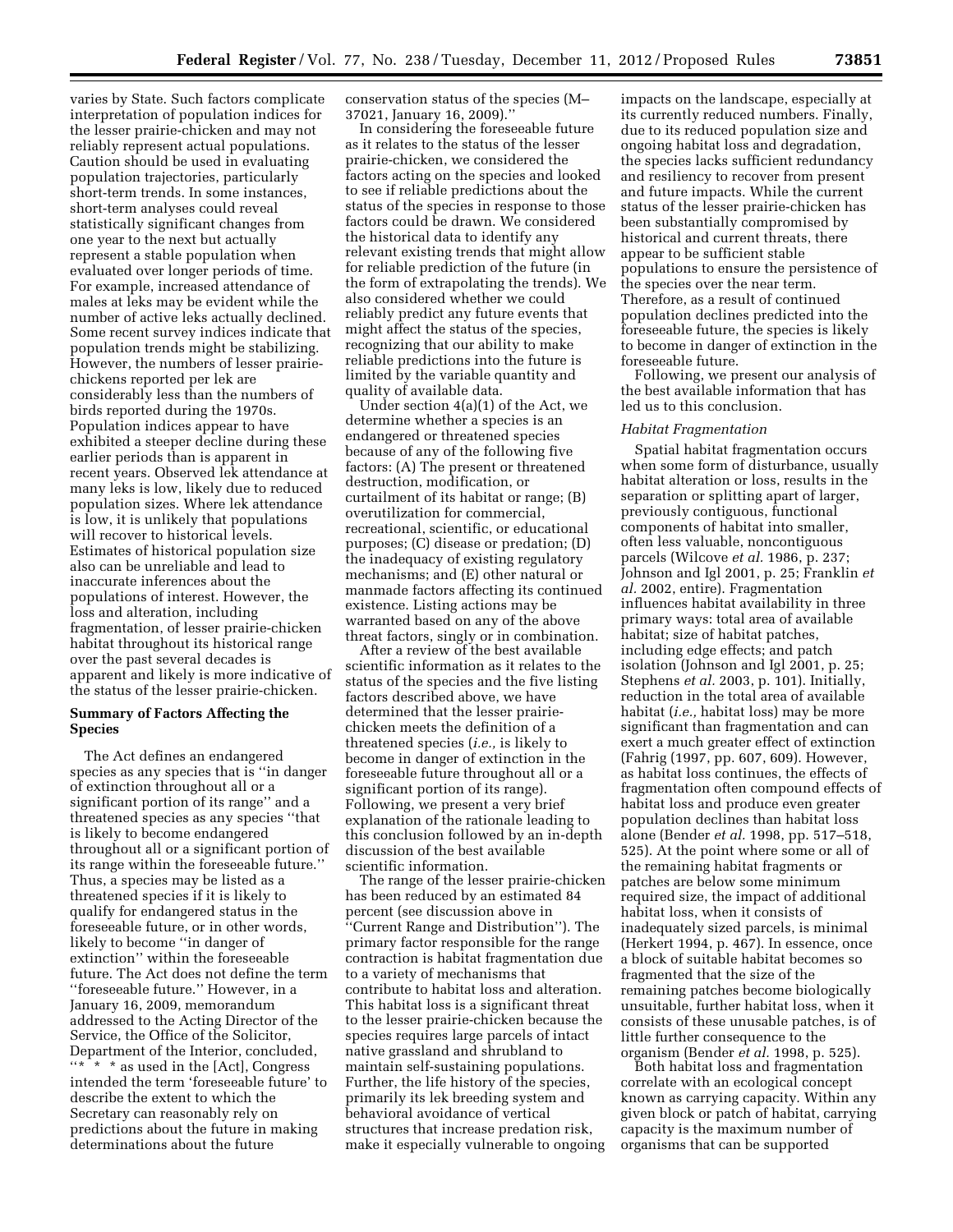indefinitely within that area, provided sufficient food, space, water, and other necessities are available, without causing degradation of the habitat within that patch. Theoretically, as habitat loss increases and the size of an area shrinks, the maximum number of individuals that could inhabit that particular habitat patch also would decline. Consequently, a reduction in the total area of available habitat can negatively influence biologically important characteristics such as the amount of space available for establishing territories and nest sites (Fahrig 1997, p. 603). Over time, the continued conversion and loss of habitats to other land uses will reduce the ability of the land to support historical population levels, causing a decline in population sizes. Where the ability to effect restoration of these habitats is lost, the observed reduction in fish or wildlife populations is likely to be permanent. Within the United States, habitat loss and degradation were found to have contributed to the endangerment of 85 percent of the species listed either as imperiled by The Nature Conservancy or protected under the Act, at the time of their study (Wilcove *et al.* 1998, p. 609).

Fragmentation not only contributes to overall habitat loss but also causes a reduction in the size of individual habitat patches and influences the proximity of these patches to other patches of similar habitat (Stephens *et al.* 2003, p. 101; Fletcher 2005, p. 342). Habitat quality within a fragment may decline as the size of the fragment declines, particularly where habitat quality is a function of fragment size (Franklin *et al.* 2002, p. 23). Fahrig and Merriam (1994, p. 53) reported that both the size and shape of the fragment have been shown to influence population persistence. The size of the fragment can influence reproductive success, survival, and movements. As the distance between habitat fragments increases, dispersal between the habitat patches may cease, impacting population persistence and perhaps even leading to both localized and regional extinctions (Harrison and Bruna 1999, p. 226; With *et al.* 2008, p. 3153).

The proportion of habitat edge to interior habitat increases as the size of a fragment declines. The edge is the transition zone between the original habitat type and the land use that caused fragmentation of the original parcel. In contrast, the core is the area within a fragment that remains intact and is largely or completely uninfluenced by the margin or edge of the fragment. Edge habitat proliferates

with increasing fragmentation (Sisk and Battin 2002, p. 31). The response of individual species to the presence of edges varies markedly depending on their tolerance to the edge and the nature of its effects (Sisk and Battin 2002, p. 38). The effects often depend on the degree of contrast between the habitat edge and the adjacent land use matrix. The transition can be abrupt or something more gradual and less harsh. Most typically, edges have been documented to influence movements and survival, particularly for species that use interior or core habitats, serve as points of entry for predators and parasites (such as presence of fences adjacent to grasslands which provide hunting perches for avian predators), alter microclimates, subsidize feeding opportunities (such as providing access to waste grains in cropland areas), and influence species interactions, particularly with cosmopolitan species that tend to be habitat generalists (Sisk and Battin 2002, p. 38).

Fragmentation also can influence the heterogeneity or variation within the resulting fragment. Heterogeneity, in turn, influences the quality of the habitat within the fragment, with more homogeneous fragments generally being less valuable. Grasslands tend to be structurally simple and have little vertical layering. Instead, habitat heterogeneity tends to be largely expressed horizontally rather than vertically (Wiens 1974b, pp. 195–196). Prior to European settlement, the interaction of grazing by wild ungulates and fire created a shifting mosaic of vegetative patches having various composition and structure (Pillsbury *et al.* 2011, p. 2). Under these conditions, many grassland birds distribute their behavioral activities unevenly throughout their territories by nesting in one area, displaying in another, and foraging in still others (Wiens 1974b, p. 208). Lesser prairie-chickens exhibit this pattern and cue in on specific vegetation structure and microenvironment features depending on the specific phase of their life cycle. Consequently, blocks of habitat that collectively or individually encompass multiple successional states that comprise tall grasses and shrubs needed for nesting, and are in proximity to more open grasslands supporting forbs for brood rearing, and are combined with smaller areas of short grass and bare ground used for breeding, support all of the habitat types used by lesser prairiechickens throughout the year. Considering habitat diversity tends to be greater in larger patches, finding the appropriate mosaic of these features is

more likely in larger fragments rather than smaller fragments (Helzer and Jelinski 1999, p. 1456). Such habitat heterogeneity is very different from habitat fragmentation. Habitat fragmentation occurs when the matrix separating the resulting fragments is converted to a use that is not considered habitat whereas habitat heterogeneity implies that patches each having different vegetative structure exist within the same contiguous block of habitat. Habitat heterogeneity may influence habitat quality, but it does not represent fragmentation (Franklin *et al.*  2002, p. 23).

Isolation is another factor that influences suitability of habitat fragments. As habitat loss continues to progress over time, the remnants not only become smaller and more fragmented, they become more isolated from each other. When habitat patches become more isolated and the amount of unusable, unsuitable land use surrounding the islands of habitat increases, even patches of suitable quality and size may no longer be occupied. As fragmentation progresses, the ability of available dispersers to locate suitable fragments will decline. At some point, the amount of intervening unusable and unsuitable land comprising the matrix between the patches grows so wide that it exceeds the organism's dispersal capabilities, rendering the matrix impermeable to dispersal. In such instances, colonizers are unavailable to occupy the otherwise suitable habitat and reestablish connectivity. These patches may remain vacant indefinitely. While extinctions at the local level, and subsequent recolonization of the vacant patch, are common phenomena, recolonization depends on the availability of dispersing individuals and their ability to disperse within the broader landscape (Fahrig and Merriam 1994, p. 52). When the number of individuals at the landscape or regional level that are available to disperse declines, the overall population begins to decline and will, in turn, affect the number of individuals available to disperse. Connectivity between habitat patches is one means of facilitating dispersal, but the appropriate size or configuration of the dispersal corridors needed to facilitate connectivity for many species is unknown.

Causes of Habitat Fragmentation Within Lesser Prairie-Chicken Range

A number of factors can cause or contribute to habitat fragmentation. Generally, fragmentation can result from the direct loss or alteration of habitat due to conversion to other land uses or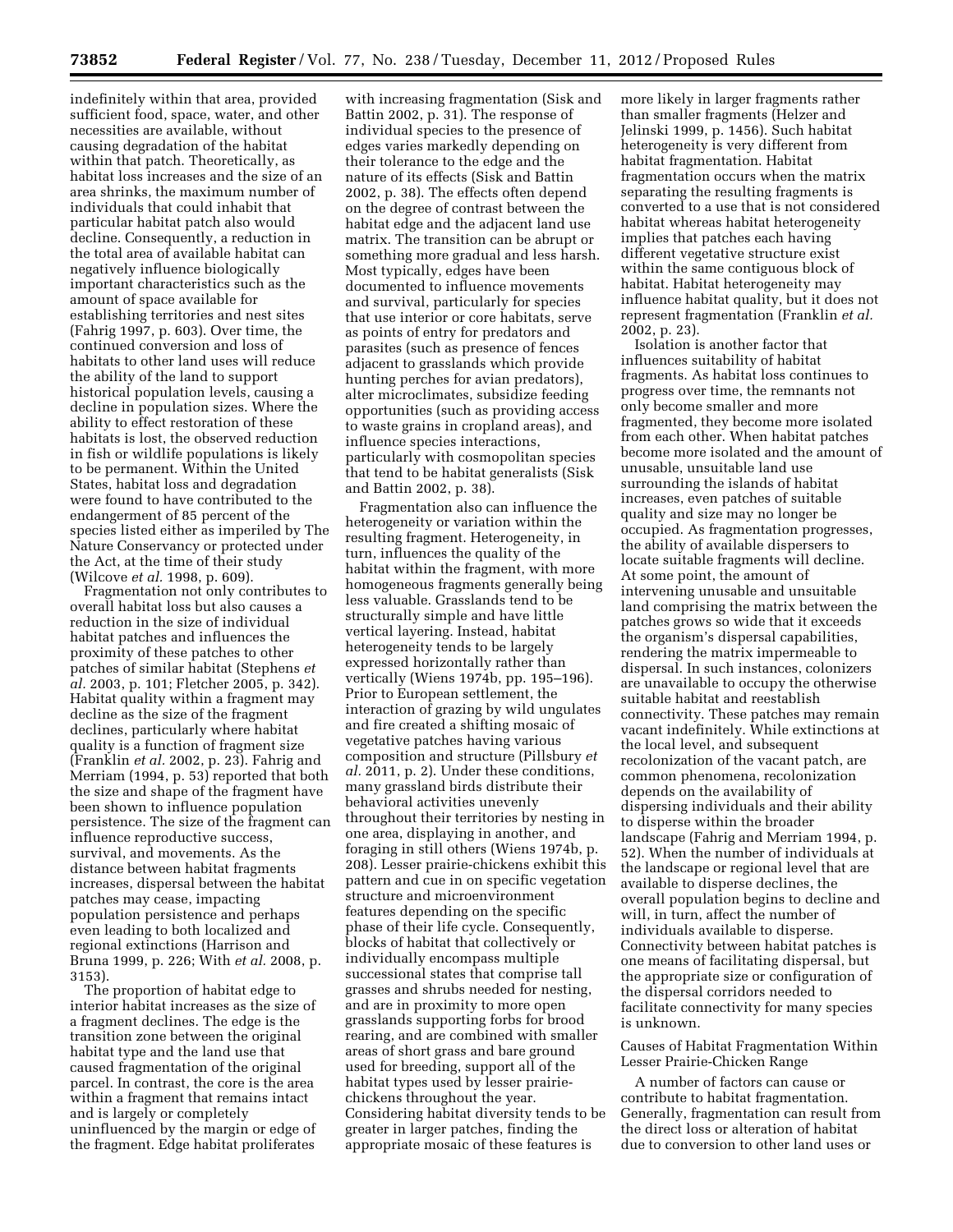from habitat alteration which indirectly leaves the habitat in such a condition that the remaining habitat no longer functionally provides the preferred lifehistory requisite. Functional habitat impacts can include disturbances that alter the existing successional state of a given area, create a physical barrier that precludes use of otherwise suitable areas, or triggers a behavioral response by the organism such that otherwise suitable habitats are abandoned or no longer used. Fragmentation tends to be most significant when human developments are dispersed across the landscape rather than being concentrated in fewer areas. Anthropogenic causes of fragmentation tend to be more significant than natural causes because the organism has likely evolved in concert with the natural causes.

Initially, settlement and associated land use changes had the greatest influence on fragmentation in the Great Plains. Knopf (1994, p. 249) identified four universal changes that occurred in Great Plains grasslands postsettlement, based on an evaluation of observations made by early explorers. These changes were identified as a change in the native grazing community, cultivation, wetland conversion, and encroachment of woody vegetation.

EuroAmerican settlement of much of the Great Plains began in earnest with passage of the Homestead Act of 1862. Continued settlement and agricultural development of the Great Plains during the late 1800s and early 1900s clearly contributed to conversion and fragmentation of once open native prairies into a mosaic of varied land uses such as cultivated cropland, expanding cedar woodlands, and remnants of grassland (NRCS 1999, p. 1; Coppedge *et al.* 2001, p. 47; Brennan and Kuvlesky 2005, pp. 2–3). Changes in agricultural practices and advancement of modern machinery combined with an increasing demand for agricultural products continued to spur conversion of native prairies well into the mid-1900s (NRCS 1999, p. 2). Increasing human population densities in rural areas of the Great Plains led to construction of housing developments as growing cities began to expand into the surrounding suburban landscapes. Development and intensification of unsuitable land uses in these urbanizing landscapes also contributed to conversion and fragmentation of grasslands, further reducing richness and abundance of avian populations (Perlut *et al.* 2008, p. 3149; Hansen *et al.* 2011, p. 826). See the section on settlement below for related discussion.

Oil and gas development also began during the mid to late 1800s. Eventually, invention of the automobile in the early twentieth century and its rise to prominence as the primary mode of personal transportation stimulated increased exploration and development of oil and gas (Hymel and Wolfsong 2006, p. 4). Habitat loss and fragmentation associated with access roads, drill pads, pipelines, waste pits, and other components typically connected with exploration and extraction of oil and gas are considered to be among the most significant ecological impacts from oil and gas development and the impacts often extend beyond the actual physical structures (Weller *et al.* 2002, p. 2). See the section on energy development below for related discussion.

As human populations continued to expand outside of existing suburban areas, particularly into rural regions, an increasing array of human features such as powerlines, highways, secondary roads, communication towers, and other types of infrastructure necessary to support these human populations appeared on the landscape (Leu *et al.*  2008, p. 1119). Often these developments can degrade ecosystem functions and lead to fragmentation even when the overall development footprint is relatively small.

Recent research demonstrates that natural vertical features like trees and artificial, above ground vertical structures such as power poles, fence posts, oil and gas wells, towers, and similar developments can cause general habitat avoidance and displacement in lesser prairie-chickens and other prairie grouse (Anderson 1969, entire; Robel 2002, entire; Robel *et al.* 2004, entire; Hagen *et al.* 2004, entire; Pitman *et al.*  2005, entire; Pruett *et al.* 2009a, entire; Hagen *et al.* 2011 entire). This avoidance behavior is presumably a behavioral response that serves to limit exposure to predation. The observed avoidance distances can be much larger than the actual footprint of the structure and appear to vary depending upon the type of structure. These structures can have significant negative impacts by contributing to further fragmentation of otherwise suitable habitats.

Prairie grouse, like the lesser prairiechicken, did not evolve with tall, vertical structures present on the landscape and, in general, have low tolerance for tall structures. As discussed in ''Altered Fire Regimes and Encroachment by Invasive Woody Plants'' below, encroachment of trees into native grasslands preferred by lesser prairie-chickens ultimately renders otherwise suitable habitat

unsuitable unless steps are taken to remove these trees. Even artificially erected trees can cause an avoidance response. Anderson (1969, pp. 640–641) observed that greater prairie-chickens abandoned lek territories when a 4-m (13-ft) tall coniferous wind break was artificially erected 52 m (170 ft) from an active lek.

Increasingly, artificial vertical structures are appearing in landscapes used by lesser prairie-chickens. The placement of these vertical structures in open grasslands represents a significant change in the species' environment and is a relatively new phenomenon over the evolutionary history of this species. The effects of these structures on the life history of prairie grouse are only beginning to be evaluated, with similar avoidance behaviors also having been observed in sage grouse (75 FR 13910, March 23, 2010).

Robel (2002, p. 23) reported that a single commercial-scale wind turbine creates a habitat avoidance zone for the greater prairie-chicken that extends as far as 1.6 km (1 mi) from the structure. Lesser prairie-chickens likely exhibit a similar response to tall structures like wind turbines (Pitman *et al.* 2005, pp. 1267–1268). The Lesser Prairie-Chicken Interstate Working Group identified the need for a contiguous block of 52 sq km (20 sq mi) of high-quality rangeland habitat to successfully maintain a local population of lesser prairie-chicken; based on this need and the fact that the majority of remaining populations are fragmented and isolated into islands of unfragmented, open prairie habitat, the Service recommended that an 8-km (5 mi) voluntary no-construction buffer be established around prairie grouse leks to account for behavioral avoidance and to protect lesser prairie-chicken populations and habitat corridors needed for future recovery (Manville 2004, pp. 3–4). No lesser prairiechickens were observed nesting or lekking within 0.8 km (0.5 mi) of a gas line compressor station, and otherwise suitable habitat was avoided within a 1.6-km (1-mi) radius of a coal-fired power plant (Pitman *et al.* 2005, pp. 1267–1268). Pitman *et al.* (2005, pp. 1267–1268) also observed that female lesser prairie-chickens selected nest sites that were significantly further from powerlines, roads, buildings, and oil and gas wellheads than would be expected at random. Specifically, they observed that lesser prairie-chickens seldom nested or reared broods within approximately 177 m (580 ft) of oil or gas wellheads, 400 m (1,312 ft) of electrical transmission lines, 792 m (2,600 ft) of improved roads, and 1,219 m (4,000 ft) of buildings; and, the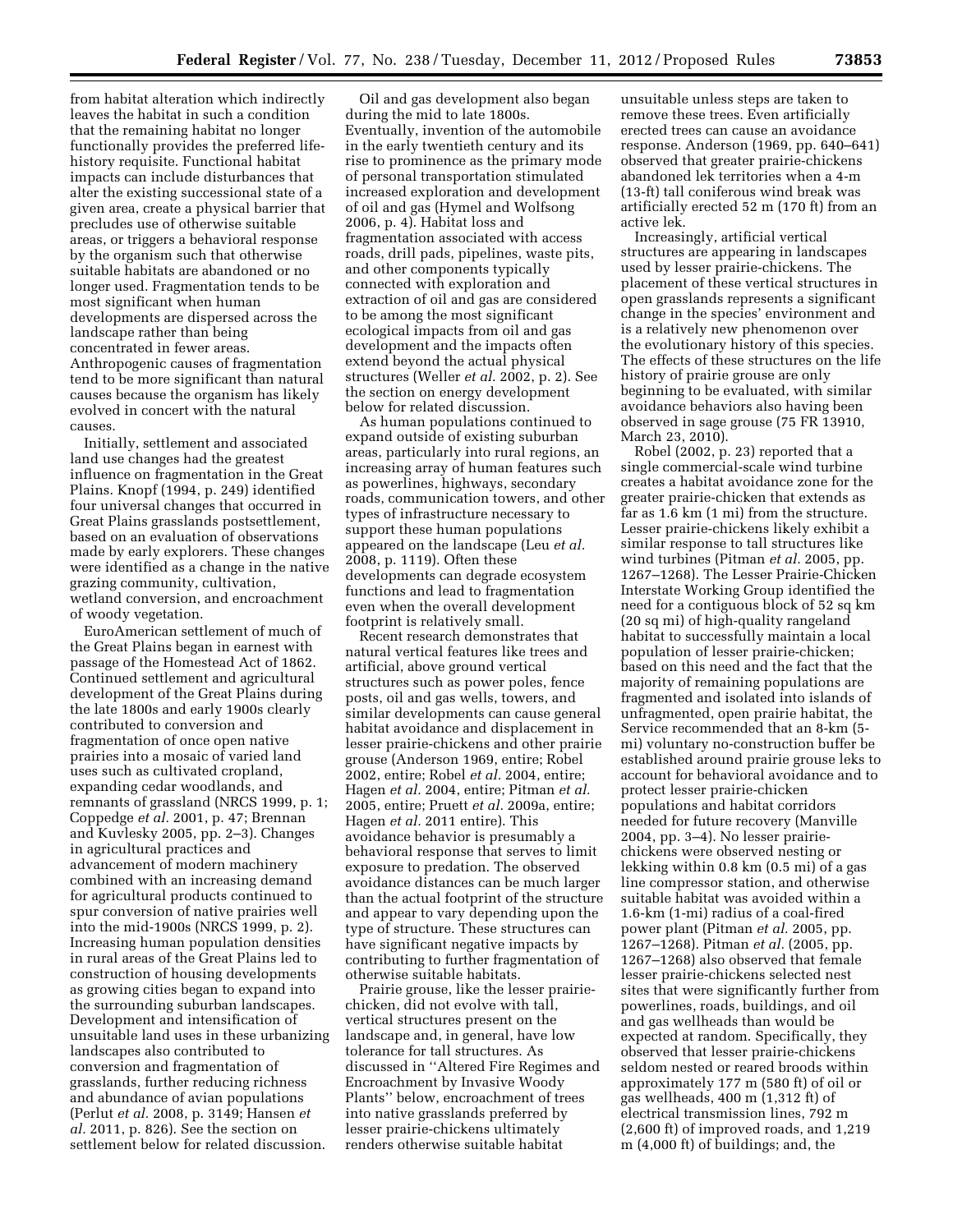observed avoidance was likely influenced, at least in part, by disturbances such as noise and visual obstruction associated with these features. Similarly, Hagen *et al* (2004, p. 75) indicated that areas used by lesser prairie-chickens were significantly further from these same types of features than areas that were not used by lesser prairie-chickens. They concluded that the observed avoidance was likely due to potential for increased predation by raptors or due to presence of visual obstructions on the landscape (Hagen *et al.* 2004, pp. 74–75).

Robel *et al.* (2004, pp. 256–262) determined that habitat displacement associated with avoidance of certain structures by lesser prairie-chickens can be substantial, collectively exceeding 21,000 ha (53,000 ac) in a three-county area of southwestern Kansas. Using information on existing oil and gas wells, major powerlines (115 kV and larger), and existing wind turbines and proposed wind energy development in northwestern Oklahoma, Dusang (2011, p. 61) modeled the effect of these anthropogenic structures on lesser prairie-chicken habitat in Oklahoma. He estimated that existing and proposed development of these structures potentially would eliminate some 960,917 ha (2,374,468 ac) of nesting habitat for lesser prairie-chickens, based on what is currently known about their avoidance of these structures.

Avoidance of vertical features such as trees and transmission lines likely is due to frequent use of these structures as hunting perches by birds of prey (Hagen *et al.* 2011, p. 72). Raptors actively seek out and use power poles and similar aboveground structures in expansive grassland areas where natural perches are limited. In typical lesser prairie-chicken habitat where vegetation is low and the terrain is relatively flat, power lines and power poles provide attractive hunting, loafing, and roosting perches for many species of raptors (Steenhof *et al.* 1993, p. 27). The elevated advantage of transmission lines and power poles serve to increase a raptor's range of vision, allow for greater speed during attacks on prey, and serve as territorial markers. While the effect of avian predation on lesser prairiechickens undoubtedly depends on raptor densities, as the number of perches or nesting features increase, the impact of avian predation will increase (see separate discussion under ''*Predation*'' below). The perception that these vertical structures are associated with predation may cause lesser prairiechickens to avoid areas near these structures even when raptor densities are low. Sensitivity to electromagnetic

fields generated by the transmission lines may be another reason lesser prairie-chickens might be avoiding these areas (Fernie and Reynolds 2005, p. 135) (see separate discussion under ''*Wind Power and Energy Transmission Operation and Development*'' below).

Where grassland patches remained, overgrazing, drought, lack of fire, woody plant and exotic grass invasions, and construction of various forms of infrastructure impacted the integrity of the remaining fragments (Brennan and Kuvlesky 2005, pp. 4–5). Domestic livestock management following settlement tended to promote more uniform grazing patterns, facilitated by construction of fences, which led to reduced heterogeneity in remaining grassland fragments (Fuhlendorf and Engle 2001, p. 626; Pillsbury *et al.* 2011, p. 2). See related discussions in the relevant sections below.

This ever-escalating fragmentation and homogenization of grasslands contributed to reductions in the overall diversity and abundance of grasslandendemic birds and caused populations of many species of grassland-obligate birds, such as the lesser prairie-chicken to decline (Coppedge *et al.* 2001, p. 48; Fuhlendorf and Engle, 2001, p. 626). Fragmentation and homogenization of grasslands is particularly detrimental for lesser prairie-chickens who typically prefer areas where individual habitat needs are in close proximity to each other. For example, in suitable habitats, desired vegetation for nesting and brood rearing typically occurs within relatively short distances of the breeding area.

Human-caused habitat fragmentation with its associated habitat loss and degradation is considered by some to be the leading threat to biodiversity (Hunter and Gibbs 2007, p. 182), and grasslands as a whole are one of the most endangered ecosystems worldwide with agricultural development continuing to be a primary factor (With *et al.* 2008, p. 3152). Human disturbances are rapidly increasing the prevalence of edges in most terrestrial landscapes, and the process is not abating (Samson 1980a, p. 250; Sisk and Battin 2002, p. 41). The continued loss and conversion of grassland nesting and breeding habitat remains the largest threat to the future of many species of grassland birds (NRCS 1999, p. 3). As a group, grassland nesting birds have experienced greater declines in population size than any other group of birds, and some of the most significant causes include habitat loss and fragmentation, changes in land use, and habitat degradation (Knopf 1994, p. 251; Horn and Koford 2006, p. 109).

## Effects of Habitat Fragmentation

While much of the conversion of native grasslands to agriculture in the Great Plains was largely completed by the 1940s and has slowed in more recent decades, grassland bird populations continue to decline (With *et al.* 2008, p. 3153). Bird populations may initially appear resistant to landscape change only to decline inexorably over time because remaining grassland fragments may not be sufficient to prevent longer term decline in their populations (With *et al.* 2008, p. 3165). The decrease in patch size and increase in edges associated with fragmentation are known to have caused reduced abundance, reduced nest success, and reduced nest density in many species of grassland birds (Pillsbury *et al.* 2011, p. 2).

Habitat fragmentation has been shown to negatively impact population persistence and influence the species extinction process through several mechanisms (Wilcove *et al.* 1986, p. 246). Once fragmented, the remaining habitat fragments may be inadequate to support crucial life-history requirements (Samson 1980b, p. 297). The land-use matrix surrounding remaining suitable habitat fragments may support high densities of predators or brood parasites (organisms that rely on the nesting organism to raise their young), and the probability of recolonization of unoccupied fragments decreases as distance from the nearest suitable habitat patch increases (Wilcove *et al.*  1986, p. 248; Sisk and Battin 2002, p. 35). Invasion by undesirable plants and animals is often facilitated around the perimeter or edge of the patch, particularly where roads are present (Weller *et al.* 2002, p. 2). Additionally, as animal populations become smaller and more isolated, they are more susceptible to random (stochastic) events and reduced genetic diversity via drift and inbreeding (Keller and Waller 2002, p. 230). Population viability depends on the size and spacing of remaining fragments (Harrison and Bruna 1999, p. 226; With *et al.* 2008, p. 3153). O'Connor *et al.* (1999, p. 56) concluded that grassland birds, as a group, are particularly sensitive to habitat fragmentation, primarily due to sensitivity to fragment size. Consequently, the effects of fragmentation are the most severe on area-sensitive species (Herkert 1994, p. 468).

Area-sensitive species are those species that respond negatively to decreasing habitat patch size (Robbins 1979, p. 198; Finch 1991, p. 1); the term was initially applied to songbirds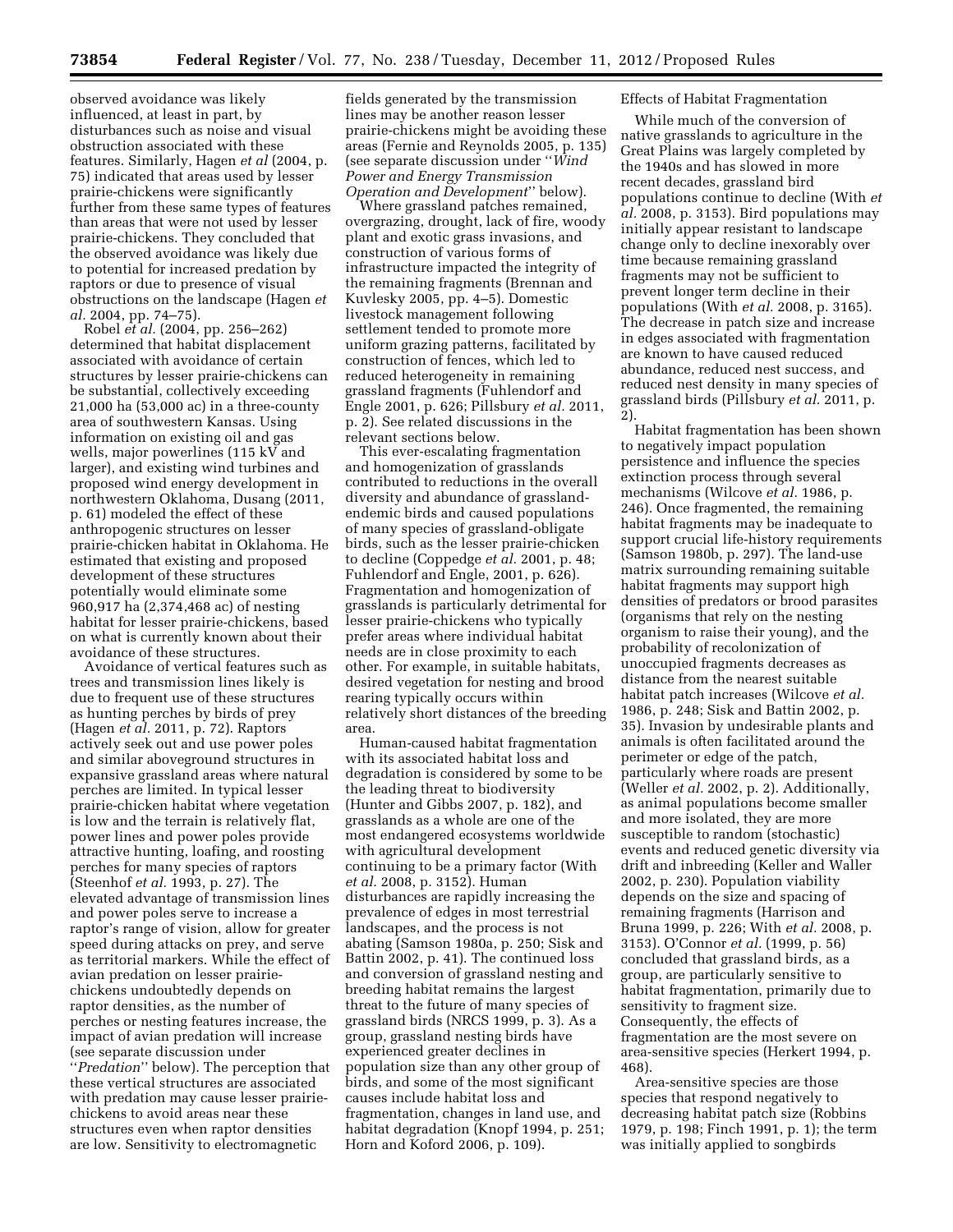inhabiting deciduous forests in eastern North America. However, an increasing number of studies are showing that many grassland birds also are areasensitive and have different levels of tolerance to fragmentation of their habitat (*e.g.,* see Herkert 1994, entire; Winter and Faaborg 1999, entire). For species that are area-sensitive, once a particular fragment or patch of suitable habitat falls below the optimum size, populations decline or disappear entirely even though suitable habitat may continue to exist within the larger landscape. When the overall amount of suitable habitat within the landscape increases, the patch size an individual area-sensitive bird may utilize generally tends to be smaller (Horn and Koford 2006, p. 115), but they appear to maintain some minimum threshold (Fahrig 1997, p. 608; NRCS 1999, p. 4). Winter and Faaborg (1999, pp. 1429, 1436) reported that the greater prairiechicken was the most area-sensitive species observed during their study, and this species was not documented from any fragment of native prairie less than 130 ha (320 ac) in size.

Franklin *et al.* (2002, p. 23) described fragmentation in a biological context. According to Franklin, habitat fragmentation occurs when occupancy, reproduction, or survival of the organism has been affected. The effects of fragmentation can be influenced by the extent, pattern, scale, and mechanism of fragmentation (Franklin *et al.* 2002, p. 27). Habitat fragmentation also can have positive, negative, or neutral effects, depending on the species (Franklin *et al.* 2002, p. 27). As a group, grouse are considered to be particularly intolerant of extensive habitat fragmentation due to their short dispersal distances, specialized food habits, generalized antipredator strategies, and other life-history characteristics (Braun *et al.* 1994, p. 432). Lesser prairie-chickens in particular have a low adaptability to habitat alteration, particularly activities that fragment suitable habitat into smaller, less valuable pieces. Lesser prairie-chickens utilize habitat patches with different vegetative structure dependent upon a particular phase in their life cycle, and the loss of even one of these structural components can significantly reduce the overall value of that habitat to lesser prairie-chickens. Fragmentation not only reduces the size of a given patch but also can reduce the interspersion or variation within a larger habitat patch, possibly eliminating important structural features crucial to lesser prairie-chickens.

Lesser prairie-chickens and other species of prairie grouse require large

expanses (*i.e.,* 1,024 to 10,000 ha (2,530 to 24,710 ac)) of interconnected, ecologically diverse native rangelands to complete their life cycles (Woodward *et al.* 2001, p. 261; Flock 2002, p. 130; Fuhlendorf *et al.* 2002, p. 618; Davis 2005, p. 3), more so than almost any other grassland bird (Johnsgard 2002, p. 124). Davis (2005, p. 3) states that the combined home range of all lesser prairie-chickens at a single lek is about 49 sq km (19 sq mi or 12,100 ac). According to Applegate and Riley (1998, p. 14), a viable lek will have at least six males accompanied by an almost equal number of females. Because leks need to be clustered so that interchange among different leks can occur in order to reduce interbreeding problems on any individual lek, they considered a healthy population to consist of a complex of six to ten viable leks (Applegate and Riley 1998, p. 14). Consequently, most grouse experts consider the lesser prairie-chicken to be an area-sensitive species, and large areas of intact, unfragmented landscapes of suitable mixed-grass, short-grass, and shrubland habitats are considered essential to sustain functional, selfsustaining populations (Giesen 1998, pp. 3–4; Bidwell *et al.* 2002, pp. 1–3; Hagen *et al.* 2004, pp. 71, 76–77). Therefore, areas of otherwise suitable habitat can readily become functionally unusable due to the effects of fragmentation.

The lesser prairie-chicken has several life-history traits common to most species of grouse that influence its vulnerability to the impacts of fragmentation, including short lifespan, low nest success, strong site fidelity, low mobility, and a relatively small home range. This vulnerability is heightened by the considerable extent of habitat loss that has already occurred over the range of the species. The resiliency and redundancy of these populations have been reduced as the number of populations that formerly occupied the known historical range were lost or became more isolated by fragmentation of that range. Isolation of remaining populations will continue to the extent these populations remain or grow more separated by areas of unsuitable habitat, particularly considering their limited dispersal capabilities (Robb and Schroeder 2005, p. 36).

Fragmentation is becoming a particularly significant ecological driver in lesser prairie-chicken habitats, and several factors are known to be contributing to the observed destruction, modification, or curtailment of the lesser prairiechicken's habitat or range. Extensive

grassland and untilled rangeland habitats historically used by lesser prairie-chickens have become increasingly scarce, and remaining areas of these habitat types continue to be degraded or fragmented by changing land uses. The loss and fragmentation of the mixed-grass, short-grass, and shrubland habitats preferred by lesser prairie-chickens has contributed to a significant reduction in the extent of currently occupied range. Based on the cooperative mapping efforts led by the Playa Lakes Joint Venture and Lesser Prairie-Chicken Interstate Working Group, lesser prairie-chickens are estimated to now occupy only about 16 percent of their estimated historically occupied range. What habitat remains is now highly fragmented (Hagen *et al.*  2011, p. 64).

Several pervasive factors, such as conversion of native grasslands to cultivated agriculture; change in the historical grazing and fire regime; tree invasion and brush encroachment; oil, gas, and wind energy development; road and highway expansion; and others, have been implicated in not only permanently altering the Great Plains landscape but in specifically causing much of the observed loss, alteration, and fragmentation of lesser prairiechicken habitat (Hagen and Giesen 2005, np.; Elmore *et al.* 2009, pp. 2, 10– 11; Hagen *et al.* 2011, p. 64). Additionally, lesser prairie-chickens actively avoid areas of human activity and noise or areas that contain certain vertical features (Robel *et al.* 2004, pp. 260–262; Pitman *et al.* 2005, pp. 1267– 1268; Hagen *et al.* 2011, p. 70–71). Avoidance of vertical features such as trees and transmission lines likely is due to frequent use of these structures as hunting perches by birds of prey (Hagen *et al.* 2011, p. 72). Pitman *et al.*  (2005, pp. 1267–1268) observed that lesser prairie-chickens seldom nested or reared broods within approximately 177 m (580 ft) of oil or gas wellheads, 366 m (1,200 ft) of electrical transmission lines, 792 m (2,600 ft) of improved roads, and 1,219 m (4,000 ft) of buildings. The observed avoidance was likely influenced, at least in part, by disturbances such as noise and visual obstruction associated with these features. No lesser prairie-chicken nesting or lekking was observed within 0.8 km (0.5 mi) of a gas line compressor station, and otherwise suitable habitat was avoided within a 1.6-km (1-mi) radius of a coal-fired power plant (Pitman *et al.* 2005, pp. 1267–1268).

Oil and gas development activities, particularly drilling and road and highway construction, also contribute to surface fragmentation of lesser prairie-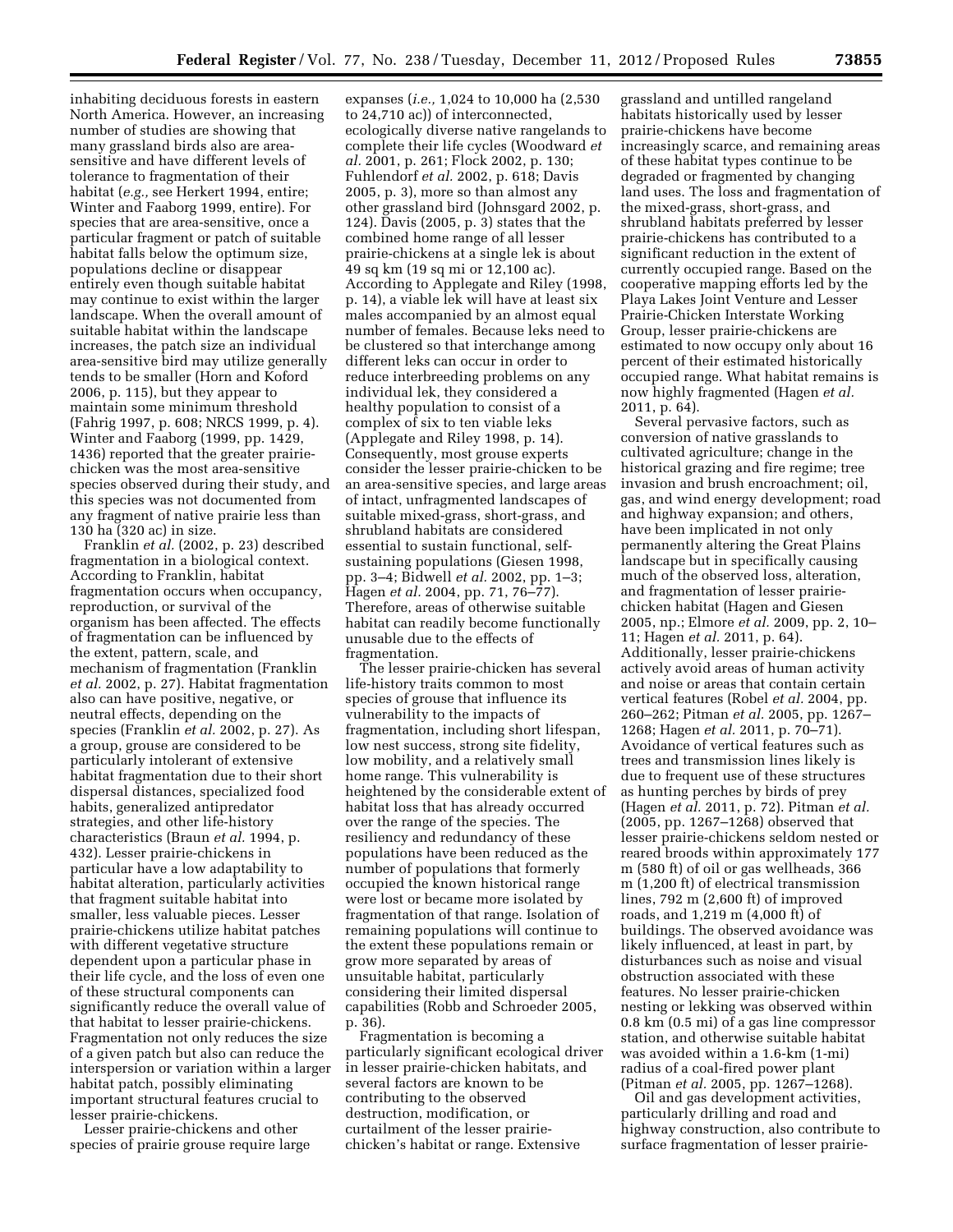chicken habitat for many of the same reasons observed with other artificial structures (Hunt and Best 2004, p. 92). The incidence of oil and gas exploration has been rapidly expanding within the range of the lesser prairie-chicken. A more thorough discussion of oil and gas activities within the range of the lesser prairie-chicken is discussed below.

Many of the remaining habitat fragments and adjoining land use types subsequently fail to meet important habitat requirements for lesser prairiechickens. Other human-induced developments, such as buildings, fences, and many types of vertical structures, which may have an overall smaller physical development footprint per unit area, serve to functionally fragment otherwise seemingly suitable habitat; this causes lesser prairiechickens to cease or considerably reduce their use of habitat patches impacted by these developments (Hagen *et al.* 2011 pp. 70–71). As the intervening matrix between the remaining fragments of suitable habitat becomes less suitable, dispersal patterns can be disrupted, effectively isolating remaining islands of habitat. These isolated fragments then become less resilient to the effects of change in the overall landscape and likely will be more prone to localized extinctions. The collective influence of habitat loss, fragmentation, and disturbance effectively reduces the size and suitability of the remaining habitat patches. Pitman *et al.* (2005, p. 1267) calculated that nesting avoidance at the distances they observed would effectively eliminate some 53 percent (7,114 ha; 17,579 ac) of otherwise suitable nesting habitat within their study area in southwestern Kansas. Once the remaining habitat patches fall below the minimum size required by lesser prairie-chickens, these patches become uninhabitable even though they may otherwise provide optimum habitat characteristics. Although a minimum size has not been established, studies and expert opinion, including those regarding greater prairie-chickens, suggest that the minimum parcel size is likely to exceed 100 ha (250 acres) (Samson 1980b, p. 295; Winter and Faaborg 1999, pp. 1429, 1436; Davis 2005, p. 3).

Fragmentation poses a threat to the persistence of local lesser prairiechicken populations through many of the same mechanisms identified for other species of grassland birds. Factors such as habitat dispersion and the extent of habitat change, including patch size, edge density, and total rate of landscape change influence juxtaposition and size of remaining

patches of rangeland such that they may no longer be large enough to support populations (Samson 1980b, p. 297; Woodward *et al.* 2001, pp. 269–272; Fuhlendorf *et al.* 2002, pp. 623–626). Additionally, necessary habitat heterogeneity may be lost, and habitat patches may accommodate high densities of predators. Ultimately lesser prairie-chicken interchange among suitable patches of habitat may decrease, possibly affecting population and genetic viability (Wilcove *et al.*  1986, pp. 251–252; Knopf 1996, p. 144). Predation can have a major impact on lesser prairie-chicken demography, particularly during the nesting and brood-rearing seasons (Hagen *et al.*  2007, p. 524). Patten *et al.* (2005b, p. 247) concluded that habitat fragmentation, at least in Oklahoma, markedly decreases the probability of long-term population persistence in lesser prairie-chickens.

Many of the biological factors affecting the persistence of lesser prairie-chickens are exacerbated by the effects of habitat fragmentation. For example, human population growth and the resultant accumulation of infrastructure such as roads, buildings, communication towers, and powerlines contribute to fragmentation. We expect that construction of vertical infrastructure such as transmission lines will continue to increase into the foreseeable future, particularly given the increasing development of energy resources and urban areas (see ''*Wind Power and Energy Transmission Operation and Development*'' below). Where this infrastructure is placed in occupied lesser prairie-chicken habitats, the lesser prairie-chicken likely will be negatively affected. As the density and distribution of human development continues in the future, direct and functional fragmentation of the landscape will continue. The resultant fragmentation is detrimental to lesser prairie-chickens because they rely on large, expansive areas of contiguous native grassland to complete their life cycle. Given the large areas of contiguous grassland needed by lesser prairie-chickens, we expect that many of these types of developments anticipated in the future will further fragment remaining blocks of suitable habitat and reduce the likelihood of persistence of lesser prairie-chickens over the long term. Long-term persistence is reduced when the suitability of the remaining habitat patches decline, further contributing to the scarcity of suitable contiguous blocks of habitat and resulting in increased human disturbance as parcel size declines.

Human populations are increasing throughout the range of the lesser prairie-chicken, and we expect this trend to continue. Given the demographic and economic trends observed over the past several decades, residential development will continue.

The cumulative influence of habitat loss and fragmentation on lesser prairiechicken distribution is readily apparent at the regional scale. Lesser prairiechicken populations in eastern New Mexico and the western Texas Panhandle are isolated from the remaining populations in Colorado, Kansas, and Oklahoma. On a smaller, landscape scale, core populations of lesser prairie-chickens within the individual States are isolated from other nearby populations by areas of unsuitable land uses (Robb and Schroeder 2005, p. 16). Then, at the local level within a particular core area of occupied habitat, patches of suitable habitat have been isolated from other suitable habitats by varying degrees of unsuitable land uses. Very few large, intact patches of suitable habitat remain within the historically occupied landscape.

We conducted a spatial analysis of the extent of fragmentation within the estimated occupied range of the lesser prairie-chicken. Infrastructure features such as roads, transmission lines, airports, cities and similar populated areas, oil and gas wells, and other vertical features such as communication towers and wind turbines were delineated. These features were buffered by known avoidance distances and compared with likely lesser prairiechicken habitat such as that derived from the Southern Great Plains Crucial Habitat Tool and 2008 LandFire vegetation cover types. Based on this analysis, 99.8 percent of the suitable habitat patches were less than 2,023 ha (5,000 ac) in size. Our analysis revealed that only some 71 patches that were equal to, or larger than, 10,117 ha (25,000 ac) exist within the entire fivestate estimated occupied range. Of the patches over 10,117 ha (25,000 ac), all were impacted by fragmenting features, just not to the extent that the patch was fragmented into a smaller sized patch.

This analysis is a very conservative estimate of the extent of fragmentation within the estimated occupied range. We only used reasonably available datasets. Some datasets were unavailable, such as the extent of fences, and other infrastructural features were not fully captured because our datasets were incomplete for those features. Unfortunately, a more precise quantification of the impact of habitat loss and alteration on persistence of the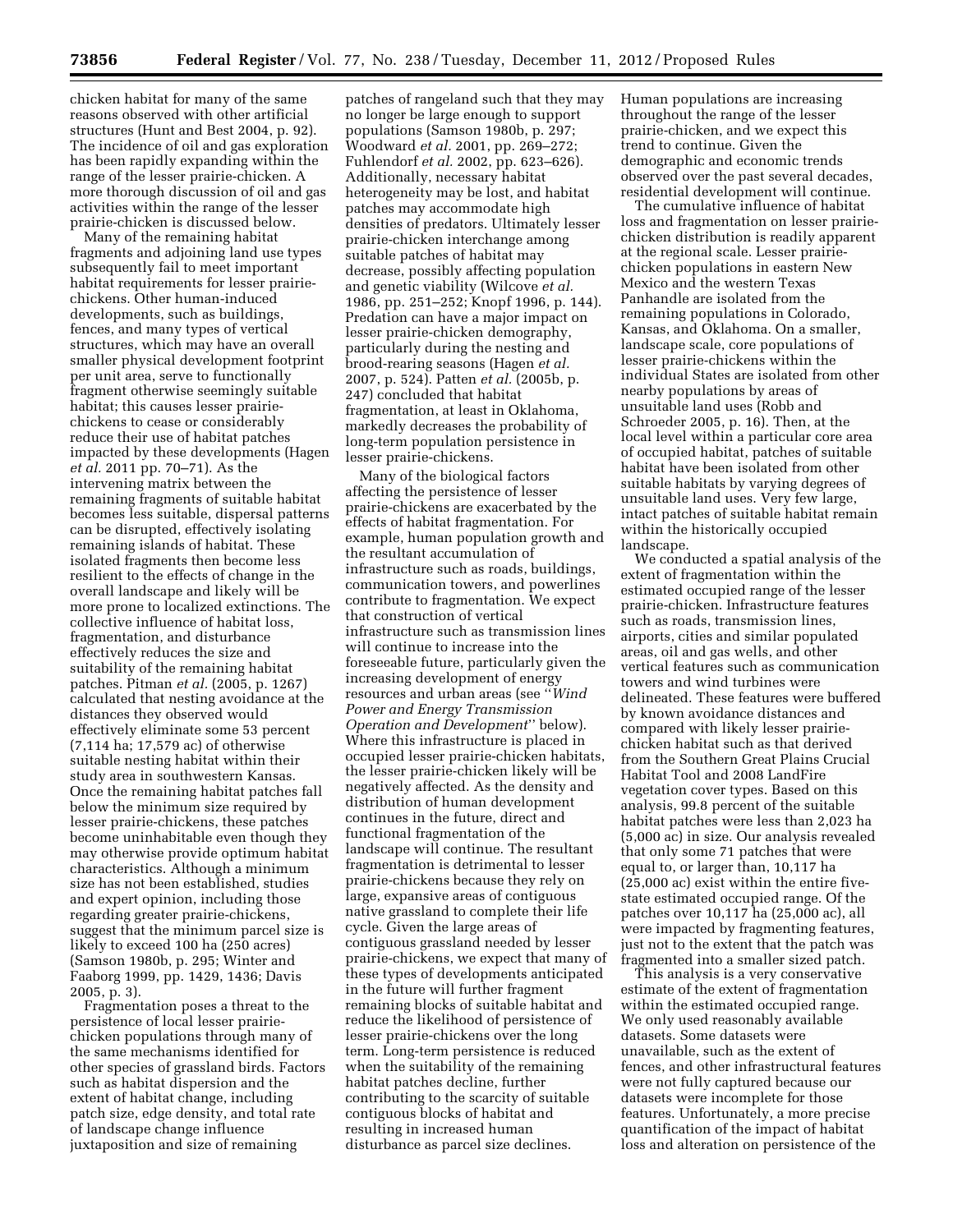lesser prairie-chicken is complicated by a variety of factors including time lags in response to habitat changes and a lack of detailed historical information on habitat conditions.

In summary, habitat fragmentation is an ongoing threat that is occurring throughout the occupied range of the lesser prairie-chicken. Similarly, much of the historical range is disjunct and separated by large expanses of unsuitable habitat. Once fragmented, most of the factors contributing to habitat fragmentation cannot be reversed. Many types of human developments likely will exist for extended time periods and will have a significant, lasting adverse influence on persistence of lesser prairie-chickens. Therefore, current and future habitat fragmentation is a threat to the lesser prairie-chicken. In the sections that follow, we will examine the various causes of lesser prairie-chicken habitat fragmentation in more detail.

#### *Habitat Conversion for Agriculture*

At the time the lesser prairie-chicken was determined to be taxonomically distinct from the greater prairie-chicken in 1885, much of the historical range was already being subjected to alteration as settlement of the Great Plains progressed. EuroAmerican settlement in New Mexico and Texas began prior to the 1700s, and at least one trading post already had been established in Colorado by 1825 (Coulson and Joyce 2003, pp. 34, 41, 44). Kansas had become a territory by 1854 and had already experienced an influx of settlers due to establishment of the Santa Fe Trail in 1821 (Coulson and Joyce 2003, p. 37). Western Oklahoma was the last area to experience extensive settlement with the start of the land run in 1889.

Settlement obviously brought about many changes within the historical range of the lesser prairie-chicken. Between 1915 and 1925, considerable areas of prairie sod had been plowed in the Great Plains and planted to wheat (Laycock 1987, p. 4). By the 1930s, the lesser prairie-chicken had begun to disappear from areas where it had been considered abundant with populations nearing extirpation in Colorado, Kansas, and New Mexico, and markedly reduced in Oklahoma and Texas. Several experts on the lesser prairie-chicken identified conversion of native sand sagebrush and shinnery oak rangeland to cultivated agriculture as an important factor in the decline of lesser prairie-chicken populations (Copelin 1963, p. 8; Jackson and DeArment 1963, p. 733; Crawford and Bolen 1976a, p. 102; Crawford 1980, p. 2; Taylor and Guthery 1980b, p. 2; Braun *et al.* 1994, pp. 429, 432–433;

Mote *et al.* 1999, p. 3). By the 1930s, Bent (1932, pp. 283–284) hypothesized that extensive cultivation and overgrazing had already caused the species to disappear from portions of the historical range where lesser prairiechickens had once been abundant. Additional areas of previously unbroken grassland were brought into cultivation in the 1940s, 1970s, and 1980s (Laycock 1987, pp. 4–5). Bragg and Steuter (1996, p. 61) estimated that by 1993, only 8 percent of the bluestem-grama association and 58 percent of the mesquite-buffalo grass association, as described by Kuchler (1964, entire), remained.

As the amount of native grasslands and untilled native rangeland declined in response to increasing settlement, the amount of suitable habitat capable of supporting lesser prairie-chicken populations declined accordingly. Correspondingly, as the amount of available suitable habitat diminished, carrying capacity was reduced and the number of lesser prairie-chickens declined. However, documenting the degree to which these settlementinduced impacts occurred is complicated by a lack of solid historical information on population size and extent of suitable habitat. Additionally, because cultivated grain crops may have provided increased or more dependable winter food supplies (Braun *et al.* 1994, p. 429), the initial conversion of smaller patches of native prairie to cultivation may have been temporarily beneficial to the species. Sharpe (1968, pp. 46–50) believed that the presence of cultivated grains may have facilitated the temporary occurrence of lesser prairiechickens in Nebraska. However, landscapes having greater than 20 to 37 percent cultivated grains may not support stable lesser prairie-chicken populations (Crawford and Bolen 1976a, p. 102). While lesser prairie-chickens may forage in agricultural croplands, they avoid landscapes dominated by cultivated agriculture, particularly where small grains are not the dominant crop (Crawford and Bolen 1976a, p. 102). Areas of cropland do not provide adequate year-round food or cover for lesser prairie-chickens. Much of the historical lesser prairie-chicken habitat has already been converted to agricultural cropland.

In the Service's June 7, 1998, 12 month finding for the lesser prairiechicken (63 FR 31400), we attempted to assess the loss of native rangeland using data available through the National Resources Inventory of the USDA NRCS. However, very limited information on lesser prairie-chicken status was available to us prior to 1982. When we

examined the 1992 National Resources Inventory Summary Report, we were able to estimate the change in rangeland acreage between 1982 and 1992 by each State within the range of the lesser prairie-chicken. As expected, when the trends were examined statewide, each of the five States within the range of the lesser prairie-chicken showed a decline in the amount of rangeland acreage over that time period, indicating that conversion of lesser prairie-chicken habitat likely continued to occur since the 1980s. In assessing the change specifically within areas occupied by lesser prairie-chickens, we then narrowed our analysis to just those counties where lesser prairie-chickens were known to occur. That analysis, which was based on the information available at that time, used a much smaller extent of estimated occupied range than likely occurred at that time. The analysis of the estimate change in rangeland acreage between 1982 and 1992, for counties specifically within lesser prairie-chicken range, did not demonstrate a statistically significant change, possibly due to small sample size and large variation about the mean. In this analysis, the data for the entire county was used without restricting to just those areas estimated to be within the historical and currently occupied ranges. A more recent, area-sensitive analysis was needed.

Although a more recent analysis of the Natural Resources Inventory information was desired, we were unable to obtain specific county-bycounty information because the NRCS no longer releases county-level information. Release of Natural Resources Inventory results is guided by NRCS policy and is in accordance with Office of Management and Budget and USDA Quality of Information Guidelines developed in 2001. NRCS releases Natural Resources Inventory estimates only when they meet statistical standards and are scientifically credible in accordance with these policies. In general, the Natural Resources Inventory survey system was not developed to provide acceptable estimates for areas as small as counties but rather for analyses conducted at the national, regional, and state levels, and for certain sub-state regions (Harper 2012).

We then attempted to use the 1992 National Land Cover Data (NLCD) information to estimate the extent and change in certain land cover types. The NLCD was the first land-cover mapping project that was national in scope and is based on images from the Landsat thematic mapper. No other national land-cover mapping program had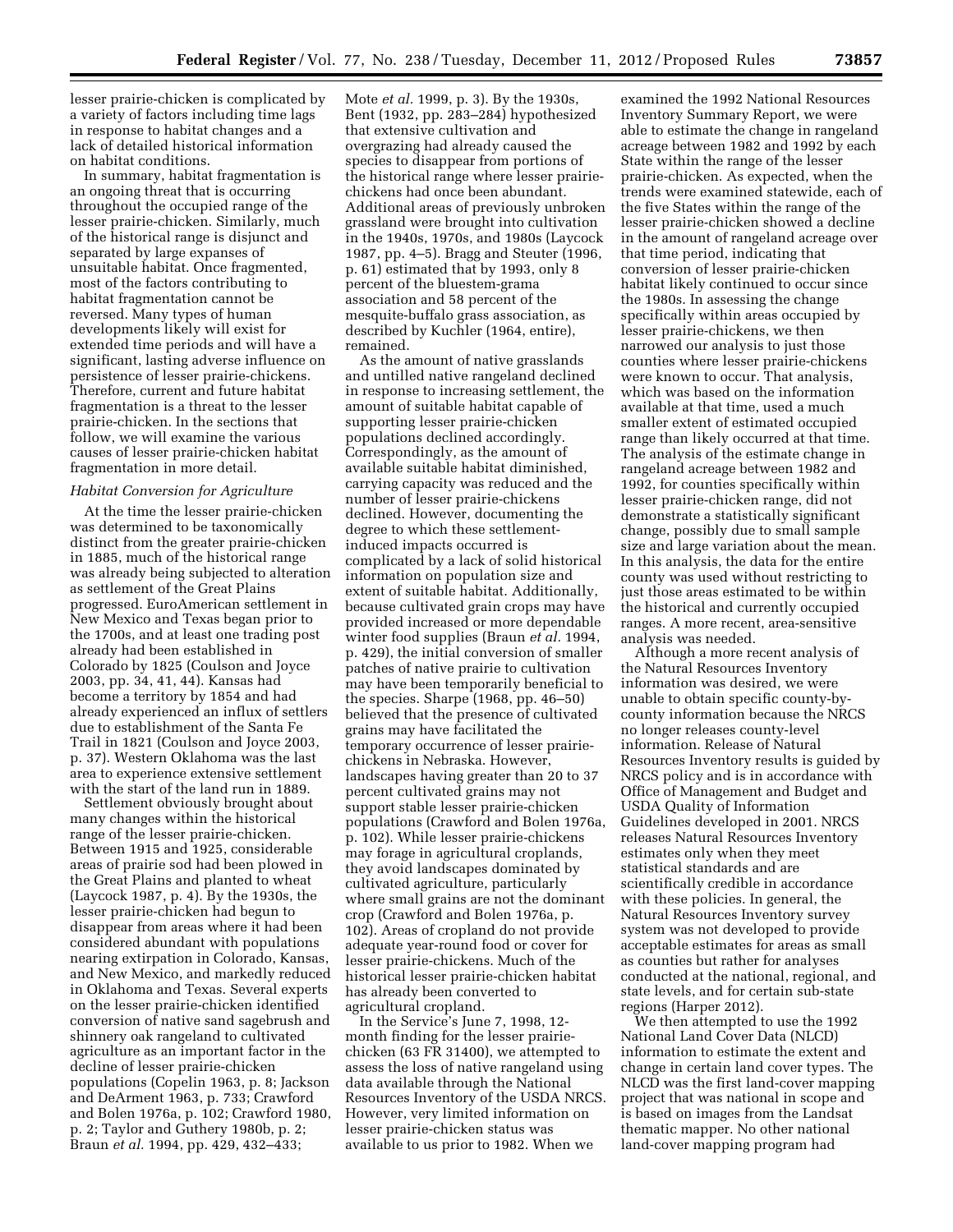previously been undertaken, despite the availability of Landsat thematic mapper information since 1984. The 1992 NLCD provides information on 21 different land cover classes at a 30-meter resolution. Based on the 1992 NLCD, and confining our analysis to just the known historical and currently occupied range, we estimated that there were 137,073.6 sq km (52,924.4 sq mi) of cultivated cropland in the entire historical range and 16,436.9 sq km (6,346.3 sq mi) in the currently occupied range. This includes areas planted to row crops, such as corn and cotton, small grains like wheat and *Hordeum vulgar*e (barley), and fallow cultivated areas that had visible vegetation at the time of the imagery.

Estimating the extent of untilled rangeland is slightly more complicated. The extent of grassland areas dominated by native grasses and forbs could be determined in a manner similar to that for cultivated cropland. We estimated from the 1992 NLCD that there were 207,846 sq km (80,250 sq mi) of grassland within the entire historical range, with only some 49,000 sq km (18,919 sq mi) of grassland in the currently occupied range. However, the extent of shrubland also must be included in the analysis because areas classified as shrubland (*i.e.,* areas having a canopy cover of greater than 25 percent) are used by lesser prairiechicken, such as shinnery oak grasslands, and also may be grazed by livestock. We estimated that there were 92,799 sq km (35,830 sq mi) of shrubland within the entire historical range with some 4,439 sq km (1,714 sq mi) of shrubland in the currently occupied range, based on the 1992 NLCD.

These values can then be compared with those available through the 2006 NLCD information to provide a rough approximation of the change in land use since 1992. In contrast to the 1992 NLCD, the 2006 NLCD provides information on only 16 different land cover classes at a 30-meter resolution. Based on this dataset, and confining our analysis to just the known historical and currently occupied range, we estimated that there were 126,579 sq km (48,872 sq mi) of cultivated cropland in the entire historical range and 19,588 sq km (7,563 sq mi) in the currently occupied range. This cover type consists of any areas used annually to produce a crop and includes any land that is being actively tilled. Estimating the extent of untilled rangeland is conducted similarly to that for 1992. Using the 2006 NLCD, we estimated that there were 163,011 sq km (62,939 sq mi) of grassland within the entire historical

range with some 42,728 sq km (16,497 sq mi) of grassland in the currently occupied range. In 2006, the shrubland cover type was replaced by a shrubscrub cover type. This new cover type was defined as the areas dominated by shrubs less than 5 m (16 ft) tall with a canopy cover of greater than 20 percent. We estimated that there were 146,818 sq km (56,686 sq mi) of shrub/scrub within the entire historical range, with some 10,291 sq km (3,973 sq mi) of shrub/ scrub in the currently occupied range.

Despite the difference in the classification of land cover between 1992 and 2006, we were able to make rough comparisons between the two datasets. A comparison reveals that apparently the extent of cropland within the entire historical range declined between 1992 and 2006. In contrast, within the occupied range, the extent of cropland areas increased during that same period. A comparison of the grassland and untilled rangeland indicates that the amount of grassland declined in both the historical range and the occupied range between 1992 and 2006. However, the amount of shrubdominated lands increased in both the historical and currently occupied range. Overall, the estimated amount of grassland and shrub-dominated land, as an indicator of untilled rangelands, increased somewhat over the historical range during that period but declined slightly within the occupied range during the same period. Based on the definition of shrub/scrub cover type in 2006, the observed increases in shrubdominated cover only could have been due to increased abundance of eastern red cedar, an invasive woody species that tends to decrease suitability of grasslands and untilled rangelands for lesser prairie-chickens (Woodward *et al.*  2001, pp. 270–271; Fuhlendorf *et al.*  2002, p. 625).

However, direct comparison between the 1992 and 2006 NLCD is problematic due to several factors. First, the 1992 NLCD was based on an unsupervised classification algorithm (an iterative process used to classify or ''cluster'' data obtained using remote sensing), whereas NLCD 2001 and later versions were based on a supervised classification and regression tree algorithm (data classification in which the data analyst uses available information to assist in the classification). Second, terrain corrections for the 1992 NLCD were based on digital elevation models with a 90-meter spatial resolution, whereas terrain correction for NLCD 2001 and later used 30-meter digital elevation models. Third, the impervious surface mapping that is part of NLCD 2001 and

later versions resulted in the identification of many more roads than could be identified in the 1992 NLCD. However, most of these roads were present in 1992. Fourth, the imagery for the 2001 NLCD and later versions was corrected for atmospheric effects prior to classification, whereas NLCD 1992 imagery was not. Lastly, there are subtle differences between the NLCD 1992 and NLCD 2001 land-cover legends. Additionally, we did not have an estimated occupied range for 1992. Instead we used the occupied range as is currently estimated. The comparison in the amount of cropland, grassland, and shrubland could be influenced by a change in the amount of occupied range in 1992. Due to the influence of CRP grasslands (discussed below) on the distribution of lesser prairie-chickens in Kansas, the occupied range was much smaller in 1992. One would anticipate that the influence of CRP establishment north of the Arkansas River in Kansas might have led to considerably more areas of grassland in 2006 as compared to 1992. However, the amount of grassland was observed to have declined within the occupied range of the lesser prairie-chicken between 1992 and 2006, possibly indicating that the extent of grasslands continued to decline despite the increase in CRP grasslands.

If we restrict our analysis to Kansas alone, the extent of grasslands in 1992 was about 39,381 sq km (15,205 sq mi) within the historical range and 22,923 sq km (8850 sq mi) in the occupied range. In 2006, the extent of grasslands in Kansas was some 27,351 sq km (10,560 sq mi) within the historical range and 18,222 sq km (7,035 sq mi) in the occupied range. While not definitive, the analysis indicates that the extent of grasslands continued to decline even in Kansas where lesser prairie-chicken populations are declining but more robust than in other States.

In summary, conversion of the native grassland habitats used by lesser prairiechickens for agricultural uses has resulted in the permanent, and in some limited instances, temporary loss or alteration of habitats used for feeding, sheltering, and reproduction. Consequently, populations of lesser prairie-chickens likely have been extirpated or significantly reduced, underscoring the degree of impact that historical conversion of native grasslands has posed to the species. We expect a very large proportion of the land area that is currently in agricultural production will likely remain so over the foreseeable future because we have no information to suggest that agricultural practices are likely to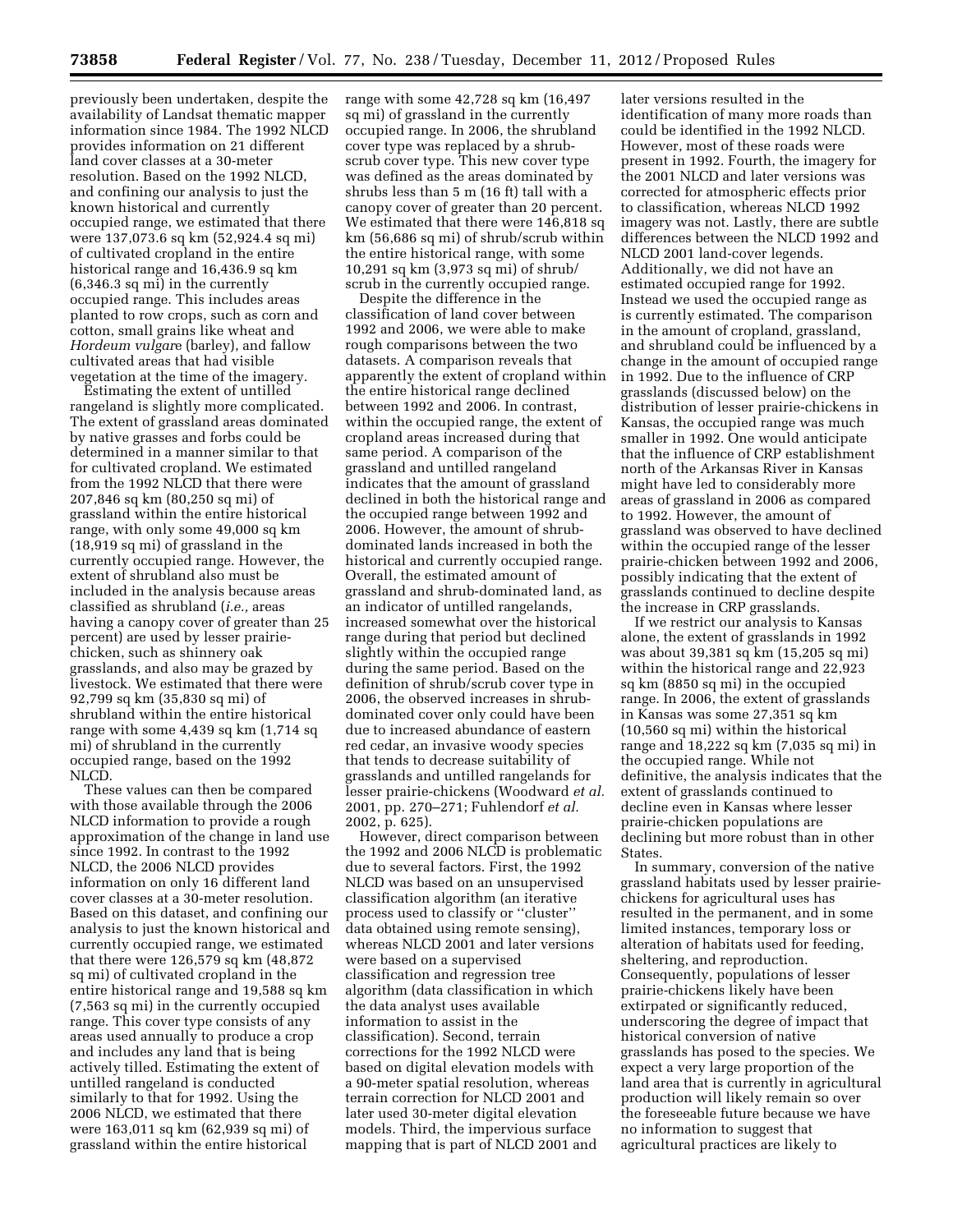change. While persistent drought and declining supplies of water for irrigation may lead to conversion of some croplands to a noncropland state, we anticipate that the majority of cropland will continue to be used to produce a crop. Because considerable areas of suitable arable lands have already been converted to agricultural production, we do not expect significant additional, future habitat conversion to agriculture within the range of the lesser prairiechicken. However, as implementation of certain agricultural conservation programs like the CRP change programmatically, some continued conversion of grassland back into cultivation is still expected to occur. Conservation Reserve Program contracts, as authorized and outlined by regulation, are of limited, temporary duration, and the program is subject to funding by Congress. We also recognize that the historical large-scale conversion of grasslands to agricultural production has resulted in fragmented grassland and shrubland habitats used by lesser prairie-chickens such that currently occupied lands are not adequate to provide for the conservation of the species into the foreseeable future, particularly when cumulatively considering the threats to the lesser prairie-chicken.

#### Conservation Reserve Program (CRP)

The loss of lesser prairie-chicken habitat due to conversion of native grasslands to cultivated agriculture has been mitigated somewhat by the CRP. Authorization and subsequent implementation of the CRP began under the 1985 Food Security Act and, since that time, has facilitated restoration of millions of acres of marginal and highly erosive cropland to grassland, shrubland, and forest habitats (Riffell and Burger 2006, p. 6). The CRP is administered by the USDA's Farm Service Agency and was established primarily to control soil erosion on cropland by converting cropped areas to a vegetative cover such as perennial grassland. Under the general signup process, lands are enrolled in CRP using a competitive selection process. However, certain environmentally desirable lands can be enrolled at any time under a continuous signup process. Additional programs, such as the Conservation Reserve Enhancement Program and designation as a Conservation Priority Area can be used to target enrollment of CRP. Participating producers receive an annual rental payment for the duration of a multiyear CRP contract. Cost sharing is provided to assist in the establishment of the vegetative cover

practices. Once the CRP contract expires, typically after 10 to 15 years, landowners have the option to reenroll in the program, convert lands back to cropland, or leave lands in a noncropland state.

In 2009, the enrollment authority or acreage cap for CRP was reduced from 15.9 million ha (39.2 million ac) nationwide to 12.9 million ha (32.0 million ac) through fiscal year 2012, with 1.8 million ha (4.5 million ac) allocated to targeted (continuous) signup programs. Future enrollment authority is unknown and dependent on passage of a new Farm Bill and subsequent funding by Congress. Within a given county, no more than 25 percent of that county's cropland acreage may be enrolled in CRP and the Wetland Reserve Program. A waiver of this acreage cap may be granted under certain circumstances. These caps influence the maximum amounts of cropland that may exist in CRP at any one time. Since 2004, midcontract management has been required on contracts executed after fiscal year 2004 and is voluntary for contracts accepted before that time. Typically these management activities, such as prescribed burning, tree thinning, disking, or herbicide application to control invasive species, are generally prohibited during the primary avian nesting and brood rearing season. Under the CRP, several forms of limited harvest, haying, and grazing are authorized, including emergency haying and grazing. Emergency haying and grazing may be granted on CRP lands to provide relief to ranchers in areas affected by drought or other natural disaster to minimize loss or culling of livestock herds. Haying and grazing under both managed and emergency conditions have the potential to significantly negatively impact vegetation if the amount of forage removed is excessive and prolonged, or if livestock numbers are sufficient to contribute to soil compaction. Additionally, the installation of wind turbines, windmills, wind monitoring devices, or other wind-powered generation equipment may be installed on CRP acreage on a case-by-case basis. Up to 2 ha (5 ac) of wind turbines per contract may be approved.

Lands enrolled in CRP encompasses a significant portion of currently occupied range in several lesser prairie-chicken States, but particularly in Kansas where an increase in the lesser prairie-chicken population is directly related to the amount of land that was enrolled in the CRP and planted to native grasses. Enrollment information is publically available from the Farm Services

Agency at the county level. However, specific locations of individual CRP acreages are not publically available due to needs to protect privacy of the individual landowner. The Playa Lakes Joint Venture has an agreement with the Farm Services Agency that allows them to use available data on individual CRP allotments for conservation purposes, provided the privacy of the landowner is protected. The Playa Lakes Joint Venture, using this information, has been able to determine the extent of CRP lands within the estimated occupied range of the lesser prairie-chicken over all five lesser prairie-chicken States (McLachlan *et al.* 2011, p. 24). In conducting this analysis, they restricted their analysis to only those lands that were planted to a grass type of conservation cover and they evaluated all lands within the estimated occupied range, including a 16 km (10 mi) buffer surrounding the occupied areas. Based on this analysis, Kansas was determined to have the most land enrolled in CRP with a grass cover type. Kansas has some 600,000 ha (1,483,027 ac) followed by Texas with some 496,000 ha (1,227,695 ac) of grassland CRP. Enrolled acreages in Colorado, New Mexico, and Oklahoma are 193,064 ha (477,071 ac), 153,000 ha (379,356 ac), and 166,000 ha (410,279 ac), respectively. The amount of grass type CRP within the estimated occupied range totals just over 1.6 million ha (3.9 million ac). While the extent of CRP may have changed slightly due to recent enrollments and re-enrollments and any contract expirations that may have occurred since the study was conducted, the figures serve to highlight the importance of CRP for lesser prairiechickens. Based on the estimated amount of occupied habitat remaining in these States, CRP fields having a grass type of conservation cover in Kansas comprise some 20.6 percent of the occupied lesser prairie-chicken range, 45.8 percent of the occupied range in Colorado, and 40.9 percent of the occupied range in Texas. New Mexico and Oklahoma have smaller percentages of CRP within the occupied range, 17.9 and 15.1 percent, respectively. When the sizes of the CRP fields were examined, Kansas had some 53 percent, on average, of the enrolled lands that constituted large habitat blocks, as defined. A large block was defined as areas that were at least 5,000 acres in size with minimal amounts of woodland, roads, and developed areas (McLachlan *et al.* 2011, p. 14). All of the other States had 15 percent or less of the enrolled CRP in a large block configuration.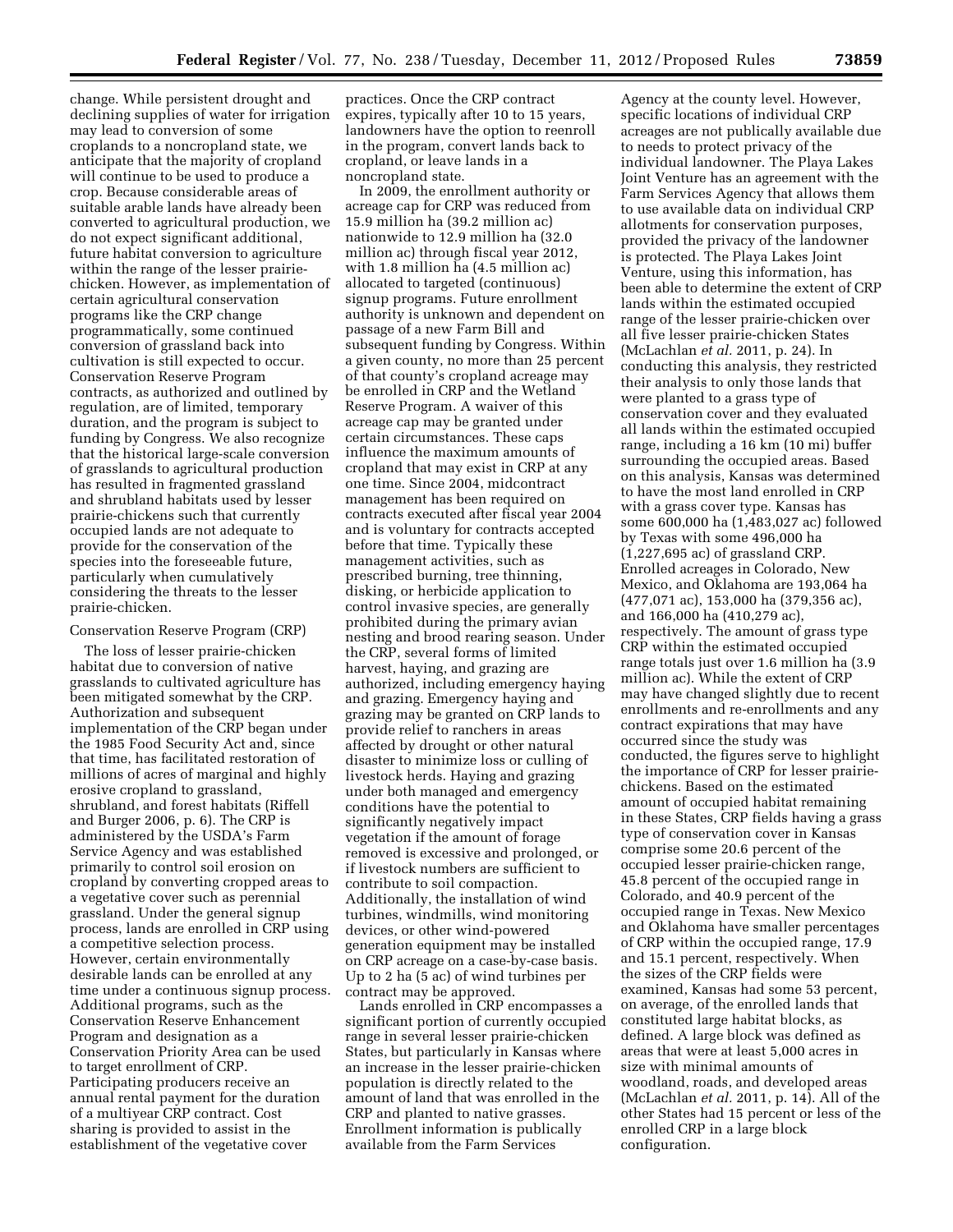The importance of CRP habitat to the status and survival of lesser prairiechicken was recently emphasized by Rodgers and Hoffman (2005, pp. 122– 123). They determined that the presence of CRP lands planted with native species of grasses facilitated the expansion of lesser prairie-chicken range in Colorado, Kansas, and New Mexico. The range expansion in Kansas resulted in strong population increases there (Rodgers and Hoffman 2005, pp. 122–123). However, in Oklahoma, Texas, and some portions of New Mexico, many CRP fields were planted with a monoculture of introduced grasses. Where introduced grasses were planted, lesser prairie-chickens did not demonstrate a range expansion or an increase in population size (Rodgers and Hoffman 2005, p. 123). An analysis of lesser prairie-chicken habitat quality within a subsample of 1,019 CRP contracts across all five lesser prairiechicken States was recently conducted by the Rocky Mountain Bird Observatory (Ripper and VerCauteren 2007, entire). They found that, particularly in Oklahoma and Texas, contracts executed during earlier signup periods allowed planting of monocultures of exotic grasses, such as *Bothriochloa* sp. (old-world bluestem) and *Eragrostis curvula* (weeping lovegrass), which provide poor-quality habitat for lesser prairie-chicken (Ripper and VerCauteren 2007, p. 11). Correspondingly, a high-priority conservation recommendation from this study intended to benefit lesser prairiechickens was to convert existing CRP fields planted in exotic grasses into fields supporting taller, native grass species and to enhance the diversity of native forbs and shrubs used under these contracts. Generally, pure stands of grass lack the habitat heterogeneity and structure preferred by lesser prairiechickens. Subsequent program adjustments have encouraged the planting of native grass species on CRP enrollments.

Predicting the fate of the CRP and its influence on the lesser prairie-chicken into the future is difficult. The expiration of a contract does not automatically trigger a change in land use. The future of CRP lands is dependent upon three sets of interacting factors: The long-term economies of livestock and crop production, the characteristics and attitudes of CRP owners and operators, and the direct and indirect incentives of existing and future agricultural policy (Heimlich and Kula 1990, p. 7). As human populations continue to grow, the worldwide demands for livestock and crop

production are likely to continue to grow. If demand for U.S. wheat and feed grains is high, pressure to convert CRP lands back to cropland will be strong. However, in 1990, all five States encompassing the historical range of the lesser prairie-chicken were among the top 10 States expected to retain lands in grass following contract expiration (Heimlich and Kula 1990, p. 10). A survey of the attitudes of existing CRP contract holders in Kansas, where much of the existing CRP land occurs, revealed that slightly over 36 percent of landowners with an existing contract had made no plans or were uncertain about what they would do once the CRP contract expired (Diebel *et al.* 1993, p. 35). An equal percentage stated that they intended to keep lands in grass for livestock grazing (Diebel *et al.* 1993, p. 35). Some 24 percent of enrolled landowners expected they would return to annual crop production in accordance with existing conservation compliance provisions (Diebel *et al.*  1993, p. 35). The participating landowners stated that market prices for crops and livestock was the most important factor influencing their decision, with availability of cost sharing for fencing and water development for livestock also being an important consideration. However, only a small percentage, about 15 percent, were willing to leave their CRP acreages in permanent cover after contract expiration where incentives were lacking (Diebel *et al.* 1993, p. 8).

Although demand for agricultural commodities and the opinions of the landowners are important, existing and future agricultural policy is expected to have the largest influence on the fate of CRP (Heimlich and Kula 1990, p. 10). The CRP was most recently renewed under the Food, Conservation, and Energy Act of 2008 and is due for reauthorization in 2012. The most recent CRP general signup for individual landowners began March 12, 2012, and expired April 13, 2012. The extent to which existing CRP lands were reenrolled or new lands enrolled into the program is unknown. A new Farm Bill, which will establish the guidelines for CRP over the next five years, is currently under development and the ramifications of this policy on the future of CRP are unknown.

The possibility exists that escalating grain prices due to the recent emphasis on generating domestic energy from biofuels, such as ethanol from corn, grain sorghum, and switchgrass, combined with Federal budget reductions that reduce or eliminate CRP enrollments and renewals, will result in an unprecedented conversion of existing

CRP acreage within the Great Plains back to cropland (Babcock and Hart 2008, p. 6). In 2006, the USDA Farm Service Agency provided a small percentage of current CRP contract holders whose contracts were set to expire during 2007 to 2010, with an opportunity (termed REX) to reenroll (10–15 year terms) or extend (2–5 year terms) their contracts. The opportunity to reenroll or extend their contracts was based on the relative environmental benefits of each contract. In March of 2007, the USDA expected that some 9.7 million ha (23.9 million ac) out of the total 11.3 million ha (28 million ac) of eligible CRP contracts would be reenrolled. The remaining 1.7 million ha (4.1 million ac) would be eligible for conversion to crop production or other uses.

Should large-scale loss or reductions in CRP acreages occur, either by reduced enrollments or by conversion back to cultivation upon expiration of existing contracts, the loss of CRP acreage would further diminish the amount of suitable lesser prairiechicken habitat. This concern is particularly relevant in Kansas where CRP acreages planted to native grass mixtures facilitated an expansion of the occupied lesser prairie-chicken range in that State. In States that planted a predominance of CRP to exotic grasses, loss of CRP in those States would not be as significant as it would in Kansas where CRP largely was planted to native grass and exists in relatively larger habitat blocks. A reduction in CRP acreage could lead to contraction of the currently occupied range and reduced numbers of lesser prairie-chicken rangewide and poses a threat to the status of existing lesser prairie-chicken populations. While the CRP program has had a beneficial effect on the lesser prairie-chicken, particularly in Kansas, the contracts are short term in nature and, given current government efforts to reduce the Federal budget deficit, additional significant new enrollments in CRP are not anticipated. However, we anticipate that some CRP grassland acreages would be reenrolled in the program once contracts expire, subject to the established acreage cap.

A recent analysis of CRP by the National Resources Conservation Service (J. Ungerer and C. Hagen, 2012, Personal Communication) revealed that between 2008 and 2011, some 675,000 acres of CRP contracts expired within the estimated occupied range, the majority located in Kansas. However many of those expired lands remained in grass. Values varied from a low of 72.4 percent remaining in grass in Colorado to a high of 97.5 percent in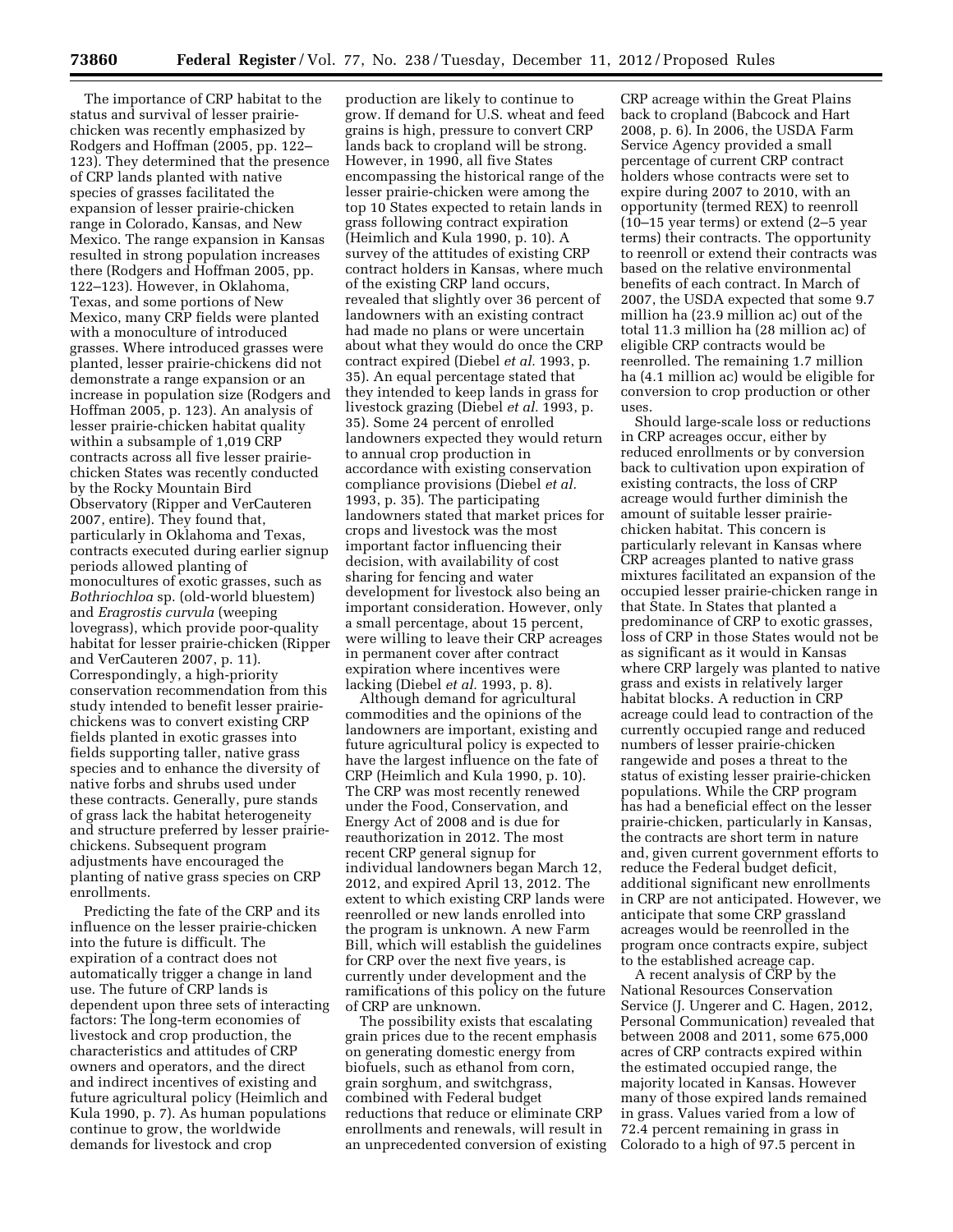New Mexico. Kansas was estimated to have some 90.2 percent of the expired acres during this period still in grass. Values for Oklahoma and Texas had not yet been determined. We expect that many of the acreages that remain in grass in New Mexico are likely composed of exotic species of grasses. Despite a small overall loss in CRP acreage, we are encouraged by the relatively high percentage of CRP that remains in grass. However, we remain concerned that the potential for significant loss of CRP acreages remains, particularly considering the attitudes of Kansas landowners as previously discussed above. The importance of CRP to lesser prairie-chickens, particularly in Kansas, is high and continued loss of CRP within the occupied range would be detrimental to lesser prairie-chicken conservation.

We also remain concerned about the future value of these grasslands to the lesser prairie-chicken. We assume that many of these CRP grasslands that remain in grass after their contract expires could be influenced by factors addressed elsewhere in this proposed rule. Encroachment by woody vegetation, fencing, wind power development, and construction of associated transmission lines have the potential to reduce the value of these areas even if they continue to remain in grass. Unless specific efforts are made to target enrollment of CRP in areas important to lesser prairie-chickens, future enrollments likely will do little to reduce fragmentation or enhance connectivity between existing populations. Considering much of the existing CRP in Kansas was identified as supporting large blocks of suitable habitat, as discussed above, fracturing of these blocks into smaller, less suitable parcels by the threats identified in this proposed rule would reduce the value of these grasslands for lesser prairiechickens.

In summary, we recognize that lands already converted to cultivated agriculture are located throughout the current and historical range of the lesser prairie-chicken and are, therefore, perpetuating habitat fragmentation within the range of the lesser prairiechicken. We expect that CRP will continue to provide a means of temporarily restoring cropland to grassland and provide habitat for lesser prairie-chickens where planting mixtures and maintenance activities are appropriate. However, we expect that, in spite of the at least temporary benefits provided by CRP, most of the areas already in agricultural production will remain so into the foreseeable future. While CRP has contributed to

restoration of grassland habitats and has influenced abundance and distribution of lesser prairie-chickens in some areas, we expect these lands to be subject to conversion back to cropland as economic conditions change in the foreseeable future possibly reducing the overall benefit of the CRP to the landowner. We do not anticipate that CRP, at current and anticipated funding levels, will cause significant, permanent increases in the extent of native grassland within the range of the lesser prairie-chicken (Coppedge *et al.* 2001, p. 57). Consequently, CRP grasslands alone are not adequate to provide for the longterm persistence of the species, particularly when the known threats to the lesser prairie-chicken are considered cumulatively.

### Livestock Grazing

Habitats used by the lesser prairiechicken are dominated naturally by a diversity of drought-tolerant perennial grasses and shrubs. Grazing has long been an ecological driving force within the ecosystems of the Great Plains (Stebbins 1981, p. 84), and much of the untilled grasslands within the range of the lesser prairie-chicken continue to be grazed by livestock and other animals. The evolutionary history of the mixedgrass prairie has produced endemic bird species adapted to an ever-changing mosaic of lightly to severely grazed grasslands (Bragg and Steuter 1996, p. 54; Knopf and Samson 1997, pp. 277– 279, 283). As such, grazing by domestic livestock is not inherently detrimental to lesser prairie-chicken management. However, recent grazing practices have produced habitat conditions that differ in significant ways from the historical mosaic, such as by reducing the amount of ungrazed to lightly grazed habitat. These altered conditions are less suitable for the lesser prairie-chicken (Hamerstrom and Hamerstrom 1961, pp. 289–290; Davis *et al.* 1979, pp. 56, 116; Taylor and Guthery 1980a, p. 2; Bidwell and Peoples 1991, pp. 1–2).

Livestock grazing most clearly affects lesser prairie-chickens when it alters the composition and structure of mixedgrass habitats used by the species. Domestic livestock and native ungulates differentially alter native prairie vegetation, in part through different foraging preferences (Steuter and Hidinger 1999, pp. 332–333; Towne *et al.* 2005, p. 1557). Additionally, domestic livestock grazing, particularly when confined to small pastures, often is managed in ways that produces more uniform utilization of forage and greater total utilization of forage, in comparison to conditions produced historically by free-ranging plains bison (*Bison bison*)

herds. For example, grazing by domestic livestock tends to be less patchy, particularly when livestock are confined to specific pastures. Such management practices and their consequences may actually exceed the effect produced by differences in forage preferences (Towne *et al.* 2005, p. 1558) but, in any case, produce an additive effect on plant community characteristics.

The effects of livestock grazing, particularly overgrazing or overutilization, are most readily observed through changes in plant community composition and other vegetative characteristics (Fleischner 1994, pp. 630–631; Stoddart *et al.* 1975, p. 267). Typical vegetative indicators include changes in the composition and proportion of desired plant species and overall reductions in forage. Plant height and density may decline, particularly when plant regeneration is hindered, and community composition shifts to show increased proportions of less desirable species.

Grazing management favorable to persistence of the lesser prairie-chicken must ensure that a diversity of plants and cover types, including shrubs, remain on the landscape (Taylor and Guthery 1980a, p. 7; Bell 2005, p. 4), and that utilization levels leave sufficient cover in the spring to ensure that lesser prairie-chicken nests are adequately concealed from predators (Davis *et al.* 1979, p. 49; Wisdom 1980, p. 33; Riley *et al.* 1992, p. 386; Giesen 1994a, p. 98). Where grazing regimes leave limited residual cover in the spring, protection of lesser prairiechicken nests may be inadequate and desirable food plants can be scarce (Bent 1932, p. 280; Cannon and Knopf 1980, pp. 73–74; Crawford 1980, p. 3). Because lesser prairie-chickens depend on medium and tall grass species that are preferentially grazed by cattle, in regions of low rainfall, the habitat is easily overgrazed in regard to characteristics needed by lesser prairiechickens (Hamerstrom and Hamerstrom 1961, p. 290). In addition, when grasslands are in a deteriorated condition due to overgrazing and overutilization, the soils have less water-holding capacity, and the availability of succulent vegetation and insects utilized by lesser prairie-chicken chicks is reduced. Many effects of overgrazing and overutilization on habitat quality are similar to effects produced by drought and likely are exacerbated by actual drought conditions (Davis *et al.* 1979, p. 122; Merchant 1982, pp. 31–33) (see separate discussion under ''Drought'' in ''Extreme Weather Events'' below).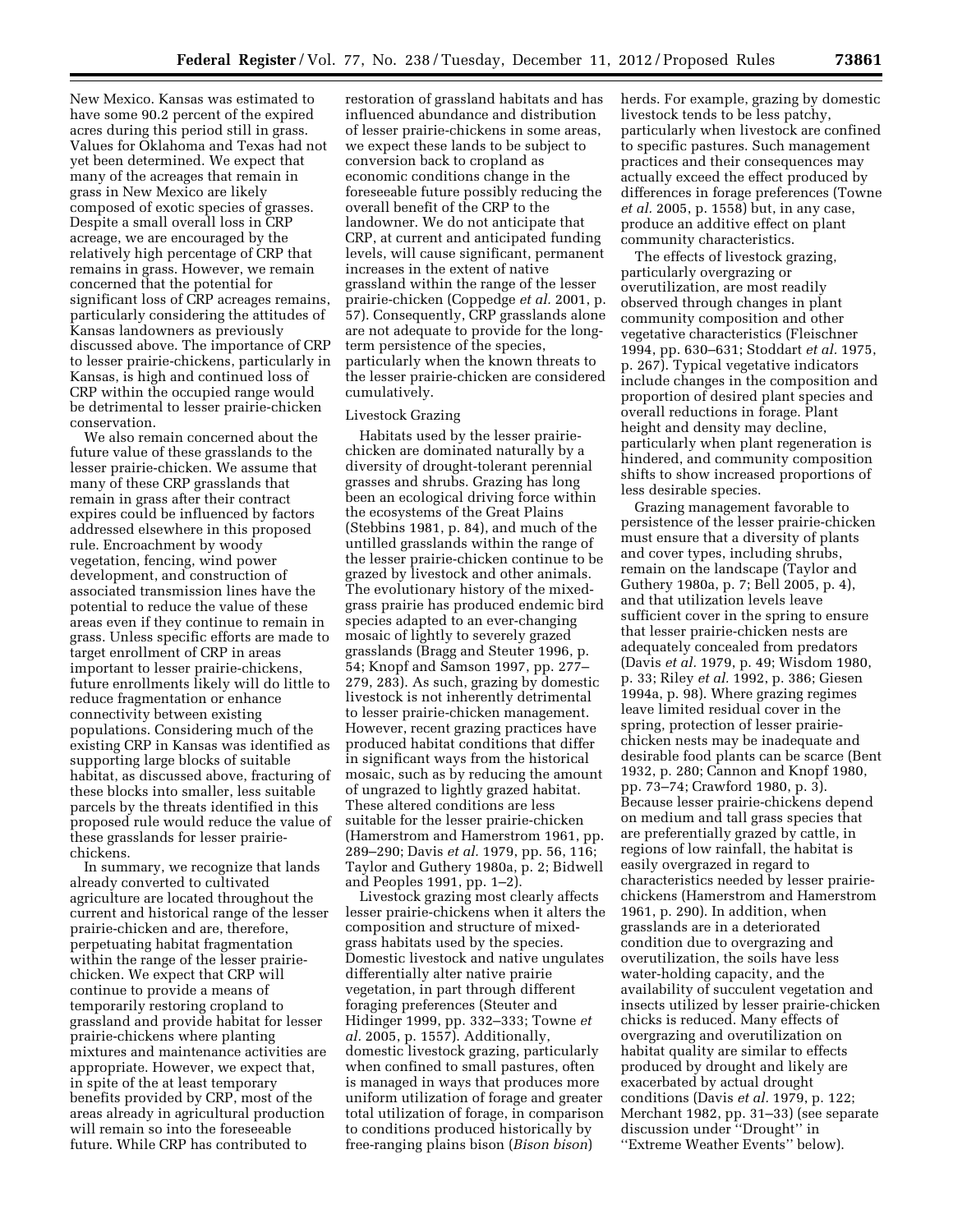Fencing is a fundamental tool of livestock management but often leads to structural fragmentation of the landscape. Fencing and related structural fragmentation can be particularly detrimental to the lesser prairie-chicken in areas, such as western Oklahoma, where initial settlement patterns favored larger numbers of smaller parcels for individual settlers (Patten *et al.* 2005b, p. 245). Fencing also can cause direct mortality through forceful collisions, by creation of raptor perch sites, and by creation of enhanced movement corridors for predators (Wolfe *et al.* 2007, pp. 96–97, 101). However, not all fences present the same mortality risk to lesser prairiechickens. Mortality risk would appear to be dependent on factors such as fencing design (height, type, number of strands), landscape topography, and proximity to habitats, particularly leks, used by lesser prairie chickens. Other factors such as the length and density of fences also appear to influence the effects of these structures on lesser prairie-chickens. However, studies on the impacts of different fencing designs and locations with respect to collision mortality in lesser prairie-chickens have not been conducted. Additional discussion related to impacts of collisions with fences and similar linear features are found in the ''Collision Mortality'' section below.

Recent rangeland management includes influential elements besides livestock species selection, grazing levels, and fencing, such as applications of fire (usually to promote forage quality for livestock) and water management regimes (usually to provide water supplies for livestock). Current grazing management strategies are commonly implemented in ways that are vastly different and less variable than historical conditions (Knopf and Sampson 1997, pp. 277–79). These practices have contributed to overall changes in the composition and structure of mixed-grass habitats, often making them less suitable for the lesser prairie-chicken.

Livestock are known to inadvertently flush lesser prairie-chickens and trample lesser prairie-chicken nests. This can cause direct mortality to lesser prairie-chicken eggs or chicks or may cause adults to permanently abandon their nests, again resulting in loss of young. For example, Pitman *et al.*  (2006a, pp. 27–29) estimated nest loss from trampling by cattle to be about 1.9 percent of known nests. Additionally, even brief flushings of adults from nests can expose eggs and chicks to predation. Although documented, the significance

of direct livestock effects on the lesser prairie-chicken is largely unknown.

Detailed, rangewide information is lacking on the extent, intensity, and forms of recent grazing, and associated effects on the lesser prairie-chicken. However, livestock grazing occurs over such a large portion of the area currently occupied by lesser prairie-chickens that any degradation of habitat it causes is likely to produce population-level impacts on the lesser prairie-chicken. Where uniform grazing regimes have left inadequate residual cover in the spring, detrimental effects to lesser prairiechicken populations have been observed (Bent 1932, p. 280; Davis *et al.* 1979, pp. 56, 116; Cannon and Knopf 1980, pp. 73–74; Crawford 1980, p. 3; Bidwell and Peoples 1991, pp. 1–2; Riley *et al.* 1992, p. 387; Giesen 1994a, p. 97). Some studies have shown that overgrazing in specific portions of the lesser prairiechicken's occupied range has been detrimental to the species. Taylor and Guthery (1980a, p. 2) believed overgrazing explained the demise of the lesser prairie-chicken in portions of Texas but thought lesser prairiechickens could maintain low populations in some areas with highintensity, long-term grazing. In New Mexico, Patten *et al.* (2006, pp. 11, 16) found that grazing did not have an overall influence on where lesser prairie-chickens occurred within their study areas, but there was some evidence that the species did not nest in portions of the study area subjected to cattle grazing. In some areas within lesser prairie-chicken range, long-term high-intensity grazing results in reduced availability of lightly grazed habitat available to support successful nesting (Jackson and DeArment 1963, p. 737; Davis *et al.* 1979, pp. 56, 116; Taylor and Guthery 1980a, p. 12; Davies 1992, pp. 8, 13).

In summary, domestic livestock grazing (including management practices commonly used to benefit livestock production) has altered the composition and structure of mixedgrass habitats historically used by the lesser prairie-chicken. Much of the remaining remnants of mixed-grass prairie and rangeland, while still important to the lesser prairie-chicken, exhibit conditions quite different from those that prevailed prior to EuroAmerican settlement. These changes have considerably reduced the suitability of remnant areas as habitat for lesser prairie-chickens. Where habitats are no longer suitable for lesser prairie-chicken, these areas can contribute to fragmentation within the landscape even though they may remain in native prairie. Where improper

livestock grazing has degraded native grasslands and shrublands, we do not expect those areas to significantly contribute to persistence of the lesser prairie-chicken, particularly when considered cumulatively with the influence of the other known threats.

#### Collision Mortality

Wire fencing is ubiquitous throughout the Great Plains as the primary means of confining livestock to ranches and pastures or excluding them from areas not intended for grazing, such as CRP lands, agricultural fields, and public roads. As a result, thousands of miles of fencing, primarily barbed wire, have been constructed throughout lesser prairie-chicken range. Like most grassland wildlife throughout the Great Plains, the lesser prairie-chicken evolved in open habitats free of vertical structures or flight hazards, such as linear wires. Until recently, unnatural linear features such as fences, power lines, and similar wire structures were seldom perceived as a significant threat at the population level (Wolfe *et al.*  2007, p. 101). Information on the influence of vertical structures is provided elsewhere in this document.

Mortality of prairie grouse caused by collisions with power lines has been occurring for decades, but the overall extent is largely unmonitored. Leopold (1933, p. 353) mentions a two-cable transmission line in Iowa where the landowner would find as many as a dozen dead or injured greater prairiechickens beneath the line annually. Prompted by recent reports of high collision rates in species of European grouse (Petty 1995, p. 3; Baines and Summers 1997, p. 941; Bevanger and Broseth 2000, p. 124; Bevanger and Broseth 2004, p. 72) and seemingly unnatural rates of mortality in some local populations of lesser prairiechicken, the Sutton Center began to investigate collision mortality in lesser prairie-chickens. From 1999 to 2004, researchers recovered 322 carcasses of radio-marked lesser prairie-chickens in New Mexico, Oklahoma, and portions of the Texas panhandle. For lesser prairiechickens in which the cause of death could be determined, 42 percent of mortality in Oklahoma was attributable to collisions with fences, power lines, or automobiles. In New Mexico, only 14 percent of mortality could be traced to collision. The difference in rates of observed collision between States was attributed to differences in the amount of fencing on the landscape resulting from differential land settlement patterns in the two States (Patten *et al.*  2005b, p. 245).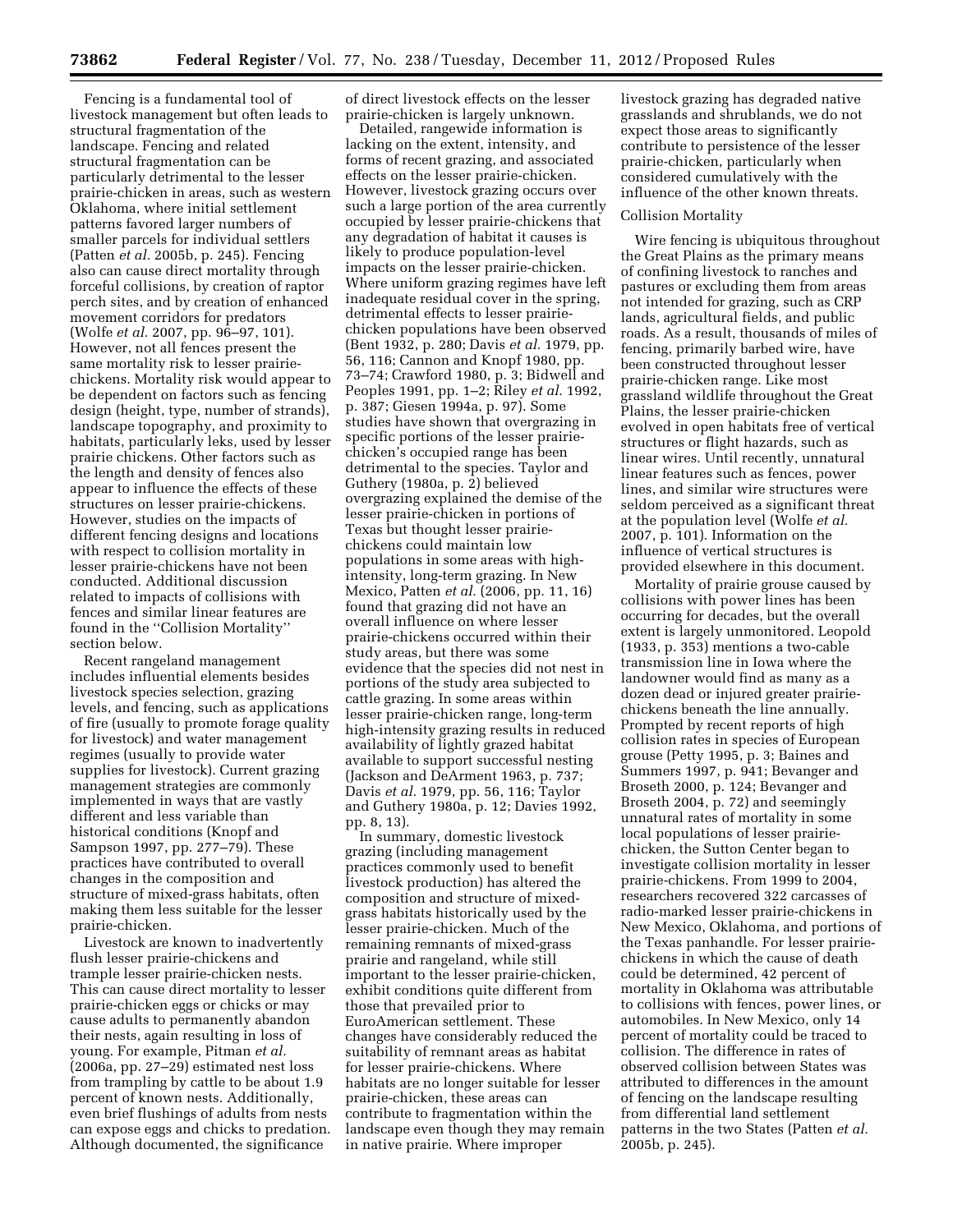With between 14 and 42 percent of adult lesser prairie-chicken mortality currently attributable to collision with human-induced structures, Wolfe *et al.*  (2007, p. 101) assert that fence collisions will negatively influence long-term population viability for lesser prairiechickens. Precisely quantifying the scope of the impact of fence collisions rangewide is difficult due to a lack of relevant information. However, we suspect that hundreds of miles of fences are constructed annually within the historical range of the lesser prairiechicken. Frequently these fences replace existing fence lines and often new fences are constructed. We suspect that only rarely are old fences removed due to labor involved in removing unneeded fences. While we are unable to quantify the amount of new fencing being constructed, collision with fences and other linear features is likely an important source of mortality for lesser prairie-chicken, particularly in some localized areas.

Fence collisions are known to be a significant source of mortality in other grouse. Moss (2001, p. 256) modeled the estimated future population of capercaille grouse (*Tetrao urogallus*) in Scotland and found that, by removing fence collision risks, the entire Scotland breeding population would consist of 1,300 instead of 40 females by 2014. Similarly, recent experiments involving fence marking to increase visibility resulted in a 71 percent overall reduction in grouse collisions in Scotland (Baines and Andrew 2003, p. 174). Additionally, proximity to power lines has been associated with extirpations of Gunnison and greater sage-grouse (Wisdom *et al.* 2011, pp. 467–468).

As previously discussed, collision and mortality risk appears to be dependent on factors such as fencing design (height, type, number of strands), length, and density, as well as landscape topography and proximity of fences to habitats used by lesser prairiechickens. Although single-strand, electric fences may be a suitable substitute for barbed-wire fences, we have no information demonstrating such is the case. However, marking the top two strands of barbed-wire fences increases their visibility and may help minimize incidence of collision (Wolfe *et al.* 2009, entire).

In summary, power lines and unmarked wire fences are known to cause injury and mortality of lesser prairie-chickens, although the specific rangewide impact on lesser prairiechickens is largely unquantified. However, the prevalence of fences and power lines within the species' range

suggests these structures may have at least localized, if not widespread, detrimental effects. While some conservation programs have emphasized removal of unneeded fences, we believe that, without substantially increased removal efforts, a majority of existing fences will remain on the landscape indefinitely. Existing fences likely operate cumulatively with other mechanisms described in this proposed rule to diminish the ability of the lesser prairie-chicken to persist, particularly in areas with a high density of fences.

### Shrub Control and Eradication

Shrub control and eradication are additional forms of habitat alteration that can influence the availability and suitability of habitat for lesser prairiechickens (Jackson and DeArment 1963, pp. 736–737). Herbicide applications (primarily 2,4–D and tebuthiuron) to reduce or eliminate shrubs from native rangelands is a common ranching practice throughout much of lesser prairie-chicken range, primarily intended to increase forage production for livestock. Through foliar (2,4–D) or pelleted (tebuthiuron) applications, these herbicides are designed to suppress or kill, by repeated defoliation, dicotyledonous plants such as forbs, shrubs, and trees, while causing no significant damage to monocotyledon plants such as grasses.

As defined here, control includes efforts that are designed to have a relatively short-term, temporary effect, generally less than 4 to 5 years, on the target shrub. Eradication consists of efforts intended to have a more longterm or lasting effect on the target shrub. Control and eradication efforts have been applied to both shinnery oak and sand sagebrush dominated habitats, although most shrub control and eradication efforts are primarily focused on shinnery oak. Control or eradication of sand sagebrush occurs within the lesser prairie-chicken range (Rodgers and Sexson 1990, p. 494), but the extent is unknown. Control or eradication of sand sagebrush appears to be more prevalent in other parts of the western United States. Other species of shrubs, such as skunkbush sumac or *Prunus angustifolia* (Chicksaw plum), also have been the target of treatment efforts.

Shinnery oak is toxic to cattle when it first produces leaves in the spring, and it also competes with more palatable grasses and forbs for water and nutrients (Peterson and Boyd 1998, p. 8). In areas where *Gossypium* spp. (cotton) is grown, shinnery oak often is managed for the control of boll weevil (*Anthonomus grandis*), which can destroy cotton crops (Slosser *et al.* 1985,

entire). Boll weevils overwinter in areas where large amounts of leaf litter accumulate but tend not to overwinter in areas where grasses predominate (Slosser *et al.* 1985, p. 384). Fire is typically used to remove the leaf litter, and then tebuthiuron, an herbicide, is used to remove shinnery oak (Plains Cotton Growers 1998, pp. 2–3). Prior to the late 1990s, approximately 40,469 ha (100,000 ac) of shinnery oak in New Mexico and 404,685 ha (1,000,000 ac) of shinnery oak in Texas were lost due to the application of tebuthiuron and other herbicides for agriculture and range improvement (Peterson and Boyd 1998, p. 2).

The shinnery oak vegetation type is endemic to the southern Great Plains and is estimated to have historically covered an area of 2.3 million ha (over 5.6 million ac), although its current range has been considerably reduced through eradication (Mayes *et al.* 1998, p. 1609). The distribution of shinnery oak overlaps much of the historical lesser prairie-chicken range in New Mexico, southwestern Oklahoma, and Texas panhandle region (Peterson and Boyd 1998, p. 2). Sand sagebrush tends to be the dominant shrub in lesser prairie-chicken range in Kansas and Colorado as well as portions of northwestern Oklahoma, the northeast Texas panhandle, and northeastern New Mexico.

Once shinnery oak is eradicated, it is unlikely to recolonize treated areas. Shinnery oak is a rhizomatous shrub that reproduces very slowly and does not invade previously unoccupied areas (Dhillion *et al.* 1994, p. 52). Shinnery oak rhizomes do not appear to be viable in sites where the plant was previously eradicated, even decades after treatment. While shinnery oak has been germinated successfully in a laboratory setting (Pettit 1986, pp. 1, 3), little documentation exists that shinnery oak acorns successfully germinate in the wild (Wiedeman 1960, p. 22; Dhillion *et al.* 1994, p. 52). In addition, shinnery oak produces an acorn crop in only about 3 of every 10 years (Pettit 1986, p. 1).

While lesser prairie-chickens are found in Colorado and Kansas where preferred habitats lack shinnery oak, the importance of shinnery oak as a component of lesser prairie-chicken habitat has been demonstrated by several studies (Fuhlendorf *et al.* 2002, pp. 624–626; Bell 2005, pp. 15, 19–25). In a study conducted in west Texas, Haukos and Smith (1989, p. 625) documented strong nesting avoidance by lesser prairie-chickens of shinnery oak rangelands that had been treated with the herbicide tebuthiuron. Similar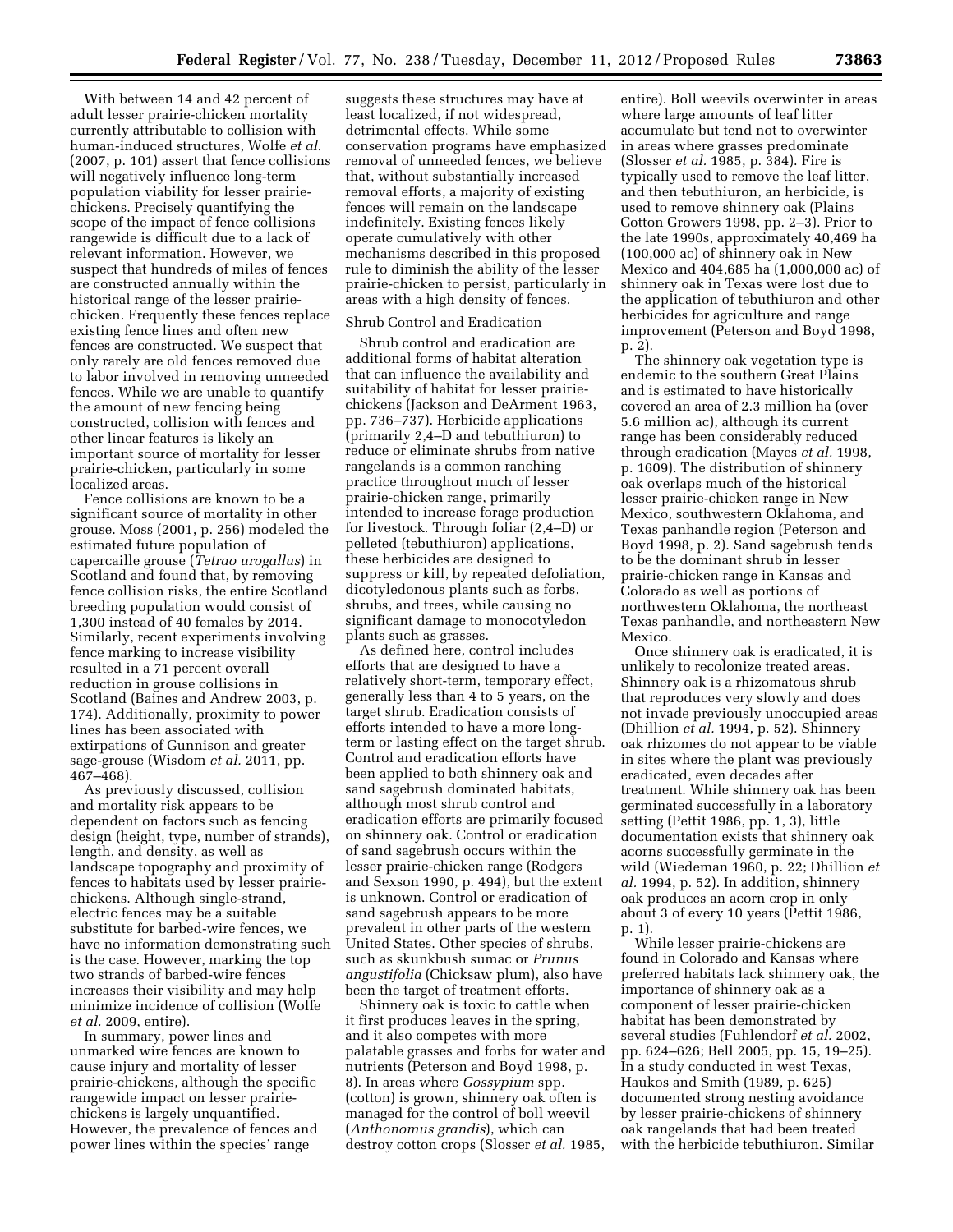behavior was confirmed by three recent studies in New Mexico examining aspects of lesser prairie-chicken habitat use, survival, and reproduction relative to shinnery oak density and herbicide application to control shinnery oak.

First, Bell (2005, pp. 20–21) documented strong thermal selection for and dependency of lesser prairiechicken broods on dominance of shinnery oak in shrubland habitats. In this study, lesser prairie-chicken hens and broods used sites within the shinnery oak community that had a statistically higher percent cover and greater density of shrubs. Within these sites, microclimate differed statistically between occupied and random sites, and lesser prairie-chicken survival was statistically higher in microhabitat that was cooler, more humid, and less exposed to the wind. Survivorship was statistically higher for lesser prairiechickens that used sites with greater than 20 percent cover of shrubs than for those choosing 10–20 percent cover; in turn, survivorship was statistically higher for lesser prairie-chickens choosing 10–20 percent cover than for those choosing less than 10 percent cover. Similarly, Copelin (1963, p. 42) stated that he believed the reason lesser prairie-chickens occurred in habitats with shrubby vegetation was due to the need for summer shade.

In a second study, Johnson *et al.*  (2004, pp. 338–342) observed that shinnery oak was the most common vegetation type in lesser prairie-chicken hen home ranges. Hens were detected more often than randomly in or near pastures that had not been treated to control shinnery oak. Although hens were detected in both treated and untreated habitats in this study, 13 of 14 nests were located in untreated pastures, and all nests were located in areas dominated by shinnery oak. Areas immediately surrounding nests also had higher shrub composition than the surrounding pastures. This study suggested that herbicide treatment to control shinnery oak adversely impacts nesting lesser prairie-chicken.

Finally, a third study showed that over the course of 4 years and five nesting seasons, lesser prairie-chicken in the core of occupied range in New Mexico distributed themselves nonrandomly among shinnery oak rangelands treated and untreated with tebuthiuron (Patten *et al.* 2005a, pp. 1273–1274). Lesser prairie-chickens strongly avoided habitat blocks treated with tebuthiuron but were not influenced by presence of cattle grazing. Further, herbicide treatment explained nearly 90 percent of the variation in occurrence among treated and untreated areas. Over time, radio-collared lesser prairie-chickens spent progressively less time in treated habitat blocks, with almost no use of treated pastures in the fourth year following herbicide application (25 percent in 2001, 16 percent in 2002, 3 percent in 2003, and 1 percent in 2004).

In contrast, McCleery *et al.* (2007, pp. 2135–2136) argued that the importance of shinnery oak habitats to lesser prairie-chickens has been overemphasized, primarily based on occurrence of the species in areas outside of shinnery oak dominated habitats. We agree that shinnery oak may not be a rigorously required component of lesser prairie-chicken habitat rangewide. However, we believe that shrubs are important to lesser prairie-chickens. Recently, Timmer (2012, pp. 38, 73–74) found that lesser prairie-chicken lek density peaked when approximately 50 percent of the landscape was composed of shrubland patches consisting of shrubs less than 5 m (16 ft) tall and comprising at least 20 percent of the total vegetation. Shrubs are an important component of suitable habitat and where shinnery oak occurs, lesser prairie-chickens use it both for food and cover. We believe that where shinnery oak historically, and still currently, occurs, it provides suitable habitat for lesser prairie-chickens. The loss of these habitats likely contributed to observed population declines in lesser prairie-chickens. Mixed-sand sagebrush and shinnery oak rangelands are well documented as preferred lesser prairie-chicken habitat, and long-term stability of shrubland landscapes has been shown to be particularly important to the species (Woodward *et al.* 2001, p. 271).

On BLM lands, where the occurrence of the dunes sagebrush lizard and lesser prairie-chicken overlaps, their Resource Management Plan Amendment (RMPA) states that tebuthiuron may only be used in shinnery oak habitat if there is a 500 m (1,600-ft) buffer around dunes, and that no chemical treatments should occur in suitable or occupied dunes sagebrush lizard habitat (BLM 2008, p. 4–22). In this RMPA (BLM 2008, pp. 16– 17), BLM will allow spraying of shinnery oak in lesser prairie-chicken habitat where it does not overlap with the dunes sagebrush lizard. Additionally, the New Mexico State Lands Office and private land owners continue to use tebuthiuron to remove shinnery oak for cattle grazing and other agricultural purposes (75 FR 77809, December 14, 2010). The NRCS's herbicide spraying has treated shinnery oak in at least 39 counties within

shinnery oak habitat (Peterson and Boyd 1998, p. 4).

The BLM, through the Restore New Mexico program, also treats mesquite with herbicides to restore grasslands to a more natural condition by reducing the extent of brush. While some improvement in livestock forage occurs, the areas are rested from grazing for two growing seasons and no increase in stocking rate is allowed. Because mesquite is not readily controlled by fire, herbicides often are necessary to treat its invasion. The BLM has treated some 148,257 ha (366,350 ac) and has plans to treat an additional 128,375 ha (317,220 ac). In order to treat encroaching mesquite, BLM aerially treats with a mix of the herbicides Remedy (triclopyr) and Reclaim (clopyralid). Although these chemicals are used to treat the adjacent mesquite, some herbicide drift into shinnery oak habitats can occur during application. Oaks are also included on the list of plants controlled by Remedy, and one use for the herbicide is treatment specifically for sand shinnery oak suppression, as noted on the specimen label (Dow AgroSciences 2008, pp. 5, 7). While Remedy can be used to suppress shinnery oak, depending on the concentration, the anticipated impacts of herbicide drift into non-target areas are expected to be largely short-term due to differences in application rates necessary for the desired treatments. Forbs are also susceptible to Remedy, according to the specimen label, and may be impacted by these treatments, at least temporarily (Dow AgroSciences 2008, p. 2). Typically, shinnery oak and mesquite occurrences don't overlap due to inherent preferences for sandy versus tighter soils. Depending on the density of mesquite, these areas may or may not be used by lesser prairie-chickens prior to treatment.

Lacking germination of shinnery oak acorns, timely recolonization of treated areas, or any established propagation or restoration method, the application of tebuthiuron at rates approved for use in most States can eliminate high-quality lesser prairie-chicken habitat. Large tracts of shrubland communities are decreasing, and native shrubs drive reproductive output for ground-nesting birds in shinnery oak rangelands (Guthery *et al.* 2001, p. 116).

In summary, we conclude that the long-term to permanent removal of shinnery oak is an ongoing threat to the lesser prairie-chicken in New Mexico, Oklahoma, and Texas. Habitat in which shinnery oak is permanently removed may fail to meet basic needs of the species, such as foraging, nesting, predator avoidance, and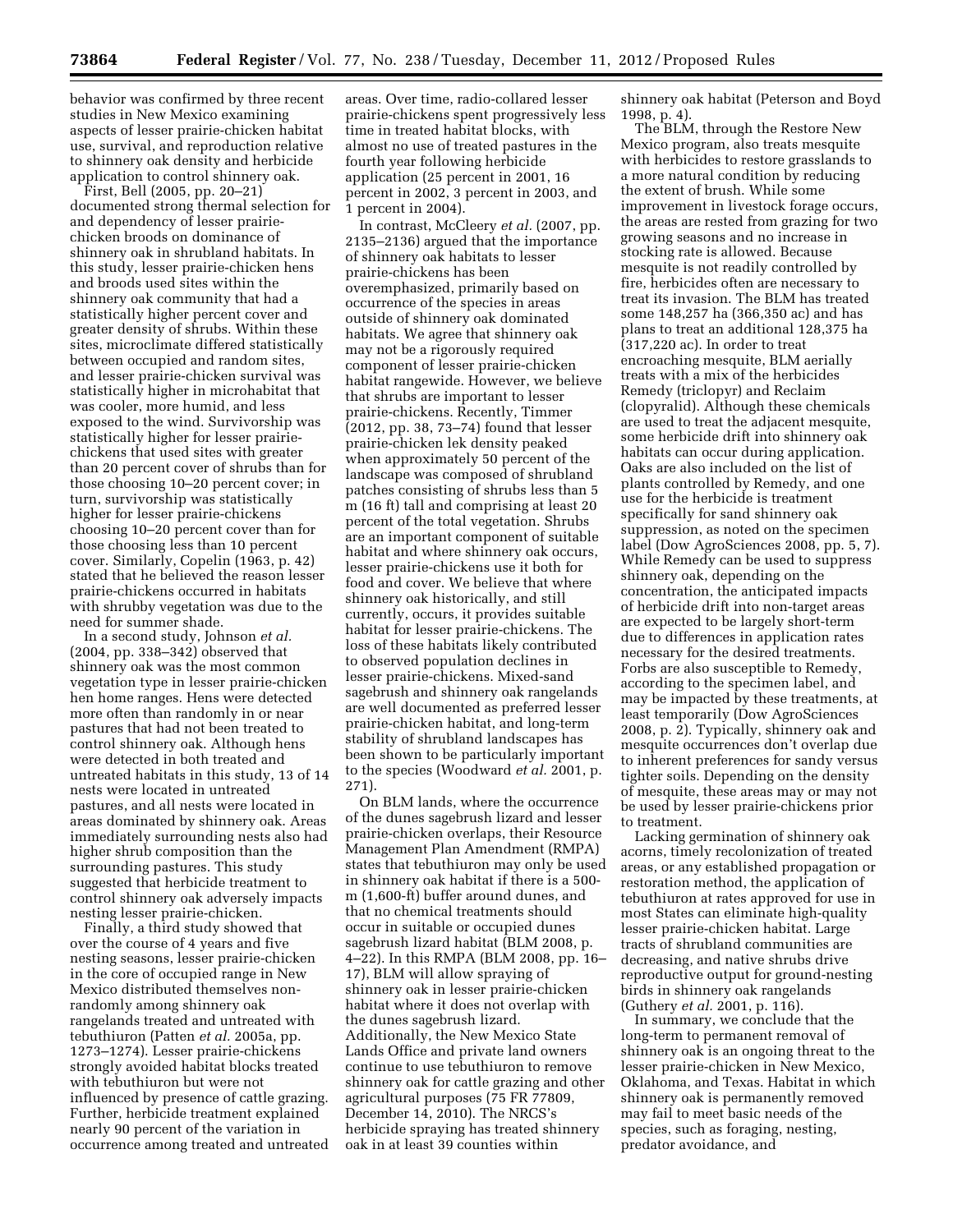thermoregulation. Permanent conversion of shinnery oak and other types of shrubland to other land uses contributes to habitat fragmentation and poses a threat to population persistence.

### Insecticides

To our knowledge, no studies have been conducted examining potential effects of agricultural insecticide use on lesser prairie-chicken populations. However, impacts from pesticides to other prairie grouse have been documented. Of approximately 200 greater sage grouse known to be feeding in a block of alfalfa sprayed with dimethoate, 63 were soon found dead, and many others exhibited intoxication and other negative symptoms (Blus *et al.*  1989, p. 1139). Because lesser prairiechickens are known to selectively feed in alfalfa fields (Hagen *et al.* 2004, p. 72), the Service believes there may be cause for concern that similar impacts could occur. Additionally some control efforts, such as grasshopper suppression in rangelands by the USDA Animal and Plant Health Inspection Service, treat economic infestations of grasshoppers with insecticides. Treatment could cause reductions in insect populations used by lesser prairie-chickens. However, in the absence of more conclusive evidence, we do not currently consider application of insecticides for most agricultural purposes to be a threat to the species.

## *Altered Fire Regimes and Encroachment by Invasive Woody Plants*

Preferred lesser prairie-chicken habitat is characterized by expansive regions of treeless grasslands interspersed with patches of small shrubs (Giesen 1998, pp. 3–4). Prior to extensive EuroAmerican settlement, frequent fires and grazing by large, native ungulates helped confine trees like *Juniperus virginiana* (eastern red cedar) to river and stream drainages and rocky outcroppings. However, settlement of the southern Great Plains altered the historical disturbance regimes and contributed to habitat fragmentation and conversion of native grasslands. The frequency and intensity of these disturbances directly influenced the ecological processes, biological diversity, and patchiness typical of Great Plains grassland ecosystems, which evolved with frequent fire and ungulate herbivory and that provided ideal habitat for lesser prairie-chickens (Collins 1992, pp. 2003–2005; Fuhlendorf and Smeins 1999, pp. 732, 737).

Once these historical fire and grazing regimes were altered, the processes which helped maintain extensive areas

of grasslands ceased to operate effectively. Following EuroAmerican settlement, fire suppression allowed trees, like eastern red cedar, to begin invading or encroaching upon neighboring grasslands. Increasing fire suppression that accompanied settlement, combined with government programs promoting eastern red cedar for windbreaks, erosion control, and wildlife cover, increased availability of eastern red cedar seeds in grassland areas (Owensby *et al.* 1973, p. 256). Once established, wind breaks and cedar plantings for erosion control contribute to fragmentation of the prairie landscape. Because eastern red cedar is not well adapted to survive most grassland fires due to its thin bark and shallow roots (Briggs *et al.* 2002b, p. 290), the lack of frequent fire greatly facilitated encroachment by eastern red cedar. Once trees began to invade these formerly treeless prairies, the resulting habitat became increasingly unsuitable for lesser prairie-chickens.

Similar to the effects of artificial vertical structures, the presence of trees causes lesser prairie-chickens to cease using areas of otherwise suitable habitat. Woodward *et al.* (2001, pp. 270–271) documented a negative association between landscapes with increased woody cover and lesser prairie-chicken population indices. Similarly, Fuhlendorf *et al.* (2002, p. 625) examined the effect of landscape structure and change on population dynamics of lesser prairie-chicken in western Oklahoma and northern Texas. They found that landscapes with declining lesser prairie-chicken populations had significantly greater increases in tree cover types (riparian, windbreaks, and eastern red cedar encroachment) than landscapes with sustained lesser prairie-chicken populations.

Tree encroachment into grassland habitats has been occurring for numerous decades, but the extent has been increasing rapidly in recent years. Tree invasion in native grasslands and rangelands has the potential to render significant portions of remaining occupied habitat unsuitable within the future. Once a grassland area has been colonized by eastern red cedar, the trees are mature within 6 to 7 years and provide a plentiful source of seed in which adjacent areas can readily become infested. Although specific information documenting the extent of eastern red cedar infestation within the historical range of the lesser prairiechicken is unavailable, limited information from Oklahoma and portions of Kansas help demonstrate the significance of this threat to lesser prairie-chicken habitat.

In Riley County, Kansas, within the tallgrass prairie region known as the Flint Hills, the amount of eastern red cedar coverage increased over 380 percent within a 21-year period (Price and Grabow 2010, as cited in Beebe *et al.* 2010, p. 2). In another portion of the Flint Hills of Kansas, transition from a tallgrass prairie to a closed canopy (where tree canopy is dense enough for tree crowns to fill or nearly fill the canopy layer so that light cannot reach the floor beneath the trees) eastern red cedar forest occurred in as little as 40 years (Briggs *et al.* 2002a, p. 581). Similarly, the potential for development of a closed canopy (crown closure) in western Oklahoma is very high (Engle and Kulbeth 1992, p. 304), and eastern red cedar encroachment in Oklahoma is occurring at comparable rates. Estimates developed by NRCS in Oklahoma revealed that some 121,406 ha (300,000 ac) a year are being infested by eastern red cedar (Zhang and Hiziroglu 2010, p. 1033). Stritzke and Bidwell (1989, as cited in Zhang and Hiziroglu 2010, p. 1033) estimated that the area infested by eastern red cedar increased from over 600,000 ha (1.5 million ac) in 1950 to over 1.4 million ha (3.5 million ac) by 1985. By 2002, the NRCS estimated that eastern red cedar had invaded some 3.2 million ha (8 million ac) of prairie and cross timbers habitat in Oklahoma (Drake and Todd 2002, p. 24). Eastern red cedar encroachment in Oklahoma is expected to exceed 5 million ha (12.6 million ac) by 2013 (Zhang and Hiziroglu 2010, p. 1033). While the area infested by eastern red cedar in Oklahoma is not restricted to the historical or occupied range of the lesser prairie-chicken, the problem appears to be the worst in northwestern and southwestern Oklahoma (Zhang and Hiziroglu 2010, p. 1032). Considering that southwestern Kansas and the northeastern Texas panhandle have comparable rates of precipitation, fire exclusion, and grazing pressure as western Oklahoma, this rate of infestation is likely occurring in many areas of occupied and historical lesser prairie-chicken range.

Eastern red cedar is not the only woody species known to be encroaching in prairies used by lesser prairiechicken. Within the southern- and western-most portions of the historical range in New Mexico and Texas, mesquite is the most common woody invader within these grasslands and can preclude nesting and brood use by lesser prairie-chickens (Riley 1978, p. vii). Mesquite is an ideal woody invader in grassland habitats due to its ability to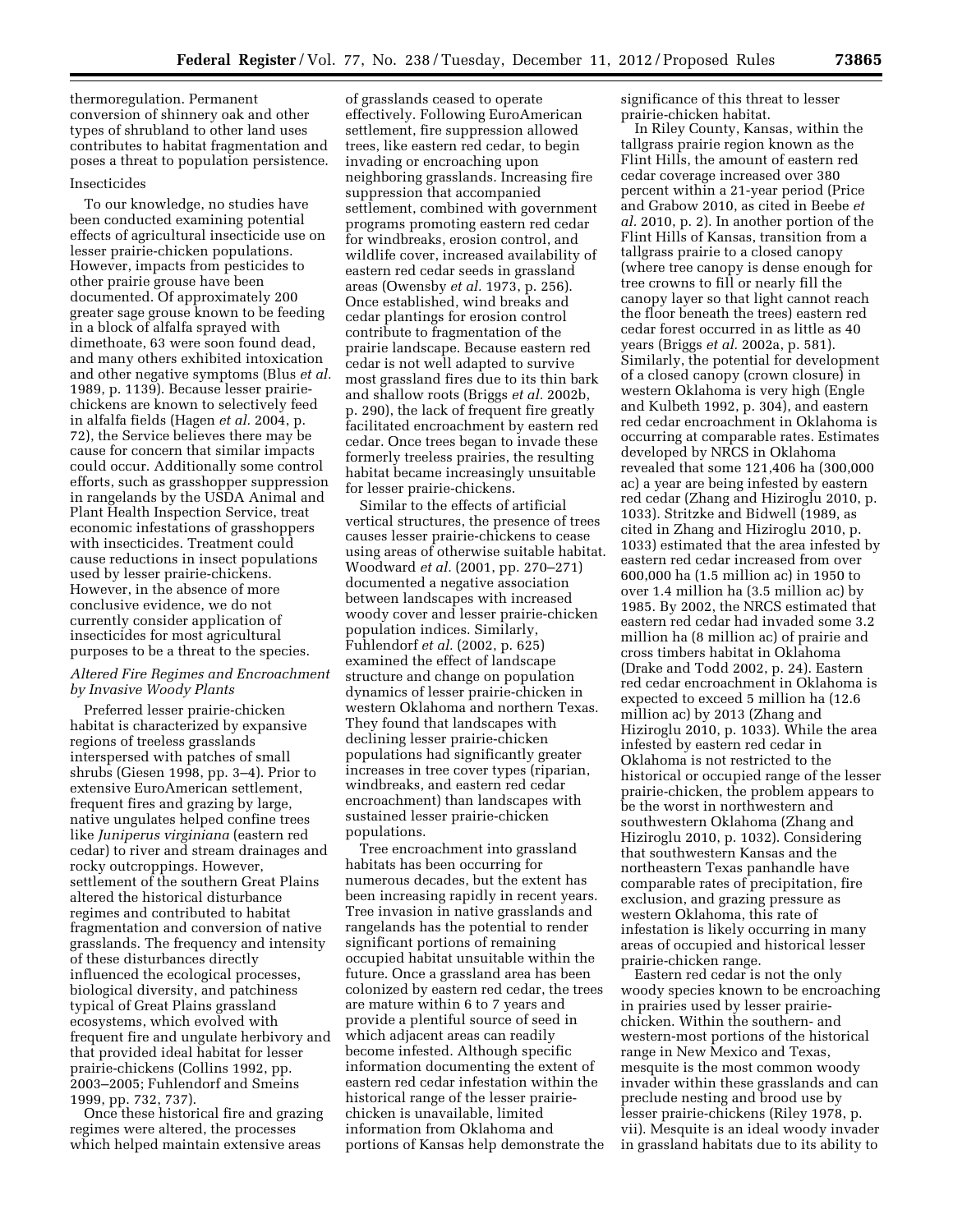produce abundant, long-lived seeds that can germinate and establish in a variety of soil types and moisture and light regimes (Archer *et al.* 1988, p. 123). Much of the remaining historical grasslands and rangelands in the southern portions of the Texas panhandle have been invaded by mesquite.

Although the precise extent and rate of mesquite invasion is difficult to determine rangewide, the ecological process by which mesquite and related woody species invades these grasslands has been described by Archer *et al.*  (1988, pp. 111–127) for the Rio Grande Plains of Texas. In this study, once a single mesquite tree colonized an area of grassland, this plant acted as the focal point for seed dispersal of woody species that previously were restricted to other habitats (Archer *et al.* 1988, p. 124). Once established, factors such as overgrazing, reduced fire frequency, and drought interacted to enable mesquite and other woody plants to increase in density and stature on grasslands (Archer *et al.* 1988, p. 112). On their study site near Alice, Texas, they found that woody plant cover significantly increased from 16 to 36 percent between 1941 and 1983, likely facilitated by heavy grazing (Archer *et al.* 1988, p. 120). The study site had a history of heavy grazing since the late 1800s. However, unlike eastern red cedar, mesquite is not as readily controlled by fire. Wright *et al.* (1976, pp. 469–471) observed that mesquite seedlings older than 1.5 years were difficult to control with fire unless they had first been top killed with an herbicide, and the researchers observed that survival of 2 to 3-year-old mesquite seedlings was as high as 80 percent even following very hot fires.

Prescribed burning is often the best method to control or preclude tree invasion of native grassland and rangeland. However, burning of native prairie is often perceived by landowners to be destructive to rangelands, undesirable for optimizing cattle production, and likely to create wind erosion or ''blowouts'' in sandy soils. Often, prescribed fire is employed only after significant invasion has already occurred and landowners consider forage production for cattle to have diminished. Consequently, fire suppression is common, and relatively little prescribed burning occurs on private land. Additionally, in areas where grazing pressure is heavy and fuel loads are reduced, a typical grassland fire may not be intense enough to eradicate eastern red cedar (Briggs *et al.* 2002a, p. 585; Briggs *et al.*  2002b, pp. 293; Bragg and Hulbert 1976,

p. 19). Briggs *et al.* (2002a, p. 582) found that grazing reduced potential fuel loads by 33 percent, and the reduction in fuel load significantly reduced mortality of eastern red cedar post-fire. While establishment of eastern red cedar reduces the abundance of herbaceous grassland vegetation, grasslands have a significant capacity to recover rapidly following cedar control efforts (Pierce and Reich 2010, p. 248). However, both Van Auken (2000, p. 207) and Briggs *et al.* (2005, p. 244) stated that expansion of woody vegetation into grasslands will continue to pose a threat to grasslands well into the future.

In summary, invasion of native grasslands by certain woody species like eastern red cedar cause otherwise suitable habitats to no longer be used by lesser prairie-chickens and contribute to fragmentation of native grassland habitats. We expect that efforts to control invasive woody species like eastern red cedar and mesquite will continue but that treatment efforts likely will be insufficient to keep pace with rates of expansion, especially when considering the environmental changes resulting from climate change (see discussion below). Therefore, encroachment by invasive woody plants contributes to further habitat fragmentation and poses a threat to population persistence.

#### *Climate Change*

The effects of ongoing and projected changes in climate are appropriate for consideration in our analyses conducted under the Act. The Intergovernmental Panel on Climate Change (IPCC) has concluded that warming of the climate in recent decades is unequivocal, as evidenced by observations of increases in global average air and ocean temperatures, widespread melting of snow and ice, and rising global sea level (Solomon *et al.* 2007, p. 1). The term ''climate'', as defined by the IPCC, refers to the mean and variability of different types of weather conditions over time, with 30 years being a typical period for such measurements, although shorter or longer periods also may be used (IPCC 2007a, p. 78). The IPCC defines the term ''climate change'' to refer to a change in the mean or variability of one or more measures of climate (*e.g.,* temperature or precipitation) that persists for an extended period, typically decades or longer, whether the change is due to natural variability, human activity, or both (IPCC 2007a, p. 78).

Scientific measurements spanning several decades demonstrate that changes in climate are occurring and that the rate of change has been faster since the 1950s. Examples include

warming of the global climate system and substantial increases in precipitation in some regions of the world and decreases in other regions. (For these and other examples, see IPCC 2007a, p. 30; and Solomon *et al.* 2007, pp. 35–54, 82–85). Results of scientific analyses presented by the IPCC show that most of the observed increase in global average temperature since the mid-20th century cannot be explained by natural variability in climate, and is ''very likely'' (defined by the IPCC as 90 percent or higher probability) due to the observed increase in greenhouse gas concentrations in the atmosphere as a result of human activities, particularly carbon dioxide emissions from use of fossil fuels (IPCC 2007a, pp. 5–6 and figures SPM.3 and SPM.4; Solomon *et al.* 2007, pp. 21–35). Further confirmation of the role of greenhouse gasses comes from analyses by Huber and Knutti (2011, p. 4), who concluded it is extremely likely that approximately 75 percent of global warming since 1950 has been caused by human activities.

Scientists use a variety of climate models, which include consideration of natural processes and variability, as well as various scenarios of potential levels and timing of greenhouse gas emissions, to evaluate the causes of changes already observed and to project future changes in temperature and other climate conditions (*e.g.,* Meehl *et al.*  2007, entire; Ganguly *et al.* 2009, pp. 11555, 15558; Prinn *et al.* 2011, pp. 527, 529). All combinations of models and emissions scenarios yield very similar projections of increases in the most common measure of climate change, average global surface temperature (commonly known as global warming), until about 2030. Although projections of the intensity and rate of warming differ after about 2030, the overall trajectory of all the projections is one of increased global warming through the end of this century, even for the projections based on scenarios that assume that greenhouse gas emissions will stabilize or decline. Thus, there is strong scientific support for projections that warming will continue through the 21st century and that the extent and rate of change will be influenced substantially by the extent of greenhouse gas emissions (IPCC 2007a, pp. 44–45; Meehl *et al.* 2007, pp. 760– 764 and 797–811; Ganguly *et al.* 2009, pp. 15555–15558; Prinn *et al.* 2011, pp. 527, 529). (See IPCC 2007b, p. 8, for a summary of other global projections of climate-related changes, such as frequency of heat waves and changes in precipitation. Also, see IPCC (2012, entire) for a summary of observations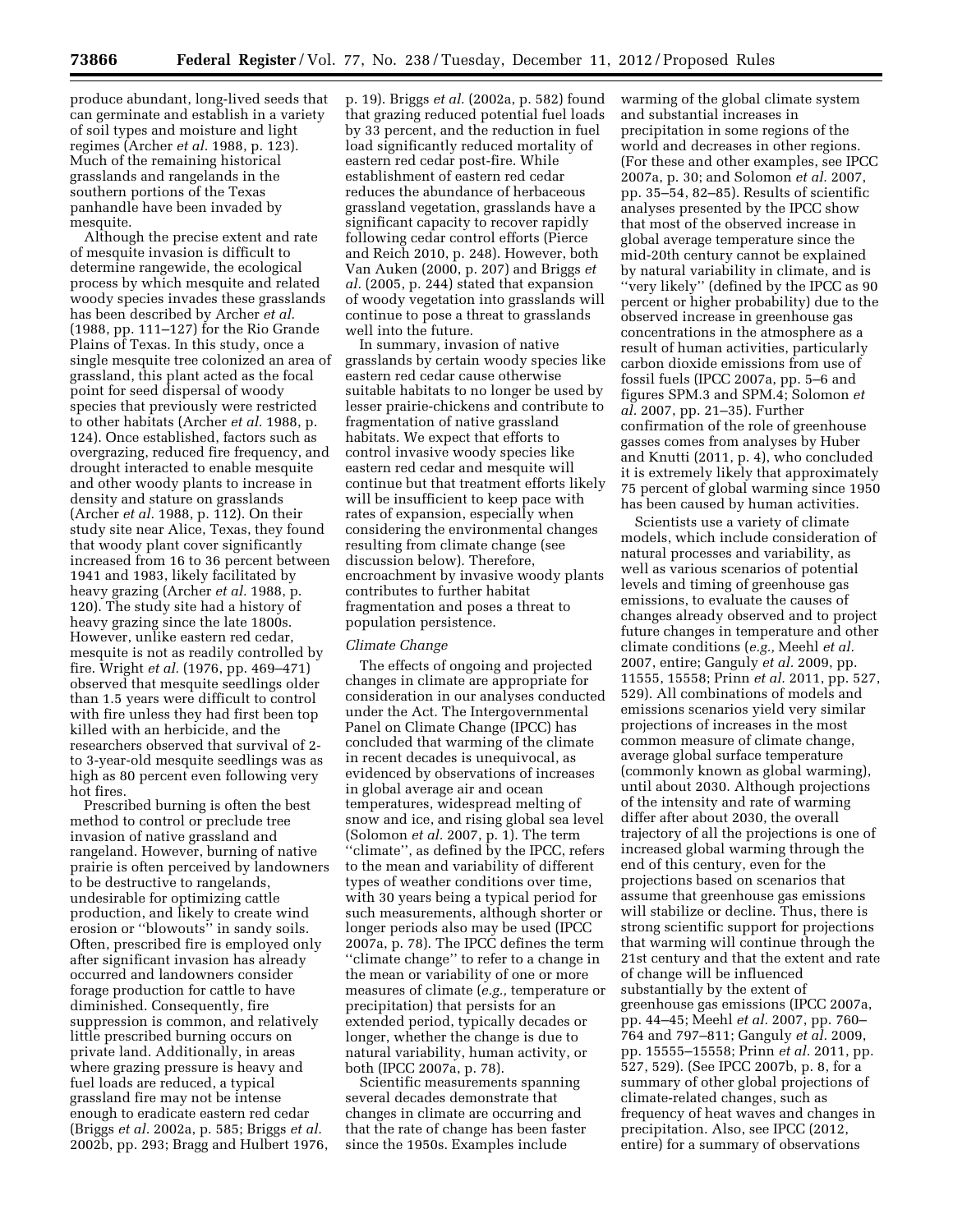and projections of extreme climate events.)

Various changes in climate may have direct or indirect effects on species. These effects may be positive, neutral, or negative, and they may change over time, depending on the species and other relevant considerations, such as interactions of climate with other variables (*e.g.,* habitat fragmentation) (IPCC 2007a, pp. 8–14, 18–19). Identifying likely effects often involves aspects of climate change vulnerability analysis. Vulnerability refers to the degree to which a species (or system) is susceptible to, and unable to cope with, adverse effects of climate change, including climate variability and extremes. Vulnerability is a function of the type, intensity, and rate of climate change and variation to which a species is exposed, its sensitivity, and its adaptive capacity (IPCC 2007a, p. 89; see also Glick *et al.* 2011, pp. 19–22). There is no single method for conducting such analyses that applies to all situations (Glick *et al.* 2011, p. 3). We use our expert judgment and appropriate analytical approaches to weigh relevant information, including uncertainty, in our consideration of various aspects of climate change.

As is the case with all stressors that we assess, even if we conclude that a species is currently affected or is likely to be affected in a negative way by one or more climate-related impacts, it does not necessarily follow that the species meets the definition of an ''endangered species'' or a ''threatened species'' under the Act. If a species is listed as endangered or threatened, knowledge regarding the vulnerability of the species to, and known or anticipated impacts from, climate-associated changes in environmental conditions can be used to help devise appropriate strategies for its recovery.

Some species of grouse have already exhibited significant and measurable negative impacts attributed to climate change. For example, capercaillie grouse in Scotland have been shown to nest earlier than in historical periods in response to warmer springs yet reared fewer chicks (Moss *et al.* 2001, p. 58). The resultant lowered breeding success as a result of the described climactic change was determined to be the major cause of the decline of the Scottish capercaillie (Moss *et al.* 2001, p. 58).

Within the Great Plains, average temperatures have increased and projections indicate this trend will continue over this century (Karl *et al.*  2009, p. 1). Precipitation within the southern portion of the Great Plains is expected to decline, with extreme events such as heat waves, sustained

droughts, and heavy rainfall becoming more frequent (Karl *et al.* 2009, pp. 1– 2). Seager *et al.* (2007, pp. 1181, 1183– 1184) suggests that 'dust bowl' conditions of the 1930s could be the new climatology of the American Southwest, with droughts being much more extreme than most droughts on record.

As a result of changing conditions, the distribution and abundance of grassland bird species will be affected (Niemuth *et al.* 2008, p. 220). Warmer air and surface soil temperatures and decreased soil moisture near nest sites have been correlated with lower survival and recruitment in some ground-nesting birds such as the bobwhite quail (Guthery *et al.* 2001, pp. 113–115) and the lesser prairie-chicken (Bell 2005, pp. 16, 21). On average, lesser prairiechickens avoid sites that were hotter, drier, and more exposed to the wind (Patten *et al.* 2005a, p. 1275). Specific to lesser prairie chickens, an increased frequency of heavy rainfall events could affect their reproductive success (Lehmann 1941 as cited in Peterson and Silvy 1994, p. 223; Morrow *et al.* 1996, p. 599) although the deleterious effects of increased precipitation have been disputed by Peterson and Silvy (1994, pp. 227–228).

Additionally, more extreme droughts, in combination with existing threats, will have detrimental implications for the lesser prairie-chicken (see Drought discussion in ''Extreme Weather Events'' below). Boal *et al.* (2010, p. 4) suggests that increased temperatures, as projected by climate models, may lead to egg death or nest abandonment of lesser prairie-chickens. Furthermore, the researchers suggest that if lesser prairiechickens shift timing of reproduction (to later in the year) to compensate for lower precipitation, then temperature impacts could be exacerbated.

In 2010, the Service evaluated three different climate change vulnerability models to determine their usefulness as potential tools for examining the effects of climate change (U.S. Environmental Protection Agency 2009, *draft review;*  NatureServe 2010; USDA Rocky Mountain Research Station 2010, *in development*). Outcomes from our assessment of each of these models for the lesser prairie-chicken suggested that the lesser prairie-chicken is highly vulnerable to, and will be negatively affected by, projected climate change. Factors identified in the models that increase the vulnerability of the lesser prairie chicken to climate change include, but are not limited to the following: (1) The species' limited distribution and relatively small declining population, (2) the species'

physiological sensitivity to temperature and precipitation change, (3) specialized habitat requirements, and (4) the overall limited ability of the habitats occupied by the species to shift at the same rate as the species in response to climate change.

Increasing temperatures, declining precipitation, and extended, severe drought events would be expected to adversely alter habitat conditions, reproductive success, and survival of the lesser prairie-chicken. While populations of lesser prairie-chicken in the southwestern part of their range are likely to be most acutely affected, populations throughout their range into Colorado and Kansas likely will be impacted as well. Based on current climate change projections of increased temperatures, decreased rainfall, and an increase of severe events such as drought and rainfall within the southern Great Plains, the lesser prairie-chicken is likely to be adversely impacted by the effects of climate changes, especially when considered in combination with other known threats and the anticipated vulnerability of the species.

Additionally, many climate scientists predict that numerous species will shift their geographical distributions in response to warming of the climate (McLaughlin *et al.* 2002, p. 6070). In mountainous areas, species may shift their range altitudinally, in flatter areas, ranges may shift lattitudinally (Peterson 2003, p. 647). Such shifts may result in localized extinctions over portions of the range, and, in other portions of their distributions, the occupied range may expand, depending upon habitat suitability. Changes in geographical distributions can vary from subtle to more dramatic rearrangements of occupied areas (Peterson 2003, p. 650). Species occupying flatland areas such as the Great Plains generally were expected to undergo more severe range alterations than those in montane areas (Peterson 2003, p. 651). Additionally, populations occurring in fragmented habitats can be more vulnerable to effects of climate change and other threats, particularly for species with limited dispersal abilities (McLaughlin *et al.* 2002, p. 6074). Species inhabiting relatively flat lands will require corridors that allow north-south movements, presuming suitable habitat exists in these areas. Where existing occupied range is bounded by areas of unsuitable habitat, the species' ability to move into suitable areas is reduced and the amount of occupied habitat could shrink accordingly. In some cases, particularly when natural movement has a high probability of failure, assisted migration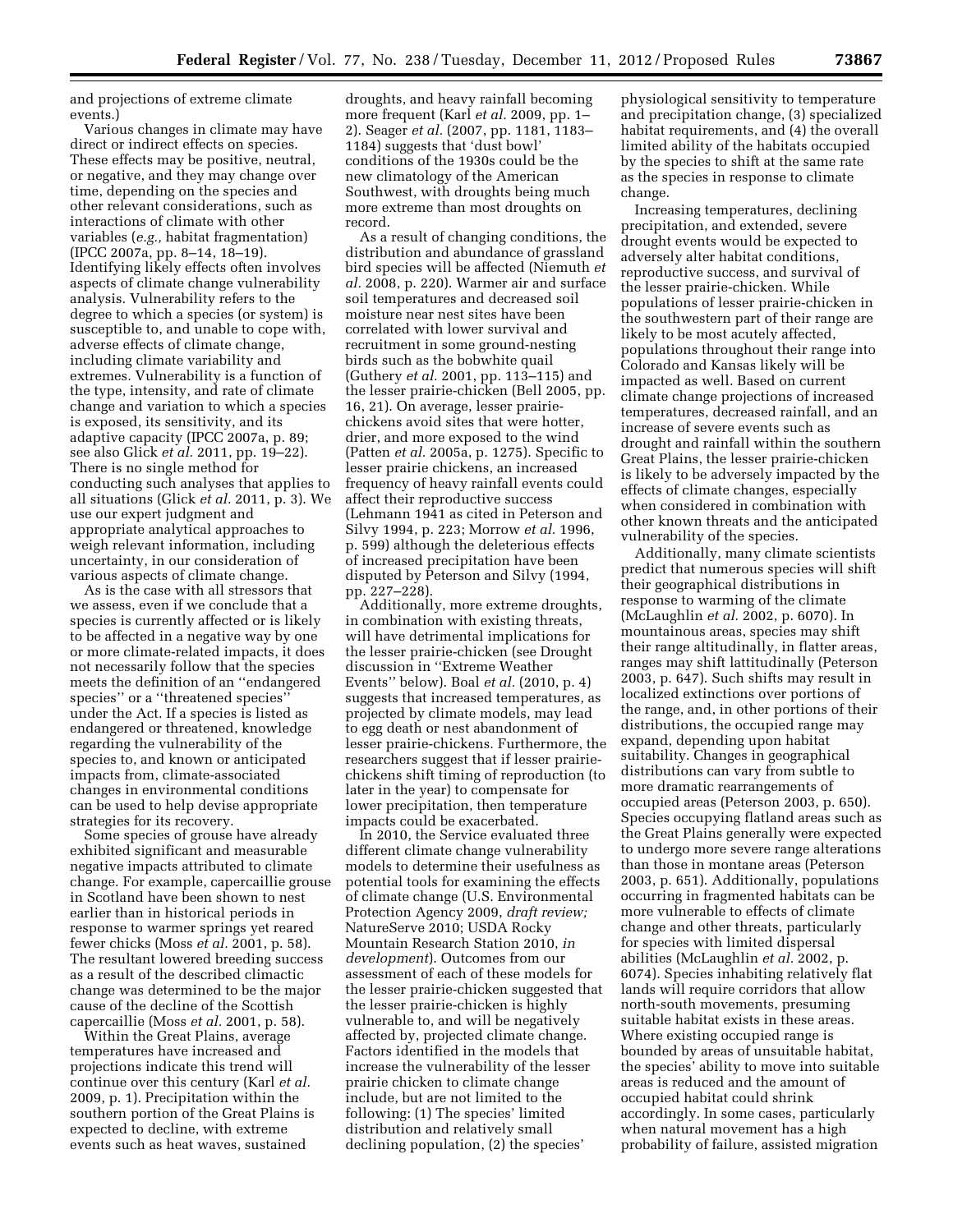may be necessary to ensure populations persist ((McLachlan *et al.* 2007, entire).

We do not currently know how the distribution of lesser prairie-chickens may change geographically under anticipated climate change scenarios. Certainly the presence of suitable grassland habitats created under CRP may play a key role in how lesser prairie-chickens respond to the effects of climate change. Additionally, species that are insectivorous throughout all or a portion of their life cycle, like the lesser prairie-chicken, may have increased risks where a phenological mismatch exists between their biological needs and shifts in insect abundance due to vulnerability of insects to changes in thermal regimes (Parmesan 2006, pp. 638, 644, 657; McLachlan *et al.* 2011. p. 5). McLachlan *et al.* (2011, pp. 15, 26) predicted that lesser prairie-chicken carrying capacity would decline over the next 60 years due to climate change, primarily the result of decreased vegetation productivity (reduced biomass); however, they could not specifically quantify the extent of the decline. They estimated the current carrying capacity to be 49,592 lesser prairie-chickens (McLachlan *et al.* 2011, p. 25). Based on their analysis, McLachlan *et al.* (2011, p. 29) predicted that the lesser prairiechicken may be facing significant challenges to long-term survival over the next 60 years due to climate-related changes in native grassland habitat. We anticipate that climate-induced changes in ecosystems, including grassland ecosystems used by lesser prairiechickens, coupled with ongoing habitat loss and fragmentation will interact in ways that will amplify the individual negative effects of these and other threats identified in this proposed rule (Cushman *et al.* 2010, p. 8).

#### Extreme Weather Events

Weather-related events such as drought and hail storms influence habitat quality or result in direct mortality of lesser prairie-chicken. Although hail storms typically only have a localized effect, the effects of snow storms and drought can often be more wide-spread and can affect considerable portions of the occupied range.

*Drought*—Drought is considered a universal ecological driver across the Great Plains (Knopf 1996, p. 147). Annual precipitation within the Great Plains is considered highly variable (Wiens 1974a, p. 391) with prolonged drought capable of causing local extinctions of annual forbs and grasses within stands of perennial species, and recolonization is often slow (Tilman and El Haddi 1992, p. 263). Net primary production in grasslands is strongly influenced by annual precipitation patterns (Sala *et al.* 1988, pp. 42–44; Weltzin *et al.* 2003. p. 944) and drought, in combination with other factors, is thought to limit the extent of shrubby vegetation within grasslands (Briggs *et al.* 2005, p. 245). Grassland bird species, in particular, are impacted by climate extremes such as extended drought, which acts as a bottleneck that allows only a few species to survive through the relatively harsh conditions (Wiens 1974a, pp. 388, 397; Zimmerman 1992, p. 92). Drought also can influence many of the factors previously addressed in this proposed rule, such as exaggerating and prolonging the effect of fires and overgrazing.

The Palmer Drought Severity Index (Palmer 1965, entire) is a measure of the balance between moisture demand (evapotranspiration driven by temperature) and moisture supply (precipitation) and is widely used as an indicator of the intensity of drought conditions (Alley 1984, entire). This index is standardized according to local climate (*i.e.,* climate divisions established by the National Oceanic and Atmospheric Administration) and is most effective in determining magnitude of long-term drought occurring over several months. The index uses zero as normal with drought shown in terms of negative numbers. Positive numbers imply excess precipitation.

The droughts of the 1930s and 1950s are some of the most severe on record (Schubert *et al.* 2004, p. 485). During these periods, the Palmer Drought Severity Index exceeded negative 4 and 5 in many parts of the Great Plains, which would be classified as extreme to exceptional drought. The drought that impacted much of the occupied lesser prairie-chicken range in 2011 also was classified as severe to extreme, particularly during the months of May through August (National Climatic Data Center 2012). This time period is significant because the period of May through September generally overlaps the lesser prairie-chicken nesting and brood-rearing season. Review of the available records for the Palmer Drought Severity Index during the period from May through September 2011, for many of the climate divisions within the lesser prairie-chicken occupied range, revealed that the index exceeded negative 4 over most of the occupied range. Climate division 4 in westcentral Kansas was the least impacted by drought in 2011, with a Palmer Drought Severity Index of negative 2.29. The most severe drought occurred in the Texas panhandle.

Based on an evaluation of the Palmer Drought Severity Index for May through July of 2012, several of the climate divisions which overlap the occupied range are currently experiencing extreme to exceptional drought. Colorado, New Mexico, and Texas are experiencing the worst conditions, based on index values varying from a low of negative 5.8 in Colorado to a high index value of negative 4.1 in Texas and New Mexico. Drought is least severe in Oklahoma, although climate division 4 is currently at negative 2.4. Index values for Kansas are in the severe range and vary from negative 2.7 to negative 3.3. Such persistent drought conditions will impact vegetative cover for nesting and can reduce insect populations needed by growing chicks. Additionally, drought impacts forage needed by livestock and continued grazing under such conditions can rapidly degrade native rangeland.

During times of severe to extreme drought, suitable livestock forage may become unavailable or considerably reduced due to a loss of forage production on existing range and croplands. Through provisions of the CRP, certain lands under existing contract can be used for emergency haying and grazing, provided specific conditions are met, to help relieve the impacts of drought by temporarily providing livestock forage. Typically, emergency haying and grazing is allowed only on those lands where appropriate Conservation Practices (CP), already approved for managed haying and grazing, have been applied to the CRP field. For example, CRP fields planted to either introduced grasses (CP–1) or native grasses (CP–2) are eligible. However, during the widespread, severe drought of 2012, some additional CPs that were not previously eligible to be hayed or grazed were approved for emergency haying and grazing only during 2012. Typically any approved emergency haying or grazing must occur outside of the primary nesting season. The duration of the emergency haying can be no longer than 60 calendar days, and the emergency grazing period cannot extend beyond 90 calendar days, and both must conclude by September 30th of the current growing season. Generally areas that were emergency hayed or grazed in 1 year are not eligible the following 2 years. Other restrictions also may apply.

In most years, the amounts of land that are hayed or grazed are low, typically less than 15 percent of eligible acreage, likely because the producer must take a 25 percent reduction in the annual rental payment, based on the amount of lands that are hayed or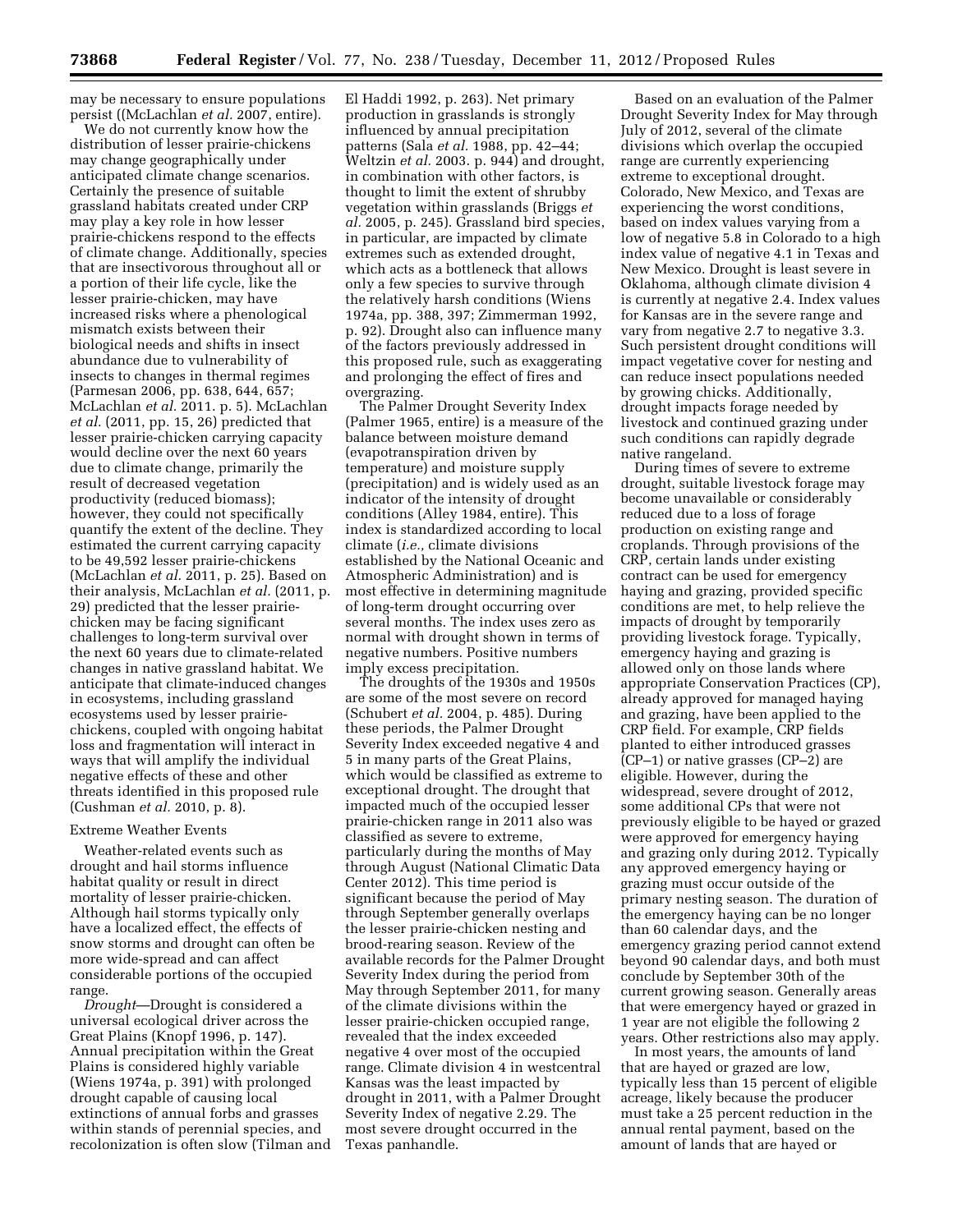grazed. However, during the 2011 drought, requests for emergency haying and grazing were larger than previously experienced. For example, in Oklahoma, more than 103,200 ha (255,000 ac) or roughly 30 percent of the available CRP lands statewide were utilized. Within those counties that encompass the occupied range, almost 55,400 ha (137,000 ac) or roughly 21 percent of the available CRP in those counties were hayed or grazed. In Kansas, there were almost 95,900 ha (237,000 ac) under contract for emergency haying or grazing within the occupied range. The number of contracts for emergency haying and grazing within occupied range is about 18 percent of the total number of contracts within occupied range. Within New Mexico in 2011, there were approximately 25,900 ha (64,100 ac) under contract for emergency grazing, 97 percent of which were in counties that are either entirely or partially within the historical range of the lesser prairie-chicken. Texas records do not differentiate between managed CRP grazing and haying and that conducted under emergency provisions. Within the historical range in 2011, some 65 counties had CRP areas that were either hayed or grazed. The average percent of areas used was 22 percent. Within the occupied counties, the average percent grazed was the same, 22 percent.

As of the close of July 2012, the entire occupied and historical range of the lesser prairie-chicken was classified as abnormally dry or worse (Farm Service Agency 2012, p. 14). The abnormally dry category roughly corresponds to a Palmer Drought Index of minus 1.0 to minus 1.9. Based on new provisions announced by USDA on July 23, 2012, the entire historical and currently occupied range of the lesser prairiechicken is eligible for emergency haying and grazing. Additionally, the reduction in the annual rental payment has been reduced from 25 percent to 10 percent. Although the actual extent of emergency haying and grazing that occurs will not be known until after September 30, 2012, we expect that the effect will be significant. The extent of emergency haying in the 2012 season and its impact on lesser prairie-chicken habitat will be analyzed as part of our final listing determination. In many instances, areas that were grazed or hayed under the emergency provisions of 2011 have not recovered due to the influence of the ongoing drought. Additionally, current provisions will allow additional fields to be eligible for emergency haying and grazing that have previously not been eligible, including

those classified as rare and declining habitat (CP–25). Conservation Practice 25 provides for very specific habitat components beneficial to groundnesting birds such as lesser prairiechickens. The overall extent of relief provided to landowners could result in more widespread implementation of the emergency provisions than has been observed in previous years. Widespread haying and grazing of CRP under drought conditions may compromise the ability of these grasslands to provide year-round escape cover and thermal cover during winter, at least until normal precipitation patterns return (see sections ''Summary of Recent and Ongoing Conservation Actions'' and ''Conservation Reserve Program'' for additional information related to CRP).

Although the lesser prairie-chicken has adapted to drought as a component of its environment, drought and the accompanying harsh, fluctuating conditions have influenced lesser prairie-chicken populations. Following extreme droughts of the 1930s and 1950s, lesser prairie-chicken population levels declined and a decrease in their overall range was observed (Lee 1950, p. 475; Schwilling 1955, pp. 5–6; Hamerstrom and Hamerstrom 1961, p. 289; Copelin 1963, p. 49; Crawford 1980, pp. 2–5; Massey 2001, pp. 5, 12; Hagen and Giessen 2005, unpaginated; Ligon 1953 *as cited in* New Mexico Lesser Prairie Chicken/Sand Dune Lizard Working Group 2005, p. 19). More recently, a reduction in lesser prairie-chicken population indices was documented after drought conditions in 2006 followed by severe winter conditions in 2006 and early 2007. For example, Rodgers (2007b, p. 3) stated that lesser prairie-chicken lek indices from surveys conducted in Hamilton County, Kansas, declined by nearly 70 percent from 2006 levels and were the lowest on record. In comparison to the 2011 drought, the Palmer Drought Severity Index for the May through September period in Kansas during the 2006 drought was minus 2.83 in climate division 4 and minus 1.51 in climate division 7. Based on the Palmer Drought Severity Index, drought conditions in 2011 were slightly worse than those observed in 2006.

Drought impacts the lesser prairiechicken through several mechanisms. Drought affects seasonal growth of vegetation necessary to provide suitable nesting and roosting cover, food, and opportunity for escape from predators (Copelin 1963, pp. 37, 42; Merchant 1982, pp. 19, 25, 51; Applegate and Riley 1998, p. 15; Peterson and Silvy 1994, p. 228; Morrow *et al.* 1996, pp. 596–597). Lesser prairie-chicken home

ranges will temporarily expand during drought years (Copelin 1963, p. 37; Merchant 1982, p. 39) to compensate for scarcity in available resources. During these periods, the adult birds expend more energy searching for food and tend to move into areas with limited cover in order to forage, leaving them more vulnerable to predation and heat stress (Merchant 1982, pp. 34–35; Flanders-Wanner *et al.* 2004, p. 31). Chick survival and recruitment may also be depressed by drought (Merchant 1982, pp. 43–48; Morrow 1986, p. 597; Giesen 1998, p. 11; Massey 2001, p. 12), which likely affects population trends more than annual changes in adult survival (Hagen 2003, pp. 176–177). Droughtinduced mechanisms affecting recruitment include decreased physiological condition of breeding females (Merchant 1982, p. 45); heat stress and water loss of chicks (Merchant 1982, p. 46); and effects to hatch success and juvenile survival due to changes in microclimate, temperature, and humidity (Patten *et al.*  2005a, pp. 1274–1275; Bell 2005, pp. 20–21; Boal *et al.* 2010, p. 11). Precipitation, or lack thereof, appears to affect lesser prairie-chicken adult population trends with a potential lag effect (Giesen 2000, p. 145). That is, rain in one year promotes more vegetative cover for eggs and chicks in the following year, which enhances their survival.

Although lesser prairie-chickens have persisted through droughts in the past, the effects of such droughts are exacerbated by 19th–21st century land use practices such as heavy grazing, overutilization, and land cultivation (Merchant 1982, p. 51; Hamerstrom and Hamerstrom 1961, pp. 288–289; Davis *et al.* 1979, p. 122; Taylor and Guthery 1980a, p. 2), which have altered and fragmented existing habitats. In past decades, fragmentation of lesser prairiechicken habitat likely was less extensive than current conditions, and connectivity between occupied habitats was more prevalent, allowing populations to recover more quickly. As lesser prairie-chicken populations decline and become more fragmented, their ability to rebound from prolonged drought is diminished. This reduced ability to recover from drought is particularly concerning given that future climate projections suggest that droughts will only become more severe. Projections based on an analysis using 19 different climate models revealed that southwestern North America, including the entire historical range of the lesser prairie-chicken, will consistently become drier throughout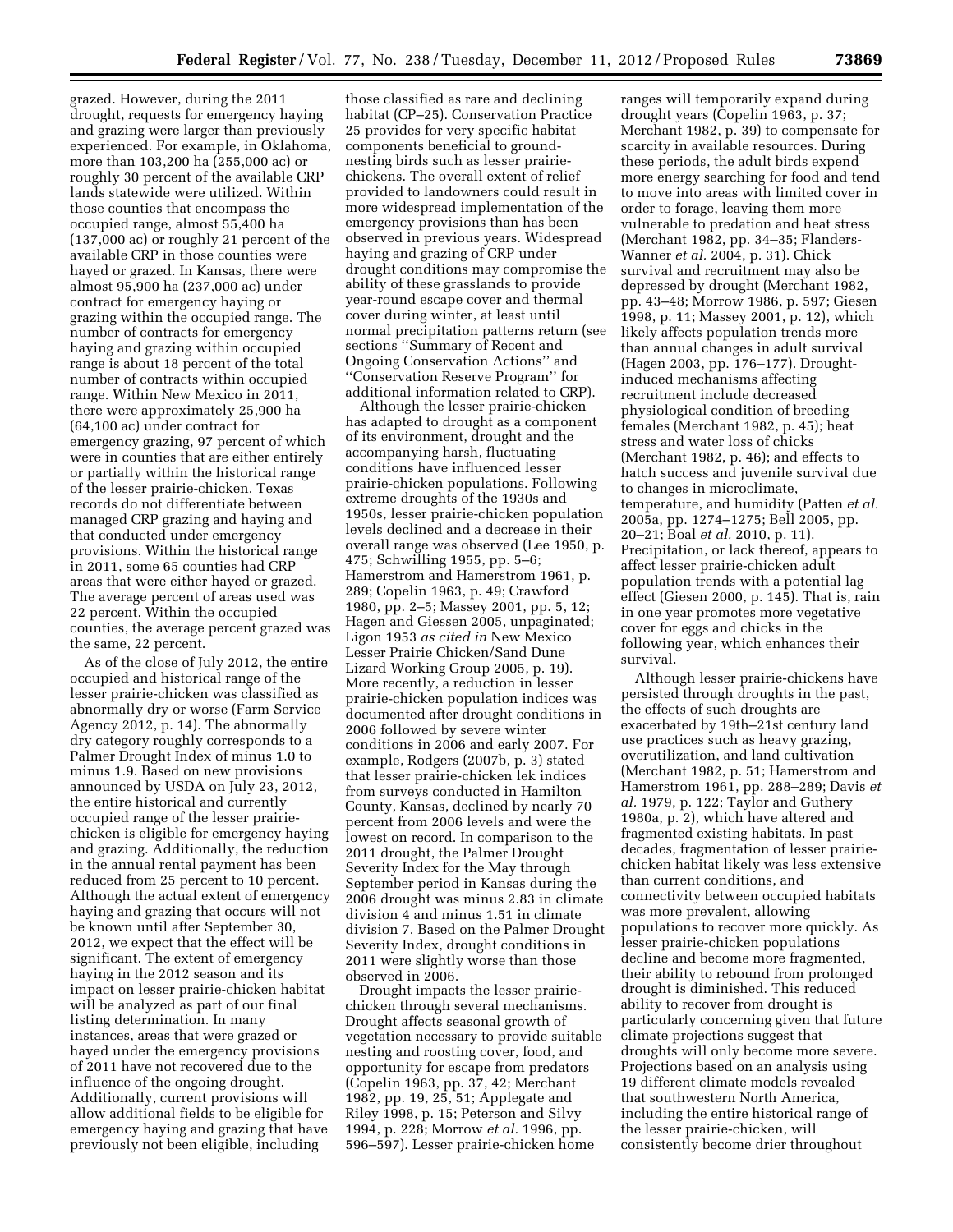the 21st century (Seager *et al.* 2007, p. 1181). Severe droughts should continue into the future, particularly during persistent La Nin˜ a events, but they are anticipated to be more severe than most droughts on record (Seager *et al.* 2007, pp. 1182–1183).

*Storms*—Very little published information is available on the effects of certain isolated weather events, like storms, on lesser prairie-chicken. However, hail storms are known to cause mortality of prairie grouse, particularly during the spring nesting season. Fleharty (1995, p. 241) provides an excerpt from the May 1879 Stockton News that describes a large hailstorm near Kirwin, Kansas, as responsible for killing prairie-chickens (likely greater prairie-chicken) and other birds by the hundreds. In May of 2008, a hailstorm was known to have killed six lesser prairie-chickens in New Mexico. Although such phenomena are undoubtedly rare, the effects can be significant, particularly if they occur during the nesting period. We are especially interested in documenting the occurrence and significance of such events on the lesser prairie-chicken.

A severe winter snowstorm in 2006, centered over southeastern Colorado, resulted in heavy snowfall, no cover, and little food in southern Kiowa, Prowers, and most of Baca Counties for over 60 days. The storm was so severe that more than 10,000 cattle died in Colorado alone from this event, in spite of the efforts of National Guard and other flight missions that used cargo planes and helicopters to drop hay to stranded cattle (Che *et al.* 2008, pp. 2, 6). Lesser prairie-chicken numbers in Colorado experienced a 75 percent decline from 2006 to 2007, from 296 birds observed to only 74. Active leks also declined from 34 leks in 2006 to 18 leks in 2007 (Verquer 2007, p. 2). Most strikingly, no active leks have been detected since 2007 in Kiowa County, which had six active leks in the several years prior to the storm. The impacts of the severe winter weather, coupled with drought conditions observed in 2006, probably account for the decline in the number of lesser prairie-chickens observed in 2007 in Colorado (Verquer 2007, pp. 2–3).

In summary, extreme weather events can have a significant impact on individual populations of lesser prairiechickens. These impacts are especially significant in considering the status of the species as a whole if the impacted population is isolated from individuals in other nearby populations that may be capable of recolonizing or supplementing the impacted population.

## *Wind Power and Energy Transmission Operation and Development*

Wind power is a form of renewable energy that is increasingly being used to meet electricity demands in the United States. The U.S. Energy Information Administration has estimated that the demand for electricity in the United States will grow by 39 percent between 2005 and 2030 (U.S. Department of Energy (DOE) 2008, p. 1). Wind energy, under one scenario, would provide 20 percent of the United States' estimated electricity needs by 2030 and require at least 250 gigawatts of additional landbased wind power capacity to achieve predicted levels (DOE 2008, pp. 1, 7, 10). The forecasted increase in production would require some 125,000 turbines based on the existing technology and equipment in use and assuming a turbine has a generating capacity of 2 megawatts (MW). Achieving these levels also would require expansion of the current electrical transmission system. Financial incentives, including grants and tax relief, are available to help encourage development of renewable energy sources.

Wind farm development begins with site monitoring and collection of meteorological data to characterize the available wind regime. Turbines are installed after the meteorological data indicate appropriate siting and spacing. The tubular towers of most commercial, utility-scale onshore wind turbines are between 65 m (213 ft) and 100 m (328 ft) tall. The most common system uses three rotor blades and can have a diameter of as much as 100 m (328 ft). The total height of the system is measured when a turbine blade is in the 12 o'clock position and will vary depending on the length of the blade. With blades in place, a typical system will easily exceed 100 m (328 ft) in height. A wind farm will vary in size depending on the size of the turbines and amount of land available. Typical wind farm arrays consist of 30 to 150 towers each supporting a single turbine. The individual permanent footprint of a single turbine unit, about 0.3 to 0.4 ha (0.75 to 1 ac), is relatively small in comparison with the overall footprint of the entire array (DOE 2008, pp. 110– 111). Spacing between each turbine is usually 5 to 10 rotor diameters to avoid interference between turbines. Roads are necessary to access the turbine sites for installation and maintenance. One or more substations, where the generated electricity is collected and transmitted, also may be built depending on the size of the wind farm. The service life of a

single turbine is at least 20 years (DOE 2008, p. 16).

Siting of commercially viable wind energy developments is largely based on wind intensity and consistency, and requires the ability to transmit generated power to the users. Any discussion of the effects of wind energy development on the lesser prairie-chicken also must take into consideration the influence of the transmission lines critical to distribution of the energy generated by wind turbines. Transmission lines can traverse long distances across the landscape and can be both above ground and underground. Most of the impacts associated with transmission lines are with the aboveground systems. Support structures vary in height depending on the size of the line. Most high-voltage powerline towers are 30 to 38 m (98 to 125 ft) high but can be higher if the need arises. Local distribution lines are usually much shorter in height but can still contribute to fragmentation of the landscape. Financial investment in the transmission of electrical power has been steadily climbing since the late 1990s and includes not only the cost of maintaining the existing system but also includes costs associated with increasing reliability and development of new transmission lines (DOE 2008, p. 94). Manville (2005, p. 1052) reported that there are at least 804,500 km (500,000 mi) of transmission lines (lines carrying greater than 115 kilovolts (kV)) within the United States. Recent transmission-related activities within the historical range include the creation of Competitive Renewable Energy Zones in Texas and the ''X plan'' under consideration by the Southwest Power Pool.

All 5 lesser prairie-chicken States are within the top 12 States nationally for potential wind capacity, with Texas ranking second for potential wind energy capacity and Kansas ranking third (American Wind Energy Association 2012b, entire). The potential for wind development within the historical range of the lesser prairiechicken is apparent from the wind potential estimates developed by the DOE's National Renewable Energy Laboratory and AWS Truewind. These estimates present the predicted mean annual wind speeds at a height of 80 m (262 ft). Areas with an average wind speed of 6.5 m/s (21.3 ft/s) and greater at a height of 80 m (262 ft) are generally considered to have a suitable wind resource for development. All of the historical and current range of the lesser prairie-chicken occurs in areas determined to have 6.5 m/s (21.3 ft/s) or higher average windspeed (DOE National Renewable Energy Laboratory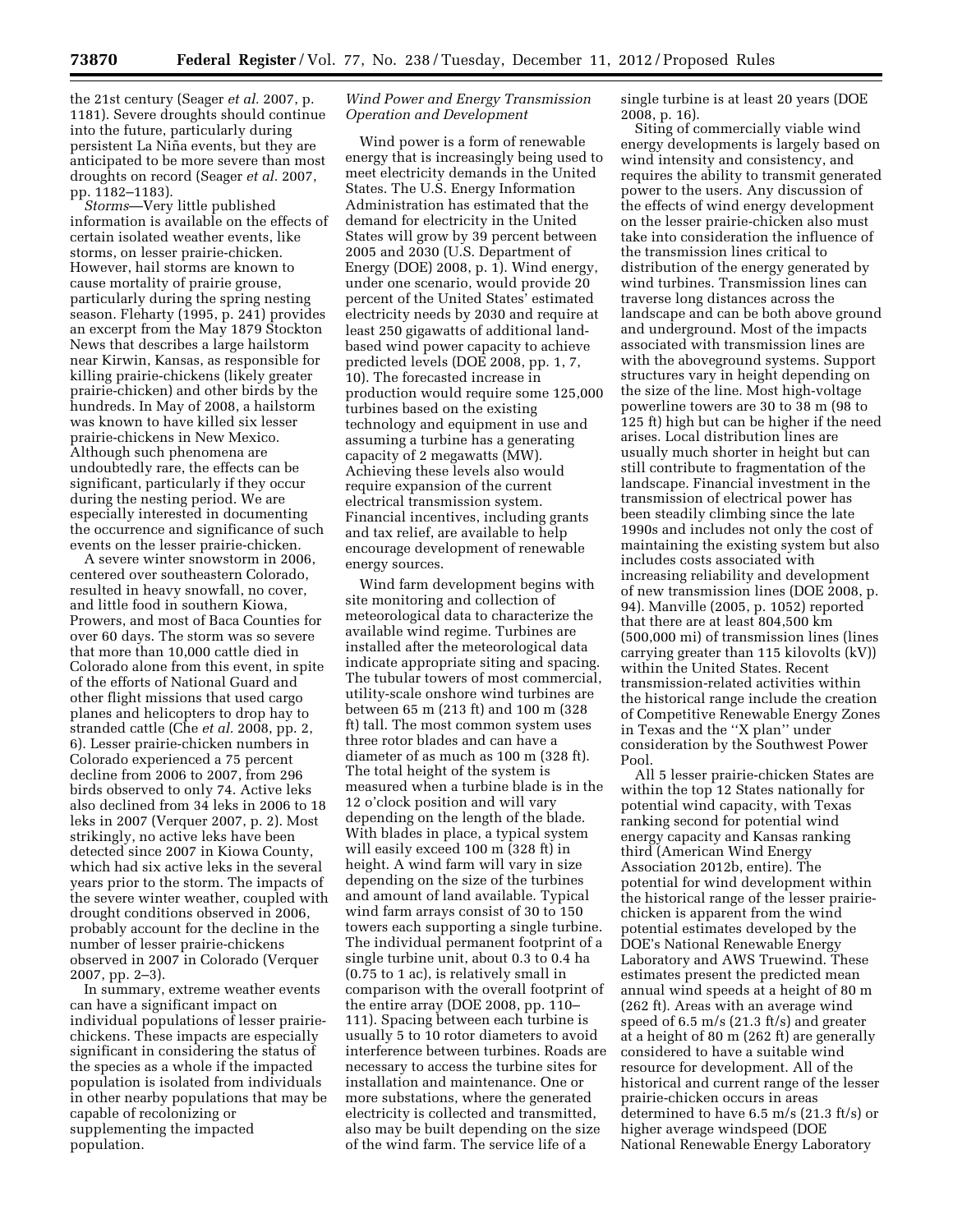2010b, p. 1). The vast majority of the occupied range lies within areas of 7.5 m/s (24.6 ft/s) or higher windspeeds.

Wind energy developments already exist within the historical range of the lesser prairie-chicken, some of which have impacted occupied habitat. The 5 lesser prairie-chicken States are all within the top 20 States nationally for installed wind capacity (American Wind Energy Association 2012a, p. 6). By the close of 1999, the installed capacity, in MW, of wind power facilities within the five lesser prairiechicken States was 209 MW; the majority, 184 MW, was provided by the State of Texas (DOE National Renewable Energy Laboratory 2010a, p. 1). At the close of the first quarter of 2012, the installed capacity within the five lesser prairie-chicken States had grown to 16,516 MW (American Wind Energy Association 2012a, p. 7). Although not all of this installed capacity is located within the historical range of the lesser prairie-chicken, and includes offshore wind projects in Texas, there is considerable overlap between the historical range and those areas having good to excellent wind potential, as determined by the DOE's National Renewable Energy Laboratory (DOE National Renewable Energy Laboratory 2010b, p. 1). Areas having good to excellent wind potential represent the highest priority sites for wind power development.

Within the estimated occupied range in Colorado, existing wind projects are located in Baca, Bent, and Prowers Counties. Colorado's installed wind capacity grew by 39 percent in 2011 (American Wind Energy Association 2012b, entire). In Kansas, Barber, Ford, Gray, Kiowa, and Wichita Counties have existing wind projects. Kansas is expected to double their existing capacity in 2012 and leads the United States with the most wind power under construction (American Wind Energy Association 2012b, entire). Curry, Roosevelt, and Quay Counties in the New Mexico portion of the estimated occupied range currently have operating wind projects. There are some 14,136 MW (roughly 5,654 2.5 MW turbines) in the queue awaiting construction (American Wind Energy Association 2012b, entire). In Oklahoma, Custer, Dewey, Harper, Roger Mills, and Woodward Counties have existing wind farms. Some 393 MW are under construction and there is another 14,667 MW in the queue awaiting construction. In Texas, no wind farms have been constructed within the currently occupied counties (American Wind Energy Association 2012b, entire).

Most published literature on the effects of wind development on birds focuses on the risks of collision with towers or turbine blades. Until recently, there was very little published research specific to the effects of wind turbines and transmission lines on prairie grouse and much of that focuses on avoidance of the infrastructure associated with renewable energy development (see previous discussion on vertical structures in the ''Causes of Habitat Fragmentation Within Lesser Prairie-Chicken Range'' section above and discussion that follows). We suspect that many wind power facilities are not monitored consistently enough to detect collision mortalities and the observed avoidance of and displacement influenced by the vertical infrastructure observed in prairie grouse likely minimizes the opportunity for such collisions to occur. However, Vodenal *et al.* (2011, unpaginated) has observed both greater prairie-chickens and plains sharp-tailed grouse (*Tympanuchus phasianellus jamesi*) lekking near the Ainsworth Wind Energy Facility in Nebraska since 2006. The average distance of the observed display grounds to the nearest wind turbine tower was 1,430 m (4,689 ft) for greater prairie-chickens and 1,178 m (3,864 ft) for sharp-tailed grouse.

While both lesser and greater prairiechickens appear to be more tolerant of these structures than some other species of prairie grouse, Hagen (2004, p. 101) cautions that occurrence near these structures may be due to strong site fidelity or continued use of suitable habitat remnants and that these populations actually may not be able to sustain themselves without immigration from surrounding populations (*i.e.,*  population sink).

Currently, we have no documentation of any collision-related mortality in wind farms for lesser prairie-chickens. Similarly, no deaths of gallinaceous birds (upland game birds) were reported in a comprehensive review of avian collisions and wind farms in the United States; the authors hypothesized that the average tower height and flight height of grouse minimized the risk of collision (Erickson *et al.* 2001, pp. 8, 11, 14, 15). However, Johnson and Erickson (2011, p. 17) monitored commercial scale wind farms in the Columbia Plateau of Washington and Oregon and observed that about 13 percent of the observed collision mortalities were nonnative upland game birds: Ring-necked pheasant, gray partridge (*Perdix perdix*), and chukar (*Alectoris chukar*). Although the risk of collision with individual wind turbines appears low, commercial wind energy developments can directly

alter existing habitat, contribute to habitat and population fragmentation, and cause more subtle alterations that influence how species use habitats in proximity to these developments (National Research Council 2007, pp. 72–84).

Electrical transmission lines can directly affect prairie grouse by posing a collision hazard (Leopold 1933, p. 353; Connelly *et al.* 2000, p. 974; Patten *et al.* 2005b, pp. 240, 242) and can indirectly lead to decreased lek recruitment, increased predation, and facilitate invasion by nonnative plants. The physical footprint of the actual project is typically much smaller than the actual impact of the transmission line itself. Lesser prairie-chickens exhibit strong avoidance of tall vertical features such as utility transmission lines (Pitman *et al.* 2005, pp. 1267– 1268). In typical lesser prairie-chicken habitat where vegetation is low and the terrain is relatively flat, power lines and power poles provide attractive hunting, loafing, and roosting perches for many species of raptors (Steenhof *et al.* 1993, p. 27). The elevated advantage of transmission lines and power poles serve to increase a raptor's range of vision, allow for greater speed during attacks on prey, and serve as territorial markers. Raptors actively seek out power lines and poles in extensive grassland areas where natural perches are limited. While the effect of this predation on lesser prairie-chickens undoubtedly depends on raptor densities, as the number of perches or nesting features increase, the impact of avian predation will increase. Additional discussion concerning the influence of vertical structures on predation of lesser prairie-chickens can be found in the ''Causes of Habitat Fragmentation Within Lesser Prairie-Chicken Range'' section above, and additional information on predation is provided in a separate discussion under *''Predation''* below.

Transmission lines, particularly due to their length, can be a significant barrier to dispersal of prairie grouse, disrupting movements to feeding, breeding, and roosting areas. Both lesser and greater prairie-chickens avoided otherwise suitable habitat near transmission lines and crossed these power lines much less often than nearby roads, suggesting that power lines are a particularly strong barrier to movement (Pruett *et al.* 2009a, pp. 1255–1257). Because lesser prairie-chickens avoid tall vertical structures like transmission lines and because transmission lines can increase predation rates, leks located in the vicinity of these structures may see reduced recruitment of new males to the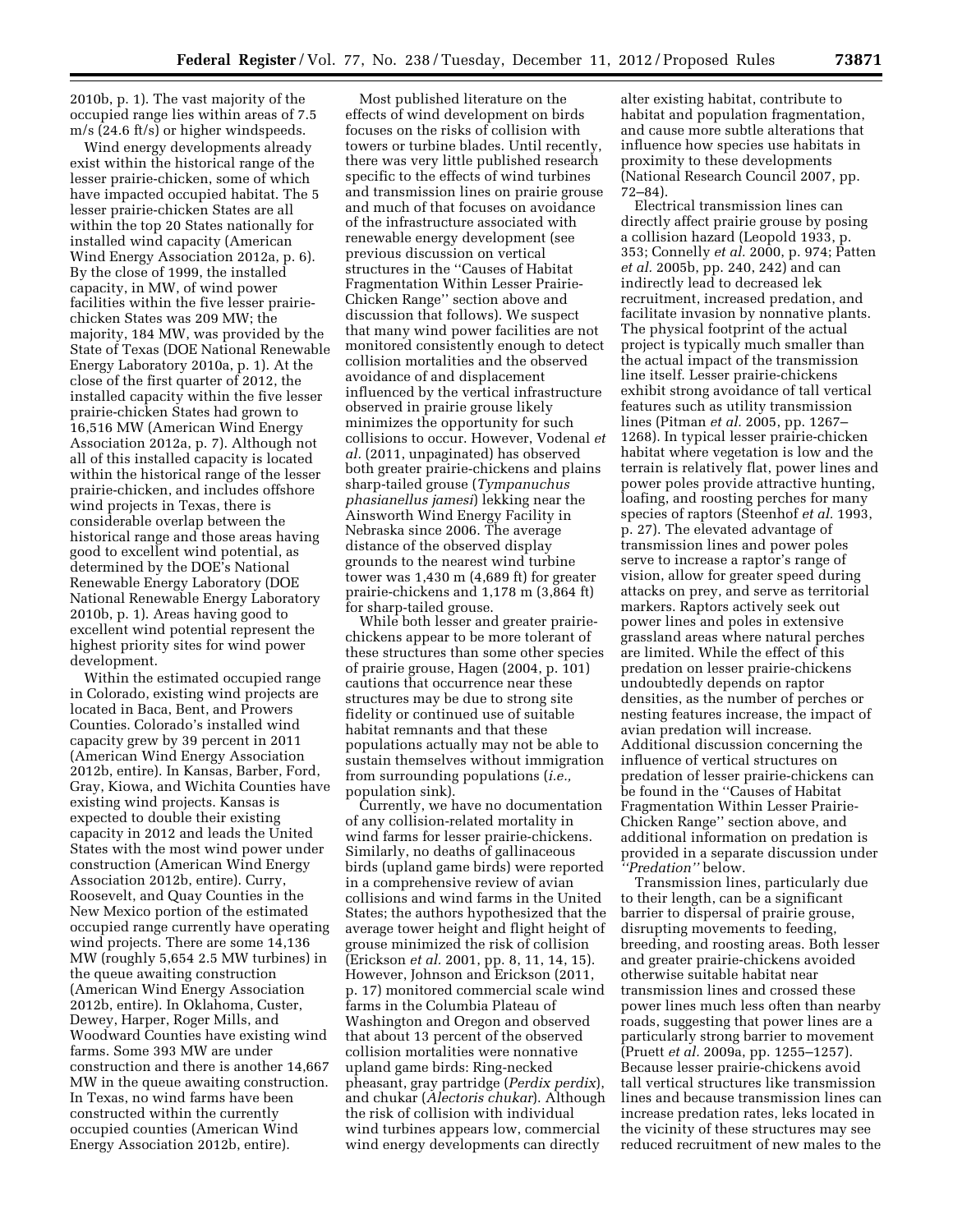lek (Braun *et al.* 2002, pp. 339–340, 343–344). Lacking recruitment, leks may disappear as the number of older males decline due to death or emigration. Linear corridors such as road networks, pipelines, and transmission line rightsof-way can create soil conditions conducive to the spread of invasive plant species, at least in semiarid sagebrush habitats (Knick *et al.* 2003, p. 619; Gelbard and Belnap 2003, pp. 424– 425), but the scope of this impact within the range of the lesser prairie-chicken is unknown. Spread of invasive plants is most critical where established populations of invasive plants begin invading areas of native grassland vegetation.

Electromagnetic fields associated with transmission lines alter the behavior, physiology, endocrine systems, and immune function in birds, with negative consequences on reproduction and development (Fernie and Reynolds 2005, p. 135). Birds are diverse in their sensitivities to electromagnetic field exposure with domestic chickens known to be very sensitive. Although many raptor species are less affected by these fields (Fernie and Reynolds 2005, p. 135), no specific studies have been conducted on lesser prairie-chickens. However electromagnetic fields associated with powerlines and telecommunication towers may explain, at least in part, avoidance of such structures by sage grouse (Wisdom *et al.*  2011, pp. 467–468).

Identification of the actual number of proposed wind energy projects that will be built in any future timeframe is difficult to accurately discern. An analysis of the Federal Aviation Administration's obstacle database provides some insight into the number of existing and proposed wind generation towers. The Federal Aviation Administration is responsible for ensuring wind towers and other vertical structures are constructed in a manner that ensures the safety and efficient use of the navigable airspace. In accomplishing this mission, they evaluate applications submitted by the party responsible for the proposed construction and alteration of these structures. Included in the application is information on the precise location of the proposed structure. This information can be used, in conjunction with other databases, to determine the number of existing and proposed wind generation towers within the historical and occupied range of the lesser prairiechicken. Analysis of this information, as available in April 2010, reveals that 6,279 constructed towers are within the historical range of the lesser prairiechicken. Some 8,501 towers have been

approved for construction, and another 1,693 towers were pending approval within the historical range of the lesser prairie-chicken. While not all of these structures are wind generation towers, the vast majority are. Other structures included within the database are radio, meteorological, telecommunication, and similar types of towers.

A similar analysis was conducted on lesser prairie-chicken occupied range. As of April 2010, the occupied range included 173 towers. Some 1,950 towers had been approved for construction, and another 250 towers were awaiting approval. In January of 2012, the Federal Aviation Administration's obstacle database showed that there are some 405 existing wind turbines in or within 1.6 km (1 mi) of the estimated occupied range. In March of 2012, there were 4,887 wind turbines awaiting construction, based on this database. Additionally, the Southwest Power Pool provides public access to its Generation Interconnection Queue (*[https://](https://studies.spp.org/GenInterHomePage.cfm)  [studies.spp.org/](https://studies.spp.org/GenInterHomePage.cfm)* 

*[GenInterHomePage.cfm](https://studies.spp.org/GenInterHomePage.cfm)*), which provides all of the active requests for connection from new energy generation sources requiring Southwest Power Pool approval prior to connecting with the transmission grid. The Southwest Power Pool is a regional transmission organization which overlaps all or portions of nine States and functions to ensure reliable supplies of power, adequate transmission infrastructure, and competitive wholesale prices of electricity exist. In 2010, within the Southwest Power Pool portion of Kansas, New Mexico, Oklahoma, and Texas, there were 177 wind generation interconnection study requests totaling 31,883 MW awaiting approval. A maximum development scenario, assuming all of these projects are built and they install all 2.3 MW wind turbines, would result in approximately 13,862 wind turbines being erected in these four States.

The possible scope of this anticipated wind energy development on the status of the lesser prairie-chicken can readily be seen in Oklahoma where the locations of many of the current and historically occupied leks are known. Most remaining large tracts of untilled native rangeland, and hence lesser prairie-chicken habitat, occur on topographic ridges. Leks, the traditional mating grounds of prairie grouse, are consistently located on elevated grassland sites with few vertical obstructions (Flock 2002, p. 35). Because of the increased elevation, these ridges also are prime sites for wind turbine development. In cooperation with ODWC, Service

personnel in 2005 quantified the potential degree of wind energy development in relation to existing populations of lesser prairie-chicken in Oklahoma. Using ArcView mapping software, all active and historical lesser prairie-chicken lek locations in Oklahoma, as of the mid 1990s (n = 96), and the current occupied range, were compared with the Oklahoma Neural Net Wind Power Development Potential Model map created by the Oklahoma Wind Power Assessment project. The mapping analysis revealed that 35 percent of the recently occupied range in Oklahoma is within areas designated by the Oklahoma Wind Power Assessment as ''excellent'' for wind energy development. When both the "excellent" and "good" wind energy development classes are combined, some 55 percent of the lesser prairiechicken's occupied range in Oklahoma lies within those two classes.

When leks were examined, the same analysis revealed a nearly complete overlap on all known active and historical lek locations, based on the known active leks during the mid 1990s. Roughly 91 percent of the known lesser prairie-chicken lek sites in Oklahoma are within 8 km (5 mi) of land classified as ''excellent'' for wind development (O'Meilia 2005). Over half (53 percent) of all known lek sites in Oklahoma occur within 1.6 km (1 mi) of lands classified as ''excellent'' for commercial wind energy development. This second metric is particularly relevant given the average home range for a lesser prairiechicken is about 10 sq km (4 sq mi) and that a majority of lesser prairie-chicken nesting generally occurs, on average, within 3.4 km (2.1 mi) of active leks (Hagen and Giesen 2005, p. 2). Using Robel's (2002) estimate derived for the greater prairie-chicken of the zone of avoidance for a single commercial-scale wind turbine (1.6 km or 1 mi), development of commercial wind farms likely will have a significant adverse influence on reproduction of the lesser prairie-chicken, provided lesser prairiechickens avoid nesting within 1.6 km (1 mi) of each turbine.

Unfortunately, similar analyses are not available for the other States due to a lack of comparable information on the location of lek sites. Considering western Kansas currently supports the largest number and distribution of lesser prairie-chickens of all five States, the influence of wind energy development on the lesser prairie-chicken in Kansas would likely be just as significant. In 2006, the Governor of Kansas initiated the Governor's 2015 Renewable Energy Challenge, an objective of which is to have 1,000 MW of renewable energy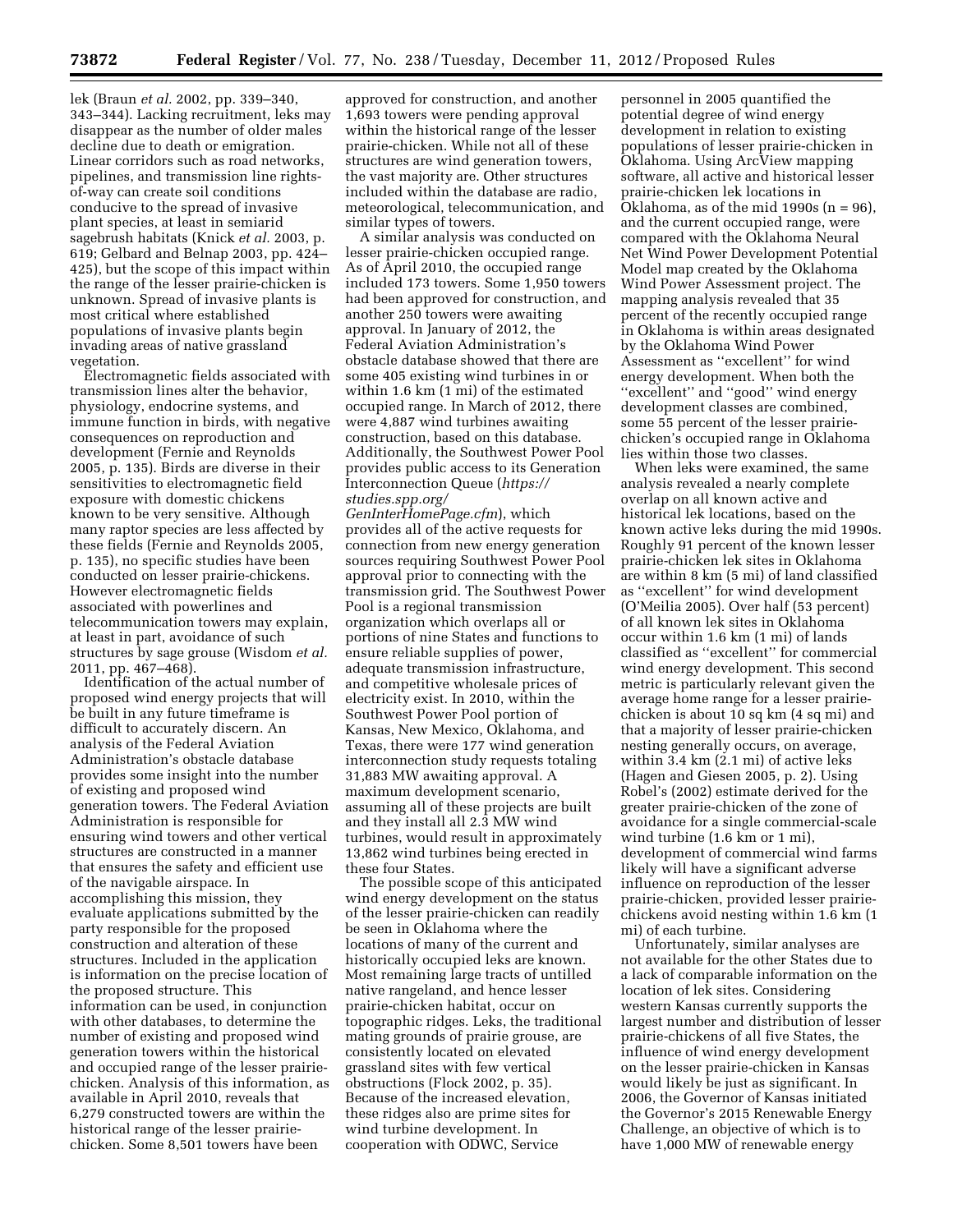capacity in Kansas by 2015 (Cita *et al.*  2008, p. 1). A cost-benefit study (Cita *et al.* 2008, Appendix B) found that wind power was the most likely and most cost effective form of renewable energy resource for Kansas. Modestly assuming an average of 2 MW per turbine—most commercial scale turbines are between 1.5 and 2.5 MW—some 500 turbines would be erected in Kansas if this goal is to be met.

While not all of those turbines would be placed in occupied habitat, and some overlap in avoidance would occur if turbines were oriented in a typical wind farm array, the potential impact could be significant. First, the best wind potential in Kansas occurs in the western two-thirds of the State and largely overlaps the currently occupied lesser prairie-chicken range (DOE, National Renewable energy Laboratory 2010b, p. 1). Additionally, Kansas has a voluntary moratorium on the development of wind power in the Flint Hills of eastern Kansas, which likely will shift the focus of development into the central and western portions of the State. Taking these two factors into consideration, construction of much of the new wind power anticipated in the Governor's 2015 Renewable Energy Challenge likely would occur in the western two-thirds of Kansas. If we assume that even one-half of the estimated 500 turbines are placed in lesser prairie-chicken range, 250 turbines would individually impact over 101,000 ha (250,000 ac), based on an avoidance distance of 1.6 km (1 mi). The habitat loss resulting from the above scenario would further reduce the extent of large, unfragmented parcels and influence connectivity between remaining occupied blocks of habitat, reducing the amount of suitable habitat available to the lesser prairie-chicken. Consequently, siting of wind energy arrays and associated facilities, including electrical transmission lines, appears to be a serious threat to lesser prairie-chickens in western Kansas within the near future (Rodgers 2007a).

In Colorado, the DOE, National Renewable Energy Laboratory (2010b, p. 1) rated the southeastern corner of Colorado as having good wind resources, the largest area of Colorado with that ranking. The area almost completely overlaps the currently occupied range of the lesser prairiechicken in Colorado. The CPW reported that commercial wind development is occurring in Colorado, but that most of the effort is currently centered north of the occupied range of lesser prairiechicken in southeastern Colorado.

Wind energy development in New Mexico is a lower priority than in other

States within the range of the lesser prairie-chicken. In New Mexico, the suitability for wind energy development in the currently occupied range of the lesser prairie-chicken is only rated as fair (DOE, National Renewable Energy Laboratory 2010b, p. 1). However, some parts of northeastern New Mexico within lesser prairie-chicken historical range have been rated as excellent. Northeastern New Mexico is important to lesser prairie-chicken conservation because this area is vital to efforts to reestablish or reconnect the New Mexico lesser prairie-chicken population to those in Colorado and the Texas panhandle.

In Texas, the Public Utility Commission recently directed the Electric Reliability Council of Texas (ERCOT) to develop transmission plans for wind capacity to accommodate between 10,000 and 25,000 MW of power (American Wind Energy Association 2007b, pp. 2–3). ERCOT is a regional transmission organization with jurisdiction over most of Texas. The remainder of Texas, largely the Texas panhandle, lies within the jurisdiction of the Southwest Power Pool. A recent assessment from ERCOT identified more than 130,000 MW of high-quality wind sites in Texas, more electricity than the entire State currently uses. The establishment of Competitive Renewable Energy Zones by ERCOT within the State of Texas will facilitate wind energy development throughout western Texas. The top four Competitive Renewable Energy Zones, based on the development priority of each zones are located within occupied and historical lesser prairie-chicken habitat in the Texas panhandle. There is a high level of overlap between lesser prairie-chicken currently occupied range in Texas and the Competitive Renewable Energy Zones, which are designated for future wind energy development in the Texas panhandle.

Wind energy and associated transmission line development in the Texas panhandle and portions of west Texas represent a threat to extant lesser prairie-chicken populations in the State. Once established, wind farms and associated transmission features would severely hamper future efforts to restore population connectivity and gene flow (transfer of genetic information from one population to another) between existing populations that are currently separated by incompatible land uses in the Texas panhandle.

Development of high-capacity transmission lines is critical to the development of the anticipated wind energy resources in ensuring that the generated power can be delivered to the

consumer. According to ERCOT (American Wind Energy Association 2007a, p. 9), every \$1 billion invested in new transmission capacity enables the construction of \$6 billion of new wind farms. We estimate, based on a spatial analysis prepared by The Nature Conservancy under their license agreement with Ventyx Energy Corporation, that there are some 35,220 km (21,885 mi) of transmission lines, having a capacity of 69 kilovolts (kV) or larger, in service within the historical range of the lesser prairie-chicken. Within the estimated currently occupied range, this analysis estimated that about 3,610 km (2,243 mi) of transmission lines with a capacity of 69kV and larger are currently in service. Within the currently occupied range, this same analysis revealed that an additional 856 km (532 mi) of 69kV or higher transmission line is anticipated to be in service within the near future.

The Southwest Power Pool has information about several proposed electric transmission line upgrades. This organization identified approximately 423 km (263 mi) of proposed new transmission lines, commonly referred to as the ''X Plan'', that were being evaluated during the transmission planning process. Transmission planning continues to move forward, and numerous alternatives are being evaluated, many of which will connect transmission capacity throughout all or portions of occupied lesser prairiechicken range and serve to catalyze extensive wind energy development throughout much of the remaining occupied lesser prairie-chicken range in Kansas, Oklahoma, and Texas. Additionally, Clean Line Energy is planning to build a major direct current transmission line that would originate within the western portion of the Oklahoma panhandle, travel the length of the panhandle region, and then drop south to near Woodward, Oklahoma, before continuing eastward across Oklahoma and Arkansas.

A similar direct current transmission line, known as the Grain Belt Express, is planned for Kansas. The line would originate in west-central Kansas and continue to its endpoint in the upper Midwestern United States. Very little opportunity to interconnect with these lines exists due to the anticipated high cost associated with development of an appropriate interconnecting substation. Consequently, most of the anticipated wind power that will be transmitted across the Oklahoma and Kansas projects likely will occur near the western terminals associated with these two lines. Assuming a fairly realistic build-out scenario for these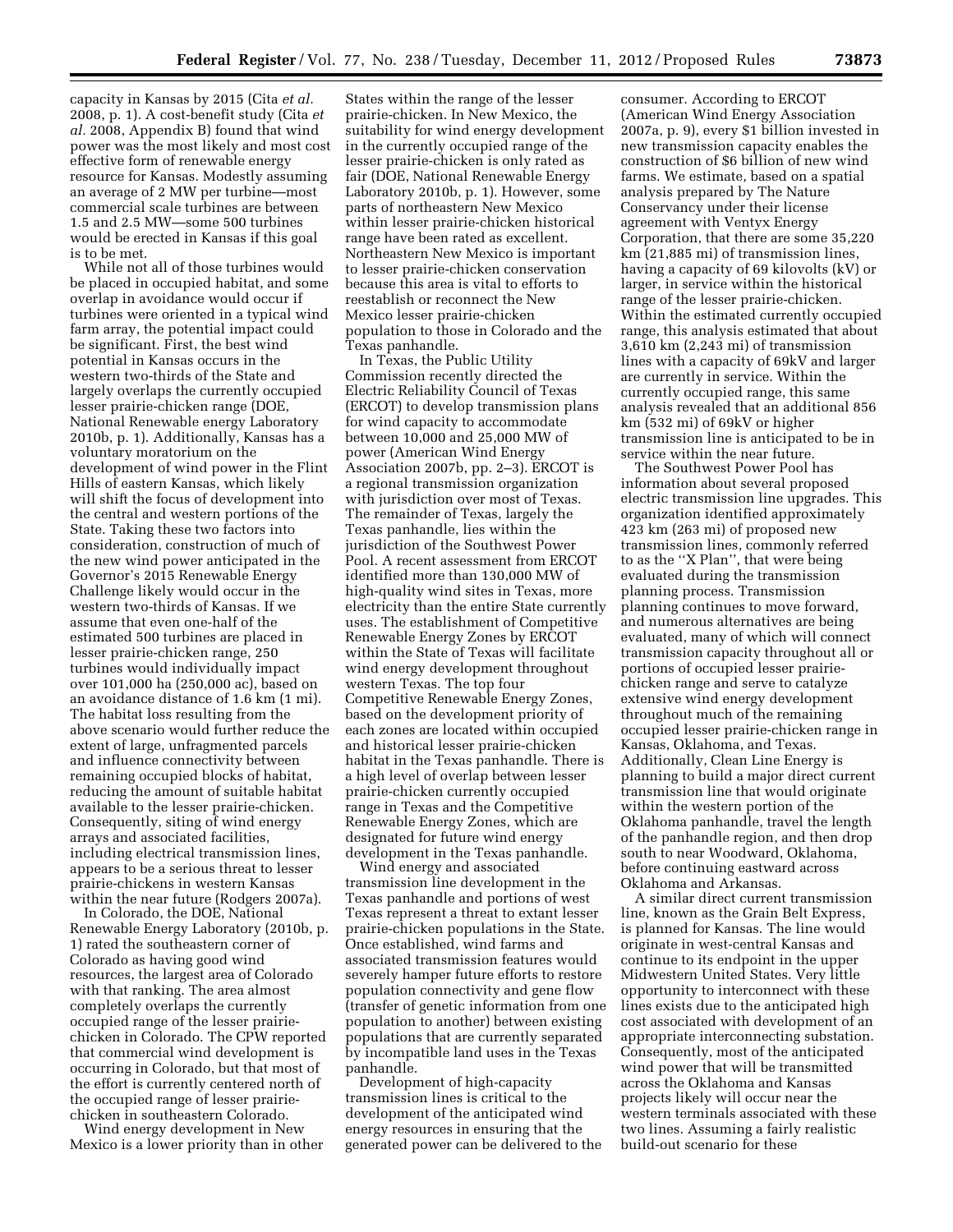transmission lines, in which wind power projects would most likely be constructed within 170 km (105 mi) of the western end points of each line, would place most of the estimated occupied range in Colorado, Kansas, Oklahoma, and northeast Texas within the anticipated development zone. Although both of these projects are still relatively early in the planning process, and the specific environmental impacts have yet to be determined, a reasonably likely wind power development scenario would place much of the occupied range at risk of development.

In summary, wind energy and associated infrastructure development is occurring now and is expected to continue into the foreseeable future within occupied portions of lesser prairie-chicken habitat. Proposed transmission line improvements will serve to facilitate further development of additional wind energy resources. Future wind energy developments, based on the known locations of areas with excellent to good wind energy development potential, likely will have substantial overlap with known lesser prairie-chicken populations. There is little published information on the specific effects of wind power development on lesser prairie-chickens. Most published reports on the effects of wind power development on birds focus on the risks of collision with towers or turbine blades. However, we do not expect that significant numbers of collisions with spinning blades would be likely to occur due to avoidance of the wind towers and associated transmission lines by lesser prairiechickens. The most significant impact of wind energy development on lesser prairie-chickens is caused by the presence of vertical structures (turbine towers and transmission lines) within suitable habitat. Avoidance of these vertical structures by lesser prairiechickens can be as much as 1.6 km (1 mi), resulting in large areas (814 ha (2,011 ac) for a single turbine) of unsuitable habitat relative to the overall footprint of a single turbine. Where such development has occurred or is likely to occur, these areas are no longer suitable for lesser prairie-chicken even though many of the typical habitat components used by lesser prairie-chicken remain. Therefore, considering the scale of current and future wind development that is likely within the range of the lesser prairie-chicken and the significant avoidance response of the species to these developments, we conclude that wind energy development is a threat to the species, especially

when considered in combination with other habitat fragmenting activities.

## *Roads and Other Similar Linear Features*

Similar to transmission lines, roads are a linear feature on the landscape that can contribute to loss and fragmentation of suitable habitat, and can fragment populations as a result of behavioral avoidance. The observed behavioral avoidance associated with roads is likely due to noise, visual disturbance, and increased predator movements paralleling roads. For example, roads are known to contribute to lek abandonment when they disrupt the important habitat features associated with lek sites (Crawford and Bolen 1976b, p. 239). The presence of roads allows human encroachment into habitats used by lesser prairie-chickens, further causing fragmentation of suitable habitat patches. Some mammalian species known to prey on lesser prairiechickens, such as red fox, raccoons, and striped skunks, have greatly increased their distribution by dispersing along roads (Forman and Alexander 1998, p. 212; Forman 2000, p. 33; Frey and Conover 2006, pp. 1114–1115).

Traffic noise from roads may indirectly impact lesser prairiechickens. Because lesser prairiechickens depend on acoustical signals to attract females to leks, noise from roads, oil and gas development, wind turbines, and similar human activity may interfere with mating displays, influencing female attendance at lek sites and causing young males not to be drawn to the leks. Within a relatively short period, leks can become inactive due to a lack of recruitment of new males to the display grounds.

Roads also may influence lesser prairie-chicken dispersal, likely dependent upon the volume of traffic, and thus disturbance, associated with the road. However, roads likely do not constitute a significant barrier to dispersal. Lesser prairie-chickens have been shown to avoid areas of suitable habitat near larger, multiple-lane, paved roads (Pruett *et al.* 2009a, pp. 1256, 1258). Generally, roads were between 4.1 and 5.3 times less likely to occur in areas used by lesser prairie-chickens than areas that were not used and can influence habitat and nest site selection (Hagen *et al.* 2011, pp. 68, 71–72). Lesser prairie-chickens are thought to avoid major roads due to disturbance caused by traffic volume and, perhaps behaviorally, to avoid exposure to predators that may use roads as travel corridors. Similar behavior has been documented in sage grouse (Oyler-McCance *et al.* 2001, p. 330). When

factors believed to have contributed to extirpation of sage grouse were examined, Wisdom *et al.* (2011, p. 467) found that extirpated range contained almost 27 times the human density, was 60 percent closer to highways, and had 25 percent higher density of roads, in contrast to occupied range.

Roads also can cause direct mortality due to collisions with automobiles and possibly increased predation. Although individual mortality resulting from collisions with moving vehicles does occur, the mortalities typically are not monitored or recorded. Therefore we cannot determine the importance of direct mortality from roads on lesser prairie-chicken populations.

Using the data layers provided in StreetMap USA, a product of ESRI Corporation and intended for use with ArcGIS, we can estimate the scope of the impact of roads on lesser prairiechickens. Within the entire historical range, there are 622,061 km (386,581 mi) of roads. This figure includes major Federal and state highways as well as county highways and smaller roads. Within the currently occupied range, some 81,874 km (50,874 mi) of roads have been constructed. While we don't anticipate significant expansion of the number of existing roads, these roads have already contributed to significant habitat fragmentation within the historical and occupied range of the lesser prairie-chicken. This fragmentation in combination with other causes described in this document further reduces the habitat available to support lesser prairie-chicken populations. The resultant fragmentation is detrimental to lesser prairie-chickens because they rely on large, expansive areas of contiguous rangeland and grassland to complete their life cycle.

In summary, roads occur throughout the range of the lesser prairie-chicken and contribute to the threat of cumulative habitat fragmentation to the species.

#### *Petroleum Production*

Petroleum production, primarily oil and gas development, is occurring over much of the historical and current range of the lesser prairie-chicken. Oil and gas development involves activities such as surface exploration, exploratory drilling, field development, and facility construction. Ancillary facilities can include compressor stations, pumping stations, and electrical generators. Activities such as well pad construction, seismic surveys, access road development, power line construction, and pipeline corridors can directly impact lesser prairie-chicken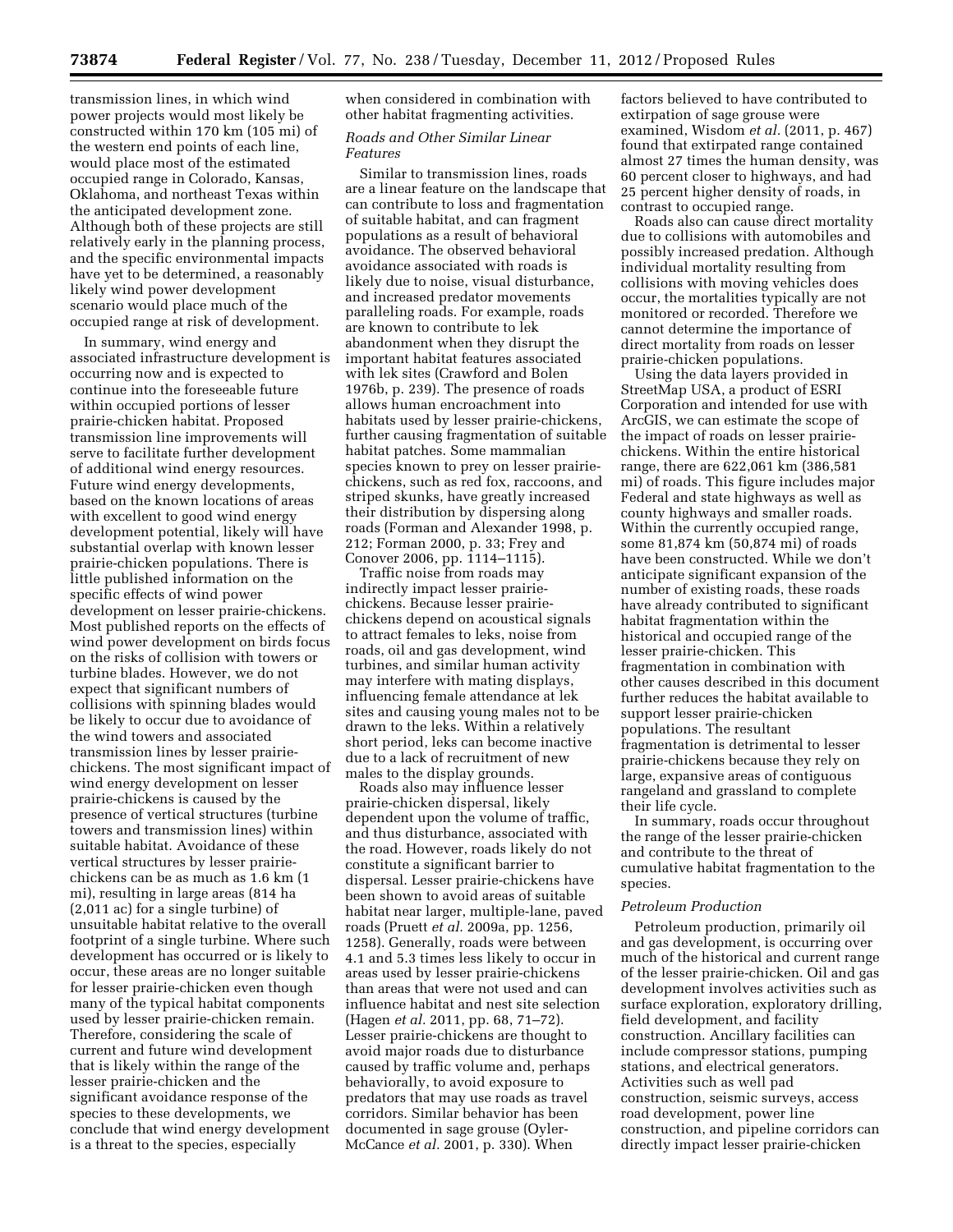habitat. Indirect impacts from noise, gaseous emissions, and human presence also influence habitat quality in oil and gas development areas. These activities affect lesser prairie-chickens by disrupting reproductive behavior (Hunt and Best 2004, p. 41) and through habitat fragmentation and conversion (Hunt and Best 2004, p. 92). Smith *et al.*  (1998, p. 3) observed that almost onehalf, 13 of 29, of the abandoned leks examined in southeastern New Mexico in an area of intensive oil and gas development had a moderate to high level of noise. Hunt and Best (2004, p. 92) found that abandoned leks in southeastern New Mexico had more active wells, more total wells, and greater length of access road than active leks. They concluded that petroleum development at intensive levels, with large numbers of wells in close proximity to each other necessitating large road networks and an increase in the number of power lines, is likely not compatible with life-history requirements of lesser prairie-chickens (Hunt and Best 2004, p. 92).

Impacts from oil and gas development and exploration is the primary reason thought to be responsible for the species' near absence throughout previously occupied portions of the Carlsbad BLM unit in southeastern New Mexico (Belinda 2003, p. 3). This is supported by research examining lesser prairie-chicken losses over the past 20 years on Carlsbad BLM lands (Hunt and Best 2004, pp. 114–115). In this study, factor analysis (a statistical method used to describe variability among observed variables in reference to a number of unobserved variables) of characters associated with active and abandoned leks was conducted to determine which potential causes were associated with the population decline. Those variables associated with oil and gas development explained 32 percent of observed lek abandonment (Hunt and Best 2004) and the consequent population extirpation.

Although the Service presently lacks the information to specifically quantify and analyze drilling activity throughout the entire historical and occupied range of the lesser prairie-chicken, known activity within certain areas of the historical range demonstrates the significance of the threat. For example, the amount of habitat fragmentation due to oil and gas extraction in the Texas panhandle and western Oklahoma associated with the Buffalo Wallow oil and gas field within the Granite Wash formation of the Anadarko Basin has steadily increased over time. In 1982, the rules for the Buffalo Wallow field allowed one well per 130 ha (320 ac). In late 2004, the Texas Railroad

Commission changed the field rule regulations for the Buffalo Wallow oil and gas field to allow oil and gas well spacing to a maximum density of one well per 8 ha (20 ac) (Rothkopf *et al.*  2011, p. 1). When fully developed at this density, the region will have experienced a 16-fold increase in habitat fragmentation in comparison with the rates allowed prior to 2004.

In the BLM's Special Status Species Record of Decision and approved Resource Management Plan Amendment (RMPA), some limited protections for the lesser prairie-chicken in New Mexico are provided by reducing the number of drilling locations, decreasing the size of well pads, reducing the number and length of roads, reducing the number of powerlines and pipelines, and implementing best management practices for development and reclamation (BLM 2008, pp. 5–31). The RMPA provides guidance for management of approximately 344,000 ha (850,000 ac) of public land and 121,000 ha (300,000 ac) of Federal minerals in Chaves, Eddy, Lea, and Roosevelt Counties in New Mexico. Implementation of these restrictions, particularly curtailment of new mineral leases, would be concentrated in the Core Management and Primary Population Areas (BLM 2008, pp. 9–11). The Core Management and Primary Population Areas are located in the core of the lesser prairie-chicken occupied range in New Mexico. The effect of these best management practices on the status of the lesser prairie-chicken is unknown, particularly considering about 60,000 ha (149,000 ac) have already been leased in those areas (BLM 2008, p. 8). The plan stipulates that measures designed to protect the lesser prairie-chicken and dunes sagebrush lizard may not allow approval of all spacing unit locations or full development of the lease (BLM 2008, p. 8).

Oil and gas development and exploration is ongoing in the remaining States although the precise extent is currently unknown. Some development is anticipated in Baca County, Colorado, although the timeframe for initiation of those activities is uncertain (CPW 2007, p. 2). In Oklahoma, oil and gas exploration statewide continues at a high level. Since 2002, the average number of active drilling rigs in Oklahoma has steadily risen (Boyd 2009, p. 1). Since 2004, the number of active drilling rigs has remained above 150, reflecting the highest level of sustained activity since the 'boom' years from the late 1970s through the mid-1980s in Oklahoma (Boyd 2007, p. 1).

Wastewater pits associated with energy development are not anticipated to be a major threat to lesser prairiechickens primarily due to the presence of infrastructure and the lack of suitable cover near these pits. In formations with high levels of hydrogen sulfide gas, the presence of this gas can cause mortality.

In summary, infrastructure associated with current petroleum production contributes to the current threat of habitat fragmentation to the lesser prairie-chicken. Reliable information about future trends for petroleum production is not known for the entire range of the species; however, information for portions of Oklahoma, New Mexico, and Texas indicate petroleum production is a significant threat to the species into the foreseeable future.

#### *Predation*

Lesser prairie-chickens have coevolved with a variety of predators, but none are lesser prairie-chicken specialists. Prairie falcon (*Falco mexicanus*), northern harrier (*Circus cyaneus*), Cooper's hawk (*Accipiter cooperii*), great-horned owl (*Bubo virginianus*), other unspecified birds of prey (raptors), and coyote (*Canis latrans*) have been identified as predators of lesser prairie-chicken adults and chicks (Davis *et al.* 1979, pp. 84–85; Merchant 1982, p. 49; Haukos and Broda 1989, pp. 182–183; Giesen 1994a, p. 96). Predators of nests and eggs also include Chihuahuan raven (*Corvus cryptoleucus*), striped skunk (*Mephitis mephitis*), ground squirrels (*Spermophilus* spp.), and bullsnakes (*Pituophis melanoleucus*), as well as coyotes and badgers (*Taxidea taxus*) (Davis *et al.* 1979, p. 51; Haukos 1988, p. 9; Giesen 1998, p. 8).

Lesser prairie-chicken predation varies in both form and frequency throughout the year. In Kansas, Hagen *et al.* (2007, p. 522) attributed some 59 percent of the observed mortality of female lesser prairie-chickens to mammalian predators and between 11 and 15 percent, depending on season, to raptors. Coyotes were reported to be responsible for some 64 percent of the nest depredations observed in Kansas (Pitman *et al.* 2006a, p. 27). Observed mortality of male and female lesser prairie-chickens associated with raptor predation reached 53 percent in Oklahoma and 56 percent in New Mexico (Wolfe *et al.* 2007, p. 100). Predation by mammals was reported to be 47 percent in Oklahoma and 44 percent in New Mexico (Wolfe *et al.*  2007, p. 100). In Texas, over the course of three nonbreeding seasons, Boal and Pirius (2012, p. 8) assessed cause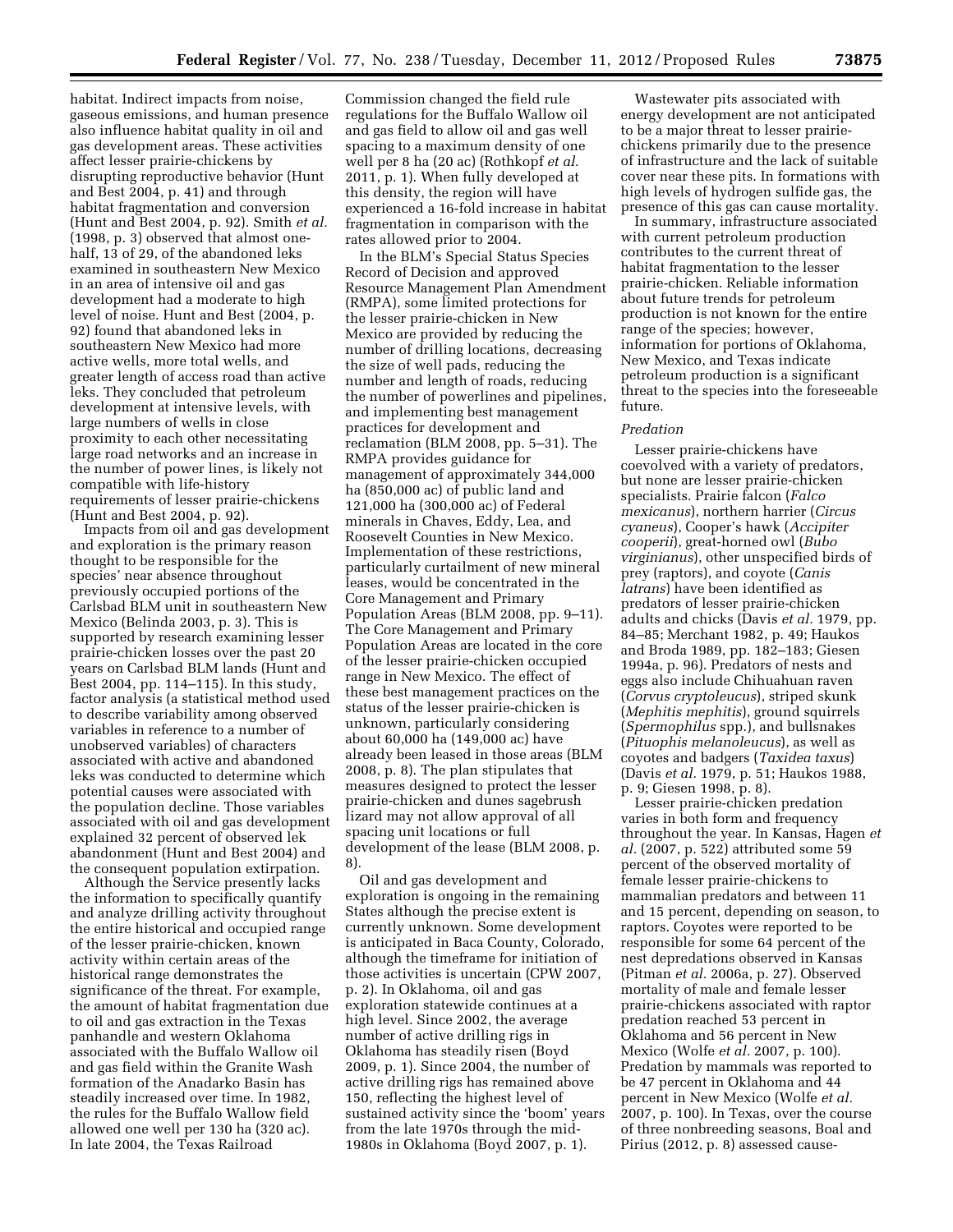specific mortality for 13 lesser prairiechickens. Avian predation was identified as the cause of death in 10 of those individuals, and mammalian predation was responsible for 2 deaths. The cause of death could not be identified in one of those individuals. Behney *et al.* (2012, p. 294) suspected that mammalian and reptilian predators had a greater influence on lesser prairiechicken mortality during the breeding season than raptors.

Predation is a naturally occurring phenomenon and generally does not pose a risk to wildlife populations unless the populations are extremely small or have an abnormal level of vulnerability to predation. The lesser prairie-chicken's cryptic plumage and behavioral adaptations allow the species to persist under normal predation pressures. Birds may be most susceptible to predation while on the lek when birds are more conspicuous. Both Patten *et al.* (2005b, p. 240) and Wolfe *et al.* (2007, p. 100) reported that raptor predation increased coincident with lek attendance. Patten *et al.*  (2005b, p. 240) stated that male lesser prairie-chickens are more vulnerable to predation when exposed during lek displays than they are at other times of the year and that male lesser prairiechicken mortality was chiefly associated with predation. However, during 650 hours of lek observations in Texas, raptor predation at leks was considered to be uncommon and an unlikely factor responsible for declines in lesser prairie-chicken populations (Behney *et al.* 2011, pp. 336–337). But Behney *et al.*  (2012, p. 294) observed that the timing of lekking activities in their study area corresponded with the lowest observed densities of raptors and that lesser prairie-chickens contend with a more abundant and diverse assemblage of raptors in other seasons.

Predation and related disturbance of mating activities by predators may impact reproduction in lesser prairiechickens. For females, predation during the nesting season likely would have the most significant impact on lesser prairie-chicken populations, particularly if that predation resulted in total loss of a particular brood. Predation on lesser prairie-chicken may be especially significant relative to nest success. Nest success and brood survival of greater prairie-chickens accounted for most of the variation in population finite rate of increase (Wisdom and Mills 1997, p. 308). Bergerud (1988, pp. 646, 681, 685) concluded that population changes in many grouse species are driven by changes in breeding success. An analysis of Attwater's prairie-chicken

supported this conclusion (Peterson and Silvy 1994, p. 227). Recent demographic research on lesser prairie-chicken in southwestern Kansas confirmed that changes in nest success and chick survival, two factors closely associated with vegetation structure, have the largest impact on population growth rates and viability (Hagen *et al.* 2009, p. 1329).

Rates of predation on lesser prairiechicken likely are influenced by certain aspects of habitat quality such as fragmentation or other forms of habitat degradation (Robb and Schroeder 2005, p. 36). As habitat fragmentation increases, suitable habitats become more spatially restricted and the effects of terrestrial nest predators on grouse populations may increase (Braun *et al.*  1978, p. 316). Nest predators typically have a positive response (*e.g.,* increased abundance, increased activity, and increased species richness) to fragmentation, although the effects are expressed primarily at the landscape scale (Stephens *et al.* 2003, p. 4). Similarly, as habitat quality decreases through reduction in vegetative cover due to grazing or herbicide application, predation of lesser prairie-chicken nests, juveniles, and adults are all expected to increase. For this reason, ensuring adequate shrub cover and removing raptor perches such as trees, power poles, and fence posts may lower predation more than any conventional predator removal methods (Wolfe *et al.*  2007, p. 101). As discussed at several locations within this document, existing and foreseeable development of transmission lines, fences, and vertical structures will either contribute to additional predation on lesser prairiechickens or cause areas of suitable habitat to be abandoned due to behavior avoidance by lesser prairie-chickens. Increases in the encroachment of trees into the native prairies also will contribute to increased incidence of predation by providing additional perches for avian predators. Because predation has a strong relationship with certain anthropogenic factors, such as fragmentation, vertical structures, and roads, continued development is likely to increase the effects of predation on lesser prairie-chickens beyond natural levels. As a result, predation is likely to contribute to the declining status of the species.

### *Disease*

Giesen (1998, p. 10) provided no information on ectoparasites or infectious diseases in lesser prairiechicken, although several endoparasites, including nematodes and cestodes, are known to infect the species. In

Oklahoma, Emerson (1951, p. 195) documented the presence of the external parasites (biting lice-Order Mallophaga) *Goniodes cupido* and *Lagopoecus* sp. in an undisclosed number of lesser prairiechickens. Between 1997 and 1999, Robel *et al.* (2003, p. 342) conducted a study of helminth parasites in lesser prairie-chicken from southwestern Kansas. Of the carcasses examined, 95 percent had eye worm (*Oxyspirura petrowi*), 92 percent had stomach worm (*Tetrameres* sp.), and 59 percent had cecal worm (*Subulura* sp.) (Robel *et al.*  2003, p. 341). No adverse impacts to the lesser prairie-chicken population they studied were evident as a result of the observed parasite burden. Addison and Anderson (1969, p. 1223) also found eyeworm (*O. petrowi*) from a limited sample of lesser prairie-chickens in Oklahoma. The eyeworm also has been reported from lesser prairie-chickens in Texas (Pence and Sell 1979, p. 145). Pence and Sell (1979, p. 145) also observed the roundworm *Heterakis isolonche* and the tapeworm *Rhabdometra odiosa* from lesser prairiechickens in Texas. Smith *et al.* (2003, p. 347) reported on the occurrence of blood and fecal parasites in lesser prairie-chickens in eastern New Mexico. Eight percent of the examined birds were infected with *Eimeria tympanuchi,*  an intestinal parasite, and 13 percent were infected with *Plasmodium pedioecetii,* a hematozoan. Stabler (1978, p. 1126) first reported *Plasmodium pedioecetii* in the lesser prairie-chicken from samples collected from New Mexico and Texas. In the spring of 1997, a sample of 12 lesser prairie-chickens from Hemphill County, Texas, were tested for the presence of disease and parasites. No evidence of viral or bacterial diseases, hemoparasites, parasitic helminths, or ectoparasites was found (Hughes 1997, p. 2).

Peterson *et al.* (2002, p. 835) reported on an examination of 24 lesser prairiechickens from Hemphill County, Texas, for several disease agents. Lesser prairiechickens were seropositive for both the Massachusetts and Arkansas serotypes of avian infectious bronchitis, a type of coronavirus. All other tests were negative.

Reticuloendotheliosis is a viral disease documented from poultry, which has been found to cause serious mortality in captive Attwater's prairiechickens and greater prairie-chickens. Researchers surveyed blood samples from 184 lesser prairie-chickens from three States during 1999 and 2000, for the presence of reticuloendotheliosis. All samples were negative, suggesting that reticuloendotheliosis may not be a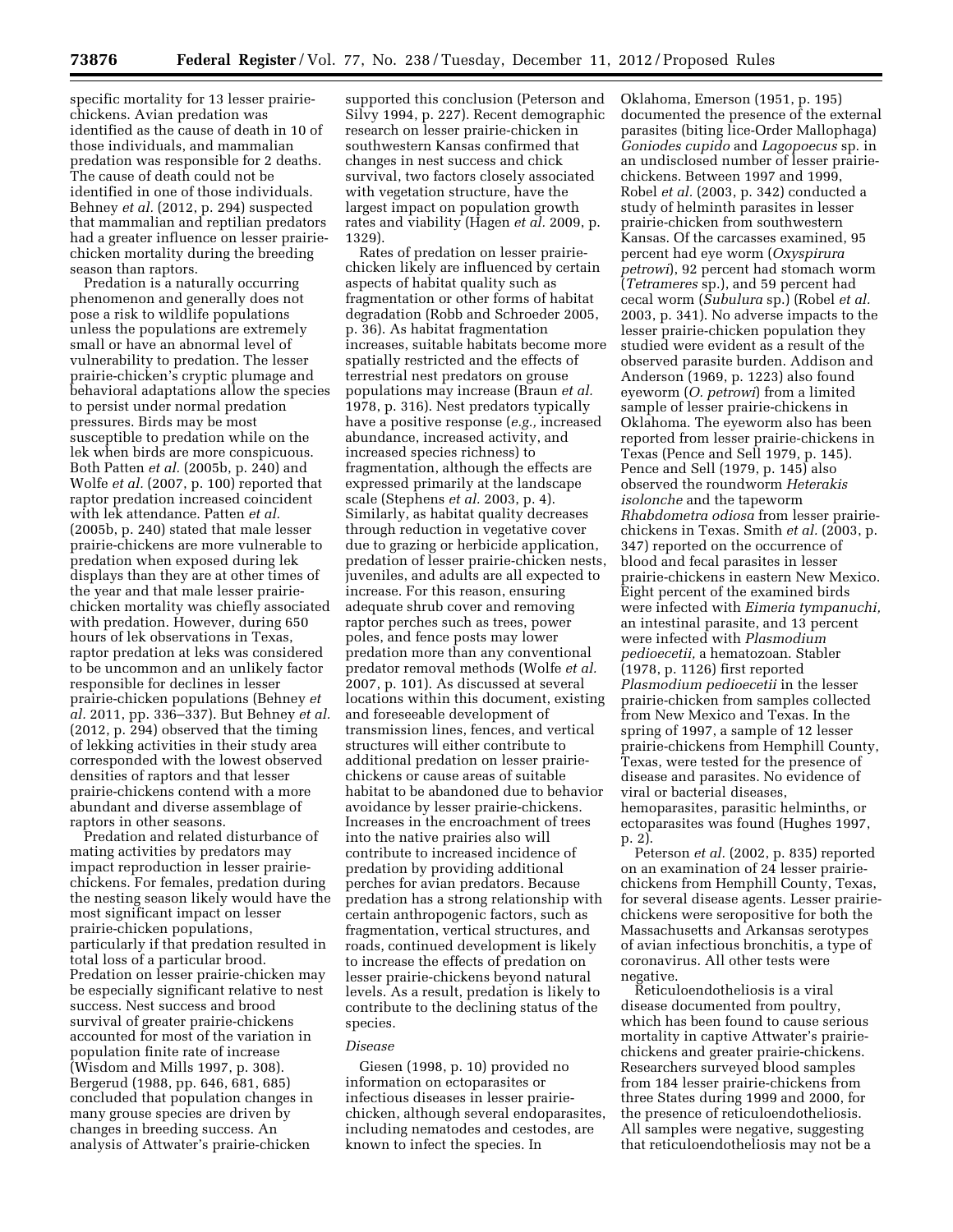serious problem for most wild populations of lesser prairie-chicken (Wiedenfeld *et al.* 2002, p. 143).

The impact of West Nile virus on lesser prairie-chickens is unknown. Recently scientists at Texas Tech University detected West Nile virus in a small percentage (1.3 percent) of the lesser prairie-chicken blood samples they analyzed. Other grouse, such as ruffed grouse (*Bonasa umbellus*), have been documented to harbor West Nile virus infection rates similar to some corvids (crows, jays, and ravens). For 130 ruffed grouse tested in 2000, all distant from known West Nile virus epicenters, 21 percent tested positive. This was remarkably similar to American crows (*Corvus brachyrhynchos*) and blue jays (*Cyanocitta cristata*) (23 percent for each species), species with known susceptibility to West Nile virus (Bernard *et al.* 2001, p. 681). Recent analysis of the degree of threat to prairie grouse from parasites and infectious disease concluded that microparasitic infections that cause high mortality across a broad range of galliform (wildfowl species such as turkeys, grouse, and chickens) hosts have the potential to extirpate small, isolated prairie grouse populations (Peterson 2004, p. 35).

Nonparasitic diseases caused by mycotoxins, as well as pesticides and other toxic compounds, also have the potential to influence population dynamics. However, the incidence of disease or parasite infestations in regulating populations of the lesser prairie-chicken is unknown. The Lesser Prairie-Chicken Interstate Working Group (Mote *et al.* 1999, p. 12) concluded that, while densitydependent transmission of disease was unlikely to have a significant effect on lesser prairie-chicken populations, a disease that was transmitted independently of density could have drastic effects. Further research is needed to establish whether parasites regulate prairie grouse populations. Peterson (2004, p. 35) urged natural resource decisionmakers to be aware that macro- and micro-parasites cannot be safely ignored as populations of species such as the lesser prairiechicken become smaller, more fragmented, and increasingly vulnerable to the effects of disease. Some degree of impact of parasites and disease is a naturally occurring phenomenon for most species and one element of compensatory mortality that occurs among many species. There is no information that indicates parasites or disease are causing, or contributing to, the decline of any lesser prairie-chicken

populations, and, at this time, we have no basis for concluding that disease or parasite loads are a threat to any lesser prairie-chicken populations. Consequently, we do not consider disease or parasite infections to be a significant factor in the decline of the lesser prairie-chicken. However, if populations continue to decline or become more fragmented, even small changes in habitat abundance or quality could have more significant consequences.

## *Hunting and Other Forms of Recreational, Educational, or Scientific Use*

In the late 19th century, lesser prairiechickens were subject to market hunting (Jackson and DeArment 1963, p. 733; Fleharty 1995, pp. 38–45; Jensen *et al.*  2000, p. 170). Harvest has been regulated since approximately the turn of the 20th century (Crawford 1980, pp. 3–4). Currently, the lesser prairiechicken is classified as a game species in Kansas, New Mexico, Oklahoma, and Texas, although authorized harvest is allowed only in Kansas. In March of 2009, Texas adopted a temporary, indefinite suspension of their current 2 day season until lesser prairie-chicken populations recover to huntable levels. Previously in Texas, lesser prairiechicken harvest was not allowed except on properties with an approved wildlife management plan specifically addressing the lesser prairie-chicken. When both Kansas and Texas allowed lesser prairie-chicken harvest, the total annual harvest for both States was fewer than 1,000 birds annually.

In Kansas, the current bag limit is one bird daily for lesser prairie-chickens located south of Interstate 70 and two birds for lesser prairie-chickens located north of Interstate 70. The season typically begins in early November and runs through the end of December in southwestern Kansas. In the northwestern portion of the State, the season typically extends through the end of January. During the 2006 season, hunters in Kansas expended 2,020 hunter-days and harvested approximately 340 lesser prairiechickens. In 2010, 2,863 hunter-days were expended and an estimated 633 lesser prairie-chickens were harvested in Kansas (Pitman 2012a). Given the low number of lesser prairie-chickens harvested per year in Kansas relative to the population size, the statewide harvest is probably insignificant at the population level. There are no recent records of unauthorized harvest of lesser prairie-chickens in Kansas (Pitman 2012b).

Two primary hypotheses exist regarding the influence of hunting on harvested populations—hunting mortality is either additive to other sources of mortality or nonhunting mortality compensates for hunting mortality, up to some threshold level. The compensatory hypothesis essentially implies that harvest by hunting removes only surplus individuals, and individuals that escape hunting mortality will have a higher survival rate until the next reproductive season. Both Hunt and Best (2004, p. 93) and Giesen (1998, p. 11) do not believe hunting has an additive mortality on lesser prairie-chickens, although, in the past, hunting during periods of low population cycles may have accelerated declines (Taylor and Guthery 1980b, p. 2). However, because most remaining lesser prairie-chicken populations are now very small and isolated, and because they naturally exhibit a clumped distribution on the landscape, they are likely vulnerable to local extirpations through many mechanisms, including harvest by humans. Braun *et al.* (1994, p. 435) called for definitive experiments that evaluate the extent to which hunting is additive at different harvest rates and in different patch sizes. They suggested conservative harvest regimes for small or fragmented grouse populations because fragmentation likely decreases the resilience of populations to harvest. Sufficient information to determine the rate of localized harvest pressure is unavailable and, therefore, the Service cannot determine whether such harvest contributes to local population declines. We do not consider hunting to be a threat to the species at this time. However, as populations become smaller and more isolated by habitat fragmentation, their resiliency to the influence of hunting pressure will decline, likely increasing the degree of threat that hunting may pose to the species.

An additional activity that has the potential to negatively affect individual breeding aggregations of lesser prairiechickens is the growing occurrence of public and guided bird watching tours of leks during the breeding season. The site-specific impact of recreational observations of lesser prairie-chicken at leks is currently unknown but daily human disturbance could reduce mating activities, possibly leading to a reduction in total production. However, disturbance effects are likely to be minimal at the population level if disturbance is avoided by observers remaining in vehicles or blinds until lesser prairie-chickens naturally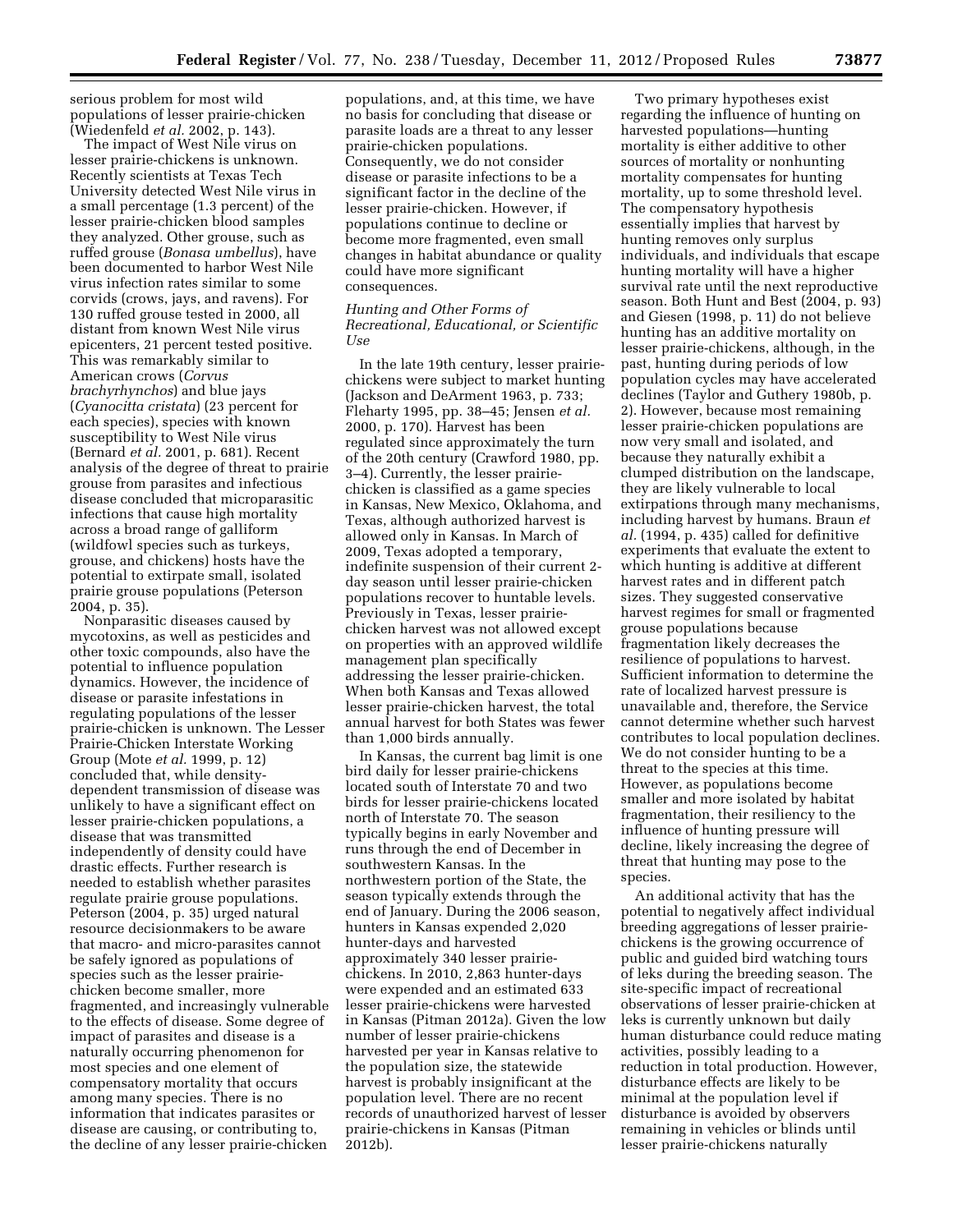disperse from the lek and observations are confined to a limited number of days and leks. Solitary leks comprising fewer than ten males are most likely to be affected by repeated recreational disturbance. Suminski (1977, p. 70) strongly encouraged avoidance of activities that could disrupt nesting activities. Research is needed to quantify this potential threat to local populations of lesser prairie-chickens.

In summary, it is possible that harvest of lesser prairie-chickens through sport hunting might be contributing to a decline of some populations, but we have no information that shows whether this is actually occurring and no basis on which to estimate whether hunting is contributing to decline in some areas. However, as populations continue to decline and become more fragmented, the influence of sport harvest likely will increase the degree of threat. Public viewing of leks tends to be limited, primarily due to a general lack of public knowledge of lek locations and difficulty accessing leks located on private lands. We expect the States will continue to conduct annual lek counts, which contributes to a temporary disturbance when the birds are flushed during attempts to count birds attending the leks. However these disturbances are intermittent and do not occur repeatedly throughout the lekking period. Research on lesser prairie-chickens may result in some capture and handling of the species. Capture-induced stress may occur and could lead to isolated instances of mortality or injury to individual birds. But such research is not widespread and likely does not cause significant population-level impacts. Research is not anticipated to result in loss of habitat, leading to impacts from habitat fragmentation. We are not aware of any other forms of utilization that are negatively impacting lesser prairie-chicken populations. There is currently no known, imminent threat of take attributed to collection or illegal harvest for this species. Consequently, we conclude that overutilization at current population and harvest levels does not pose a threat to the species.

### *Other Factors*

A number of other factors, although they do not directly contribute to habitat loss or fragmentation, can influence the survival of the lesser prairie-chicken. These factors, in combination with habitat loss and fragmentation, likely influence the persistence of the species.

Nest Parasitism and Competition by Exotic Species

Ring-necked pheasants (*Phasianus colchicus*) are nonnative species that overlap the occupied range of the lesser prairie-chicken in Kansas and portions of Colorado, Oklahoma, Texas (Johnsgard 1979, p. 121), and New Mexico (Allen 1950, p. 106). Hen pheasants have been documented to lay eggs in the nests of several bird species, including lesser prairie-chicken and greater prairie-chicken (Hagen *et al.*  2002, pp. 522–524; Vance and Westemeier 1979, p. 223; Kimmel 1987, p. 257; Westemeier *et al.* 1989, pp. 640– 641; Westemeier *et al.* 1998, 857–858). Consequences of nest parasitism vary, and may include abandonment of the host nest, reduction in number of host eggs, lower hatching success, and parasitic broods (Kimmel 1987, p. 255). Because pheasant eggs hatch in about 23 days, the potential exists for lesser prairie-chicken hens to cease incubation, begin brooding, and abandon the nest soon after the first pheasant egg hatches. Nests of greater prairie-chickens parasitized by pheasants have been shown to have lower egg success and higher abandonment than unparasitized nests, suggesting that recruitment and abundance may be impacted (Westemeier *et al.* 1998, pp. 860–861). Predation rates also may increase with incidence of nest parasitism (Vance and Westemeier 1979, p. 224). Further consequences are hypothesized to include the imprinting of the pheasant young from the parasitized nest to the host species, and later attempts by male pheasants to court females of the host species (Kimmel 1987, pp. 256–257). Male pheasants have been observed disrupting the breeding behavior of greater prairie-chickens on leks (Sharp 1957, pp. 242–243; Follen 1966, pp. 16– 17; Vance and Westemeier 1979, p. 222). In addition, pheasant displays toward female prairie-chickens almost always cause the female to leave the lek (Vance and Westemeier 1979, p. 222). Thus, an attempt by a male pheasant to display on a prairie-chicken lek could disrupt the normal courtship activities of prairie-chickens.

Few published accounts of lesser prairie-chicken nest parasitism by pheasants exist (Hagen *et al.* 2002, pp. 522–524), although biologists from KPWD, ODWC, Sutton Center, TPWD, and the Oklahoma Cooperative Fish and Wildlife Research Unit have given more than 10 unpublished accounts of such occurrences. Westemeier *et al.* (1998, p. 858) documented statistically that for a small, isolated population of greater

prairie-chickens in Illinois, nest parasitism by pheasants significantly reduced the hatchability of nests. Based on their findings, they submit that, in areas with high pheasant populations, the survival of isolated, remnant flocks of prairie-chicken may be enhanced by management intervention to reduce nest parasitism by pheasants (Westemeier *et al.* 1998, p. 861). While Hagen *et al.*  (2002, p. 523) documented a rate of only 4 percent parasitism (3 of 75 nests) of lesser prairie-chicken nests in Kansas, the sample size was small and may not reflect actual impacts across larger time, geographic, and precipitation scales. Competition with and parasitism by pheasants may be a potential factor that could negatively affect vulnerable lesser prairie-chicken populations at the local level, particularly if remaining native rangelands become increasingly fragmented (Hagen *et al.* 2002, p. 524). More research is needed to understand and quantify impacts of pheasants on lesser prairie-chicken populations range wide.

## Hybridization

The sympatric (overlapping) occupation of habitat and leks by greater prairie-chickens and lesser prairiechickens in portions of central and northwestern Kansas may pose a limited but potential threat to the species in that region. Hybridization could lead to introgression (infiltration of the genes of one species into the gene pool of another through repeated backcrossing) and reduced reproductive potential; however, hybridization has not been confirmed in these two species (Bain and Farley 2002, pp. 684, 686). Historical records document that the species' ranges overlapped, but that habitat partitioning was clearly evident based on the abundance of sand-adapted vegetation. The relative frequency of natural hybridization prior to EuroAmerican settlement is unknown. Currently, the incidence of hybridization between greater prairiechickens and lesser prairie-chickens appears very low, typically less than 1 percent. The occurrence of hybridization also is restricted to a small portion, about 250,000 ha (617,000 ac), of the overall current range (Bain and Farley 2002, p. 684). Because current populations north of the Arkansas River in Kansas are generally characterized as low density and very dependent upon the residual habitat structure of fragmented tracts of CRP lands, those populations may be ephemeral depending on implementation of CRP projects and stochastic environmental factors. Low population density also may increase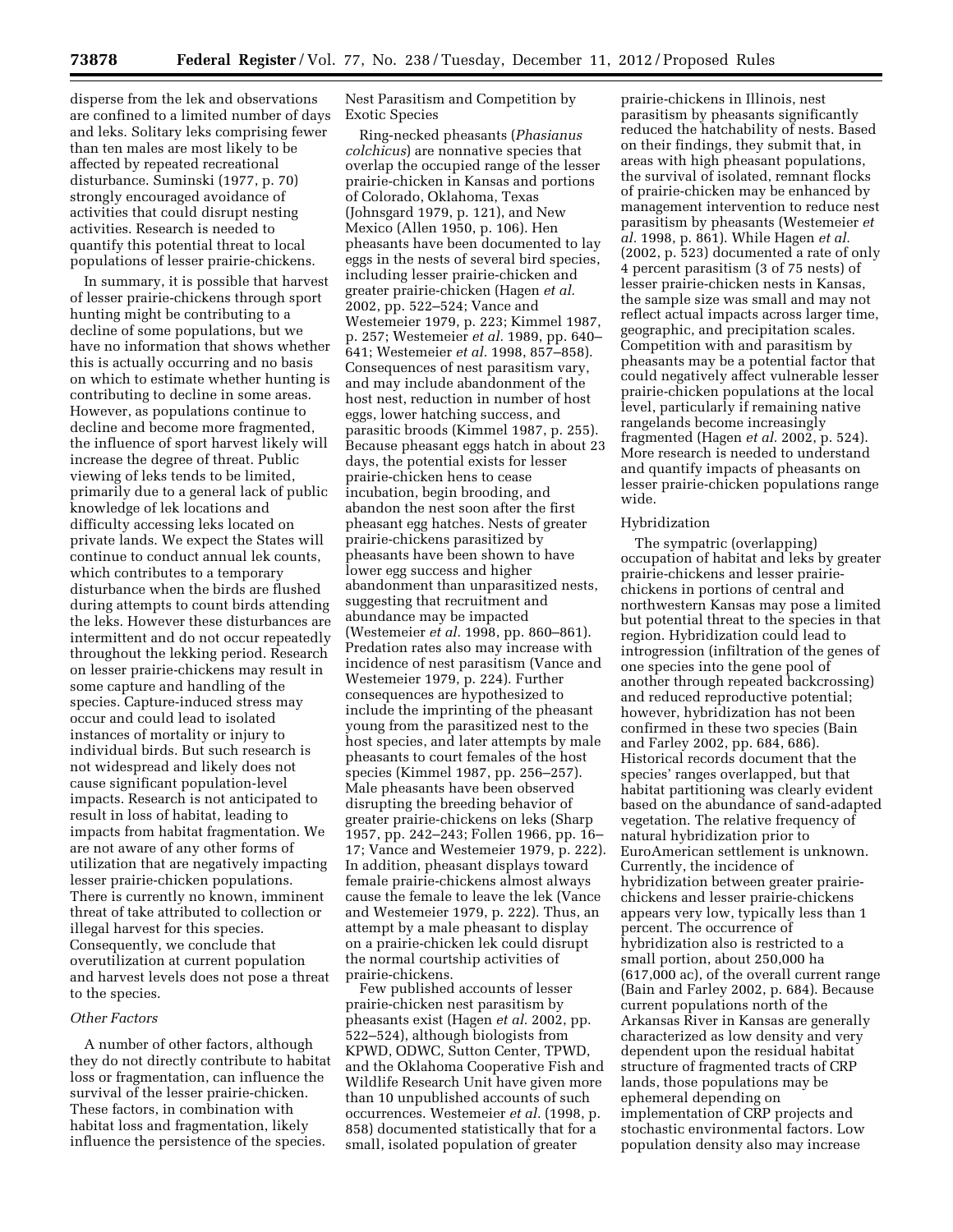the susceptibility of lesser prairiechickens to hybridization and exacerbate the potentially negative effects of hybridization. To date, the fertility of hybrid individuals throughout subsequent generations has not been rigorously tested. The immediate and long-term influence of hybridization on the species is unknown and warrants investigation.

Reduced Population Size and Lek Mating System

A number of harmful effects, such as reduced reproductive success and loss of genetic variation and diversity, become more evident as population sizes decline. These effects may be exacerbated by the lek mating system characteristic of many prairie grouse species. Factors such as high visibility, good auditory projection, and lack of ambient noise are known to influence selection of lek sites by prairie chickens, and such factors likely assist females in locating the mating grounds (Gregory *et al.* 2011, p. 29). Johnsgard (2002, p. 129) stressed that the mating system used by prairie grouse works most effectively when populations are dense enough to provide the visual and acoustic stimuli necessary to attract prebreeding females to the lek. Once established, the lek must then be large enough to assure that the matings will be performed by the most physically and genetically fit males. Lek breeding already tends to promote inbreeding owing to the limitations caused by relatively few males siring offspring. The tendency of female lesser prairie-chicken and other prairie grouse to typically nest near a lek other than the one on which they mated is an innate mechanism that can

help reduce the effects of inbreeding. The remaining small and fragmented lesser prairie-chicken populations which exist over portions of the currently occupied range indicate that such harmful effects may already be, or soon will be, occurring.

Anthropogenic habitat deterioration and fragmentation not only leads to range contractions and population extinctions but also may also have significant genetic and, thus, evolutionary consequences for the surviving populations. As populations contract and distances between populations increase, opportunities for gene flow are reduced. Specifically, Pruett *et al.* (2009b, p. 258) discussed the influence of population connectivity, or lack thereof, on the lesser prairie-chicken. They concluded that lesser prairie-chicken populations were connected historically, as evidenced by the lack of geographic variation in morphology and the available genetic information which suggests that the populations were contiguous and gene flow occurred among the extant populations. However, Johnson (2008, p. 171) reported that his results indicate that gene flow is currently restricted between lesser prairie-chicken populations in New Mexico and Oklahoma. These findings are not unexpected given information on lesser prairie-chicken movements. Pruett *et al.* (2009b, p. 258) report findings by the Sutton Center that lesser prairie-chickens in Oklahoma were observed to move as much as 20 to 30 km (12 to 19 mi), but the extant lesser prairie-chicken populations in New Mexico and Oklahoma are separated by more than 200 km (124 mi). Given the

limited movements of individual lesser prairie-chickens and the distance between these two populations, Pruett *et al.* (2009b, p. 258) considered interaction between these populations to be highly unlikely. Johnson (2008, p. 171) speculated that the observed estimate of gene flow between the New Mexico and Oklahoma populations could be due to effects of recent genetic drift (change in the genetic composition of a population due to chance events) as habitat fragmentation and isolation developed between the New Mexico and Oklahoma populations. Further examination of the viability of existing lesser prairie-chicken populations will be needed to thoroughly describe the effects of small population size and isolation on persistence of the lesser prairie-chicken.

#### Surface Water Impoundments

Dams have been constructed on streams within the range of the lesser prairie-chicken to produce impoundments for flood control, water supply, and other purposes. The impounded waters flood not only affected stream segments and riparian areas, but also adjacent areas of grassland and shrubland habitats. Although lesser prairie-chickens may make use of free-standing water, as is retained in surface impoundments, its availability is not critical for survival of the birds (Giesen 1998, p. 4).

The historical range of the lesser prairie-chicken contains approximately 25 large impoundments with a surface area greater than 1,618 ha (4,000 ac), the largest 20 of these (and their normal surface acreage) are listed from largest to smallest in Table 3, below.

TABLE 3—IMPOUNDMENTS WITH SURFACE ACREAGE GREATER THAN 1,618 HA (4,000 AC) WITHIN THE HISTORICAL RANGE OF THE LESSER PRAIRIE-CHICKEN

| Impoundment | Surface acreage | State     |  |
|-------------|-----------------|-----------|--|
|             |                 | Colorado. |  |
|             |                 | Texas.    |  |
|             |                 | Texas.    |  |
|             |                 | Texas.    |  |
|             |                 | Texas.    |  |
|             |                 | Texas.    |  |
|             |                 | Texas.    |  |
|             |                 | Texas.    |  |
|             |                 | Kansas.   |  |
|             |                 | Kansas.   |  |
|             |                 | Oklahoma. |  |
|             |                 | Oklahoma. |  |
|             |                 | New Mex-  |  |
|             |                 | ico.      |  |
|             |                 | Oklahoma. |  |
|             |                 | Texas.    |  |
|             |                 | Kansas.   |  |
|             |                 | Texas.    |  |
|             |                 | Oklahoma. |  |
|             |                 | Oklahoma. |  |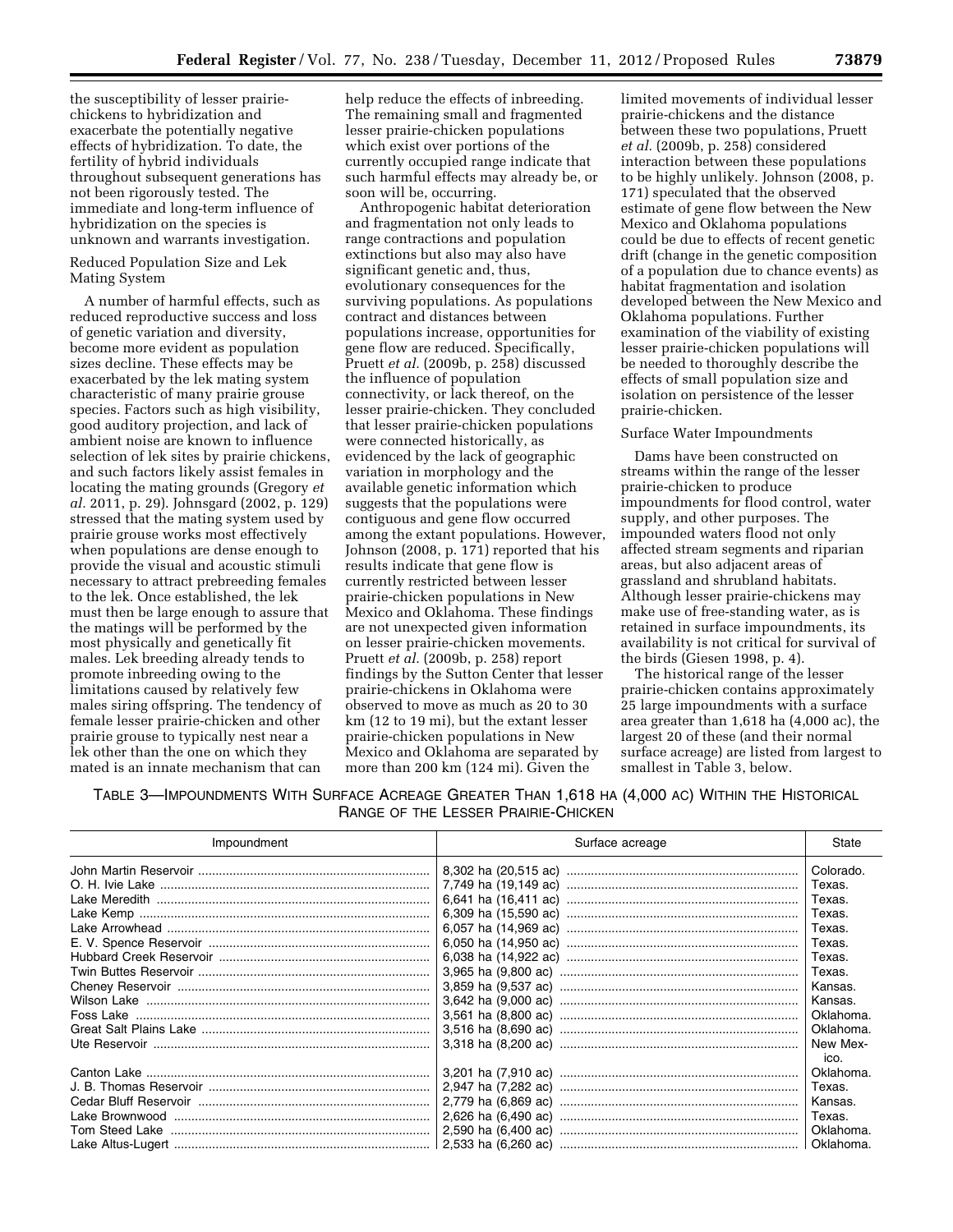TABLE 3—IMPOUNDMENTS WITH SURFACE ACREAGE GREATER THAN 1,618 HA (4,000 AC) WITHIN THE HISTORICAL RANGE OF THE LESSER PRAIRIE-CHICKEN—Continued

| Impoundment | Surface acreage        | State  |
|-------------|------------------------|--------|
|             |                        | Texas. |
| Total       | 88,129 ha (217,772 ac) |        |

(Sources: Kansas Water Office 2012, New Mexico State Parks 2012, Texas Parks and Wildlife Department 2012, Texas State Historical Association 2012, U.S. Army Corps of Engineers 2012, U.S. Bureau of Reclamation 2012)

In addition, the historical range of the lesser prairie-chicken contains many smaller impoundments, such as municipal reservoirs and upstream flood control projects. For example, beginning in the mid-1900s, the USDA constructed hundreds of small impoundments (floodwater retarding structures) within the historical range of the lesser prairie-chicken, through the Watershed Protection and Flood Prevention Program. The program was implemented to its greatest extent in Oklahoma (Oklahoma Conservation Commission 2005), and, within the portion of the lesser prairie-chicken's historical range in that State, the USDA constructed 574 floodwater retarding structures, totaling 6,070 ha (15,001 ac) (Elsener 2012). Similarly, within the portion of the lesser prairie-chicken's historical range in Texas, the USDA constructed 276 floodwater retarding structures, totaling 8,293 surface acres (Bednarz 2012). In Kansas, considerably fewer floodwater retarding structures were constructed within the historical range, totaling some 857 ha (2,118 ac) (Gross 2012). Even fewer such structures were constructed in Colorado and New Mexico.

Cumulatively, the total area of historical lesser prairie-chicken range lost due to construction of large, medium, and small impoundments is about 98,413 ha (243,184 ac), yet likely less than the amount of habitat lost or degraded by other factors discussed in this proposed rule (*e.g.,* conversion of rangeland to cropland and overgrazing). The Service expects a large majority of existing reservoirs to be maintained over the long term. Therefore, these structures will continue to displace former areas of lesser prairie-chicken habitat, as well as fragment surrounding lands as habitat for the lesser prairiechicken. However, because extensive new dam construction is not anticipated within the lesser prairie-chicken's range, the Service considers it unlikely that this threat will increase in the future.

In summary, several other natural or manmade factors are affecting the continued existence of the lesser prairiechicken. Parasitism of lesser prairie-

chicken nests by pheasants and hybridization with greater prairie chickens has been documented but the incidence remains low. The influence of the above factors on lesser prairiechicken survival is expected to remain low unless populations continue to decline. Low population density can increase the susceptibility of lesser prairie-chicken to possible genetic effects and increase the negative effects of hybridization, nest parasitism, and competition. The effects of certain natural and manmade factors are considered a threat to the lesser prairiechicken.

## *Effects of Existing Regulatory Mechanisms*

Regulatory mechanisms, such as Federal, state, and local land use regulation or laws, may provide protection from some threats provided those regulations and laws are not discretionary and are enforceable.

In 1973, the lesser prairie-chicken was listed as a threatened species in Colorado under the State's Nongame and Endangered or Threatened Species Conservation Act. While this designation prohibits unauthorized take, possession, and transport, no protections are provided for destruction or alteration of lesser prairie-chicken habitat. In the remaining States, the lesser prairie-chicken is classified as a game species, although the legal harvest is now closed in New Mexico, Oklahoma, and Texas. Accordingly, the State conservation agencies have the authority to regulate possession of the lesser prairie-chicken, set hunting seasons, and issue citations for poaching. For example, Texas Statute prohibits the destruction of nests or eggs of game birds such as the lesser prairiechicken. These authorities provide lesser prairie-chickens with protection from direct mortality caused by hunting and prohibit some forms of unauthorized take.

In July of 1997, the NMDGF received a formal request to commence an investigation into the status of the lesser prairie-chicken within New Mexico. This request began the process for potential listing of the lesser prairie-

chicken under New Mexico's Wildlife Conservation Act. In 1999, the recommendation to list the lesser prairie-chicken as a threatened species under the Wildlife Conservation Act was withdrawn until more information was collected from landowners, lessees, and land resource managers who may be affected by the listing or who may have information pertinent to the investigation. In late 2006, NMDGF determined that the lesser prairiechicken would not be State-listed in New Mexico. New Mexico's Wildlife Conservation Act, under which the lesser prairie-chicken could have been listed, offers little opportunity to prevent otherwise lawful activities, including many of the activities previously discussed.

Regardless of each State's listing status, most occupied lesser prairiechicken habitat throughout its current range occurs on private land (Taylor and Guthery 1980b, p. 6), where State conservation agencies have little authority to protect or direct management of the species' habitat. All five States in occupied range have incorporated the lesser prairie-chicken as a species of conservation concern and management priority in their respective State Wildlife Action Plans. While identification of the lesser prairiechicken as a species of conservation concern does help heighten public awareness, this designation provides no protection from direct take or habitat destruction or alteration.

Some States, such as Oklahoma, have laws and regulations that address use of State school lands, primarily based on maximizing financial return from operation of these lands. However, the scattered nature of these lands and requirement to maximize financial returns minimize the likelihood that these lands will be managed to reduce degradation and fragmentation of habitat and ensure the conservation of the species.

Lesser prairie-chickens are not covered or managed under the provisions of the Migratory Bird Treaty Act (16 U.S.C. 703–712) because they are considered resident game species. The lesser prairie-chicken has an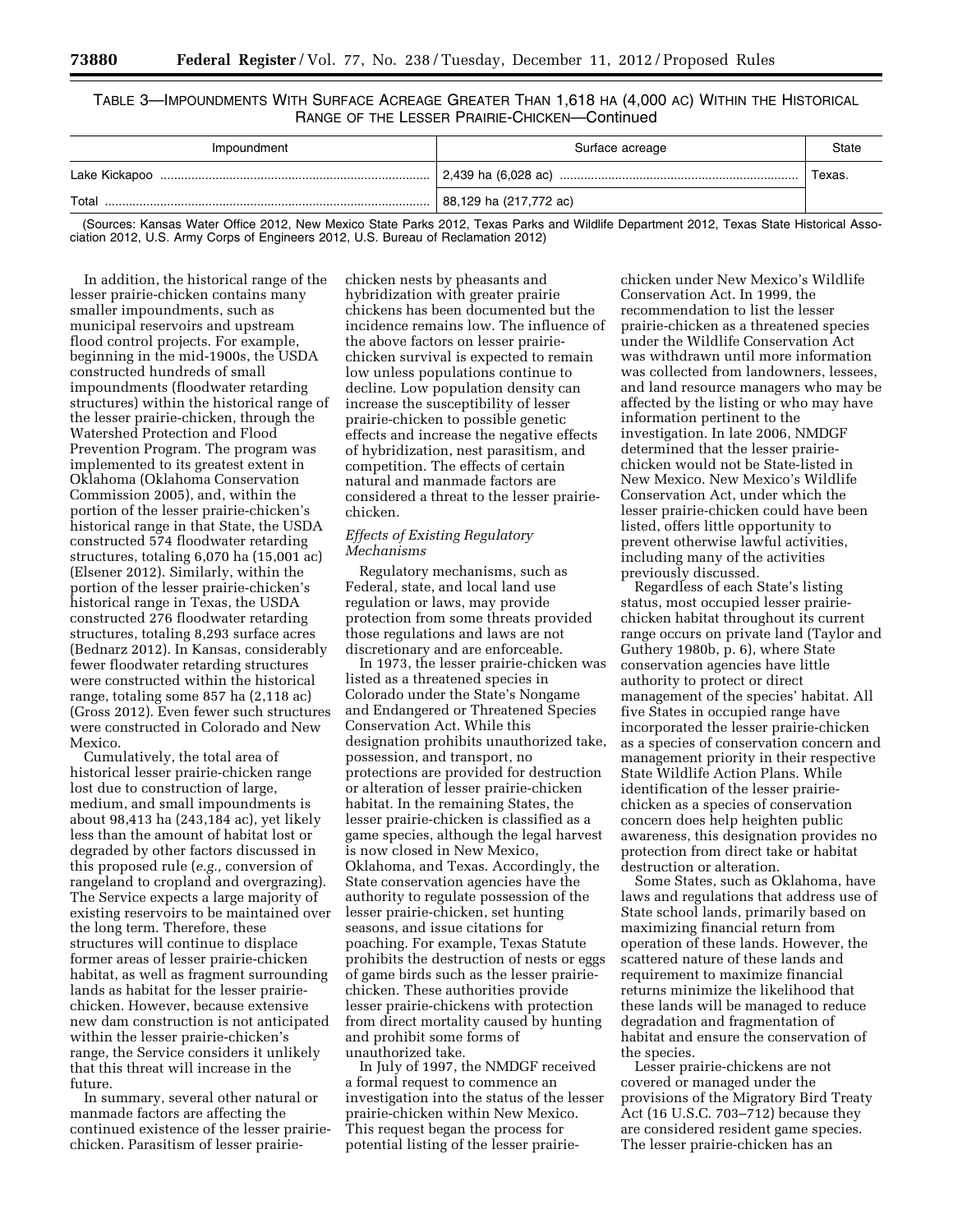International Union for Conservation of Nature (IUCN) Red List Category of ''vulnerable'' (BirdLife International 2008), and NatureServe currently ranks the lesser prairie-chicken as G3— Vulnerable (NatureServe 2011, entire). The lesser prairie-chicken also is on the National Audubon Society's WatchList 2007 Red Category, which is ''for species that are declining rapidly or have very small populations or limited ranges, and face major conservation threats.'' However, none of these designations provide any regulatory protection.

There are six National Grasslands located within the historical range of the lesser prairie-chicken. The National Grasslands are managed by the USFS, have been under Federal ownership since the late 1930s, and were officially designated as National Grasslands in 1960. The Kiowa, Rita Blanca, Black Kettle, and McClellan Creek National Grasslands are administered by the Cibola National Forest. The Kiowa National Grassland covers 55,659 ha (137,537 ac) and is located within Mora, Harding, Union, and Colfax Counties, New Mexico. The Rita Blanca National Grassland covers 37,631 ha (92,989 ac) and is located within Dallam County, Texas, and Cimarron County, Oklahoma. The Black Kettle National Grassland covers 12,661 ha (31,286 ac) and is located within Roger Mills County, Oklahoma, and Hemphill County, Texas. The McClellan Creek National Grassland covers 586 ha (1,449 ac) and is located in Gray County, Texas. No breeding populations of lesser prairie-chickens are known to occur on these holdings.

The Comanche and Cimarron National Grasslands are under the administration of the Pike and San Isabel National Forest. The Comanche National Grassland covers 179,586 ha (443,765 ac) and is located within Baca, Las Animas, and Otero Counties, Colorado. The Cimarron National Grassland covers 43,777 ha (108,175 ac) and is located in Morton and Stevens Counties, Kansas. Both of these areas are known to support breeding lesser prairie-chickens.

The National Forest Management Act of 1976 and the associated planning rule in effect at the time of planning initiation are the principal law and regulation governing the planning and management of National Forests and National Grasslands by the USFS. In 2008, a new National Forest System Land Management Planning Rule (36 CFR Part 219) took effect and was used to guide the development of a Land and Resource Management Plan for the Comanche and Cimarron National

Grasslands. That plan was one of the first plans developed and released under the 2008 planning rule. The predecisional review version of the Cimarron and Comanche National Grasslands Land Management Plan was made available to the public on October 17, 2008. The lesser prairie-chicken was included as a species-of-concern in accordance with guidance available in the existing planning rule (USFS 2008, p. 35). As defined in the 2008 planning rule, species-of-concern are species for which the Responsible Official determines that management actions may be necessary to prevent listing under the Endangered Species Act (36 CFR 219.16). Identification of the lesser prairie-chicken as a species-of-concern in the Cimarron and Comanche National Grasslands Land Management Plan led to inclusion of planning objectives targeting improvement of the species' habitat, as described below.

Planning for the Kiowa, Rita Blanca, Black Kettle, and McClellan Creek National Grasslands was well underway when the 2008 National Forest System Land Management Planning Rule was enjoined on June 30, 2009, by the United States District Court for the Northern District of California (*Citizens for Better Forestry* v. *United States Department of Agriculture,* 632 F. Supp. 2d 968 (N.D. Cal. June 30, 2009)). A new planning rule was finalized in 2012 (77 FR 67059) and became effective on May 9, 2012. The transition provisions of the 2012 planning rule (36 CFR 219.17(b)(3)) allow those National Forest System lands that had initiated plan development, plan amendments, or plan revisions prior to May 9, 2012, to continue using the provisions of the prior planning regulation. The Cibola National Forest elected to use the provisions of the 1982 planning rule, including the requirement to prepare an Environmental Impact Statement, to complete its plan development for the Kiowa, Rita Blanca, Black Kettle, and McClellan Creek National Grasslands.

The Comanche and Cimarron National Grasslands currently manages the Comanche Lesser Prairie-chicken Habitat Zoological Area, now designated as a Colorado Natural Area, which encompasses an area of 4,118 ha (10,177 ac) that is managed to benefit the lesser prairie-chicken. Current conditions on this area include existing oil and gas leases, two-track roads, utility corridors, and livestock grazing. Wildfires on the area have been suppressed over the last 30 years. The area provides a special viewing area for the lesser prairiechicken, which has been closed to protect lekking activities. The plan specifies that the desired future

condition of the area would be to retain habitat conditions suitable for the lesser prairie-chicken. Specifically, the objectives of the plan identify steps that would be taken over the next 15 years to achieve the desired conditions. One objective would be to retain a minimum of 6,665 ha (16,470 ac) of sand sagebrush prairie ecosystem for the lesser prairie-chicken. Within the Comanche Lesser Prairie-chicken Habitat Zoological Area, over the next 15 years, a minimum of 202 ha (500 ac) would be treated to increase native plant diversity.

Design criteria identified in the current Cimarron and Comanche National Grasslands Land Management Plan for management of the sand sagebrush prairie include: (1) Limited construction of new structures or facilities typically within 3.2 km (2 mi) of known lesser prairie-chicken leks or populations if those structures and facilities would negatively impact the lesser prairie-chicken; (2) protection of leks, nesting habitat, and brood rearing habitat from surface disturbances (*e.g.,*  dog training, drilling, and various forms of construction) between March 15 to July 15; and (3) provision for adequate residual cover during nesting periods. Within the Comanche Lesser Prairie-Chicken Habitat Zoological Area, design criteria include limiting or using livestock grazing in a manner that does not negatively impact lesser prairiechicken nesting habitat. The USFS also committed to monitoring any changes in distribution and abundance of the lesser prairie-chicken on the National Grasslands.

Prior planning regulations included a requirement for the USFS to identify species as management indicator species, if their population changes were believed to be indicative of the effects of management activities (36 CFR 219.19). Under the 2008 regulations, the concept of management indicator species was not included in the final rule. The 2008 planning regulations instead chose to use ''species-ofconcern''. Species that were identified as proposed and candidate species under the Endangered Species Act were classified as species-of-concern. The primary purpose of identifying speciesof-concern was to put in place provisions that would have contributed to keeping those species from being listed as threatened or endangered species. As explained above, the transition provisions (36 CFR 219.17(b)(3)) of the 2012 planning rule allow the use of the provisions of the 1982 planning rule, including the requirement that management indicator species be identified as part of the plan.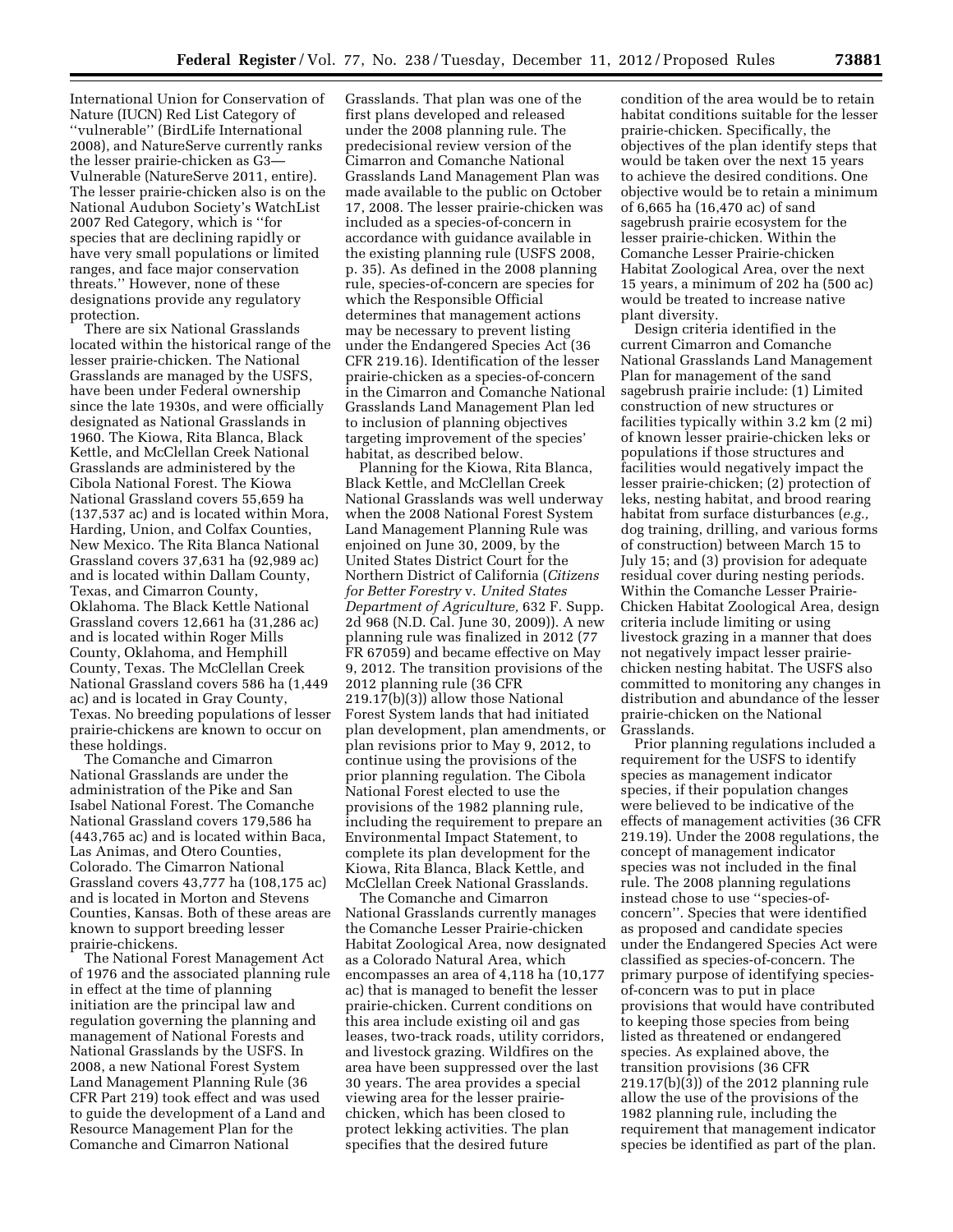Management indicator species serve multiple functions in forest planning: Focusing management direction developed in the alternatives, providing a means to analyze effects on biological diversity, and serving as a reliable feedback mechanism during plan implementation. The latter often is accomplished by monitoring population trends in relationship to habitat changes. Although suitable habitat is present, no breeding populations of lesser prairie-chickens are known from the Kiowa, Rita Blanca, Black Kettle, and McClellan Creek National Grasslands. Consequently, the lesser prairie-chicken is not designated as a management indicator species in the plan. Instead the lesser prairie-chicken is included on the Regional Forester's sensitive species list and as an At-Risk species.

The USFS also contracted with lesser prairie-chicken experts to prepare a succinct evaluation of species of potential viability concern, addressing eight factors pertinent to species viability. A Technical Conservation Assessment for the lesser prairiechicken (Robb and Schroeder 2005, p. 8) was completed and confirms the need to retain sensitive species status designation for the lesser prairiechicken. Species conservation assessments produced as part of the Species Conservation Project are designed to provide land managers, biologists, and the public with a thorough discussion of the biology, ecology, conservation, and management of the lesser prairie-chicken based on existing scientific knowledge. The assessment goals limit the scope of the work to summaries of scientific knowledge, discussion of broad implications of that knowledge, and outlines of information needs. The assessment does not seek to develop specific prescriptions for management of populations and habitats. Instead, it is intended to provide the ecological background upon which management should be based and focuses on the consequences of changes in the environment that result from management (*i.e.,* management implications). This comprehensive document can be found on the internet at *[http://www.fs.fed.us/r2/projects/scp/](http://www.fs.fed.us/r2/projects/scp/assessments/lesserprairiechicken.pdf)  [assessments/lesserprairiechicken.pdf.](http://www.fs.fed.us/r2/projects/scp/assessments/lesserprairiechicken.pdf)* 

The other primary Federal surface ownership of lands occupied by the lesser prairie-chicken is administered by the BLM in New Mexico. In New Mexico, roughly 41 percent of the known historical and most of the currently occupied lesser prairiechicken range occurs on BLM land. The BLM currently manages approximately

342,969 surface ha (847,491 ac) within lesser prairie-chicken range in eastern New Mexico. They also oversee another 120,529 ha (297,832 ac) of Federal minerals below private surface ownership. The core of currently occupied lesser prairie-chicken habitat in New Mexico is within the Roswell BLM Resource Area. However, the Carlsbad BLM Resource Area comprised much of the historical southern periphery of the species' range in New Mexico. The BLM's amended RMPA (BLM 2008, pp. 5–31) provides some limited protections for the lesser prairiechicken in New Mexico by reducing the number of drilling locations, decreasing the size of well pads, reducing the number and length of roads, reducing the number of powerlines and pipelines, and implementing best management practices for development and reclamation. Implementation of these protective measures, particularly curtailment of new mineral leases, would be greatest in the Core Management Area and the Primary Population Area habitat management units (BLM 2008, pp. 9–11). The Core Management and Primary Population Areas are located in the core of the lesser prairie-chicken occupied range in New Mexico. The effect of these best management practices on the status of the lesser prairie-chicken is unknown, particularly considering some 60,000 ha (149,000 ac) have already been leased in those areas (BLM 2008, p. 8). The effectiveness of the amended RMPA is hampered by a lack of explicit measures designed to improve the status of the lesser prairie-chicken, limited certainty that resources will be available to carry out the management plan, limited regulatory or procedural mechanisms in place to carry out the efforts, lack of monitoring efforts, and provision for exceptions to the best management practices under certain conditions, which could negate the benefit of the conservation measures.

The amended RMPA stipulates that implementation of measures designed to protect the lesser prairie-chicken and dunes sagebrush lizard may not allow approval of all spacing unit locations or full development of a lease (BLM 2008, p. 8). In addition, the RMPA prohibits drilling and exploration in lesser prairie-chicken habitat between March 1 and June 15 of each year (BLM 2008, p. 8). No new mineral leases will be issued on approximately 32 percent of Federal mineral acreage within the RMPA planning area (BLM 2008, p. 8), although some exceptions are allowed on a case-by-case basis (BLM 2008, pp. 9–11). Within the Core Management

Area and Primary Population Area, new leases will be restricted in occupied and suitable habitat; however, if there is an overall increase in reclaimed to disturbed acres over a 5-year period, new leases in these areas will be allowed (BLM 2008, p. 11). Considering Hunt and Best (2004, p. 92) concluded that petroleum development at intensive levels likely is not compatible with populations of lesser prairie-chicken, additional development in the Core Management Area and Primary Population Area habitat management units may hinder long-term conservation of the species in New Mexico. The RMPA allows lease applicants to voluntarily participate in a power line removal credit to encourage removal of idle power lines (BLM 2008, pp. 2–41). In the southernmost habitat management units, the Sparse and Scattered Population Area and the Isolated Population Area, where lesser prairie-chickens are now far less common than in previous decades (Hunt and Best 2004), new leases will not be allowed within 2.4 km (1.5 mi) of a lek (BLM 2008, p. 11).

The ineffectiveness of certain imposed energy development stipulations near leks for the purpose of protecting grouse on Federal lands has been recently confirmed for sage grouse. Holloran (2005, p. 57) and Naugle *et al.*  (2006a, p. 3) documented that sage grouse avoid energy development (coalbed methane) not only in breeding and nesting habitats, but also in wintering habitats. They assert that current best management practices in use by Federal land management agencies that place timing stipulations or limit surface occupancy near greater sage-grouse leks result in a human footprint that far exceeds the tolerance limits of sage grouse. Ultimately, they recommended that effective conservation strategies for grouse must limit the cumulative impact of habitat disturbance, modification, and destruction in all habitats and at all times of the year (Holloran 2005, p. 58; Naugle *et al.* 2006b, p. 12). Additional research on the effect of petroleum development on lesser prairie-chicken is needed. However, available information on the lesser prairie-chicken (Suminski 1977, p. 70; Hagen *et al.* 2004, pp. 74– 75; Hunt and Best 2004, p. 92; Pitman *et al.* 2005, pp. 1267–1268) indicates that the effect is often detrimental, particularly during the breeding season.

Because only about 4 percent of the species' overall range occurs on Federal lands, the Service recognizes that the lesser prairie-chicken cannot be fully recovered on Federal lands alone. However, no laws or regulations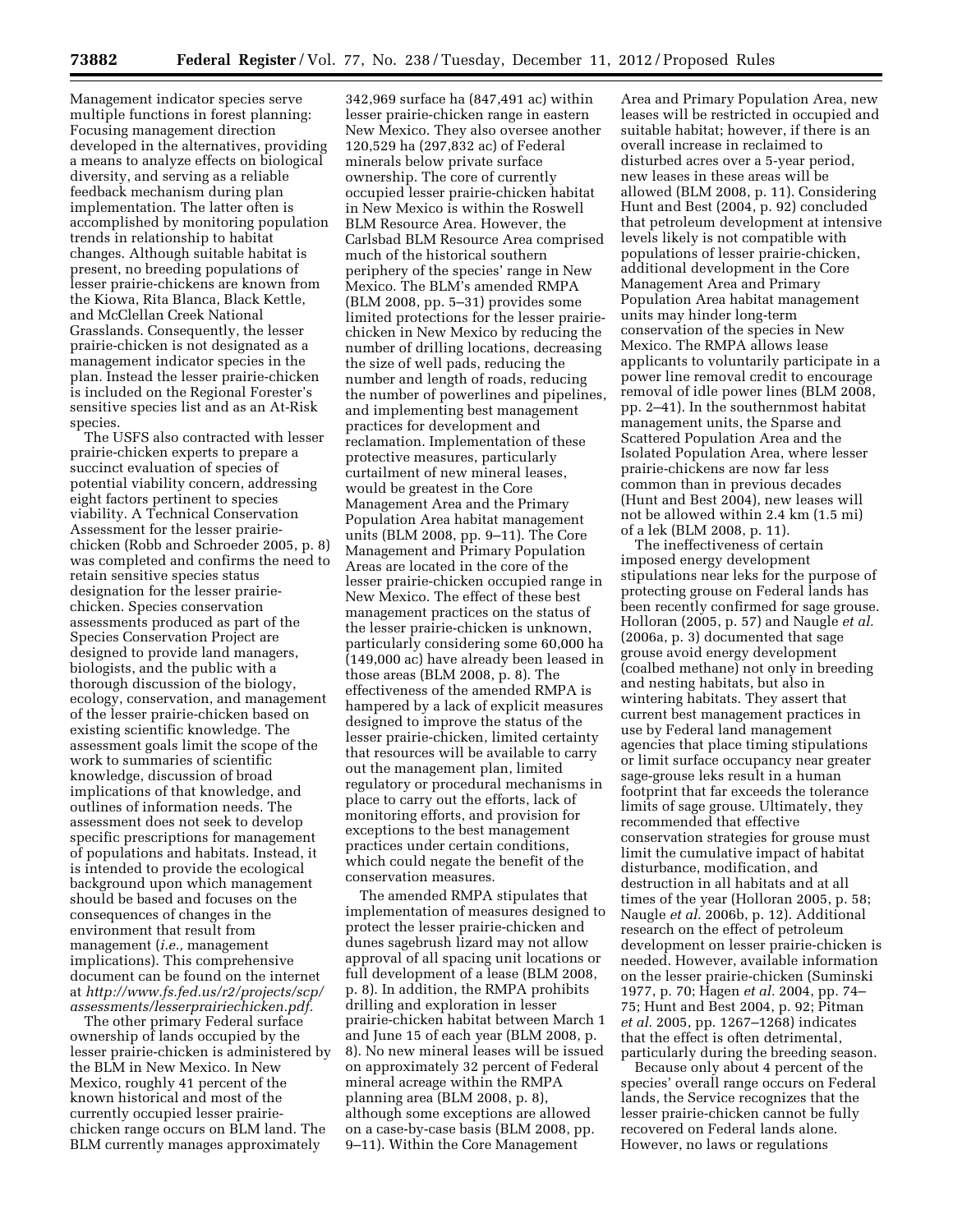currently protect lesser prairie-chicken habitat on private land, aside from State harvest restrictions. Therefore, the Service views decisions regarding the management and leasing of Federal lands and minerals within existing lesser prairie-chicken range as important to the future conservation and persistence of the species.

Since 2004, the construction of commercial wind energy projects near and within occupied lesser prairiechicken habitat has raised concerns about the potential negative effects such projects may have on the species, if constructed at large scales in occupied range. As discussed previously, a rapid expansion of transmission lines and associated wind energy development throughout large portions of occupied lesser prairie-chicken range is occurring. Because most wind development activities are privately funded and are occurring on private land, wind energy siting, development, and operation falls outside the purview of the National Environmental Policy Act of 1969 (NEPA) and other Federal conservation statues and regulatory processes. As a result, little opportunity for timely and appropriate environmental review and consultation by Federal, state, and local conservation entities exists.

The current lack of regulatory oversight and public notice requirements for the purchase of wind rights and construction of wind generation and related transmission facilities is a concern. Specifically, the Service is unaware of any state or Federal mechanisms that require potential wind energy producers to disclose the location, size, and anticipated construction date for pending projects or require analysis under the provisions of the NEPA. Lacking the ability to obtain pertinent siting information or analyze alternative siting locations, neither the Service nor State conservation agencies have the ability to accurately influence the size or timing of wind generation construction activities within occupied lesser prairie-chicken habitat.

In summary, most occupied lesser prairie-chicken habitat occurs on private land, where State conservation agencies have little authority to protect lesser prairie-chicken or facilitate and monitor management of lesser prairie-chicken habitat beyond regulating recreational harvest. Because most lesser prairiechicken habitat destruction and modification on private land occurs through otherwise lawful activities such as agricultural conversion, livestock grazing, energy development, and fire exclusion, few (if any) regulatory mechanisms are in place to substantially

alter human land uses at a sufficient scale to protect lesser prairie-chicken populations and their habitat. While almost no regulatory protection is in place for the species, regulatory incentives, in the form of county, state, and national legislative actions, have been created to facilitate the expansion of activities that result in fragmentation of occupied lesser prairie-chicken habitat, such as that resulting from oil, gas, and wind energy development. For the remaining 4 percent of occupied habitat currently under Federal management, habitat quality depends primarily on factors related to multiple use mandates, such as livestock grazing and oil, gas, and wind power development activities. Because prior leasing commitments and management decisions on the majority of occupied parcels of Federal land offer little flexibility for reversal, any new regulatory protection for uncommitted land units are important and will take time to achieve substantial benefits for the species in the long term.

We note that the existing regulatory mechanisms at the Federal and State level have not been sufficient to preclude the decline of the species. In spite of the existing regulatory mechanisms, the current and projected threat from the loss and fragmentation of lesser prairie-chicken habitat and range is still ongoing.

#### **Proposed Listing Determination**

As required by the Act, we considered the five factors in assessing whether the lesser prairie-chicken meets the definition of a threatened or endangered species. We examined the best scientific and commercial information available regarding the past, present, and future threats faced by the lesser prairiechicken. Based on our review of the best available scientific and commercial information, we find the lesser prairiechicken is likely to become in danger of extinction in the foreseeable future and therefore meets the definition of a threatened species.

The life history and ecology of the lesser prairie-chicken makes it exceptionally vulnerable to changes on the landscape. As discussed above, the lek breeding system which requires males and females to be able to hear and see each other over relatively wide distances, the need for large patches of habitat that include several types of microhabitats, and the behavioral avoidance of vertical structures make the lesser prairie-chicken vulnerable to habitat impacts, especially at its currently reduced numbers. Specifically, its behavioral avoidance of vertical structures causes its habitat to

be more functionally fragmented than another species' habitat would be. For example, a snake likely would continue to use habitat underneath a wind turbine, but the lesser prairie-chicken's predator avoidance behavior causes it to avoid a large area (estimated to be a mile) around a tall vertical object. The habitat within that 1.6-km (1-mi) buffer continues to be otherwise suitable for lesser prairie-chickens, but the entire area is avoided because of the vertical structure. As a result, the impact of any individual fragmenting feature is of higher magnitude than the physical footprint of that structure would suggest it should be.

The historical, current, and ongoing threats to the lesser prairie-chicken are widespread and of high magnitude. The lesser prairie-chicken is currently imperiled throughout all of its range due to historical, ongoing impacts and probable future impacts of the cumulative habitat loss and fragmentation. These impacts are the result of conversion of grasslands to agricultural uses, encroachment by invasive woody plants, wind energy development, petroleum production, roads, and presence of manmade vertical structures including towers, utility lines, fences, turbines, wells, and buildings. The historical and current impact of these fragmenting factors has reduced the status of the species to the point that individual populations are vulnerable to extirpation as a result of stochastic events such as extreme weather events. Additionally, these populations are more vulnerable to the effects of climate change, disease, and predation than they would have been at historical population levels. These threats are currently impacting lesser prairie-chickens throughout their range and are projected to continue and to increase in severity into the foreseeable future.

The range of the lesser prairie-chicken has been reduced by an estimated 84 percent. The vulnerability of lesser prairie-chickens to changes on the landscape is magnified compared to historical times due to its reduced population numbers, prevalence of isolated populations, and reduced range. There are few areas of large patches of unfragmented, suitable grassland remaining. Based on our analysis presented earlier, some 99.8 percent of the remaining suitable habitat patches were less than 2,023 ha (5,000 ac) in size. In order to thrive and colonize unoccupied areas, lesser prairie-chickens require large patches of functionally unfragmented habitat that include a variety of microhabitats needed to support lekking, nesting,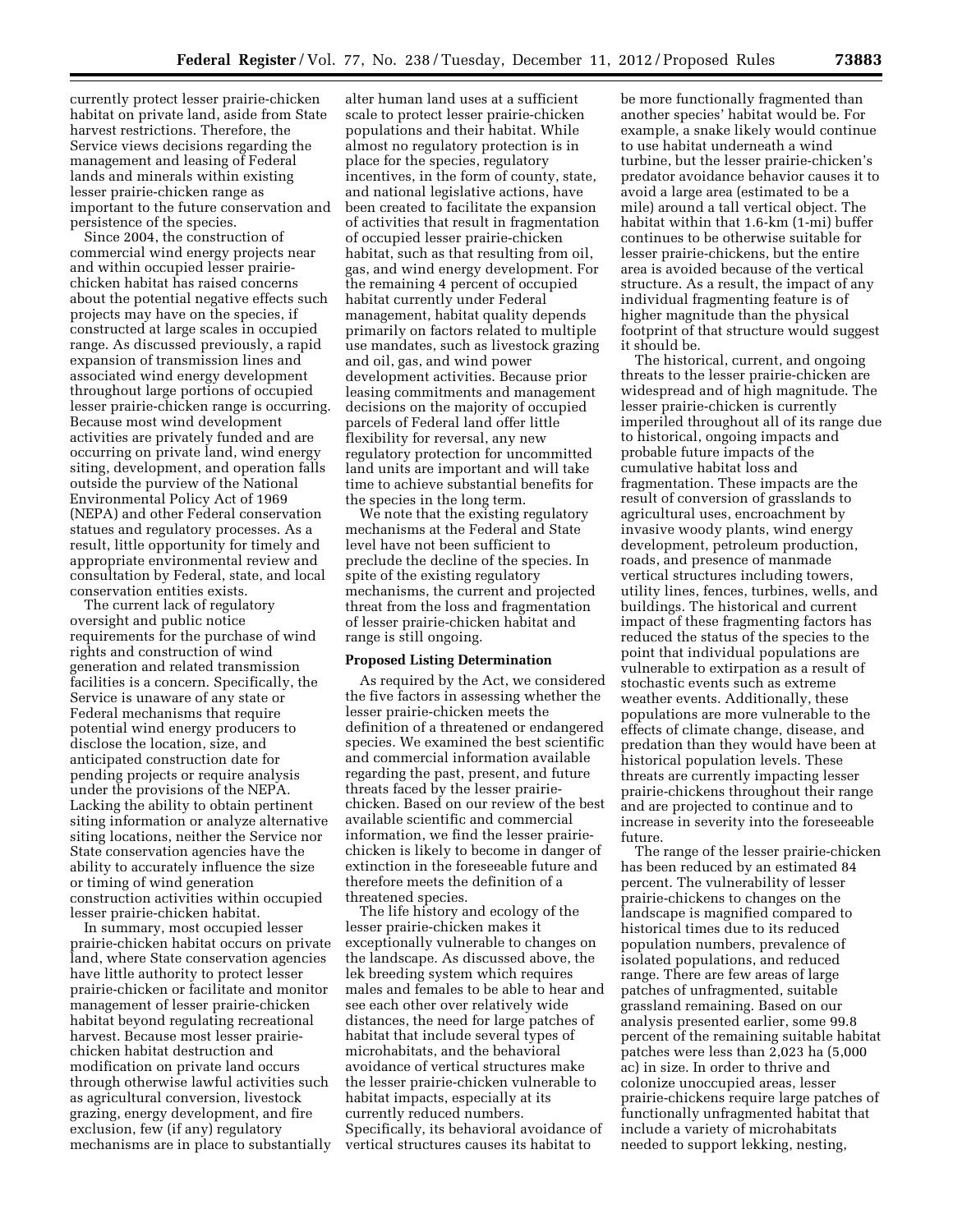brood rearing, feeding for young, and feeding for adults, among other things. Habitat patches that do not contain all of these microhabitats may support population persistence, but may not support thriving populations that can produce surplus males capable of colonizing new areas or recolonizing previously extirpated areas.

Due to its reduced population size and ongoing habitat loss and degradation, the species lacks sufficient redundancy and resiliency to recover from present and foreseeable future probable threats. As a result, the status of the species has been reduced to the point that individual populations are vulnerable to extirpation due to a variety of stochastic events (*e.g.,*  drought, winter storms). These extirpations are especially significant because, in many places, there are no nearby, connected populations with robust numbers that can rescue the extirpated populations (*i.e.,* be a source for recolonization). Without intervention, population numbers will continue to decline and the range of the species will continue to contract.

In summary, as a result of the significant reduction in numbers and range of lesser prairie-chickens resulting from cumulative ongoing habitat fragmentation, combined with the lack of sufficient redundancy and resiliency of current populations, we conclude that the lesser prairie-chicken is currently at risk of extinction or is likely to be in danger of extinction in the foreseeable future.

We must then assess whether the species is in danger of extinction now (*i.e.,* an endangered species) or is likely to become in danger of extinction in the foreseeable future (*i.e.,* a threatened species). In assessing the status of the lesser prairie-chicken, we applied the general understanding of ''in danger of extinction'' as discussed in the December 22, 2010, memo to the Polar Bear Listing Determination File, ''Supplemental Explanation for the Legal Basis of the Department's May 15, 2008, Determination of Threatened Status for the Polar Bear'', signed by then Acting Director Dan Ashe (hereafter referred to as Polar Bear Memo). As discussed in the Polar Bear Memo, a key statutory difference between a threatened species and an endangered species is the timing of when a species may be in danger of extinction (*i.e.,* currently on the brink of extinction), either now (endangered species) or in the foreseeable future (threatened species). A species that is in danger of extinction at some point beyond the foreseeable future does not meet the definition of either an

endangered species or a threatened species.

As discussed in the Polar Bear Memo, because of the fact-specific nature of listing determinations, there is no single metric for determining if a species is ''in danger of extinction'' now. Nonetheless, the practice of the Service over the past four decades has been remarkably consistent. Species that the Service has determined to be in danger of extinction now, and therefore appropriately listed as an endangered species, generally fall into four basic categories. The best scientific data available indicates that the lesser prairie-chicken fits into the category: ''Species with still relatively widespread distribution that have nevertheless suffered ongoing major reductions in its numbers, range, or both, as a result of factors that have not been abated.'' However, the Polar Bear Memo goes on to explain that threatened species share some characteristics with this category of endangered species, ''Whether a species in this situation is ultimately an endangered species or threatened species depends on the specific life history and ecology of the species, the natures of the threats, and population numbers and trends.''

As discussed above, the foreseeable future refers to the extent to which the Secretary can reasonably rely on predictions about the future in making determinations about the future conservation status of the species. For the lesser prairie-chicken, information about the primary ongoing and future threats is reasonably well-known and reliable. As suggested by the Polar Bear Memo, species like the lesser prairiechicken that have suffered ongoing major reductions in numbers and range due to factors that have not been abated may be classified as a threatened species if some populations appear stable, which would indicate that the entity as a whole was not in danger of extinction now (*i.e.,* not an endangered species). In the case of the lesser prairie-chicken, the best available information indicates that while there have been major range reductions (84 percent) as a result of factors that have not been abated (cumulative habitat fragmentation) and while there continues to be uncertainty around the current status of the species, particularly in the face of significant drought events in 2011 and 2012, there may be sufficient stable populations to allow the species to persist into the near future. The remaining populations are spread over a large geographical area and the current range of the species includes populations that represent the known diversity of ecological settings for the lesser prairie-chicken. As a

result, it is unlikely that a single stochastic event (*e.g.,* drought, winter storm) will affect all known extant populations equally or simultaneously, therefore, it would require several stochastic events over a number of years to bring the lesser prairie-chicken to the brink of extinction due to those factors alone. Similarly, the current and ongoing threats of conversion of grasslands to agricultural uses, encroachment by invasive woody plants, wind energy development, and petroleum production are not likely to impact all remaining populations significantly in the near term because these activities either move slowly across the landscape or take several years to plan and implement. Therefore, because there may be sufficient stable populations to allow the lesser prairiechicken to persist into the near future, it is not in danger of extinction throughout all of its range now, and more appropriately meets the definition of a threatened species (*i.e.,* likely to become in danger of extinction in the foreseeable future).

In conclusion, as described above, the lesser prairie-chicken has experienced significant reductions in range and population numbers, is especially vulnerable to impacts due to its life history and ecology, and is subject to significant current and ongoing threats in the foreseeable future. However, there may be sufficient stable populations to allow the species to persist into the near future. Therefore, after a review of the best available scientific information as it relates to the status of the species and the five listing factors, we find the lesser prairie-chicken is likely to become in danger of extinction in the foreseeable future throughout its range.

## **Critical Habitat Designation for Lesser Prairie-Chicken**

## **Background**

Critical habitat is defined in section 3 of the Act as:

(i) The specific areas within the geographical area occupied by the species, at the time it is listed in accordance with the Act, on which are found those physical or biological features:

(I) Essential to the conservation of the species, and

(II) Which may require special management considerations or protection; and

(ii) Specific areas outside the geographical area occupied by the species at the time it is listed, upon a determination that such areas are essential for the conservation of the species.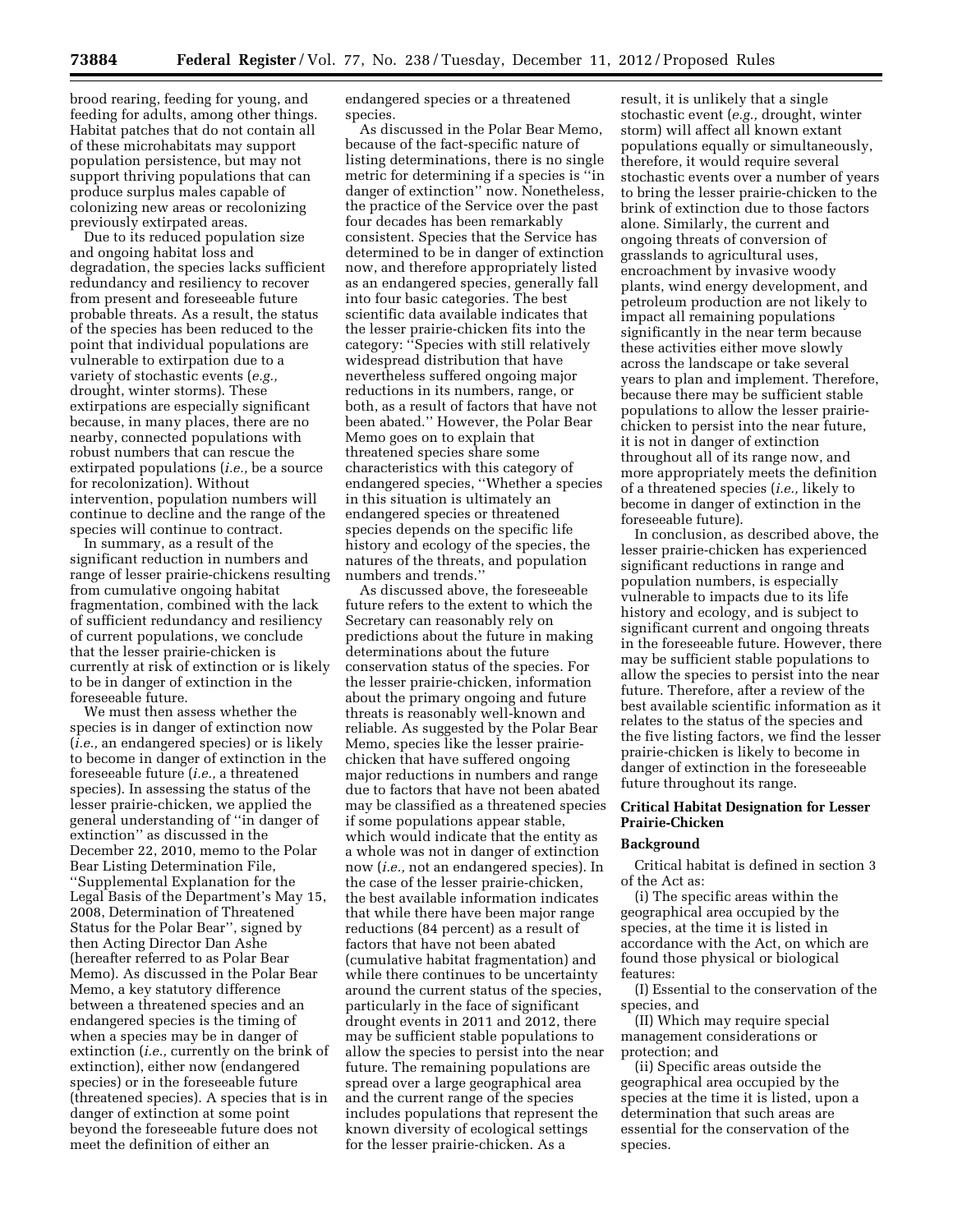Conservation, as defined under section 3 of the Act, means using all methods and procedures deemed necessary to bring an endangered or threatened species to the point at which the measures provided pursuant to the Act are no longer necessary. Such methods and procedures include, but are not limited to, all activities associated with scientific resources management such as research, census, law enforcement, habitat acquisition and maintenance, propagation, live trapping, and transplantation, and, in the extraordinary case where population pressures within a given ecosystem cannot be relieved otherwise, may include regulated taking.

Critical habitat receives protection under section 7(a)(2) of the Act through the requirement that Federal agencies insure, in consultation with the Service, that any action they authorize, fund, or carry out is not likely to result in the destruction or adverse modification of critical habitat. The designation of critical habitat does not alter land ownership or establish a refuge, wilderness, reserve, preserve, or other conservation area. Such designation does not allow the government or public to access private lands. Such designation does not require implementation of restoration, recovery, or enhancement measures by non-Federal landowners. Instead, where a landowner seeks or requests Federal agency funding or authorization for an action that may affect a listed species or critical habitat, the consultation requirements of section 7(a)(2) would apply, but even in the event of a destruction or adverse modification finding, the obligation of the Federal action agency and the applicant is not to restore or recover the species, but to implement reasonable and prudent alternatives to avoid destruction or adverse modification of critical habitat.

Under the first prong of the Act's definition of critical habitat, areas within the geographical area occupied by the species at the time it was listed are included in a critical habitat designation if they contain physical or biological features (1) which are essential to the conservation of the species and (2) which may require special management considerations or protection. For these areas, critical habitat designations identify, to the extent known using the best scientific and commercial data available, those physical or biological features that are essential to the conservation of the species (such as space, food, cover, and protected habitat). In identifying those physical and biological features within an area, we focus on the principal

biological or physical constituent elements (primary constituent elements such as roost sites, nesting grounds, seasonal wetlands, water quality, tide, soil type) that are essential to the conservation of the species. Primary constituent elements are the elements of physical or biological features that are the specific components that provide for a species' life-history processes, are essential to the conservation of the species.

Under the second prong of the Act's definition of critical habitat, we can designate critical habitat in areas outside the geographical area occupied by the species at the time it is listed, upon a determination that such areas are essential for the conservation of the species. For example, an area formerly occupied by the species but that was not occupied at the time of listing may be essential to the conservation of the species and may be included in a critical habitat designation. We designate critical habitat in areas outside the geographical area occupied by a species only when a designation limited to its current occupied range would be inadequate to ensure the conservation of the species.

Section 4 of the Act requires that we designate critical habitat on the basis of the best scientific and commercial data available. Further, our Policy on Information Standards Under the Endangered Species Act (published in the **Federal Register** on July 1, 1994 (59 FR 34271)), the Information Quality Act (section 515 of the Treasury and General Government Appropriations Act for Fiscal Year 2001 (Pub. L. 106–554; H.R. 5658)), and our associated Information Quality Guidelines, provide criteria, establish procedures, and provide guidance to ensure that our decisions are based on the best scientific data available. They require our biologists, to the extent consistent with the Act and with the use of the best scientific data available, to use primary and original sources of information as the basis for recommendations to designate critical habitat.

When we are determining which areas we should designate as critical habitat, our primary source of information is generally the information developed during the listing process for the species. Additional information sources may include articles published in peerreviewed journals, conservation plans developed by States and Counties, scientific status surveys and studies, biological assessments, or other unpublished materials and expert opinion or personal knowledge.

Habitat is often dynamic, and species may move from one area to another over

time. Furthermore, we recognize that critical habitat designated at a particular point in time may not include all of the habitat areas that we may later determine are necessary for the recovery of the species, considering additional scientific information may become available in the future. For these reasons, a critical habitat designation does not signal that habitat outside the designated area is unimportant or may not be needed for recovery of the species. Areas that are important to the conservation of the species, both inside and outside the critical habitat designation, will continue to be subject to:  $(i)$  Conservation actions implemented under section 7(a)(1) of the Act; (2) regulatory protections afforded by the requirement in section 7(a)(2) of the Act for Federal agencies to insure their actions are not likely to jeopardize the continued existence of any endangered or threatened species; and (3) the prohibitions of section 9 of the Act if actions occurring in these areas may result in take of the species. Federally funded or permitted projects affecting listed species outside their designated critical habitat areas may still result in jeopardy findings in some cases. These protections and conservation tools will continue to contribute to recovery of this species. Similarly, critical habitat designations made on the basis of the best available information at the time of designation will not control the direction and substance of future recovery plans, HCPs, or other species conservation planning efforts if new information available at the time of these planning efforts calls for a different outcome.

#### *Prudency Determination*

Section 4(a)(3) of the Act, as amended, and implementing regulations (50 CFR 424.12), require that, to the maximum extent prudent and determinable, the Secretary designate critical habitat at the time a species is determined to be an endangered or threatened species. Our regulations (50 CFR  $424.12(a)(1)$  state that the designation of critical habitat is not prudent when one or both of the following situations exist: (1) The species is threatened by taking or other human activity, and the identification of critical habitat can be expected to increase the degree of threat to the species, or (2) such designation of critical habitat would not be beneficial to the species.

There is currently no operative threat to lesser prairie-chickens attributed to unauthorized collection or vandalism, and identification and mapping of critical habitat is not expected to initiate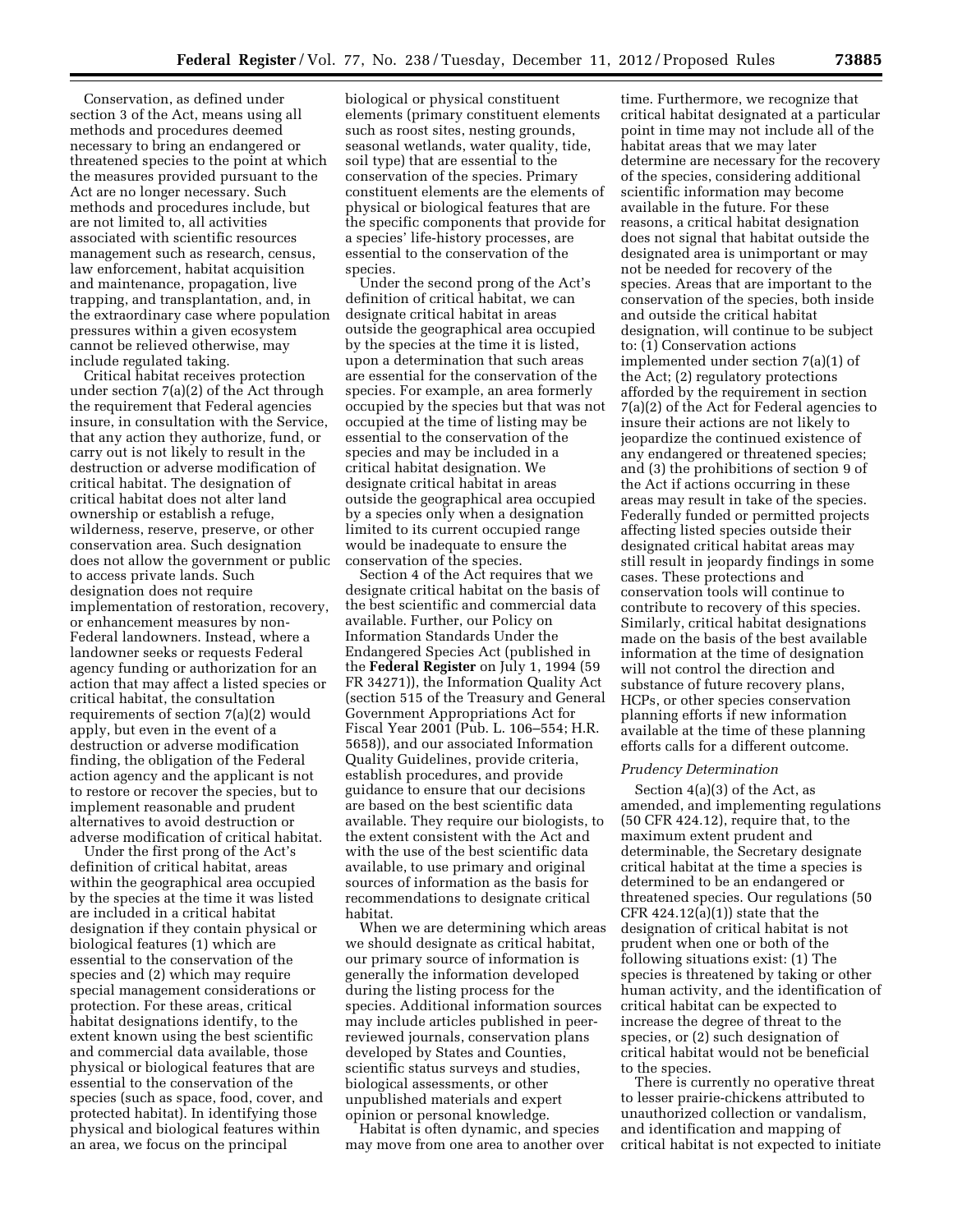any such threat. Thus, we conclude designating critical habitat for the lesser prairie-chicken is not expected to create or increase the degree of threat to the species due to taking.

Conservation of lesser prairiechickens and their essential habitats will focus on, among other things, habitat management, protection, and restoration, which will be aided by knowledge of habitat locations and the physical or biological features of the habitat. In the absence of finding that the designation of critical habitat would increase threats to a species, if there are any benefits to a critical habitat designation, then a prudent finding is warranted. We conclude that the designation of critical habitat for the lesser prairie-chicken will benefit the species by serving to focus conservation efforts on the restoration and maintenance of ecosystem functions within those areas considered essential for achieving its recovery and long-term viability. Other potential benefits include: (1) Triggering consultation under section 7(a)(2) of the Act in new areas for actions in which there may be a Federal nexus where it would not otherwise occur because, for example, it is or has become unoccupied or the occupancy is in question; (2) focusing conservation activities on the most essential features and areas; (3) providing educational benefits to State or County governments or private entities; and (4) preventing inadvertent harm to the species.

Therefore, because we have determined that the designation of critical habitat will not likely increase the degree of threat to the species and may provide some benefit, we find that designation of critical habitat is prudent for the lesser prairie-chicken.

#### *Critical Habitat Determinability*

Having determined that designation is prudent, under section 4(a)(3) of the Act we must find whether critical habitat for the species is determinable. Our regulations at 50 CFR 424.12(a)(2) state that critical habitat is not determinable when one or both of the following situations exist:

(i) Information sufficient to perform required analyses of the impacts of the designation is lacking, or

(ii) The biological needs of the species are not sufficiently well known to permit identification of an area as critical habitat. When critical habitat is not determinable, the Act allows the Service an additional year following publication of a final listing rule to publish a final critical habitat designation (16 U.S.C. 1533(b)(6)(C)(ii)).

In accordance with section  $3(5)(A)(i)$ and 4(b)(1)(A) of the Act and the regulations at 50 CFR 424.12, in determining which areas occupied by the species at the time of listing to designate as critical habitat, we consider the physical and biological features essential to the conservation of the species which may require special management considerations or protection. These include, but are not limited to:

(1) Space for individual and population growth and for normal behavior;

(2) Food, water, air, light, minerals, or other nutritional or physiological requirements:

(3) Cover or shelter;

(4) Sites for breeding, reproduction, and rearing (or development) of offspring; and

(5) Habitats that are protected from disturbance or are representative of the historical geographical and ecological distributions of a species.

We are currently unable to identify critical habitat for the lesser prairiechicken because important information on the geographical area occupied by the species, the physical and biological habitat features that are essential to the conservation of the species, and the unoccupied areas that are essential to the conservation of the species is not known at this time. A specific shortcoming of the currently available information is the lack of data about: (1) The specific physical and biological features essential to the conservation of the species; (2) how much habitat may ultimately be needed to conserve the species; (3) where the habitat patches occur that have the best chance of rehabilitation; and (4) where linkages between current and future populations may occur. Additionally, while we have reasonable general information about habitat features in areas occupied by lesser prairie-chickens, we do not know what specific features, or combinations of features, are needed to ensure persistence of stable, secure populations.

Several conservation actions are currently underway that will help inform this process and reduce some of the current uncertainty. Incorporation of the information from these conservation actions will give us a better understanding of the species' biological requirements and what areas are needed to support the conservation of the species.

The five State Conservation Agencies within the occupied range of the lesser prairie-chicken, through coordination with the Western Association of Fish and Wildlife Agencies Grassland

Initiative, have been funded to develop a rangewide survey sampling framework and to implement aerial surveys during the spring (March through May) of 2012, and continuing into 2013. Implementation of these aerial surveys is important as they will enable biologists to determine location of leks that are too distant from public roads to be detected during standard survey efforts. Our critical habitat determination will benefit from this additional information and allow us to consider the most recent and best science in making our critical habitat determination.

Similarly, all five State Conservation Agencies within the occupied range of the lesser prairie-chicken have partnered with the Service and Playa Lakes Joint Venture, using funding from the DOE and the Western Governor's Association, to develop a decision support system that assists in evaluation of lesser prairie-chicken habitat, assists industry with nonregulatory siting decisions, and facilitates targeting of conservation activities for the species. The first iteration of that product, Phase I, went online in September 2011 (*[http:](http://kars.ku.edu/geodata/maps/sgpchat/)  [//kars.ku.edu/geodata/maps/sgpchat/](http://kars.ku.edu/geodata/maps/sgpchat/)*). This decision support system is still being refined, and a second iteration of the product (Phase II), under oversight of the Western Association of Fish and Wildlife Agencies, will provide additional information that will help improve evaluation of lesser prairiechicken habitat. The Steering Committee of the Great Plains Landscape Conservation Cooperative has made completion of Phase II one of their highest priorities for over the next 18 months. The Lesser Prairie-chicken Interstate Working Group will be identifying the research and data needs for moving Phase II forward. Outputs derived from this decision support tool will help us more precisely identify the location and distribution of features essential to the conservation of the lesser prairie-chicken.

Additionally, the Service is actively pursuing the development of a population viability analysis that we anticipate will significantly inform the development of a critical habitat proposal. A population viability analysis is a modeling effort that is intended to estimate the likelihood of persistence of a population or species into the future. The analysis can be used to assess appropriate population targets that would be expected to support long term persistence, and can be used to compare and contrast a variety of potential management options.

Finally, the five State Conservation Agencies also are working to develop a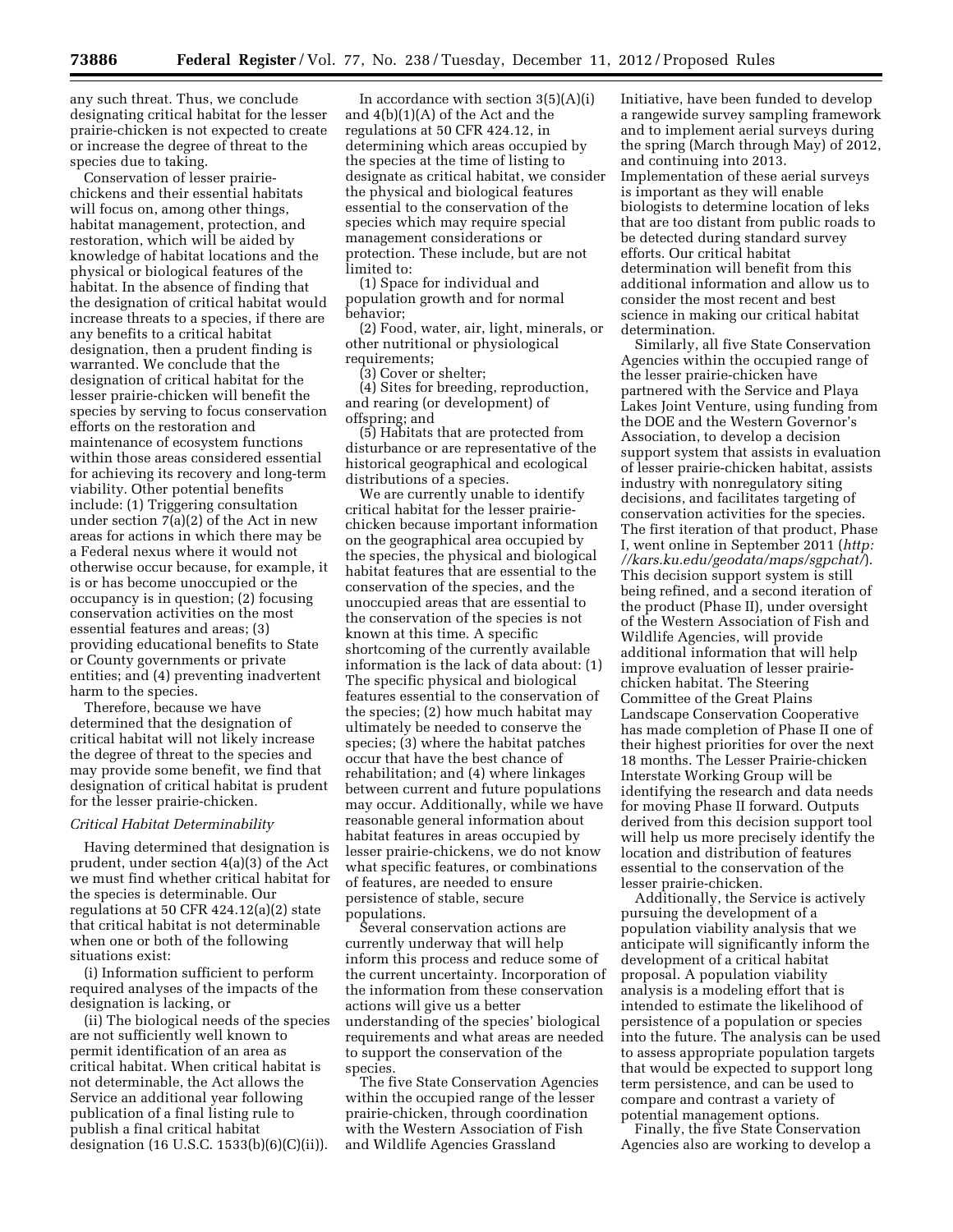multi-State rangewide conservation strategy that likely will provide information on the location of focal areas where targeted conservation is anticipated to contribute significantly to long-term viability of the lesser prairiechicken.

Consequently, while we recognize that the Act requires us to use the best available scientific information available at any given time when developing a critical habitat designation, we believe these additional efforts that are ongoing over the next 6 months or more will be vital pieces of information that will support a more well-reasoned critical habitat designation that will better contribute to the conservation of the species. Therefore, we have concluded that critical habitat is not determinable for the lesser prairie-chicken at this time.

### **Peer Review**

In accordance with our joint policy published in the **Federal Register** on July 1, 1994 (59 FR 34270), we will seek the expert opinions of at least three appropriate and independent specialists regarding this proposed rule. The purpose of such review is to ensure that our determination of status for this species is based on scientifically sound data, assumptions, and analyses. We will send peer reviewers copies of this proposed rule immediately following publication in the **Federal Register**. We will invite these peer reviewers to comment, during the public comment period, on our use and interpretation of the science used in developing our proposal to list the lesser prairiechicken.

We will consider all comments and information we receive during the comment period on this proposed rule during preparation of a final rulemaking. Accordingly, the final decision may differ from this proposal.

#### **Public Hearings**

Four public hearings have been scheduled on this proposal (see in formation in **DATES** and **ADDRESSES** sections above). Persons needing reasonable accommodations to attend and participate in a public hearing should contact the Oklahoma Ecological Services Field Office at 918–581–7458, as soon as possible. To allow sufficient time to process requests, please call no later than 1 week before the hearing date. Information regarding this proposed rule is available in alternative formats upon request.

## **Clarity of the Rule**

We are required by Executive Orders 12866 and 12988 and by the

Presidential Memorandum of June 1, 1998, to write all rules in plain language. This means that each rule we publish must:

(a) Be logically organized;

(b) Use the active voice to address readers directly;

(c) Use clear language rather than jargon;

(d) Be divided into short sections and sentences; and

(e) Use lists and tables wherever possible.

If you feel that we have not met these requirements, send us comments by one of the methods listed in the **ADDRESSES** section. To better help us revise the rule, your comments should be as specific as possible. For example, you should tell us the numbers of the sections or paragraphs that are unclearly written, which sections or sentences are too long, the sections where you feel lists or tables would be useful, etc.

## **Paperwork Reduction Act of 1995 (44 U.S.C. 3501** *et seq.***)**

This rule does not contain any new collections of information that require approval by Office of Management and Budget under the Paperwork Reduction Act. This rule will not impose recordkeeping or reporting requirements on State or local governments, individuals, businesses, or organizations. An agency may not conduct or sponsor, and a person is not required to respond to, a collection of information unless it displays a currently valid Office of Management and Budget control number.

#### **National Environmental Policy Act**

We have determined that environmental assessments and environmental impact statements, as defined under the authority of the National Environmental Policy Act of 1969 (42 U.S.C. 4321 *et seq.*), need not be prepared in connection with regulations adopted under section 4(a)(1) of the Act. We published a notice outlining our reasons for this determination in the **Federal Register**  on October 25, 1983 (48 FR 49244).

## **Government-to-Government Relationship With Tribes**

In accordance with the President's memorandum of April 29, 1994 (Government-to-Government Relations with Native American Tribal Governments; 59 FR 22951), Executive Order 13175 (Consultation and Coordination with Indian Tribal Governments), and the Department of the Interior's manual at 512 DM 2, we readily acknowledge our responsibility to communicate meaningfully with

recognized Federal Tribes on a government-to-government basis. In accordance with Secretarial Order 3206 of June 5, 1997 (American Indian Tribal Rights, Federal-Tribal Trust Responsibilities, and the Endangered Species Act), we readily acknowledge our responsibilities to work directly with tribes in developing programs for healthy ecosystems, to acknowledge that tribal lands are not subject to the same controls as Federal public lands, to remain sensitive to Indian culture, and to make information available to tribes.

By letter dated April 19, 2011, we contacted known tribal governments throughout the historical range of the lesser prairie-chicken. We sought their input on our development of a proposed rule to list the lesser prairie-chicken and encouraged them to contact the Oklahoma Field Office if any portion of our request was unclear or to request additional information. We did not receive any comments regarding this request.

## **References Cited**

A complete list of all references cited in this proposed rule is available on the internet at *[http://www.regulations.gov,](http://www.regulations.gov)*  or upon request from the Field Supervisor, Oklahoma Ecological Services Field Office (see **FOR FURTHER INFORMATION CONTACT** section).

#### **Authors**

The primary authors of this proposed rule are the staff members of the Oklahoma Ecological Services Field Office (see **FOR FURTHER INFORMATION CONTACT**).

## **List of Subjects in 50 CFR Part 17**

Endangered and threatened species, Exports, Imports, Reporting and recordkeeping requirements, Transportation.

#### **Proposed Regulation Promulgation**

Accordingly, we propose to amend part 17, subchapter B of chapter I, title 50 of the Code of Federal Regulations, as set forth below:

## **PART 17—[AMENDED]**

1. The authority citation for part 17 continues to read as follows:

**Authority:** 16 U.S.C. 1361–1407; 16 U.S.C. 1531–1544; 16 U.S.C. 4201–4245; Public Law 99–625, 100 Stat. 3500; unless otherwise noted.

2. Amend § 17.11(h) by adding an entry for ''Prairie-chicken, lesser'' in alphabetical order under BIRDS to the List of Endangered and Threatened Wildlife to read as follows: